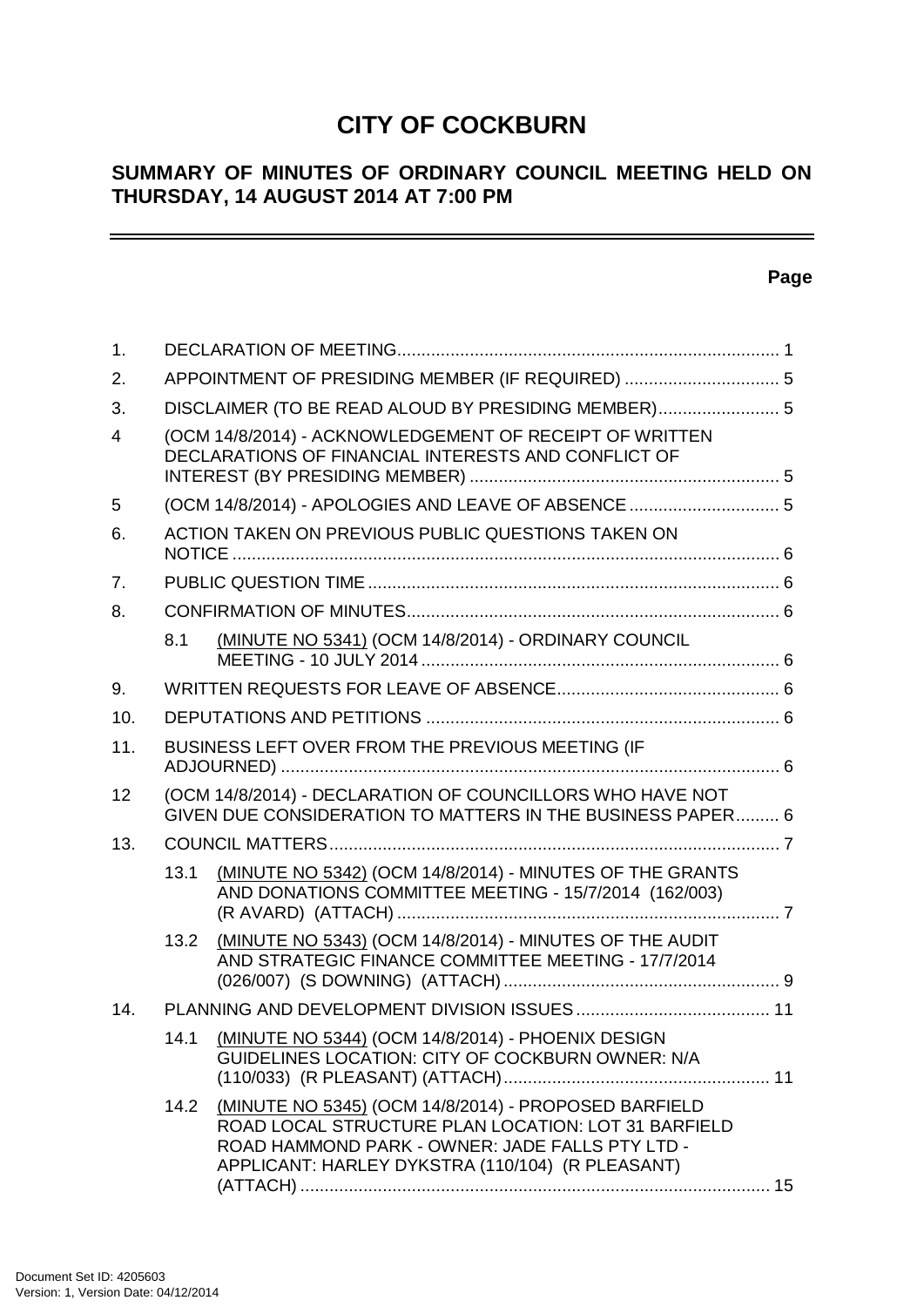|     |      | 14.3 (MINUTE NO 5346) (OCM 14/8/2014) - COOLBELLUP<br>REVITALISATION STRATEGY. LOCATION: CITY OF COCKBURN.                                                                                                                                                                                                                                                                                             |  |
|-----|------|--------------------------------------------------------------------------------------------------------------------------------------------------------------------------------------------------------------------------------------------------------------------------------------------------------------------------------------------------------------------------------------------------------|--|
|     |      | 14.4 (MINUTE NO 5347) (OCM 14/8/2014) - OUTBUILDINGS<br>PROPOSED ON VACANT RURAL, RURAL LIVING & RESOURCE                                                                                                                                                                                                                                                                                              |  |
|     | 14.5 | (MINUTE NO 5348) (OCM 14/8/2014) - ADDITIONAL<br>OUTBUILDING, ANCILLARY DWELLING AND TWO (2) WATER<br>TANKS - LOCATION: NO. 79 (LOT 113) PEARSE ROAD,<br>WATTLEUP - OWNER: DA & ML ELLEMENT - APPLICANT:<br>SCRIBE DESIGN GROUP (4412112) (T CAPPELLUCCI) (ATTACH) 37                                                                                                                                  |  |
|     | 14.6 | (MINUTE NO 5349) (OCM 14/8/2014) - HIGH IMPACT<br>TELECOMMUNICATIONS TOWER (TELOMAST AND ANTENNA) -<br>LOCATION: 234 (LOT 197) BERRIGAN DRIVE, JANDAKOT -<br>OWNER: SPORTLINE HOLDINGS PTY LTD - APPLICANT: D                                                                                                                                                                                          |  |
|     |      | 14.7 (MINUTE NO 5350) (OCM 14/8/2014) - DEMOLITION OF HERITAGE<br>DWELLING AND CONSTRUCTION OF 19 MULTIPLE DWELLINGS<br>- REQUEST FROM THE STATE ADMINISTRATIVE TRIBUNAL<br>(SAT) TO RECONSIDER DECISION - REVIEW MATTER NOS. DR<br>417 OF 2013 - LOCATION: 10 (LOT 4) EDELINE STREET,<br>SPEARWOOD - OWNER: RED BEETLE INVESTMENTS PTY LTD -<br>APPLICANT: PROPERTY WIZARDS (2201373) (T CAPPELLUCCI) |  |
|     | 14.8 | (MINUTE NO 5351) (OCM 14/8/2014) - ADOPTION OF VARIATION<br>TO LOCAL STRUCTURE PLAN - LOTS 50 AND 802 MAYOR ROAD,                                                                                                                                                                                                                                                                                      |  |
|     | 14.9 | (MINUTE NO 5352) (OCM 14/8/2014) - VARIATION OF POLICY<br>SPD7 TO ALLOW BULK EARTHWORKS ON LOTS 1, 53 & 55<br>NORTH LAKE ROAD, LOT 54 POLETTI ROAD AND LOTS 804 &<br>9504 BEELIAR DRIVE, COCKBURN CENTRAL (6006139) N JONES                                                                                                                                                                            |  |
| 15. |      |                                                                                                                                                                                                                                                                                                                                                                                                        |  |
|     | 15.1 | (MINUTE NO 5353) (OCM 14/8/2014) - LIST OF CREDITORS PAID -                                                                                                                                                                                                                                                                                                                                            |  |
|     | 15.2 | (MINUTE NO 5354) (OCM 14/8/2014) - STATEMENT OF FINANCIAL<br>ACTIVITY AND ASSOCIATED REPORTS - JUNE 2014 (071/001)                                                                                                                                                                                                                                                                                     |  |
| 16. |      |                                                                                                                                                                                                                                                                                                                                                                                                        |  |
| 17. |      |                                                                                                                                                                                                                                                                                                                                                                                                        |  |
|     | 17.1 | (MINUTE NO 5355) (OCM 14/8/2014) - CITY OF COCKBURN<br>DRAFT BUSHFIRE RISK MANAGEMENT PLAN 2014-2019                                                                                                                                                                                                                                                                                                   |  |
| 18. |      |                                                                                                                                                                                                                                                                                                                                                                                                        |  |
| 19. |      | MOTIONS OF WHICH PREVIOUS NOTICE HAS BEEN GIVEN  90                                                                                                                                                                                                                                                                                                                                                    |  |
| 20. |      | NOTICES OF MOTION GIVEN AT THE MEETING FOR CONSIDERATION                                                                                                                                                                                                                                                                                                                                               |  |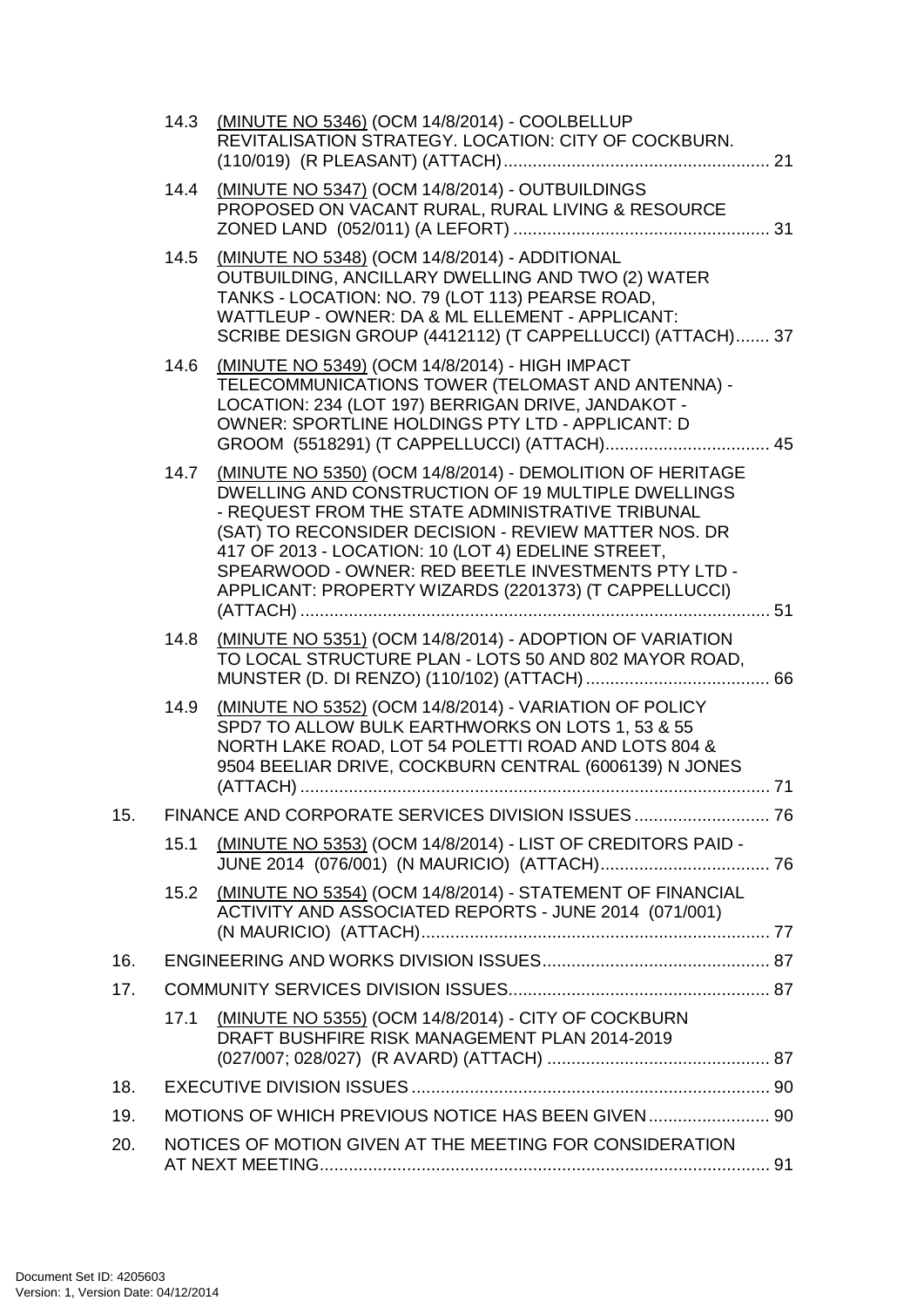|    | 21. NEW BUSINESS OF AN URGENT NATURE INTRODUCED BY                                                                 |  |
|----|--------------------------------------------------------------------------------------------------------------------|--|
| 22 | (OCM 14/8/2014) - MATTERS TO BE NOTED FOR INVESTIGATION,                                                           |  |
|    |                                                                                                                    |  |
| 24 | (MINUTE NO 5356) (OCM 14/8/2014) - 24 RESOLUTION OF<br>COMPLIANCE (SECTION 3.18(3), LOCAL GOVERNMENT ACT 1995)  91 |  |
| 25 |                                                                                                                    |  |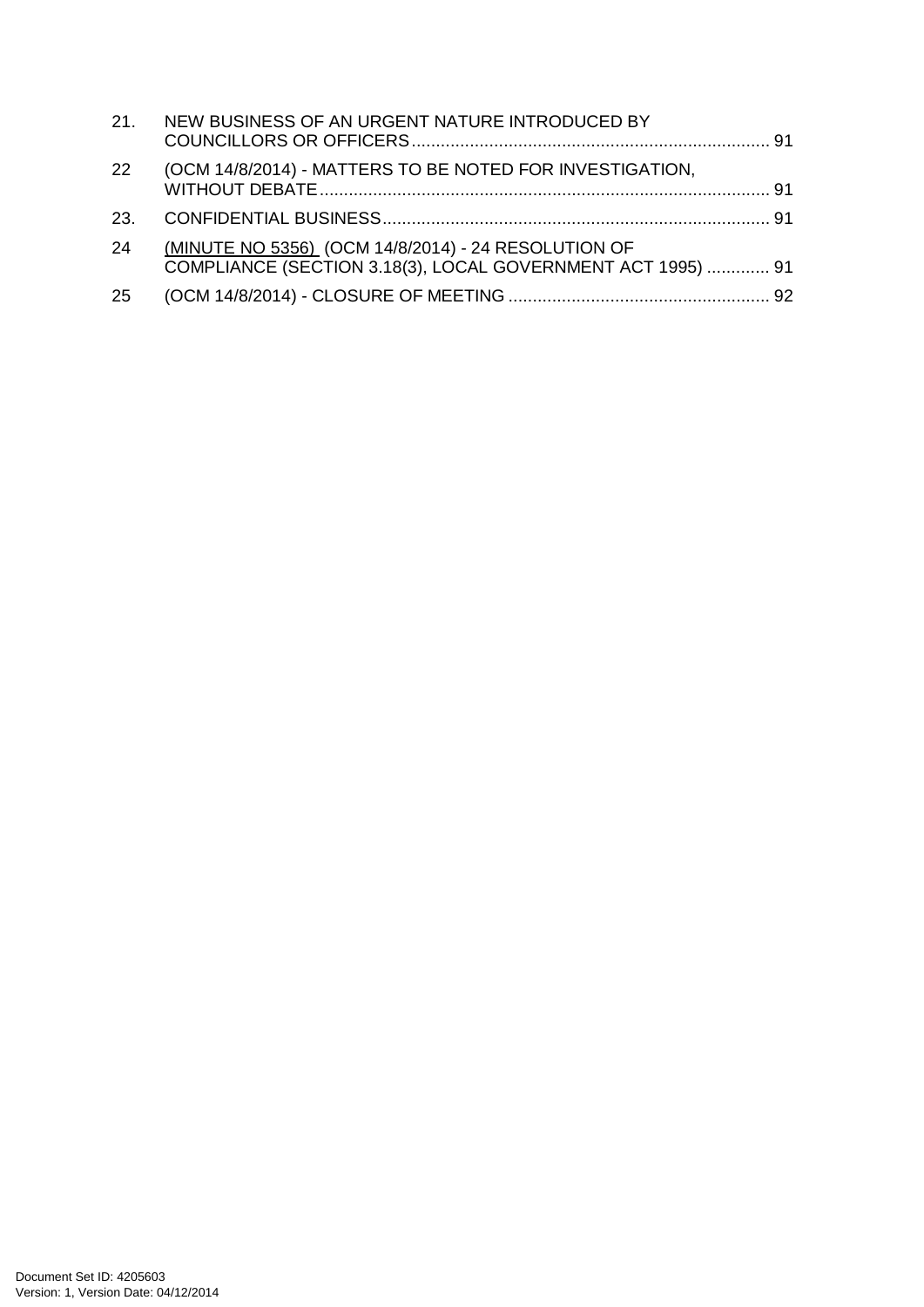Document Set ID: 4205603<br>Version: 1, Version Date: 04/12/2014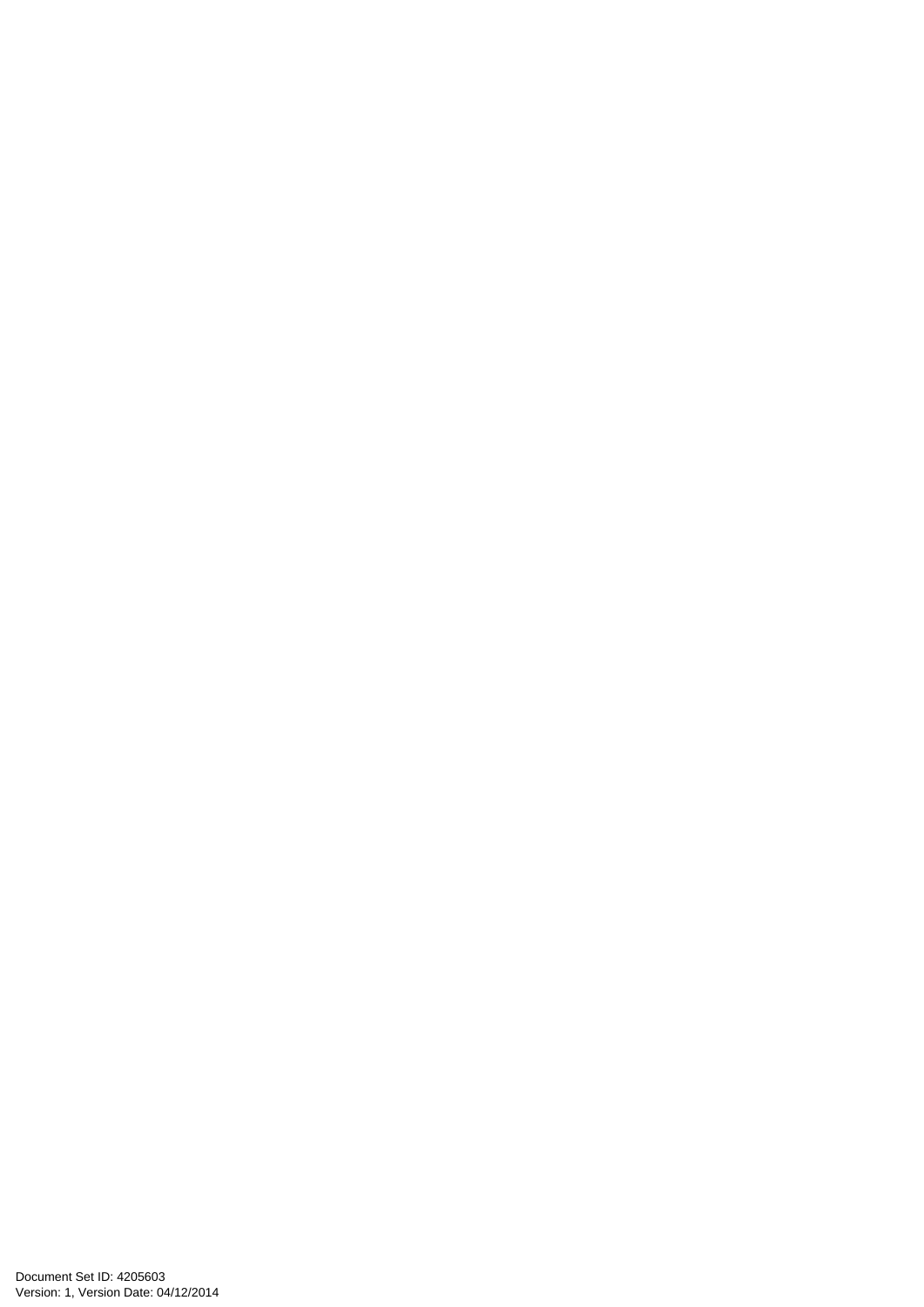# **CITY OF COCKBURN**

# **MINUTES OF ORDINARY COUNCIL MEETING HELD ON THURSDAY, 14 AUGUST 2014 AT 7:00 PM**

## **PRESENT:**

#### **ELECTED MEMBERS**

| Mr L Howlett       | Mayor (Presiding Member) |
|--------------------|--------------------------|
| Mrs C Reeve-Fowkes | Deputy Mayor             |
| Mr K Allen         | Councillor               |
| Ms L Wetton        | Councillor               |
| Mr Y Mubarakai     | Councillor               |
| Mr S Portelli      | Councillor               |
| Ms L Smith         | Councillor               |
| Mr S Pratt         | Councillor               |
| Mr B Houwen        | Councillor               |
| Mr P Eva           | Councillor               |

## **IN ATTENDANCE**

| Mr S. Cain      | $\sim 100$      | <b>Chief Executive Officer</b>               |
|-----------------|-----------------|----------------------------------------------|
| Mr S. Downing   | $\sim$ $-$      | Director, Finance & Corporate Services       |
| Mr M. Littleton | $\blacksquare$  | Director, Engineering & Works                |
| Mr D. Arndt     | $\sim$          | Director, Planning & Development             |
| Mr R. Avard     | $\sim$          | A/ Director, Governance & Community Services |
| Ms L. Boyanich  | $\sim 10^{-10}$ | Media Liaison Officer                        |
| Ms M. Waerea    | $\sim 100$      | <b>Executive Assistant</b>                   |
|                 |                 |                                              |

# **1. DECLARATION OF MEETING**

The Presiding Member declared the meeting open at 7.01 pm and then made the following announcements:

Good Evening Ladies and Gentlemen.

I formally declare the August 2014 ordinary meeting of Council open and in so doing welcome you all here tonight.

'I acknowledge the Noongar people who are the Traditional Custodians of the Land on which we are meeting tonight.'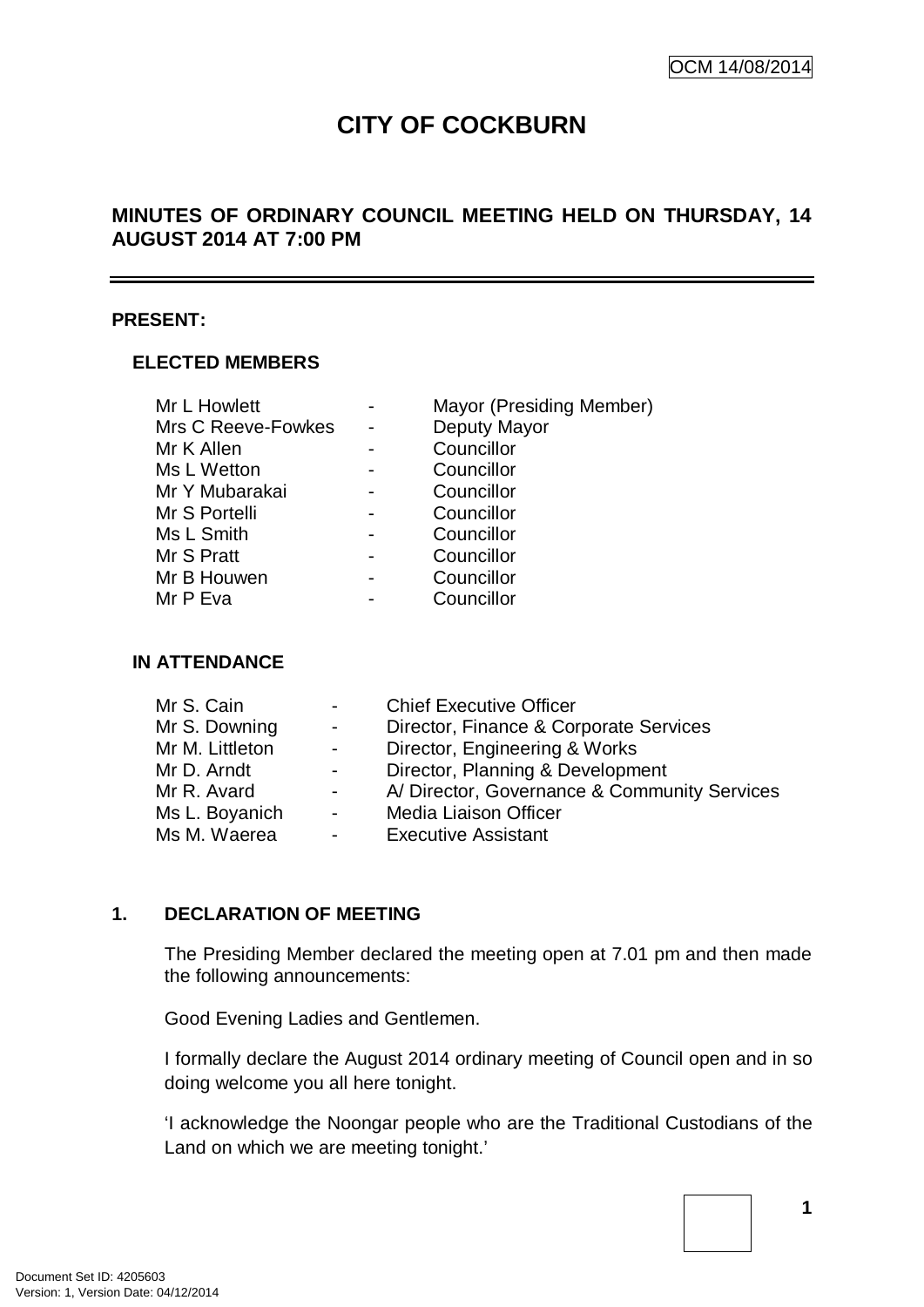'I pay respect to the Elders both past and present of the Noongar Nation and extend that respect to other Indigenous Australians who may be present'.

Before moving to the Agenda proper I take this opportunity to make the following statements:

I welcome Mr Rob Avard, A/Director Governance & Community Services to the meeting.

The following information provides a brief insight into the amazing partnerships across our City that consistently deliver outstanding outcomes for our community.

# **Cockburn Junior Football Club 60th Anniversary Year**

My wife Pat and I attended a celebration event for the Cockburn Junior Football Club at Davilak Reserve on Saturday 26 July 2014.

Many past players were present to join with the Club Officials, Families, Supporters and the young playing group of the day. A memorable occasion was enjoyed by all in attendance.

#### **South Coogee Primary School – Official Opening of Inspiration Grove**

My wife Pat & I attended the official opening of the South Coogee Primary School 'Inspiration Grove' on Monday 25 July. Western Power had donated several surplus power poles to the school and Ms Bux, the Art Teacher had engaged the students in hand painting the power poles with a range of decorative designs. The 'Inspiration Grove' stands proudly in the front garden area of the school.

This was a partnership with the school, Western Power, Bunnings and the City. Another outstanding example of community engagement.

#### **Beeliar Primary School – Official Opening of Early Childhood Sensory Bike Path**

I attended the Beeliar Primary School on Wednesday 13 August to participate in the official opening of the School's latest funding partnership with the Department of Transport and the City – a part of our TravelSmart program.

Children from the kindergarten & pre-primary years enjoyed the opening of their new sensory bike path and thanked the City for its funding assistance.

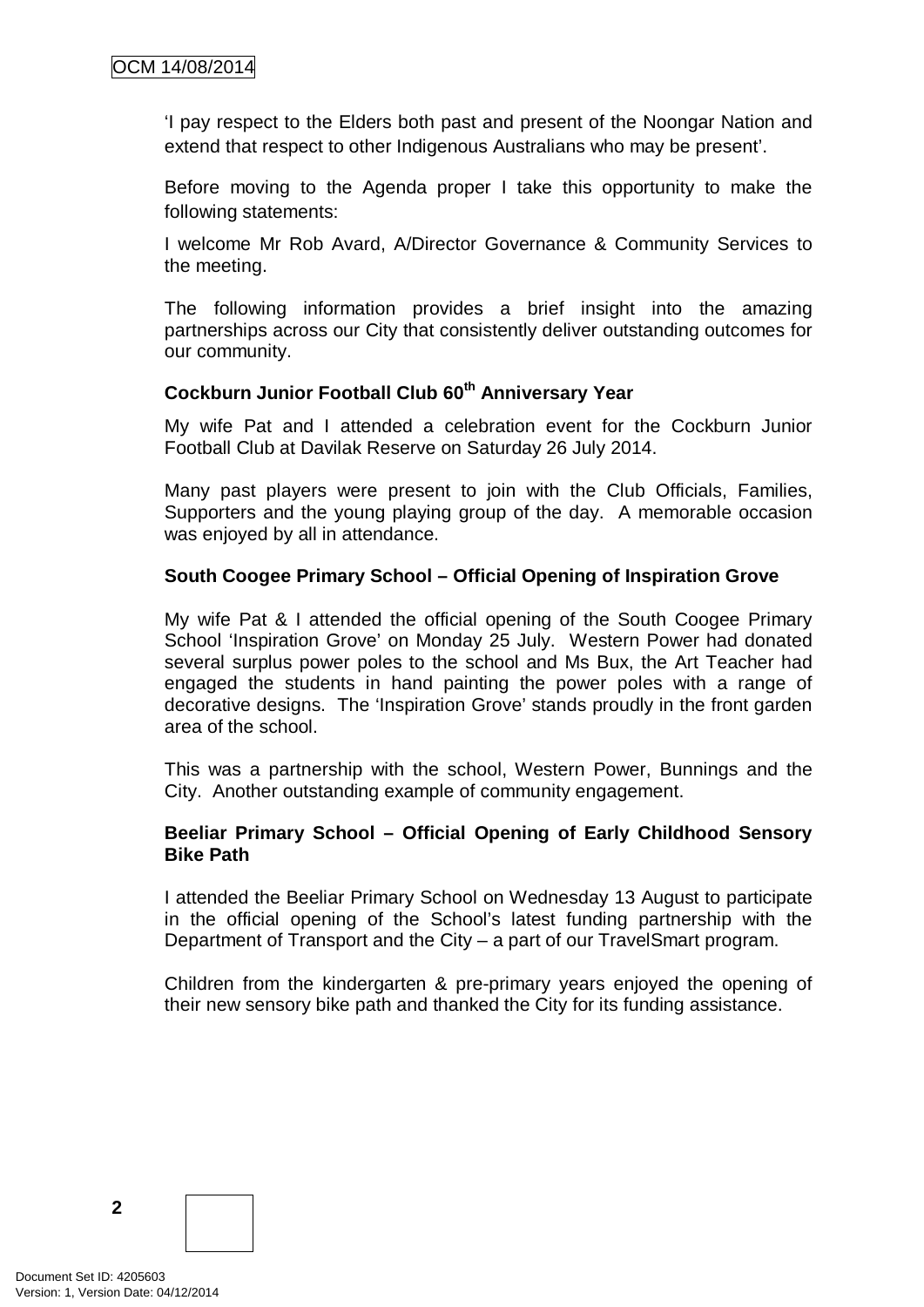#### **Undergound Power Projects – Coolbellup East and Hamilton Hill East**

I am pleased to advise that the Coolbellup East and Hamilton Hill East underground power projects are essentially complete with the removal of the last wooden power pole being completed on Tuesday 12 August 2014.

The City has received very positive feedback on the improved aesthetics of the streetscapes from residents.

#### **Hiroshima Day Commemorative Service**

On Wednesday 6 August the City of Cockburn the City held a tree planting ceremony at Tapper Reserve, Atwell. In attendance were Mr Toshio Ida, Consul and Deputy of Mission, representing the Japanese Consul General Perth, School Principals, teachers and students and members of the community.

Following the event a morning tea was provided for the guests. Combined with speeches and a presentation on how to grow and maintain bonsai plants.

#### **Disability Services Commission**

On Friday 1 August the Disability Services Commission Board held one of their 'external' rounds of meetings at the City of Cockburn. The City presented to the Board in terms of its activities with particular reference to access and inclusion programs operated by the City. Ms Gail Bowman, Manager Human Services gave a comprehensive presentation on the subject adding information about future program delivery by the City.

The Board were impressed with the City's initiatives and contribution to the community in terms of access & inclusion and involvement with policy development and implementation for people with a disability.

#### **Deployment to in the Kimberley**

A team of our volunteer bushfire brigade team members from the Jandakot and South Coogee Brigades have been deployed to Broome and Kununurra to assist in fighting a number of fires across the Kimberley.

Mr Terry Wegwermer, Community Emergency Services Manager – Cockburn and Chief Bush Fire Control Officer, Metropolitan South Coastal Department of Fire and Emergency Services was also deployed.

We wish our volunteers safe travel knowing that they possess the necessary knowledge, skills, teamwork and mateship to make a meaningful contribution to those far north communities.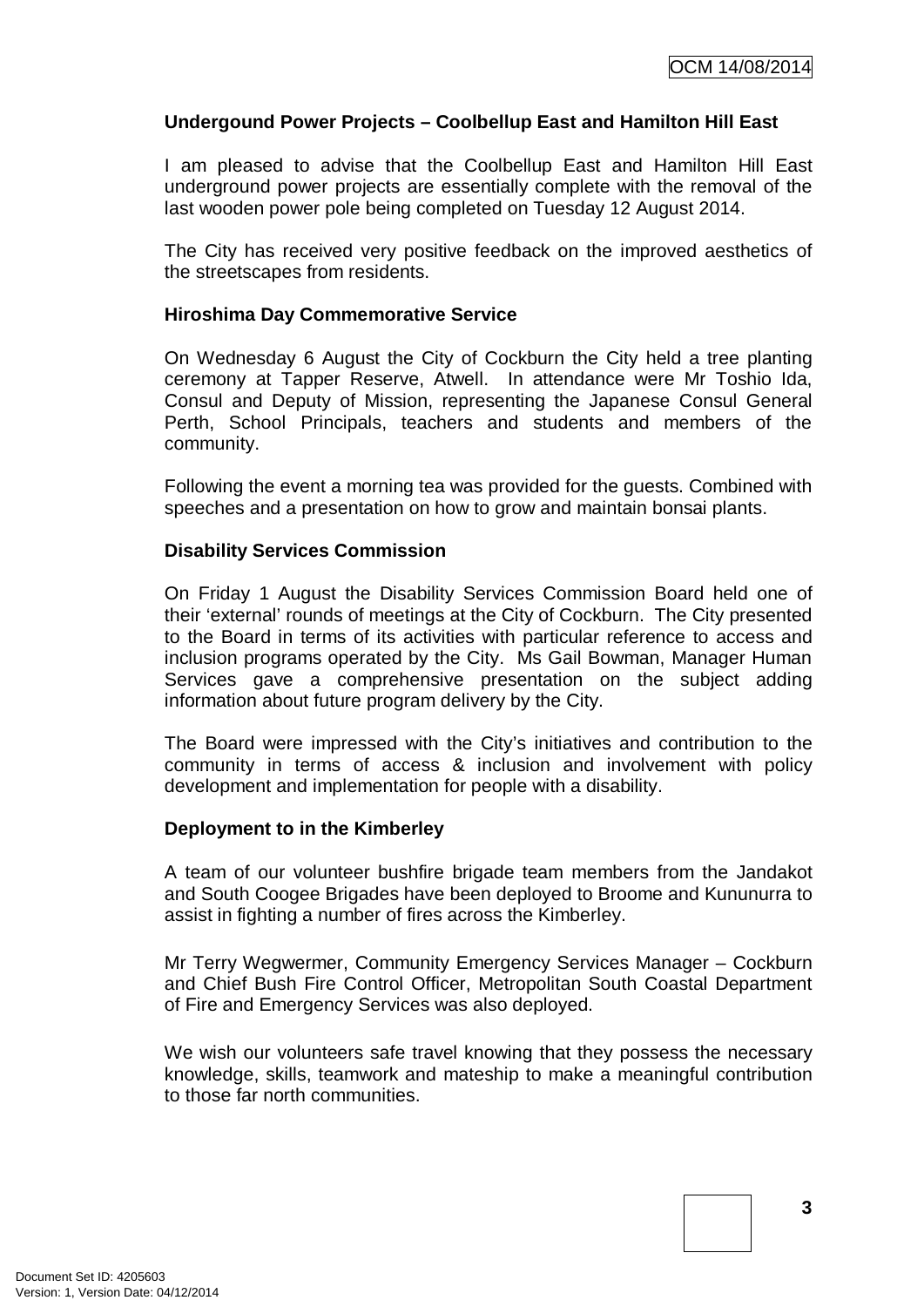#### **Local Government Reform**

Submissions on the Interim Recommendation of the Local Government Advisory Board (LGAB) closed at 4.00pm today.

The Interim Recommendation of the Local Government Advisory Board (LGAB) proposes that the suburbs of North Coogee (north of McTaggart Cove) and Hamilton Hill be included in the Boundary of the City of Fremantle and the suburbs of Coolbellup, North Lake, Bibra Lake (including the Bibra Lake industrial area) and Leeming (part) be included in the boundary of the City of Melville.

At a special Council meeting held on 4 August 2014 the Council voted to submit a new proposal to the LGAB that moved the proposed boundary of the new Cockburn/Kwinana entity to the Roe Highway Reserve in order to minimise the loss of approximately 25% of its population to Fremantle and Melville, to keep the Bibra Lake industrial area within our new boundary and ceding the one third of the Cockburn Coast to Fremantle and the Jandakot City (including the airport) to Melville.

If this proposal is accepted by the LGAB then the population loss will be minimised, impacts on our staff will be minimised and the sustainability of the new Cockburn/Kwinana going forward will be enhanced. The current LGAB option would leave a future Cockburn/Kwinana medium to long term sustainability in question.

That aside, I take this opportunity to thank Mr Stephen Cain, Chief Executive Officer and his executive team, together with their managers and staff for the outstanding commitment to produce reports, statistics, review information, prepare for presentations to the LGAB and the like in an ever changing landscape – this contribution remains largely unseen by our community, it is a contribution that seeks to provide the best outcome possible for our community under trying and exhausting conditions – it also seeks to protect our valued community infrastructure, our staff who work day in and day out to deliver world class services and to continue to recognise our outstanding volunteer base.

The Cockburn Community proposal was further elaborated on by our community representatives at a meeting with the LGAB on Tuesday of this week.

I take the opportunity to thank those community leaders who have engaged in the process of actively supporting the community they live in through their regular meeting program and for their presentation to the LGAB.

In terms of our small to medium enterprises and Industry sector we continue to seek to ensure that their investment decisions, the jobs that they generate and

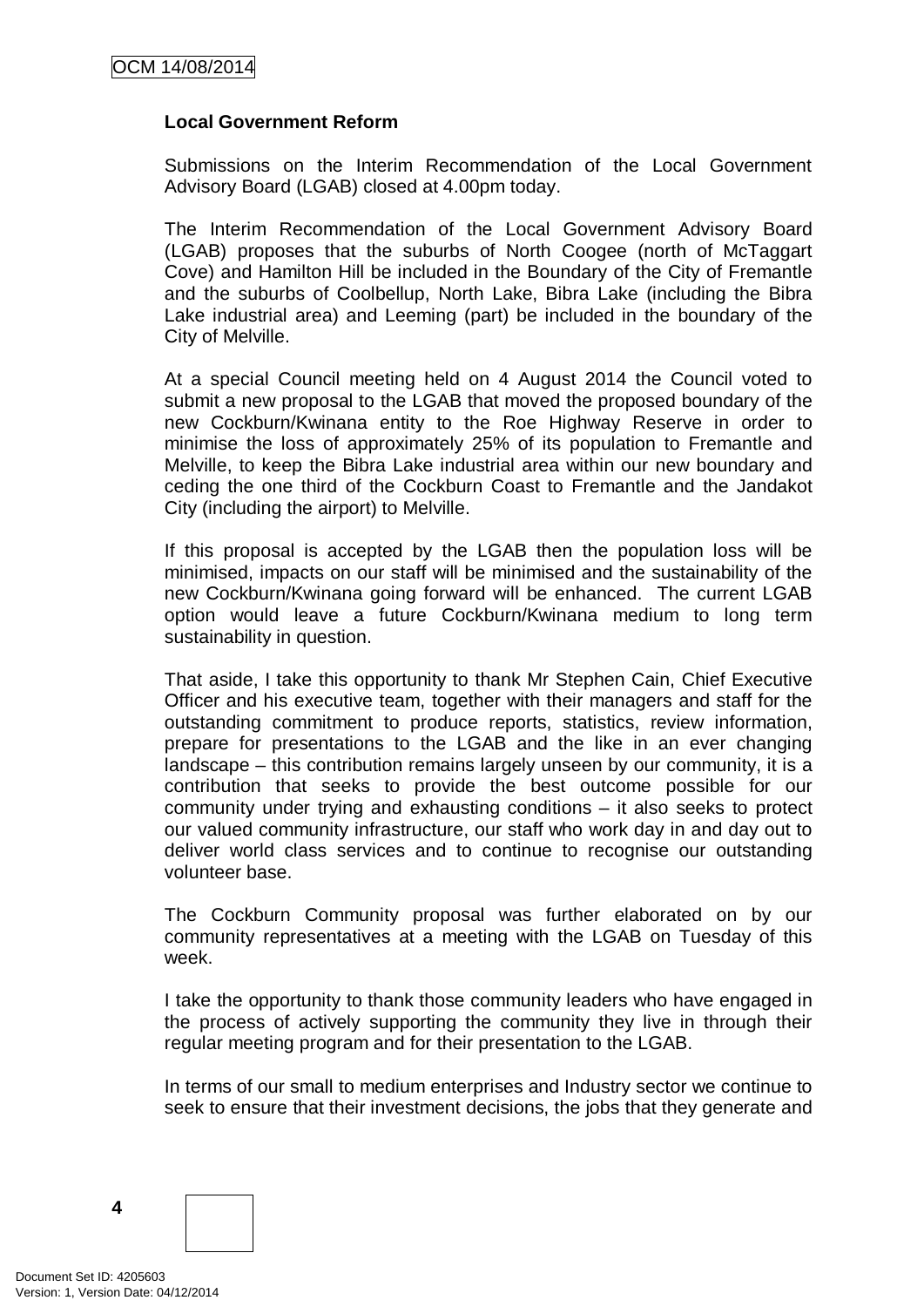the value they add to the local, regional and State economy are protected and enhanced as we move forward.

To our Elected Members this is the biggest challenge that local government has faced in over 100 years.

It will be our commitment to the challenges ahead, our engagement with our staff, our volunteers and our community that will lead us to a sustainable Cockburn/Kwinana partnership that provides a seamless transition to a new local government entity and all the opportunities that will bring to our respective communities.

I look forward to the dialogue with the City of Kwinana over coming months – there is much work to be done.

# **2. APPOINTMENT OF PRESIDING MEMBER (If required)**

N/A

## **3. DISCLAIMER (To be read aloud by Presiding Member)**

Members of the public, who attend Council Meetings, should not act immediately on anything they hear at the Meetings, without first seeking clarification of Council's position. Persons are advised to wait for written advice from the Council prior to taking action on any matter that they may have before Council.

## **4 (OCM 14/8/2014) - ACKNOWLEDGEMENT OF RECEIPT OF WRITTEN DECLARATIONS OF FINANCIAL INTERESTS AND CONFLICT OF INTEREST (BY PRESIDING MEMBER)**

The Presiding Member advised the meeting that he had received advice from Clr S Pratt that he had a Proximity Interest in relation to Item 14.3, which will be read at the appropriate time.

He had also received advice from Clr S Portelli that he had a Financial Interest in relation to Item 14.3, which would also be read at the appropriate time.

## **5 (OCM 14/8/2014) - APOLOGIES AND LEAVE OF ABSENCE**

Mr D. Green - Director, Governance & Community Services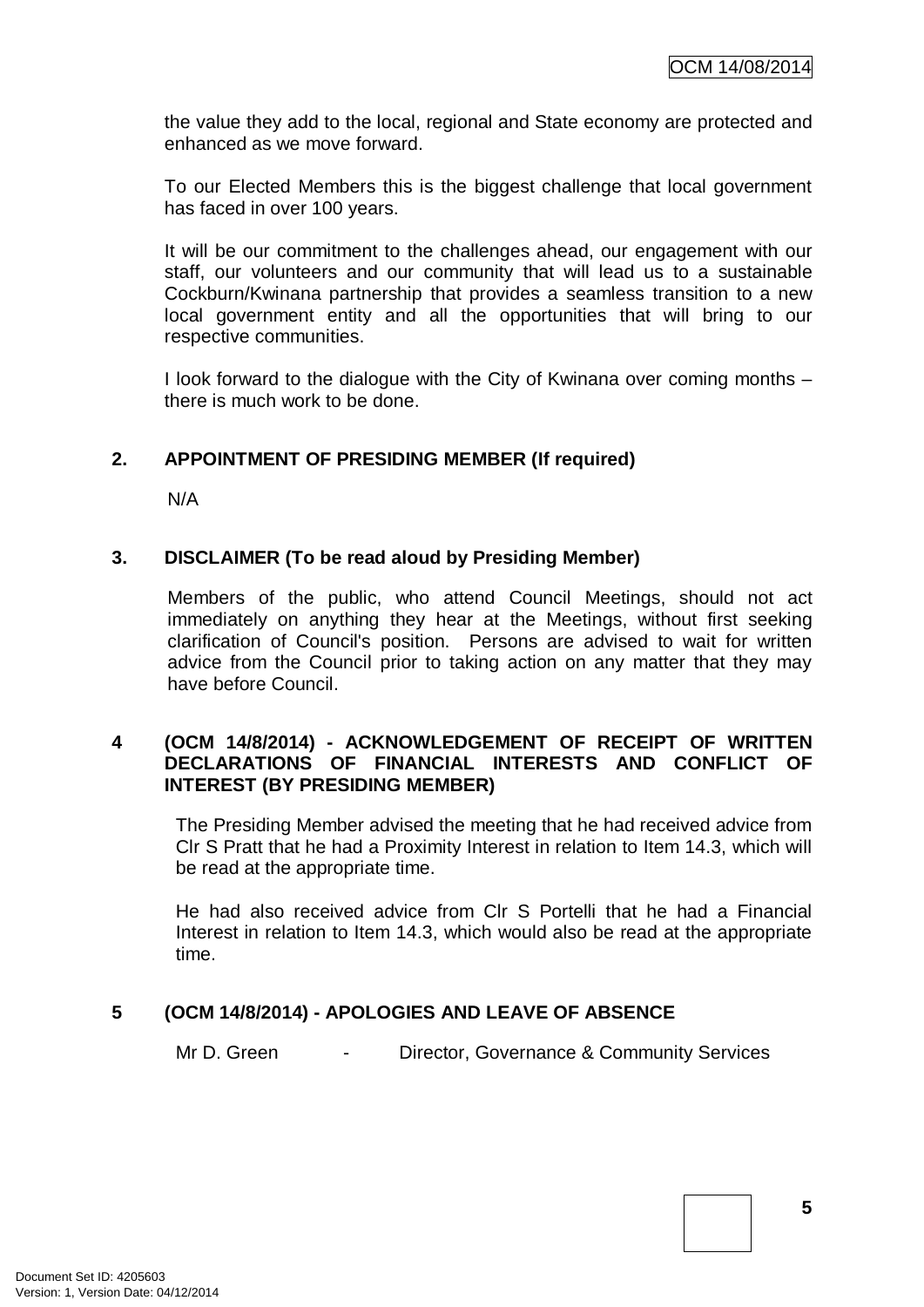# **6. ACTION TAKEN ON PREVIOUS PUBLIC QUESTIONS TAKEN ON NOTICE**

Nil

# **7. PUBLIC QUESTION TIME**

Nil

## **8. CONFIRMATION OF MINUTES**

## **8.1 (MINUTE NO 5341) (OCM 14/8/2014) - ORDINARY COUNCIL MEETING - 10 JULY 2014**

# **RECOMMENDATION**

That Council adopt the Minutes of the Ordinary Council Meeting held on Thursday, 10 July 2014, as a true and accurate record.

# **COUNCIL DECISION**

MOVED Clr Y Mubarakai SECONDED Deputy Mayor C Reeve-Fowkes that the recommendation be adopted.

**CARRIED 10/0**

# **9. WRITTEN REQUESTS FOR LEAVE OF ABSENCE**

Nil

## **10. DEPUTATIONS AND PETITIONS**

Nil

## **11. BUSINESS LEFT OVER FROM THE PREVIOUS MEETING (If adjourned)**

Nil

## **12 (OCM 14/8/2014) - DECLARATION OF COUNCILLORS WHO HAVE NOT GIVEN DUE CONSIDERATION TO MATTERS IN THE BUSINESS PAPER**

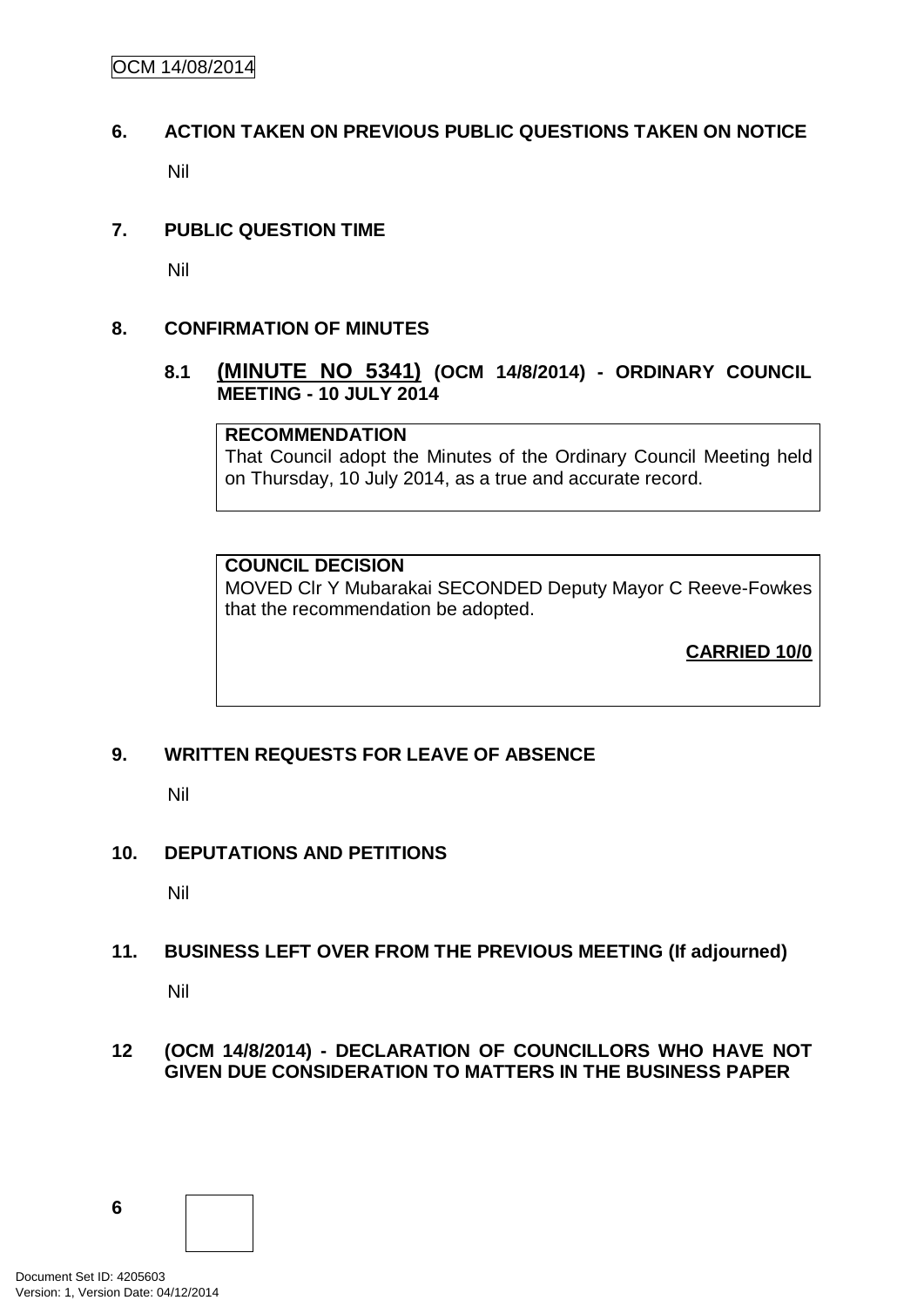| 13.1 | 14.1 | 14.6 | 15.1 |               |  |
|------|------|------|------|---------------|--|
|      | 14.2 | 14.8 |      | <b>NOTE:</b>  |  |
|      | 14.4 | 14.9 |      | THIS POINT IN |  |
|      |      |      |      | THE MEETING,  |  |

THE TIME BEING 7:43PM, THE FOLLOWING ITEMS WERE CARRIED BY AN "EN BLOC" RESOLUTION OF COUNCIL:

# **13. COUNCIL MATTERS**

# **13.1 (MINUTE NO 5342) (OCM 14/8/2014) - MINUTES OF THE GRANTS AND DONATIONS COMMITTEE MEETING - 15/7/2014 (162/003) (R AVARD) (ATTACH)**

#### **RECOMMENDATION**

That Council receive the Minutes of the Grants and Donations Committee Meeting held on Tuesday, 15 July 2014 and adopt the recommendations contained therein.

# **COUNCIL DECISION**

MOVED Clr S Portelli SECONDED Deputy Mayor C Reeve-Fowkes that the recommendation be adopted.

**CARRIED 10/0**

# **Background**

The Council of the City of Cockburn established the Grants and Donations Committee to recommend on the level and nature of grants and donations provided to external organisations and individuals. The Committee is also empowered to recommend to Council on donations and sponsorships to specific groups and individuals.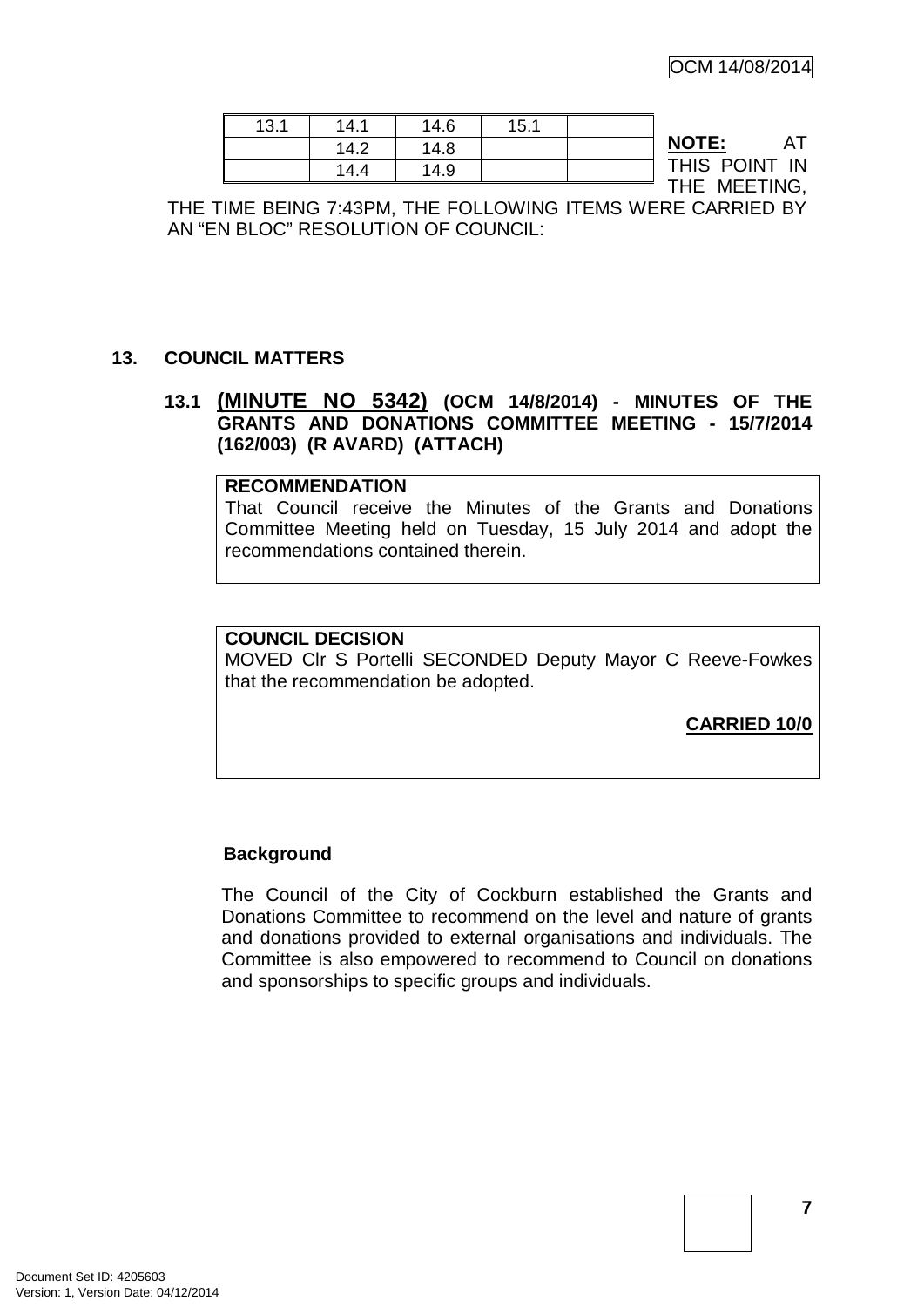## **Submission**

To receive the Minutes of the Grants and Donations Committee and adopt the recommendations of the Committee.

#### **Report**

Council approved a budget for Grants and Donations for 2014/15 of \$1,049,591 to be distributed as grants, donations and sponsorship. The Grants and Donations Committee is empowered to recommend to Council how these funds should be distributed.

#### **Strategic Plan/Policy Implications**

#### **Community & Lifestyle**

- Community environments that are socially cohesive and embrace diversity.
- Communities that take pride and aspire to a greater sense of community.
- Promotion of active and healthy communities.

#### **Leading & Listening**

• A responsive, accountable and sustainable organisation.

#### **Budget/Financial Implications**

Council approved a budget for grants and donations for 2014/15 of \$1,049,591 to be distributed as grants, donations and sponsorship.

Following is a summary of the grants, donations and sponsorship allocations proposed by the Committee.

| <b>Committed/Contractual Donations</b>    | \$459,591   |
|-------------------------------------------|-------------|
| <b>Specific Grant Programs</b>            | \$350,000   |
| <b>Donations</b>                          | \$160,000   |
| Sponsorship                               | \$80,000    |
| Total                                     | \$1,049,591 |
| <b>Total Funds Available</b>              | \$1,049,591 |
| <b>Less Total of Proposed Allocations</b> | \$1,049,591 |
| <b>Balance</b>                            |             |

These allocated funds are available to be drawn upon in response to grants, donations and sponsorship applications from organisations and individuals.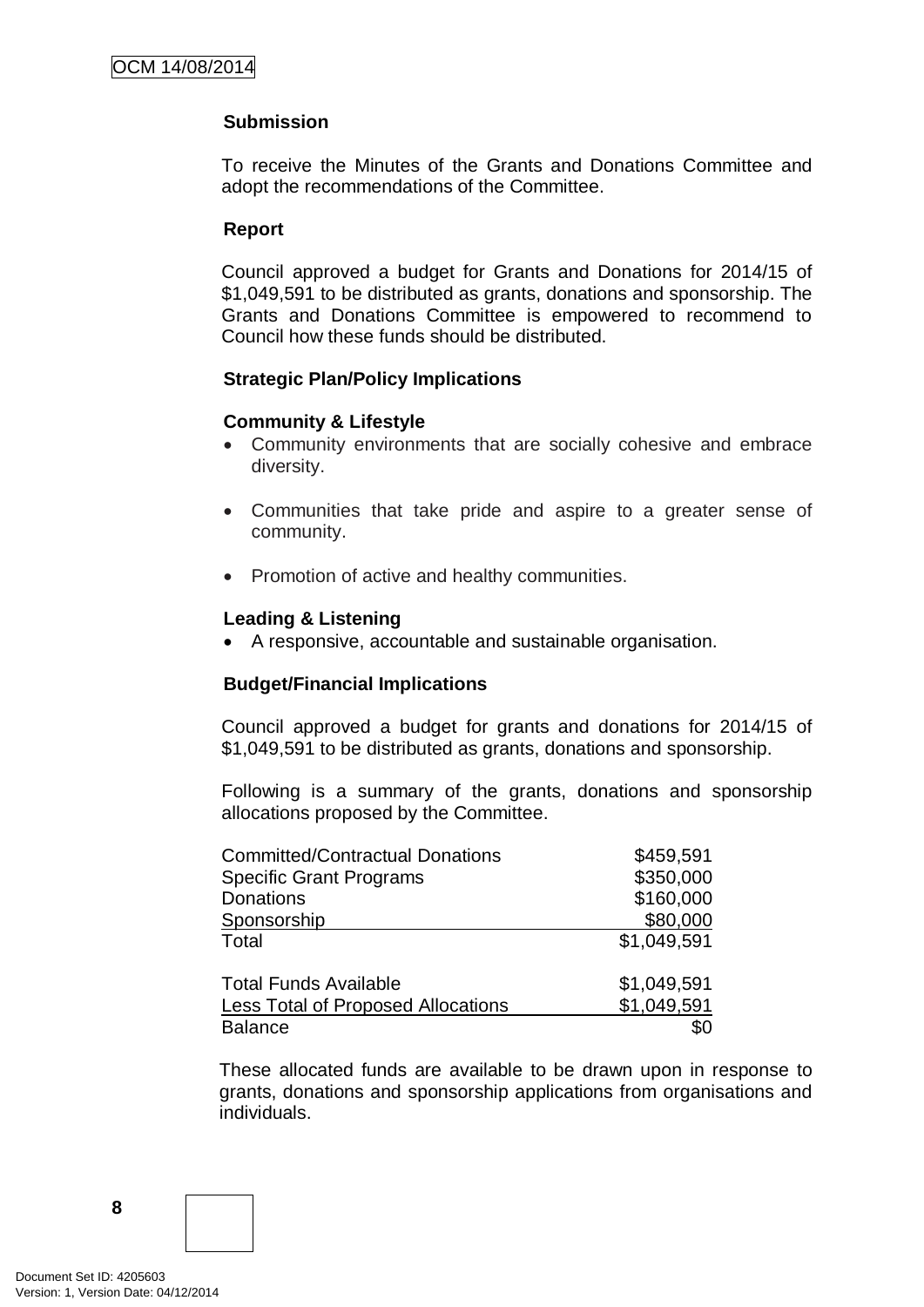The next round of grants, donations and sponsorship funding will open in mid-August and close on 30 September 2014.

# **Legal Implications**

Nil

# **Community Consultation**

The position of Council is for the availability of grants and donations to be advertised through the City's website, local media, Cockburn Soundings, Council networks and related means.

It is recommended that advertising commence immediately following the Council decision to ensure a wider representation of applications.

## **Attachment(s)**

- 1. Minutes of the Grants and Donations Committee Meeting on 15 July 2014.
- 2. Grants, Donations and Sponsorship Committee Recommended Allocations Budget 2014/15.

## **Advice to Proponent(s)/Submissioners**

N/A

## **Implications of Section 3.18(3) Local Government Act, 1995**

Nil

# **13.2 (MINUTE NO 5343) (OCM 14/8/2014) - MINUTES OF THE AUDIT AND STRATEGIC FINANCE COMMITTEE MEETING - 17/7/2014 (026/007) (S DOWNING) (ATTACH)**

#### **RECOMMENDATION**

That Council receive the Minutes of the Audit and Strategic Finance Committee Meeting held on Thursday, 17 July 2014, and adopt the recommendations contained therein.

# **TO BE CARRIED BY AN ABSOLUTE MAJORITY OF COUNCIL**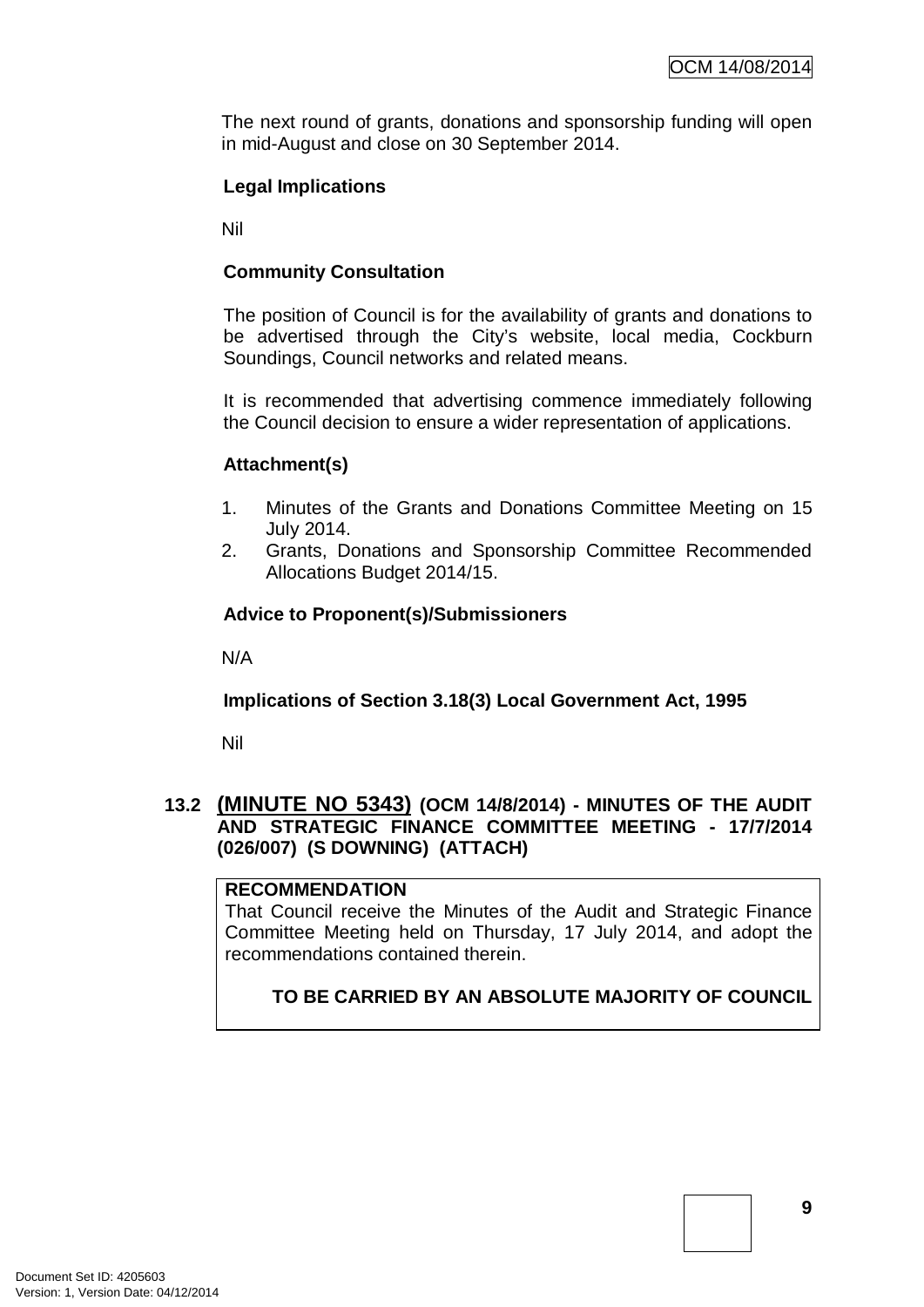#### **COUNCIL DECISION**

MOVED Clr P Eva SECONDED Clr K Allen that the recommendation be adopted.

# **CARRIED BY ABSOLUTE MAJORITY OF COUNCIL 10/0**

# **Background**

A meeting of the Audit and Strategic Finance Committee was conducted on 17 July 2014.

#### **Submission**

N/A

#### **Report**

The Audit and Strategic Finance Committee received and considered the following items:

- 1. Fraud Risk Review
- 2. Internal Audit Report Employee Time-keeping
- 3. Various Debts Write Off
- 4. Internal Audit Report Revenue<br>5. Interim External Audit Report
- 5. Interim External Audit Report

## **Strategic Plan/Policy Implications**

## **Leading & Listening**

- A responsive, accountable and sustainable organisation.
- Manage our financial and infrastructure assets to provide a sustainable future.
- A culture of risk management and compliance with relevant legislation, policy and guidelines

## **Budget/Financial Implications**

As contained in the Minutes.

#### **Legal Implications**

As contained in the Minutes.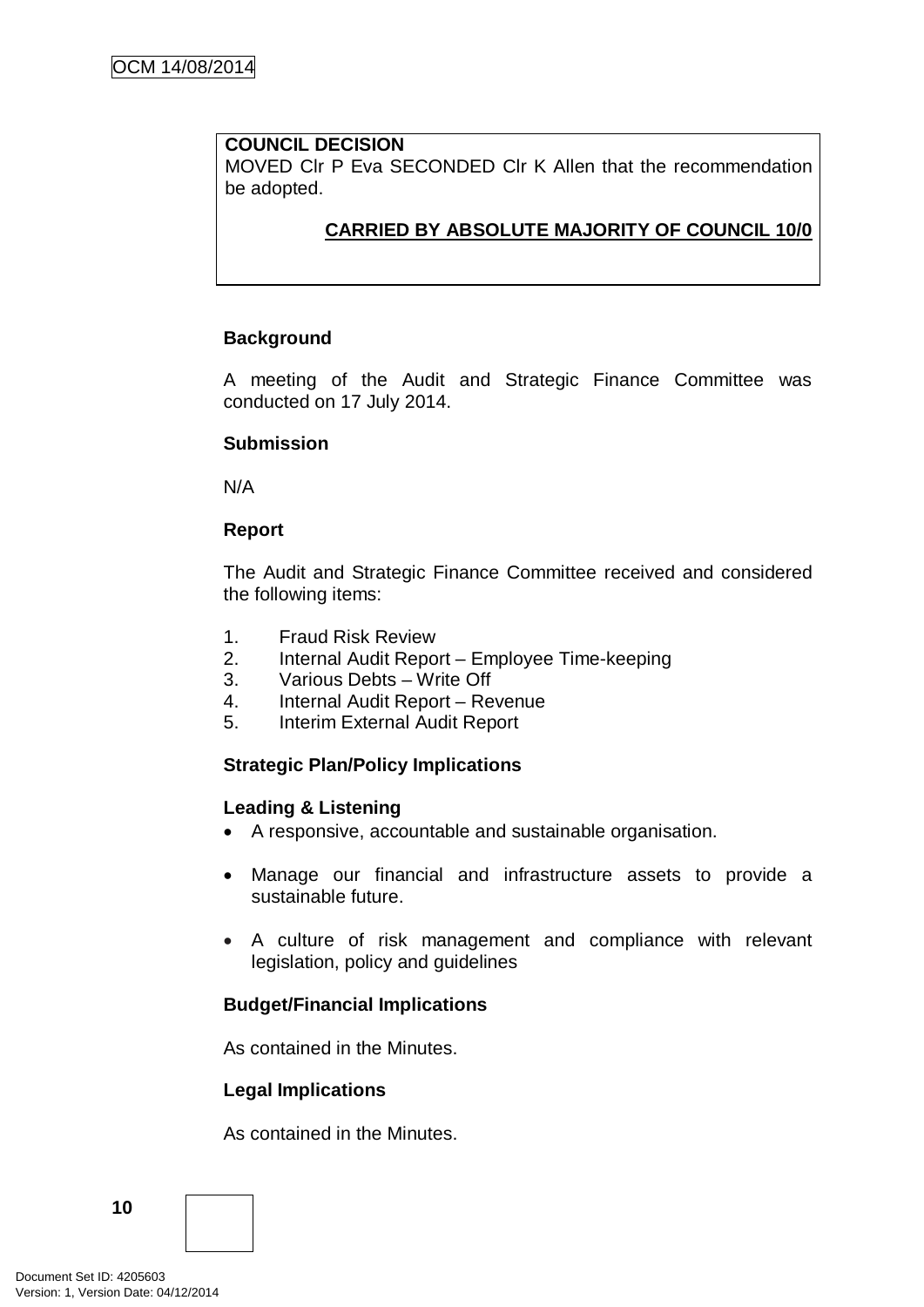# **Community Consultation**

N/A

# **Attachment(s)**

Minutes of the Audit & Strategic Finance Committee Meeting – 17 July 2014.

# **Advice to Proponent(s)/Submissioners**

N/A

**Implications of Section 3.18(3) Local Government Act, 1995**

Nil.

# **14. PLANNING AND DEVELOPMENT DIVISION ISSUES**

**14.1 (MINUTE NO 5344) (OCM 14/8/2014) - PHOENIX DESIGN GUIDELINES LOCATION: CITY OF COCKBURN OWNER: N/A (110/033) (R PLEASANT) (ATTACH)**

#### **RECOMMENDATION**

That Council adopts the Phoenix Design Guidelines and approach as described in the project plan.

# **COUNCIL DECISION**

MOVED Clr S Portelli SECONDED Deputy Mayor C Reeve-Fowkes that the recommendation be adopted.

# **CARRIED 10/0**

## **Background**

The purpose of this report is to adopt the Phoenix Design Guidelines and identified approach as described in the project plan.

#### Phoenix Revitalisation Strategy

The Phoenix Revitalisation Strategy was adopted by Council in May 2009. An important issue that the adopted Strategy set out to address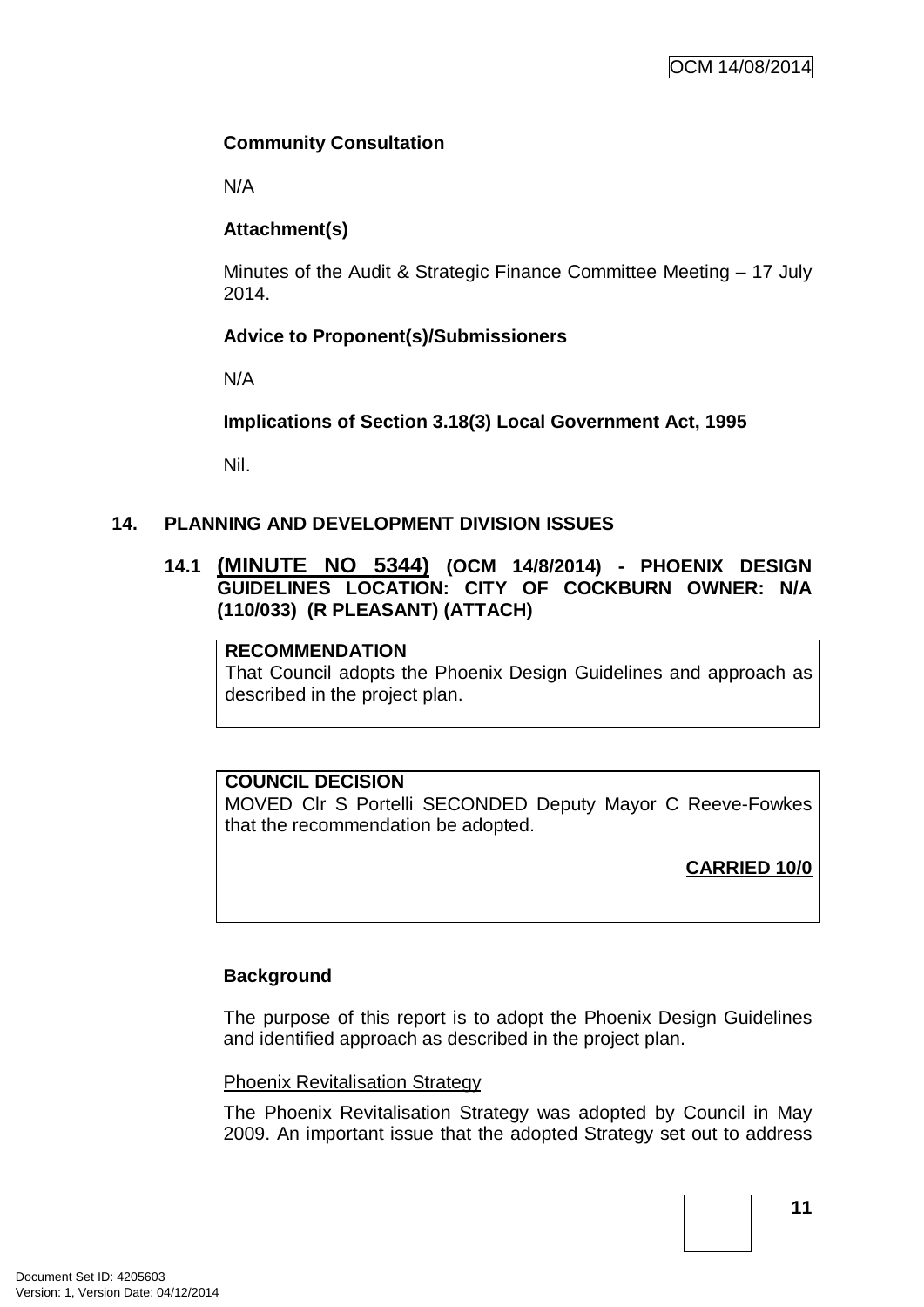into the future was the level of community dissatisfaction expressed with the general appearance, pedestrian amenity and traffic flows in and around the Phoenix Town Centre site. The Strategy identified several actions to address this aspect of the Strategy as follows:

- Promote and facilitate quality built form outcomes relating to mixed use development.
- Improve connectivity for various transport modes including pedestrians and cyclists.
- Enhance bus stop facilities.
- Improve the amenity of the public realm, particularly along Rockingham Road.
- Promote mixed use development along the western side of Rockingham Road.
- Overall streetscape enhancement.
- Reduce the negative impact of excessive signage along Rockingham Road.
- Reduce the negative impact of excessive car parking and crossovers along Rockingham Road.

The City is also currently embarking on its Economic Development Strategy, identifying an important focus on centres like Phoenix which have an important role as destinations of activity, employment, civic amenities and the like.

Consistent with the adopted Phoenix Strategy, this report seeks to begin the process of preparing the Phoenix Town Centre Design Guidelines, to function as a Local Planning Policy to inform the future development of the private and public realm throughout the town centre. It is recommended that Council support the process to begin preparing this Design Guidelines, as per the project plan attached to this report.

## **Submission**

N/A

## **Report**

The community has consistently expressed a desire to see the Phoenix Centre and surrounds revitalised, in particular, Rockingham Road. It is recognised the shopping centre site and Rockingham road is highly constrained with issues extending to topography, land ownership and available funding. However, notwithstanding this, the Phoenix Revitalisation Strategy did set parameters and actions by which coordinated improvements throughout the private and public realms could seek to improve the town centre environment. These parameters focus on built form quality; pedestrian and cycling connectivity; quality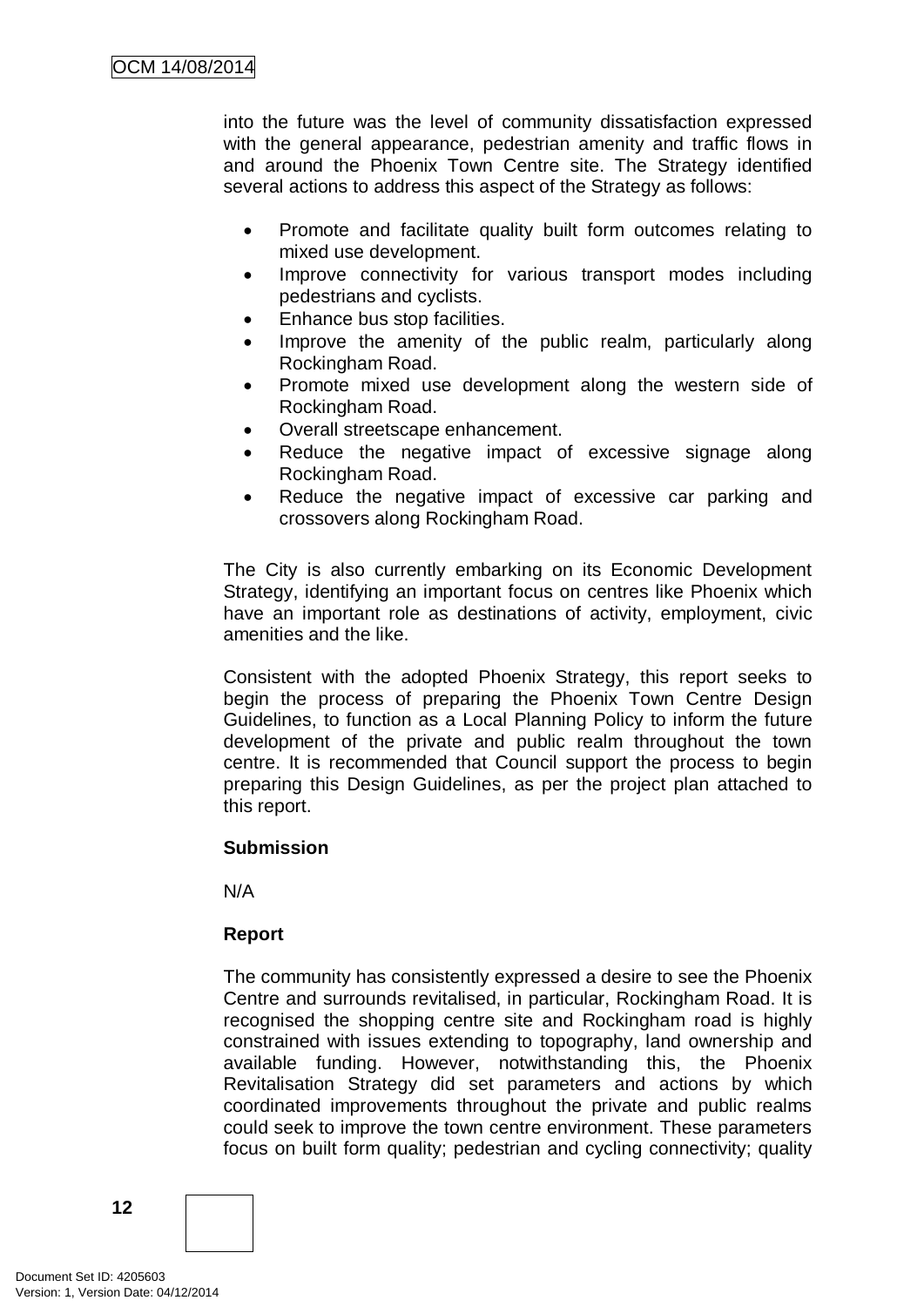of the streetscape; bus facilities; rationalisation of signage; beautification of Rockingham Road and the gateway entrance from the north to the town centre and greater City of Cockburn.

The important emphasis in addressing these actions is to ensure they are done in a coordinated manner – ensuring that improvements that will take place in the private realm are coordinated with how improvements to the public realm will take place. This is the purpose of the town centre design guidelines.

The associated project plan seeks to document how the design guidelines will come together. In respect of the private realm, the design guidelines will be used to inform how application for planning approval is assessed. Seeking to focus on the critical issues identified as part of the original Revitalisation Strategy, so that when private development is proposed, it affects a desired set of changes in respect of the private realm of the development.

In respect of the public realm, while public works undertaken by the City aren't subject to planning approvals, it is critical that the coordination of the private and public realms take place so as to be able to ultimately knit together a cohesive town centre environment. Accordingly, the design guidelines will likely see the identification of a desired concept and guiding principles for smaller works, in addition to an action plan of priorities including quick wins. It is recognised the project will not be immediate due to a number of constraints, including land parcels under multiple land ownership. As a result it will be important to communicate with all stakeholders throughout the process.

The attachment identifies the project scope and presents the project plan of which is based around the following:

- The creation of a multi-disciplinary workgroup represented by Strategic Planning, Parks and engineering.
- The involvement of an elected member to help steer the project;
- Preparation of design guidelines for the mixed use zones.
- Preparation of design guidelines for Rockingham Road and Lancaster Street public realm.
- Design guidelines to inform a preferred future development scenario for the Phoenix Shopping Centre site.
- Reporting back to Council including an engagement process with the community.

It is recommended Council support the commencement of the workgroup following the project plan identified within the attachment.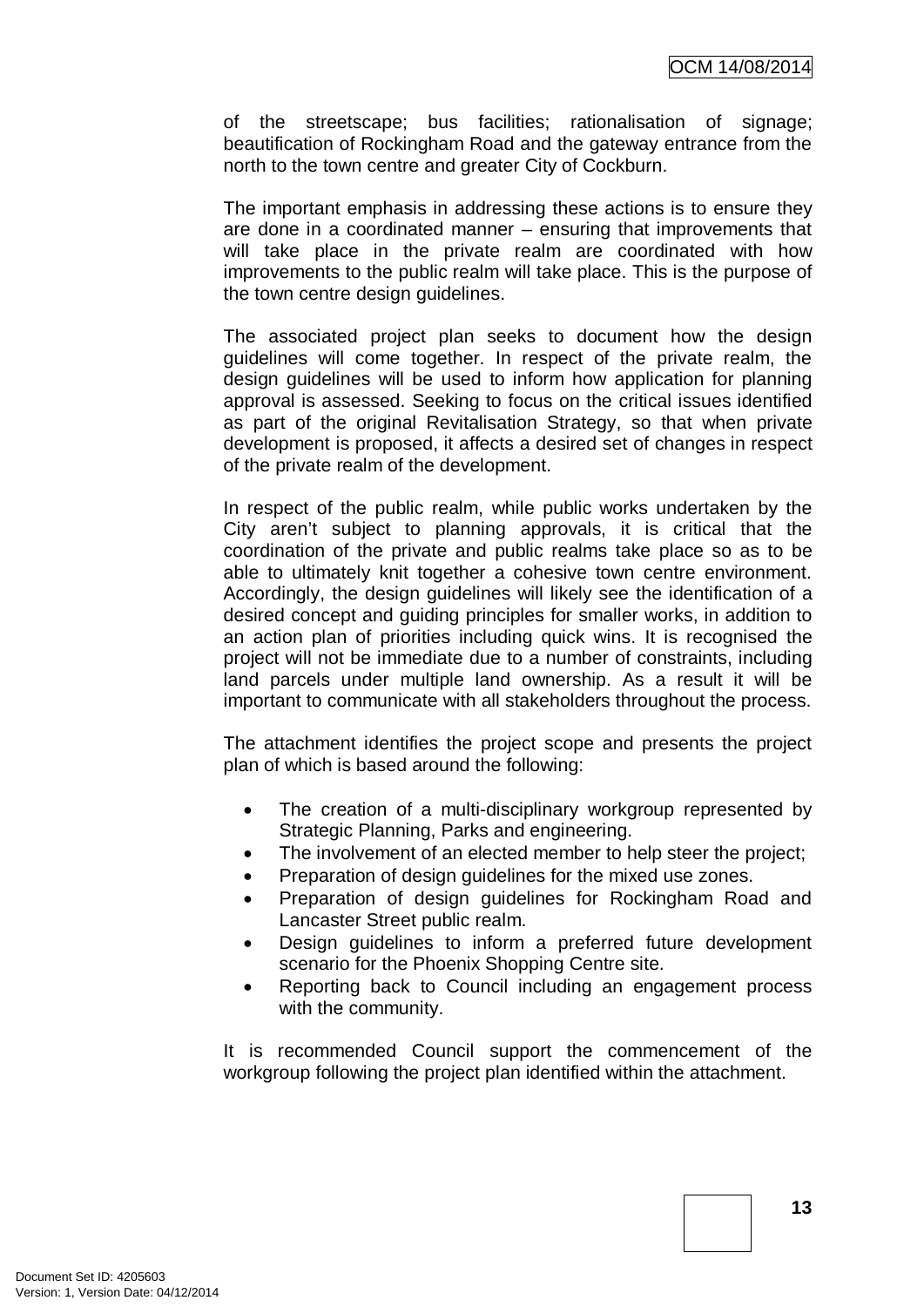## **Strategic Plan/Policy Implications**

## **Growing City**

- To grow our City in a sustainable way by: using land efficiently, protecting the natural environment and conserving biodiversity.
- Investment in industrial and commercial areas, provide employment, careers and increase economic capacity in the City.

#### **Infrastructure**

• Facilities that promote the identity of Cockburn and its communities.

## **Community & Lifestyle**

• Community environments that are socially cohesive and embrace diversity.

In addition to alignment with the City's Strategic Community Plan, the design guidelines are important component of the City's Economic Development Strategy and Local Commercial and Activity Centres Strategy. Specifically, these recognise that the Phoenix town centre has an important role to play in Cockburn and there is a clear need to identify strategies to improve its current performance and presentation. This is of particular relevance when recognising the need for attractive urban environments to attract high quality knowledge workers and to attract shoppers.

## **Budget/Financial Implications**

There are no specific costs beyond staff costs associated with preparing the design guidelines.

## **Legal Implications**

N/A

## **Community Consultation**

Community consultation will be undertaken on the draft Design Guidelines.

## **Attachment(s)**

Project plan.

# **Advice to Proponent(s)/Submissioners**

N/A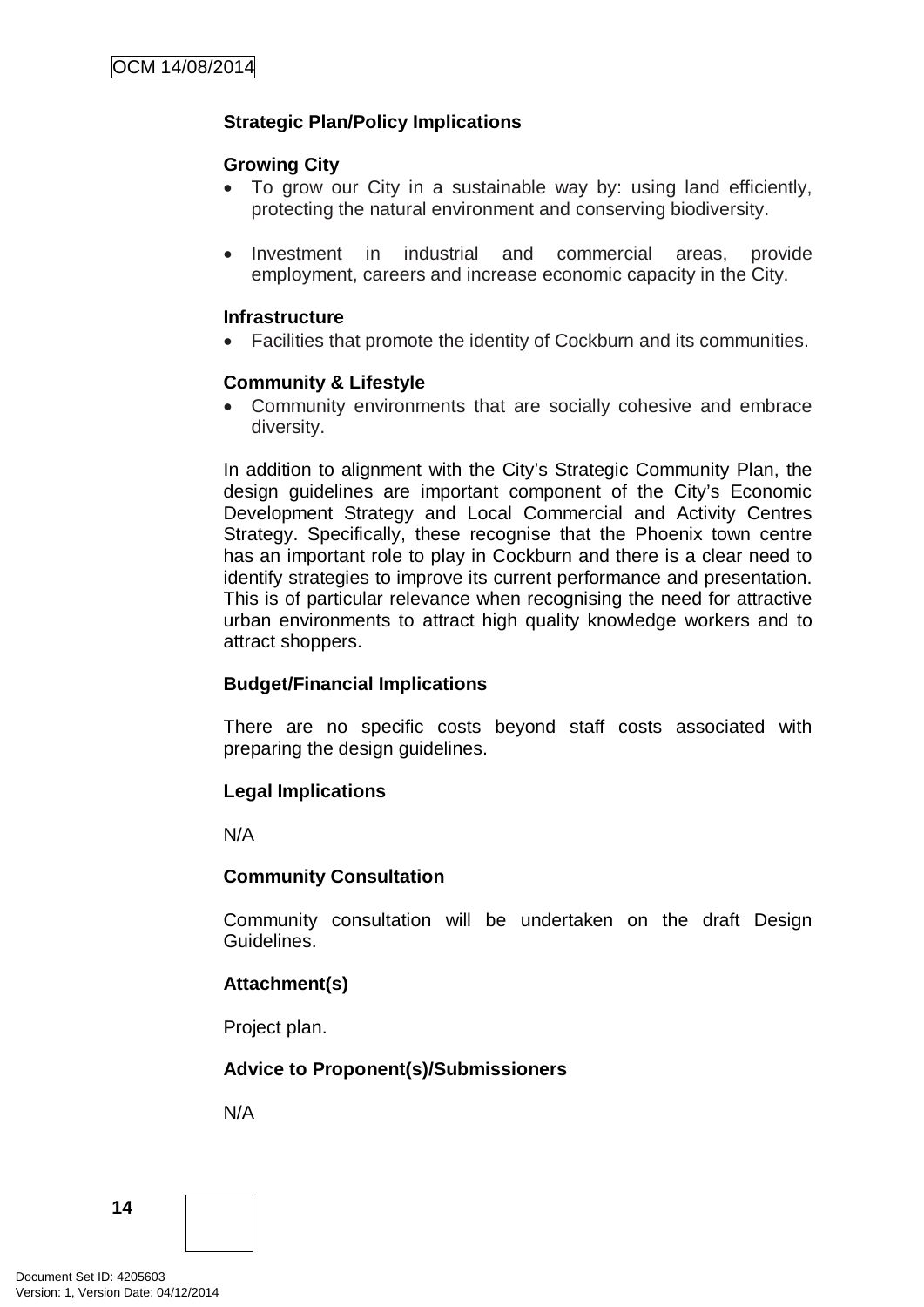# **Implications of Section 3.18(3) Local Government Act, 1995**

Nil.

# **14.2 (MINUTE NO 5345) (OCM 14/8/2014) - PROPOSED BARFIELD ROAD LOCAL STRUCTURE PLAN LOCATION: LOT 31 BARFIELD ROAD HAMMOND PARK - OWNER: JADE FALLS PTY LTD - APPLICANT: HARLEY DYKSTRA (110/104) (R PLEASANT) (ATTACH)**

# **RECOMMENDATION**

That Council:

- (1) pursuant to Clause 6.2.9.1 (a) of The City of Cockburn Town Planning Scheme No. 3 ("the Scheme") adopt the proposed Local Structure Plan for Lot 31 Barfield Road, Hammond Park subject to the following modifications:
	- 1. Local Structure Plan Map being updated to incorporate 10m of road reserve onto Lot 31 (Northern boundary running perpendicular to Barfield Road) and a 4m verge shown indicatively on Lot 32.
	- 2. Local Water Management Strategy being revised to include 1 in 20 year Annual Recurrence Interval (ARI) event calculations on residential lots.
	- 3. Part One of the Local Structure Plan updated to provide consistency with the standard pro forma.
	- 4. Amend the Local Structure Plan map to identify the high school site as 'public purpose' and amending the R30 residential code to R35. Also ensuring the legend is consistent with the plan.
	- 5. Part Two Explanatory section to:
		- Make reference to the spatial design rationale for the Local Structure Plan and being consistency with the Southern Suburbs Stage 3 District Structure Plan spatial plan.
		- Provide relevant density calculations.
		- Confirm the approval of the Local Water Management Strategy by the Department of Water.
		- Explain the main principles of the fire management regime for the structure plan area.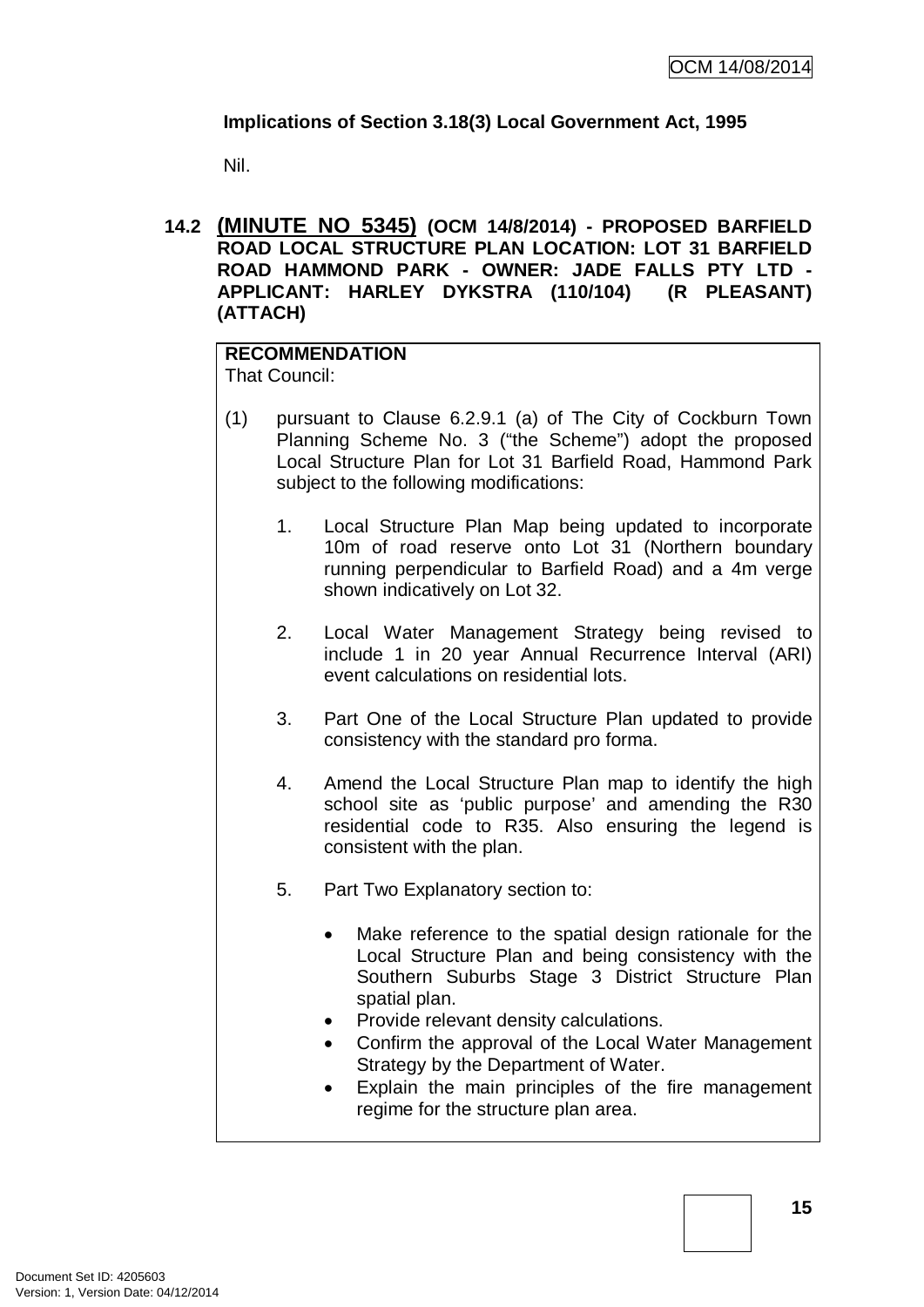- (2) endorse the Schedule of Submissions prepared in respect of the proposed Local Structure Plan Lot 31 Barfield Road, Hammond Park;
- (3) in pursuance of Clause 6.2.10.1 of the Scheme forward the proposed structure plan to the Commission for its endorsement; and
- (4) advise the proponent and those persons who made a submission of Council's decision.

# **COUNCIL DECISION**

MOVED Clr S Portelli SECONDED Deputy Mayor C Reeve-Fowkes that the recommendation be adopted.

**CARRIED 10/0**

# **Background**

The subject land comprises one lot with an area of 4.0469 ha. The eastern boundary has a frontage to Barfield Road, a constructed and gazetted road, and is located within the suburb of Hammond Park (as shown in attachment 1).

The subject area is zoned 'Urban' under the Metropolitan Region Scheme (MRS) and 'Development' under the Scheme. The subject land is also located within Development Area 9 (DA9) and is subject to both the proposed Development Contribution Areas No. 9 (DCA9) and No. 13 (DCA13).

Pursuant to Clause 6.2.4 and Schedule 11 of the Scheme, a Structure Plan is required to be prepared and adopted prior to any subdivision and development of land within a Development Area.

In accordance with the above, a proposed Structure Plan has been submitted to the City by Harley Dykstra of behalf of the landowners (Jade Falls PTY LTD), to guide the future subdivision of the subject land.

The purpose of this report is to consider the proposed Structure Plan for adoption including the submissions made during the advertising period.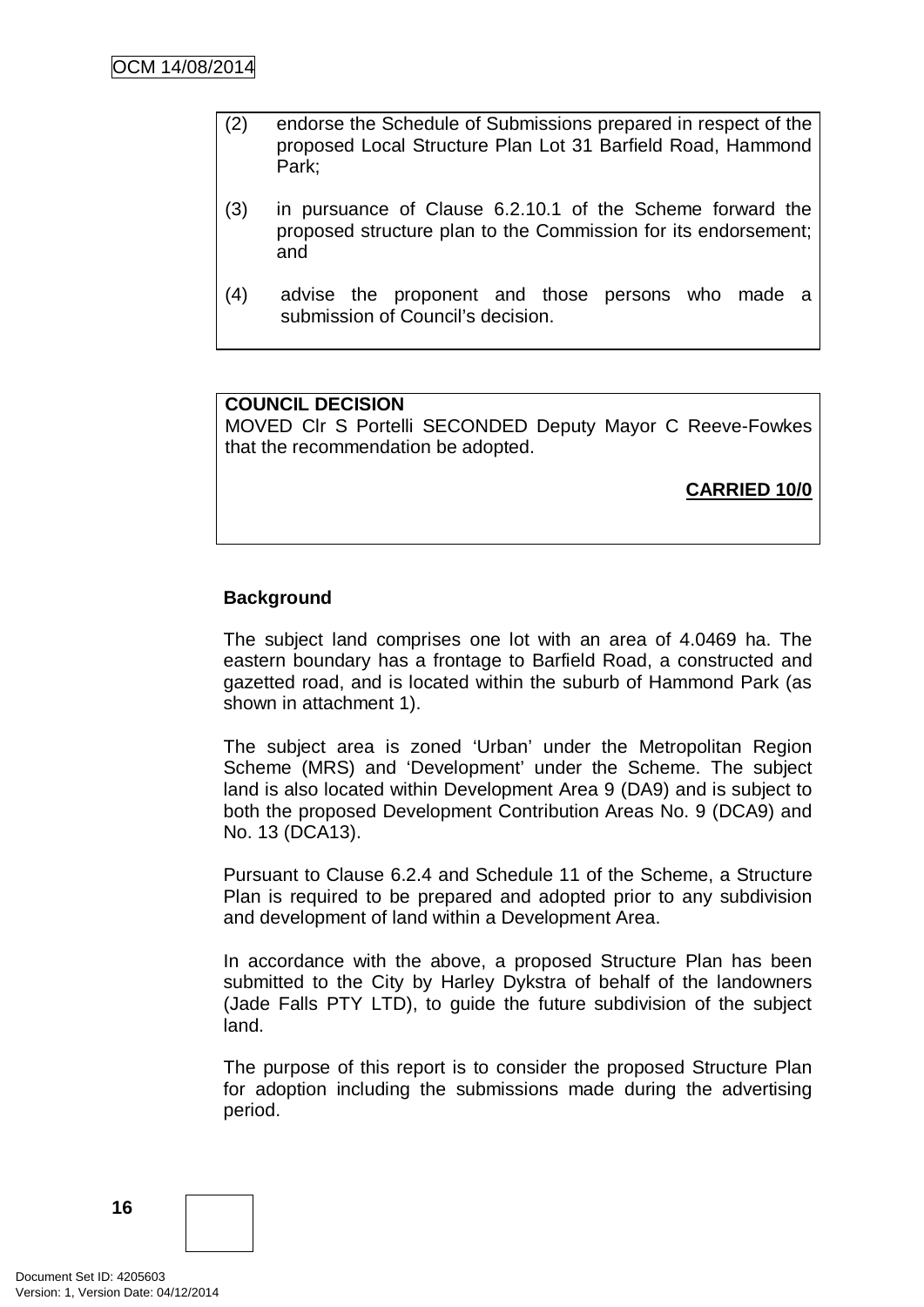# **Submission**

N/A

## **Report**

## Southern Suburbs District Structure Plan (SSDSP)

The subject land is located within the Southern Suburbs District Structure Plan - Stage 3 ("SSDSP3") as shown in Attachment 2. The Plan identifies the western three quarters of Lot 31 as being dedicated for public purposes to enable a high school. A caveat has been lodged over a 2.96 ha portion of Lot 31 to secure the use of this part of the site for the school. The Local Structure Plan (LSP) has been prepared in consultation with the Department of Education and reflects the proposed use of a portion of Lot 31 for this purpose.

The Eastern portion of the subject lot is proposed for residential purposes. The proposed residential area is 7746m² and anticipates a yield of 20 lots. The residential site density is equivalent to 25.8 dwellings per hectare.

The SSDSP3 identifies that the subject area generally will be required to demonstrate the achievement of a minimum 15 dwellings per gross urban zoned hectare of land. This is in accordance with the WAPC's 'Directions 2031 and Beyond' Strategic Plan ("Directions 2031"). In addition to the minimum 15 dwellings per gross urban zoned hectare of land, 25 dwellings per hectare is required in areas near centres and areas of amenity (also consistent with Directions 2031) and relates to the subject land. Accordingly, the density codes proposed are considered to be consistent with the density targets proposed by the SSDSP3.

## Access and traffic

Given the relatively small area of land proposed for residential development, the proponent has not submitted a Transport Assessment. Rather, it is seen as appropriate that a Transport Assessment be provided by the Department of Education as part of the High School development of which accounts for a significant proportion of land within the locality and is likely to have the most significant impact. This position is supported by Main Roads.

Furthermore the Transport Impact Assessment prepared in support of the LSP over Lots 13, 14, 18 and 48 to 51 Rowley Road Hammond Park identifies that:

• Barfield Road remains a 20m wide access street;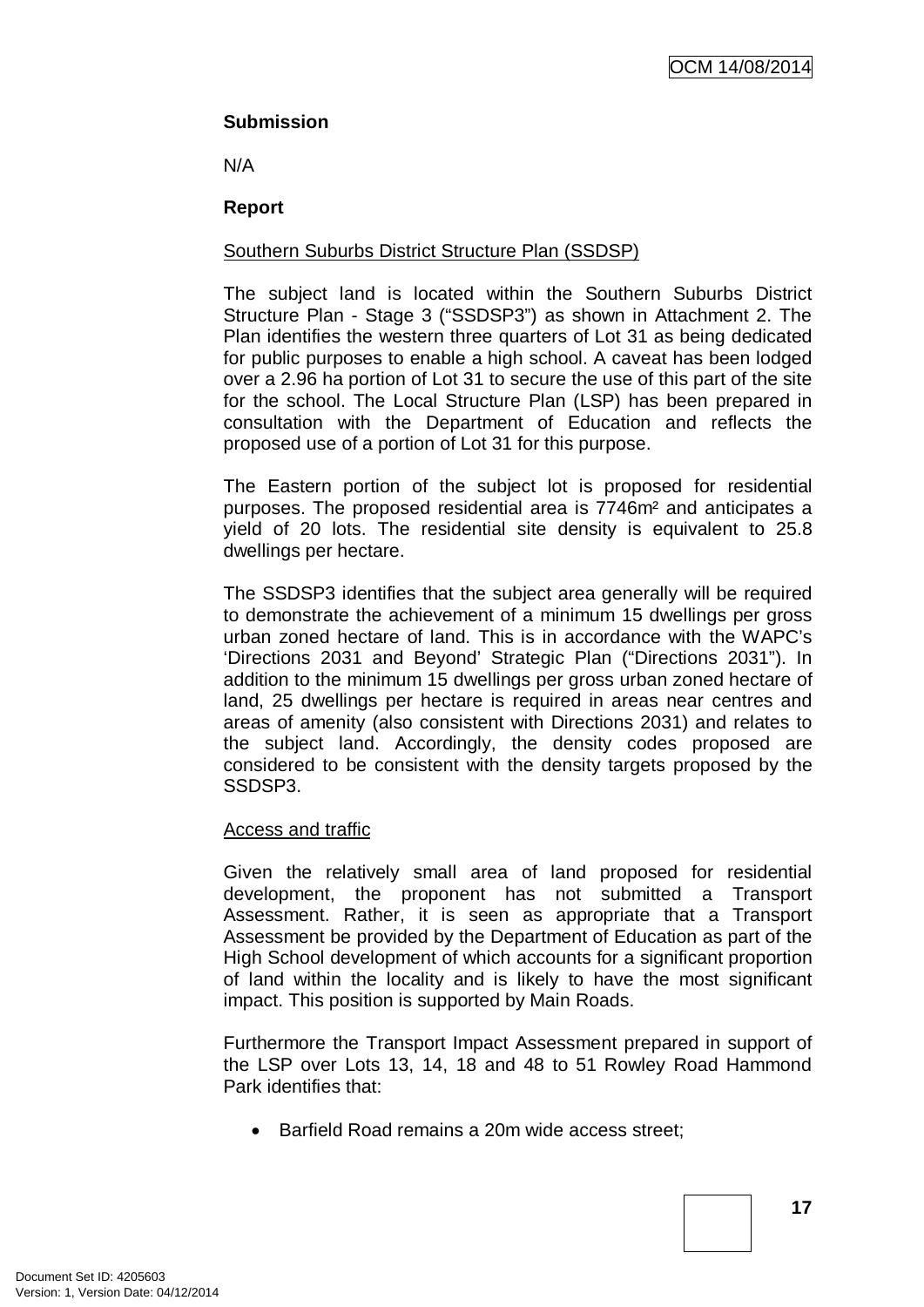- The access road reserve and pavement width extending between the proposed lots and the high school to the west follows that prescribed for the connection from the south, being a 16m wide road reserve with a 6.0m pavement (Access Street D).
- The road to the west extending through Lot 31 between the existing primary school and proposed high school is prescribed as a 19.4m wide road reserve with a 7.2m wide pavement. It was recommended in the Traffic Report that this road and Barfield Road should have dedicated cycling facilities.

It is however noted, supporting a submission from Lot 32, that it is inappropriate that the owners of Lot 32, located adjacent to the north, to be responsible for the costs of the 15m wide road shown indicatively on the LSP running from west to east connecting Barfield Road and the proposed road running north-south between the proposed residential lots and the high school. This small road is required to ensure the future subdivision of residential land on both Lots 31 and 32 can access Barfield Road and ensure good permeability. It is therefore appropriate that both lots contribute towards the costs associated with this road.

As a result, and given Lot 31 has commenced their plans first, it is recommended Lot 31 accommodate 10m of this road (pavement plus 1 verge) and the remaining 4m (other verge) be located on Lot 32 as and when the owners proceed with a LSP for the land. This will enable the road to be constructed with one verge and function on Lot 31 alongside the proposed residential lots. The remaining 4m on Lot 32 is proposed for the remaining verge and can be included within a future LSP for Lot 32.

Incorporating the 10m road reserve, Lot 31 will not be able to obtain the desired 20 Lots due to insufficient area to meet the minimum lot size for R30 development required by the R-Codes. As a result it is recommended an R35 code be provided on these lots to achieve the desired yield. This approach is further supported by the subject land being located within the 400m walkable catchment of the Local Centre located towards the South.

#### Local Water Management Strategy

In accordance with the requirements of the Department of Water ("DoW") and WAPC, a Local Water Management Strategy ("LWMS") has been prepared by Emerge associates, on behalf of the landowner. The LWMS has been assessed by both the DoW and the City, highlighting the following comment -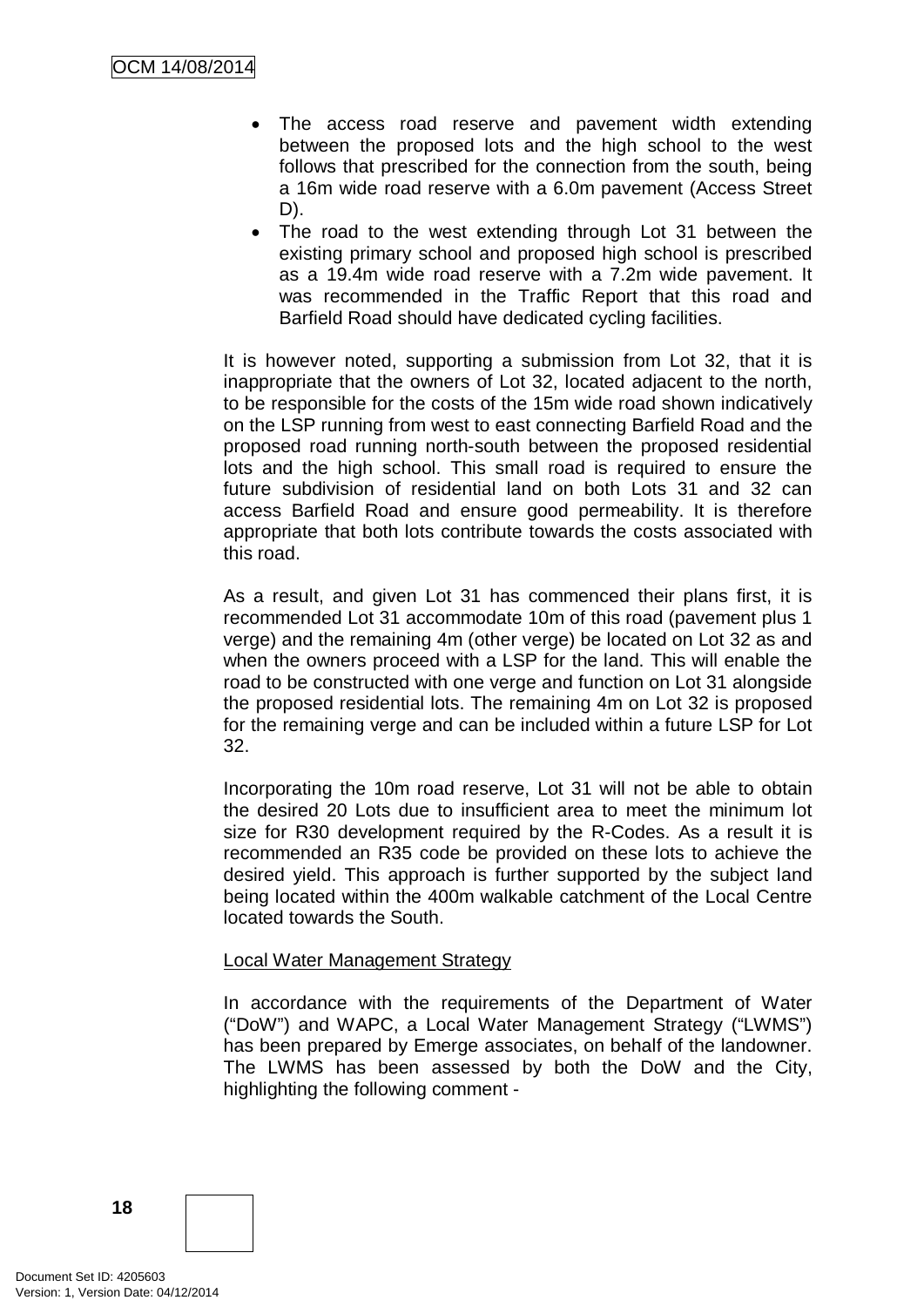*Section 6.1.1 of the LWMS states that all residential lots are to retain 100 year ARI event on-site. Current City standard requires residential lots to retain only 1 in 20 year, 5 minutes duration rain event on-site in line with the BCA guidelines. Therefore the drainage calculations with regard to subsurface storage for road reserve areas should (in addition to road runoff calculations) consider runoff from residential lots in excess of 1 in 20 year ARI event. Therefore the drainage calculations require review to incorporate the run off from residential lots, and as a result will require modification to the final recommendations of the LWMS.*

#### **Conclusion**

The proposed Structure Plan is consistent with the City's SSDSP3 and surrounding residential development. The design of the Proposed Structure Plan conforms to Liveable Neighbourhoods principles and integrates with the adjacent road network in a logical manner. It is therefore recommended that Council adopt the proposed Structure Plan subject to the proposed modifications as outlined in this report.

## **Strategic Plan/Policy Implications**

#### **Growing City**

- To grow our City in a sustainable way by: using land efficiently, protecting the natural environment and conserving biodiversity.
- Diversity of housing to respond to changing needs and expectations.

## **Community & Lifestyle**

• Community environments that are socially cohesive and embrace diversity.

#### **Moving Around**

• Infrastructure that supports the uptake of public transport and pedestrian movement.

## **Budget/Financial Implications**

The required fee was calculated on receipt of the proposed Structure Plan and has been paid by the proponent. There are no other direct financial implications associated with the Proposed Structure Plan.

## **Legal Implications**

Clause 6.2.9.1 of the Scheme requires Council to make a decision on the application within 60 days from the end of the advertising period. The advertising period formally concluded on 22 Jul 2014.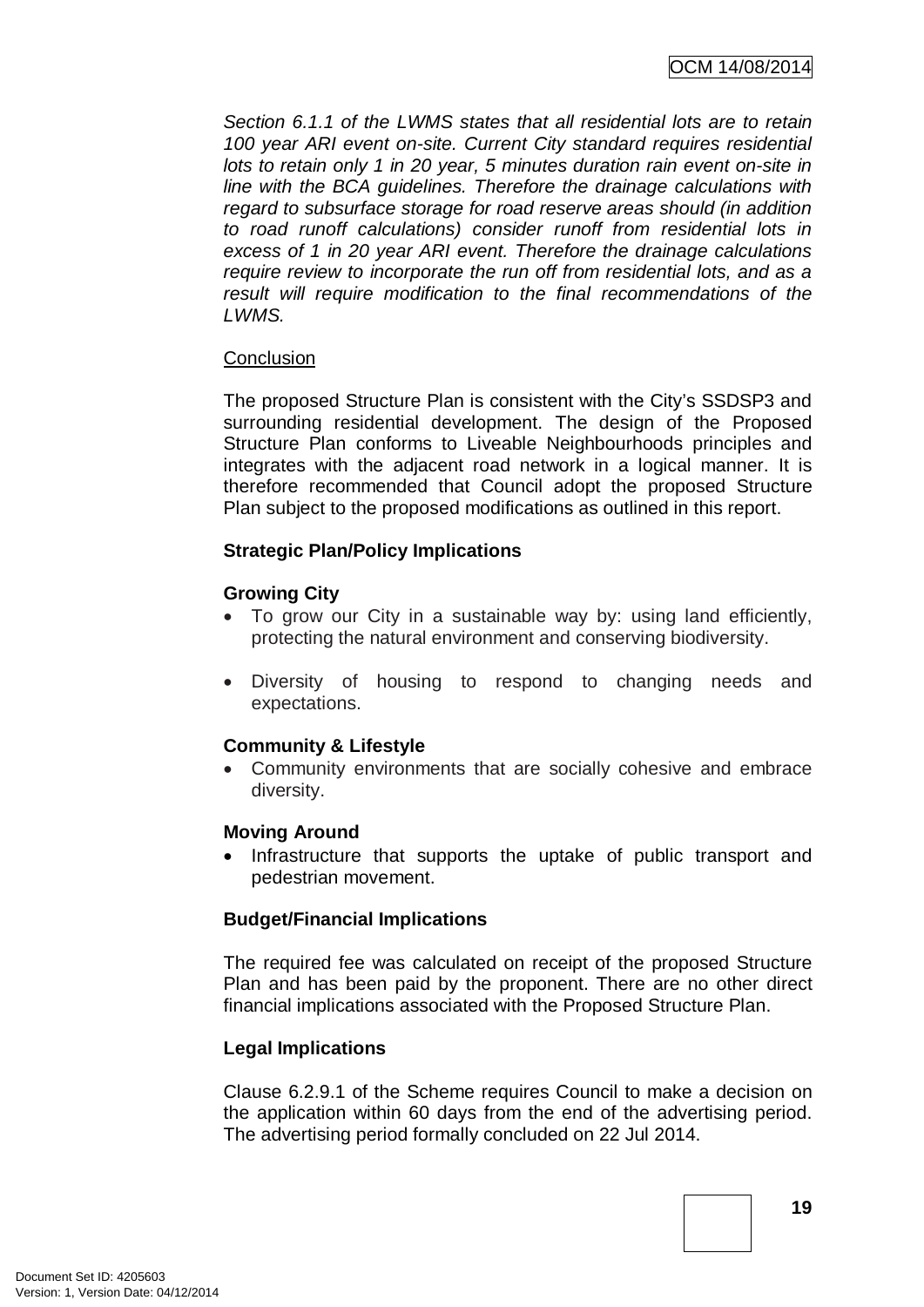## **Community Consultation**

In accordance with Clause 6.2.8 of the City's Scheme, public consultation was undertaken for a minimum period of 21 days. The advertising period commenced on the 1 July 2014 and concluded on the 22 July 2014.

Advertising included a notice in the Cockburn Gazette, letters to landowners within and surrounding the Structure Plan area and State Government agencies.

Analysis of the submissions has been undertaken within the 'Report' section above, as well as the attached Schedule of Submissions which provides detailed comments on the issues (Attachment 4).

In total Council received a total of five (5) submissions of which one (1) was from a local resident and the remaining four (4) were provided by government agencies. In total two (2) of the submissions were in support of the proposal, one (1) supported with modifications and one (1) objected to the proposal. The issue of objection has been overcome by the recommended modifications.

#### **Attachment(s)**

- 1 Location Plan
- 2 District Structure Plan Map Stage 3
- 3 Proposed Lot 31 Barfield Road LSP Map
- 4 Schedule of submissions

#### **Advice to Proponent(s)/Submissioners**

The Proponent(s) and those who lodged a submission on the proposal have been advised that this matter is to be considered at the 14 August 2014 Council Meeting.

## **Implications of Section 3.18(3) Local Government Act, 1995**

Nil.

AT THIS POINT, CLR S PRATT AND CLR S PORTELLI LEFT THE MEETING, THE TIME BEING 7.43 PM.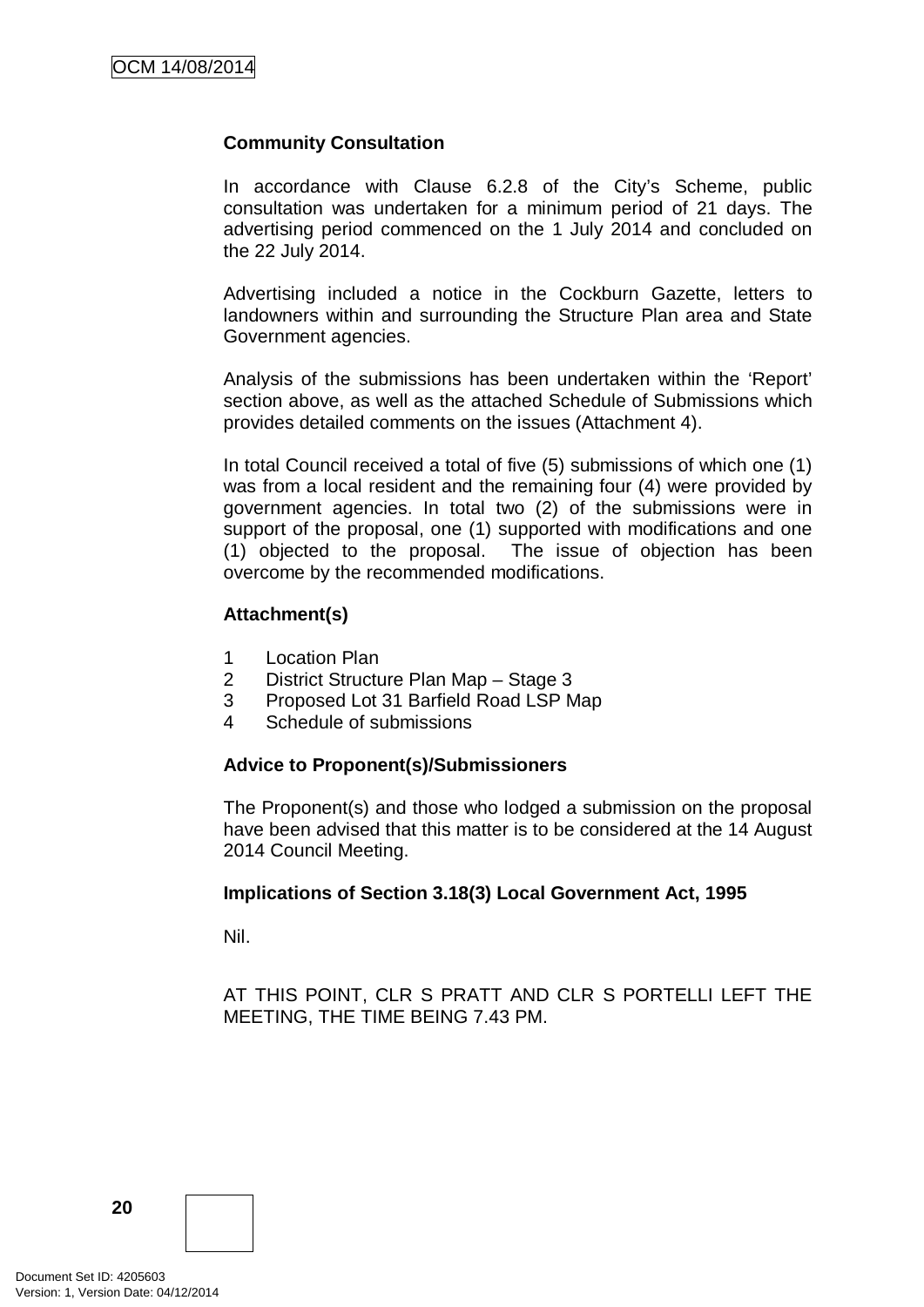# **DECLARATION OF INTEREST – CLR S PRATT**

The Presiding Member read a declaration of Proximity Interest in Item 14.3 "Coolbellup Revitalisation Strategy" pursuant to Section 5.60B(1)(c) of the Local Government Act, 1995.

The nature of his interest is that he is a landowner within a Structure Plan Area specified in the Strategy.

# **DECLARATION OF INTEREST – CLR S PORTELLI**

The Presiding Member read a declaration of Financial Interest in Item 14.3 "Coolbellup Revitalisation Strategy" pursuant to Section 5.60B(1)(c) of the Local Government Act, 1995.

The nature of his interest is that he is representing a property owner in the affected area. This may be seen to affect his impartiality.

# **14.3 (MINUTE NO 5346) (OCM 14/8/2014) - COOLBELLUP REVITALISATION STRATEGY. LOCATION: CITY OF COCKBURN. (110/019) (R PLEASANT) (ATTACH)**

**RECOMMENDATION** That Council

- (1) endorse the schedule of submissions; and
- (2) adopt the Coolbellup Revitalisation Strategy, subject to the below modifications:
	- 1. Replace the R30 code with an R40 code for the following properties:
		- 4, 6, 8, 10, 12 and 14 Emelia Street;
		- 3a Juliet Street
		- 1 Montague Way
	- 2. Amend the Street Tree Masterplan to replace Jacaranda's with *Melaleuca Leucadendra.*
	- 3. Proceed to implement the Coolbellup Revitalisation Strategy in accordance with the actions and timeframes provided in Table 2 of the Strategy.
	- 4. Advise in writing all residents of Coolbellup of the outcome of this decision.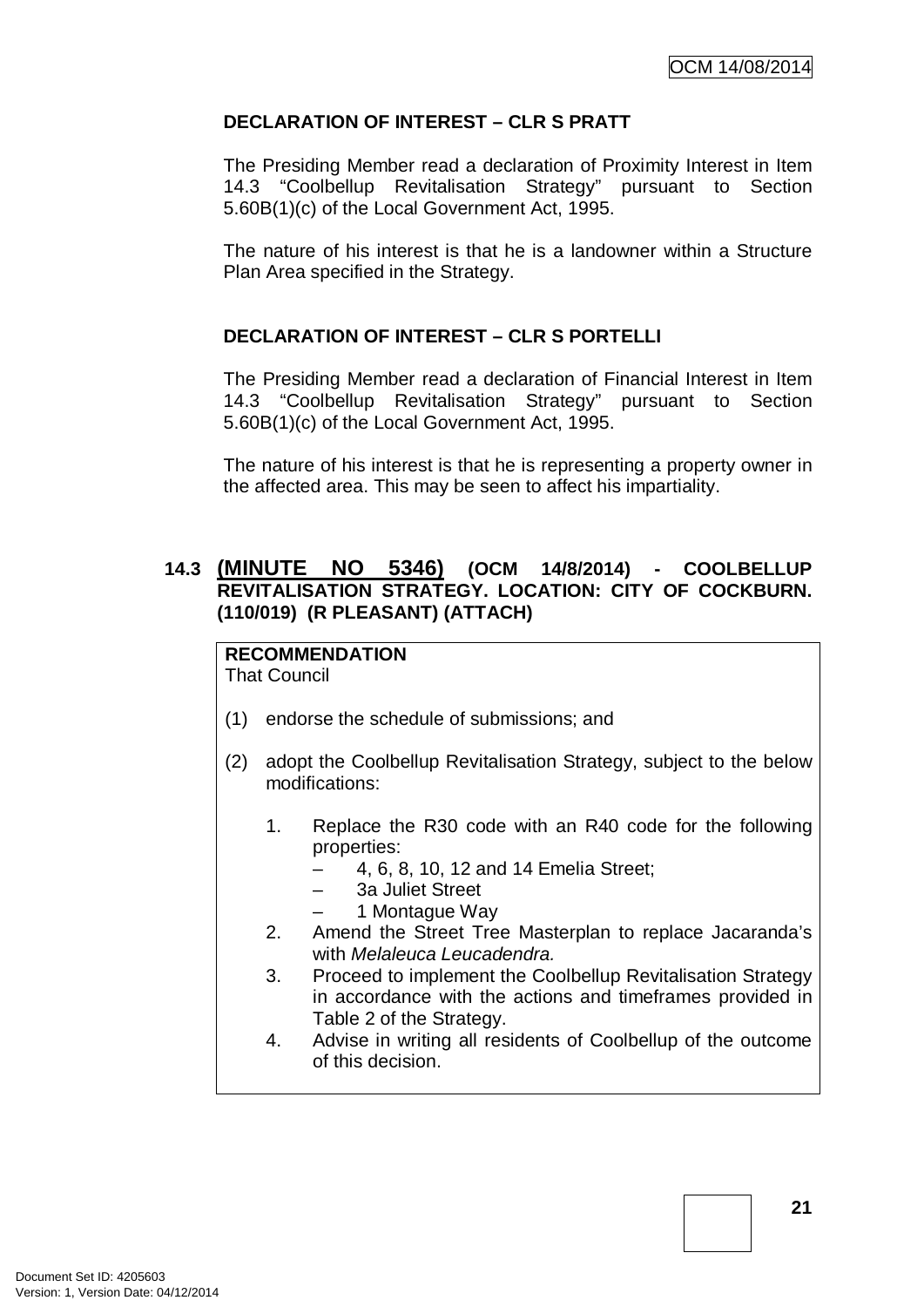# **COUNCIL DECISION**

MOVED Clr B Houwen SECONDED Clr L Wetton that the recommendation be adopted.

# **CARRIED 8/0**

#### **Background**

The purpose of this report is to:

- 1. Present the submissions received during the advertising of the draft Coolbellup Revitalisation Strategy;
- 2. Recommend a response to the issues raised, and;
- 3. Inclusive of the proposed modifications resulting from the feedback, seek Council's support to adopt the Coolbellup Revitalisation Strategy.

The Coolbellup Revitalisation Strategy aims to guide the delivery of future residential development within the suburb and identify improvements and infrastructure required to support this growth. The Strategy is largely directed towards identifying appropriate increased residential densities and strategies to encourage diversity of housing options.

Council endorsed the draft Strategy for adverting at its 10 April 2014 meeting and as a result, the 60 day public advertising period extended from 12 May to 11 July 2014. All landowners and residents were notified of the advertising via letters. During the advertising period the City ran an information session at Len Packham Hall on 13 June 2014.

It is recommended, in light of the submissions received and associated analysis, that Council endorse the Strategy subject to the recommended modifications.

#### **Submission**

N/A

**Report**

Key Strategy Stages

Stage 1 – Preparation and research: Complete

- Stage 2 Community visioning: Complete
- Stage 3 Draft strategy preparation: Complete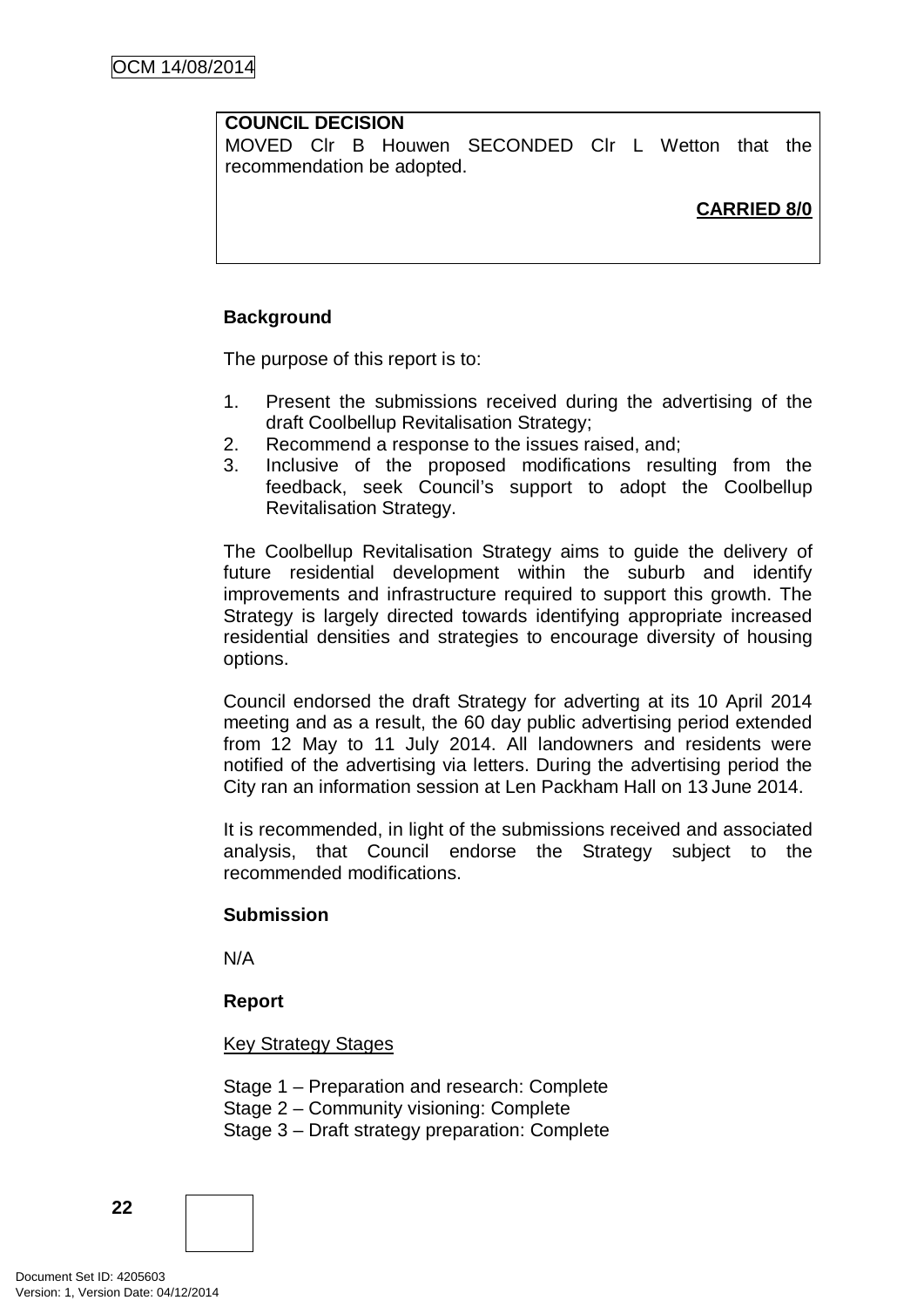Stage 4 – Advertising period: Complete

Stage 5 – Final preparation and adoption of strategy: Current stage

Stage 6 – Implementation including scheme amendment for rezoning

The Strategy was formulated through processes of community engagement beginning from the very foundation of the process. A key aspect of this was the initial community visioning stages and resident survey. These resulted in the following key themes:

**Support for urban infill**. Residents generally supported further housing in Coolbellup. Strong support was provided for more medium density housing types and good support for more medium to high density housing types.

**Streetscapes and Parks**. Residents wanted to see Coolbellup streets continue to be upgraded to improve their presentation and function. More street trees were wanted and the second phase of undergrounding power lines was strongly supported.

**Coolbellup shopping centre**. There was a very strong feeling amongst the Coolbellup community that improvement to the shopping centre (relating to appearance, functionality, the breadth of uses available, vibrancy) was required.

**Transport and accessibility**. The community wanted to see more bike lanes, cycle paths and bus services outside business hours connecting to areas such as Fremantle and Cockburn Central.

With these initial key themes information the Draft Strategy document, it was advertised for a period of 60 days. The following section analyses the key aspects of the consultation process.

#### Public Consultation

A total of 134 submissions were received, 5 of these from government agencies and 2 from utility providers. The submissions are set out and addressed in detail within the Schedule of Submissions (Attachment 4). The following presents a discussion and response of the key issues.

Of the 134 responses submitted to the City during the community advertising period, 84% of responses supported the Strategy. Of this 84% support, 35% also suggested various modifications. 11% of submissions opposed the Strategy and 6% did not state a position.

Of the support with modification submissions, the majority of modifications related to requests namely: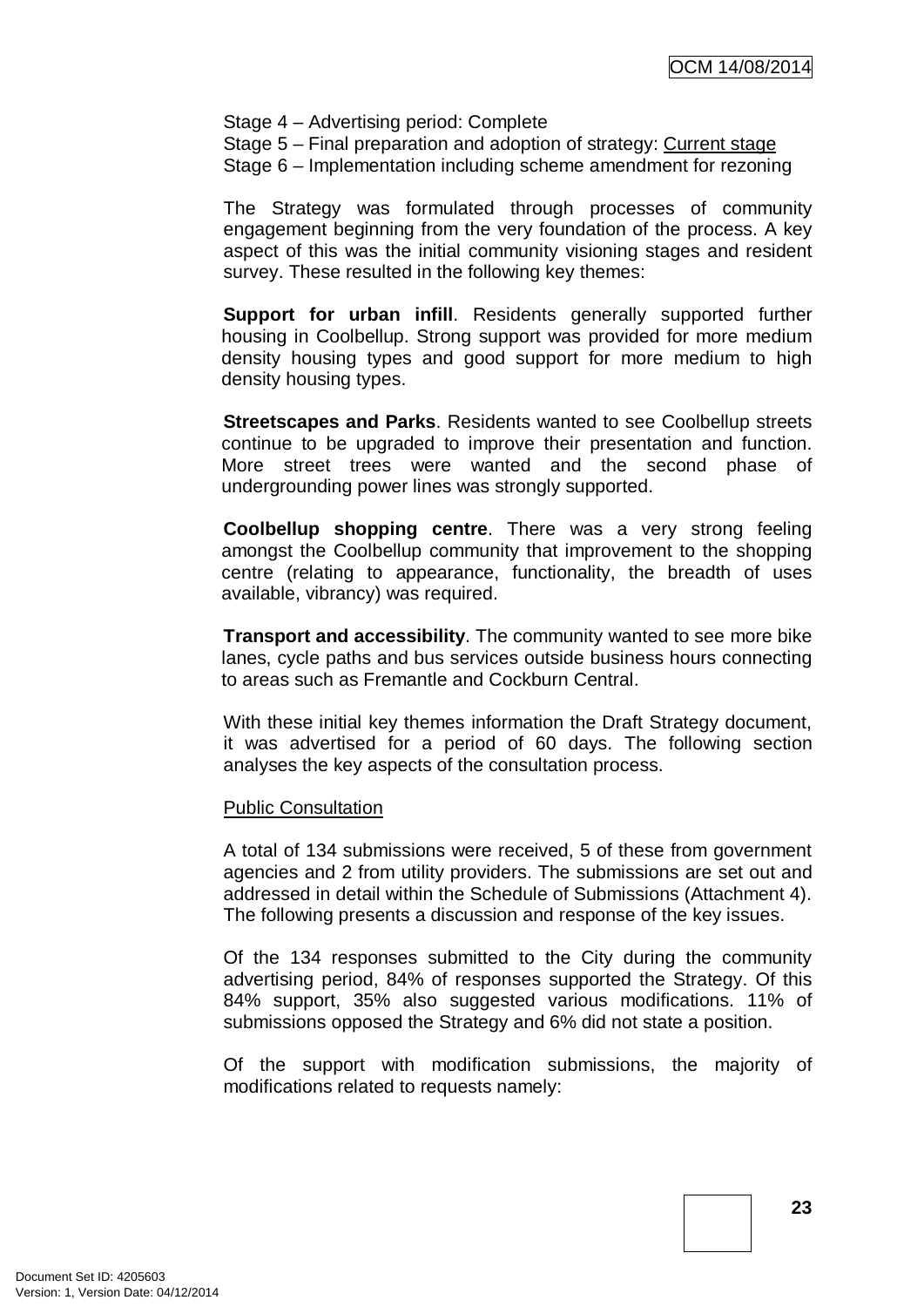1. Increasing the proposed zoning (29)

The City received 29 submissions by landowners to increase the proposed zoning on individual lots. 14 of these related to an increase from the proposed R30 to an R40 coding, and 4 related to an increase from R40 to R60. The justification for the requests generally related to:

- Proximity to Perth;
- Immediate proximity to higher coded lots, and;
- Proximity to services including POS, public transport and the shopping centre.

A further 11 submissions were received by landowners located on Malvolio Road seeking an increase from R30 to R60. The Malvolio Road residents sought an increase due to the potential impact on the amenity of houses resulting from the proposed Roe Highway. Given Malvolio Road is the road closest to the highway reservation there was concern over increased noise levels and vibration should this proposal go ahead.

- 2. Transport related suggestions/concerns, of which 1 related to comments received from Main Roads (4)
- 3. Seeking to replace proposed Jacaranda's within the draft Street Tree Masterplan with an indigenous species (3)

The 15 objections related to:

- 1. The impact of increased traffic;
- 2. An increase in noise;
- 3. Concern over poor built form outcomes relating to: Loss of privacy, aesthetics, local character, private open space;
- 4. That density is too high specific to R60 coded lands;
- 5. Loss of trees and native vegetation;
- 6. The selection of Jacaranda's proposed within the Street Tree Masterplan:
- 7. The potential for increased densities to attract undesirable behaviour.

## Response to submissions

While Attachment 4 provides individual detailed responses, the following summarises the City's approach and responses to the abovementioned submissions:

## Increasing the proposed zoning (29)

In addition to the 11 submissions received from residents on Malvolio Road seeking an increase from R30 to R60, several submissions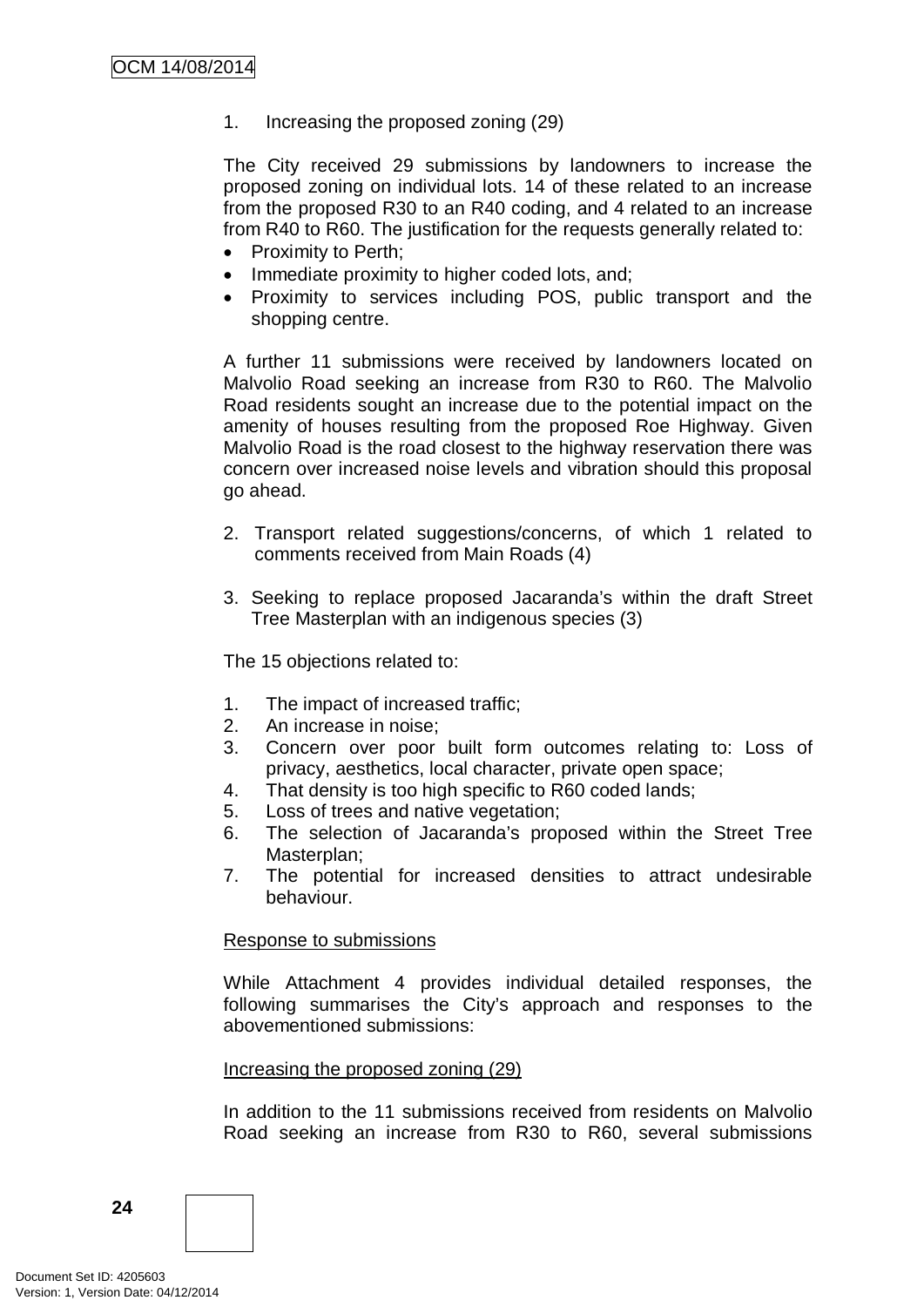requested an increase from R30 to R40. In response the City details the reasoning behind the draft Strategy's proposed densities.

R30 base code - An R30 code is proposed so as to meet the two core aims of the Strategy – protect the existing character of Coolbellup and provide opportunities for increased housing. A base code of R30 is considered an appropriate base coding for the majority of the suburb in order to retain the character of the area, while providing for infill development potential for most lots. The R30 will allow most people to at least subdivide their properties.

R40 code - Land adjacent to POS, in proximity to Counsel Road and Waverley Road and transition areas between high and low density zones is proposed to be rezoned to a density of R40. This is as a result of recognising it appropriate that R40 codes (and upwards) be located fronting a good provision of services such as POS, public transport and in close proximity to the Coolbellup Town Centre.

R60 code - Land fronting and in proximity to Coolbellup Avenue is proposed to be rezoned to a density of R60. The intent of this zone is to create a stronger, more enclosed streetscape along Coolbellup Avenue and to act as a transition between the proposed R80 zone surrounding parts of the Coolbellup town centre and the lower scale R30 and R40 zones.

It is also considered the walkable catchment of the Coolbellup shops is appropriate for the provision of increased densities given proximity to services. Further, the main street and town centre core provides direct access to high frequency buses.

R80 code - Certain lots fronting the Coolbellup town centre and Len Packham Reserve are proposed to be rezoned to a density of R80. The R80 zone proposed over these lots is informed by the following considerations:

- Immediate proximity to the Coolbellup town centre;
- An R80 coding is consistent with densities proposed on the town centre and tavern site;
- Several of these lots are larger than the average residential lot and have the ability to deliver good design outcomes.

Overarching the approaches discussed above, a key outcome is to consider the streetscape and therefore a guiding principle is to ensure consistency and the amenity of streets. As a result decisions that relate to the stopping and commencing of a new zone/density are commonly made when:

- A street terminates;
- A change in direction of a road/street alignment.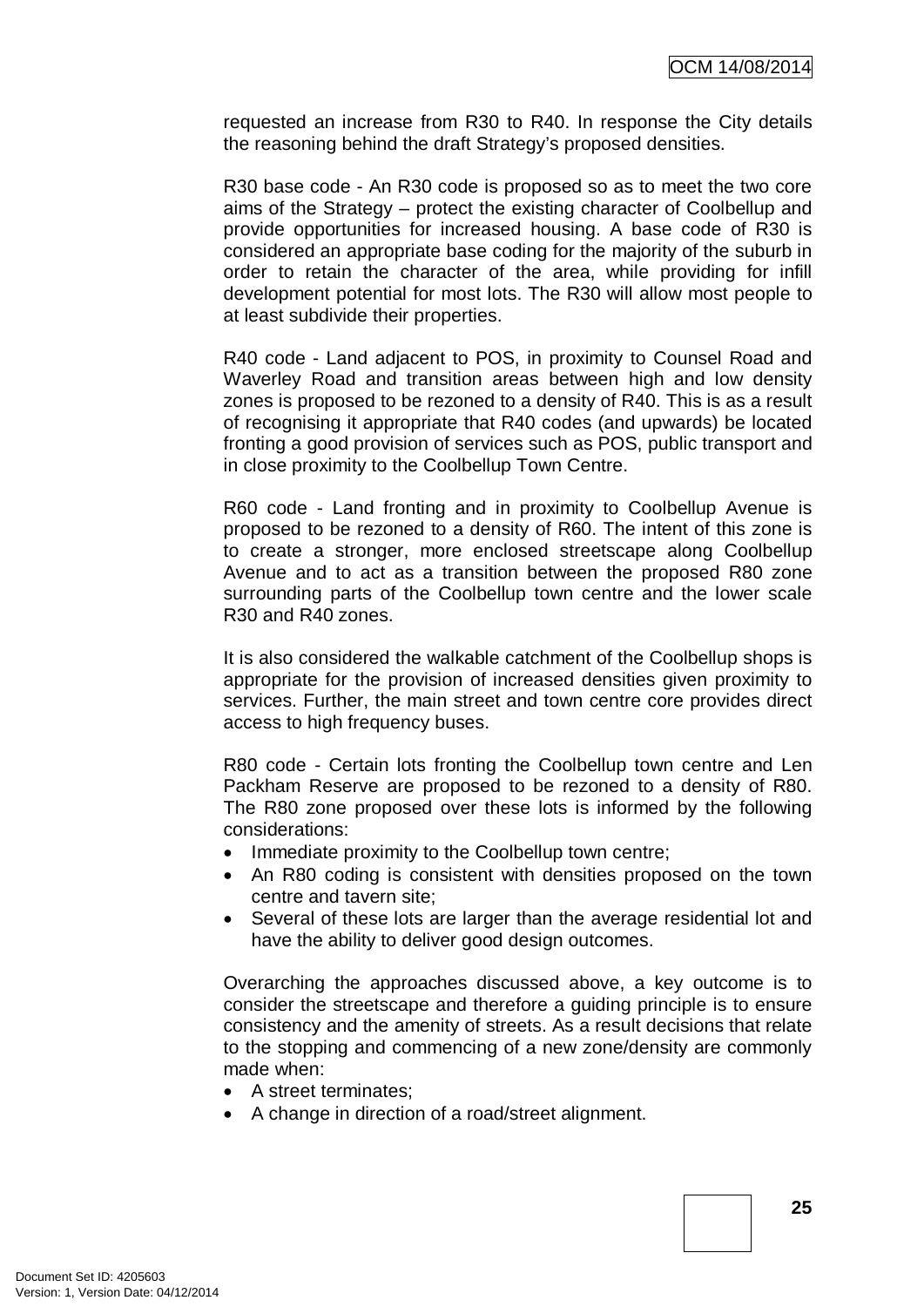As a result careful decisions have been made regarding where a change in coding should take place, and these decisions were made regarding the abovementioned principles.

In respect of the request for Malvolio Road, it is not supported as the City has taken into account the issues associated with the Roe Highway reservation and remains opposed to this piece of infrastructure, seeing it as unnecessary and likely to result in a vast range of negative impacts on the Cockburn community (which includes the natural environment). Specific to the issues stated about future impacts if the highway was delivered, it is noted that the State Government will be required to comply with its own State Planning Policy 5.4 (Road and Rail Transport Noise and Freight Considerations in Land Use Planning). In short, this could not permit the State Government to deliver a significant piece of new road infrastructure without ensuring the policy provisions (in terms of limiting noise impacts on residents) set through SPP5.4 are met. This would likely trigger significant noise attenuation measures, like what is seen with noise walls and buffers along the Kwinana freeway which was recently widened between Row Highway and Leach Highway.

The Strategy provides a clear approach as to where R60 is appropriate:

- In transition areas between R80 and R40;
- Within a 400m catchment of the town centre.

Neither of these criteria are met for Malvolio Road. Furthermore community engagement results identified strong support for higher densities in targeted areas such as around the shopping centre, community hub and parks. A base code of R60 is therefore not supported as this would be seen as an overdevelopment of the suburb and is not in line with wider community views.

The remaining requests for increased densities are not supported based on the fact they do not meet the abovementioned design principles. The exception is the following:

- 1. A recommended increase for the northern side of Emelia Street from R30 to R60. This is a result of an R60 coding proposed on the southern side of Emelia Street. As a result the change to R40 will provide consistency of built form outcomes within the street and provide a transition between the R60 and R30 zones;
- 2. An increase from R30 to R40 for 1 and 3 Juliet Road. In this instance the lots front multiple dwellings on the western side of Juliet Street and are positioned next to an R50 zone adjacent to the South.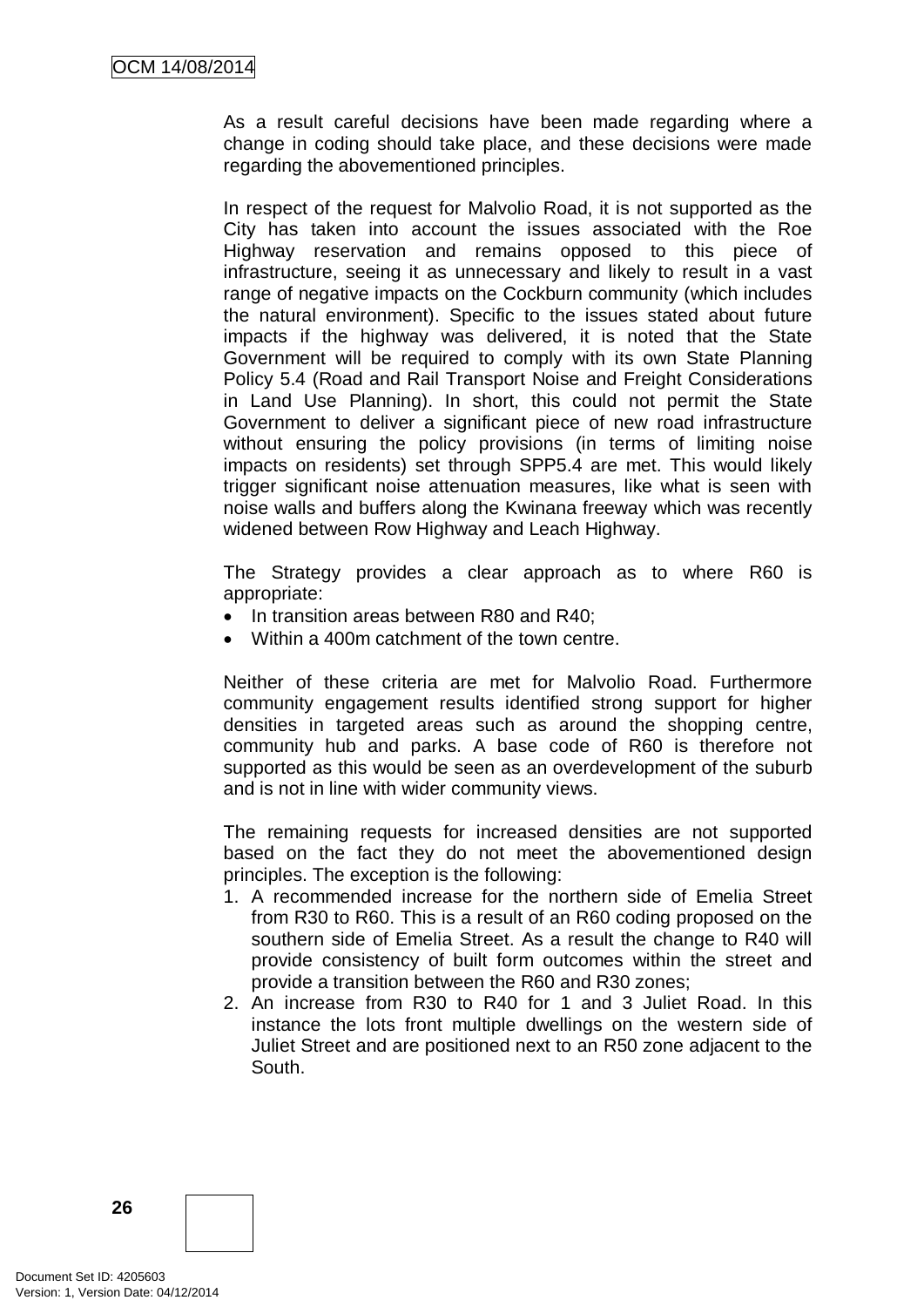The proposed final residential density plan is shown in attachment 3, the existing residential density plan is shown in attachment 1 and the draft residential densities plan is shown in attachment 2.

#### The impact of increased traffic

The traffic counts and predictions conducted as part of the background analysis found there is capacity within the current road network to accommodate future growth to 2031 in addition to the densities proposed as part of the Strategy. Analysis also recognises the good level of public transport options in addition to the suburb's close proximity to services. Furthermore, as has occurred in the Phoenix Central Revitalisation Strategy area, development within Coolbellup will occur gradually. Therefore the incremental nature of the increase in dwelling numbers and associated increase in traffic will allow the City to plan appropriately for the road upgrades required to accommodate this change. This will include the already identified recommendations listed within the Strategy of which resulted from the Transport and accessibility analysis provided within the Background Report (see page 57). These relate to:

- The upgrade of cycle ways;
- Strategies to accommodate an increase of car parking:
- The beautification of streets, and;
- Monitoring public transport provision.

## Street tree selection and loss of trees and native vegetation

The City has responded with the request to not include Jacaranda's within the Street Tree Masterplan and has replaced the tree species with *Melaleuca Leucadendra* of which has been selected as a result of:

- It is found within the northern parts of WA and tolerates dry conditions;
- It grows to an average size of 10m;
- It has thick and spongy bark and bright green semi weeping foliage that will contrast well against the Angophora's dark foliage, and;
- Its growing habitats are conducive to streets.

With regard to loss of vegetation, the City has no intention on removing any 'Australian native' style trees and seeks to provide a balance between the need to provide trees that are attractive to wildlife, such as the Carnaby Cockatoo, and the need to provide street trees that provide a strong aesthetic in the street and have the potential to be a strong healthy tree requiring minimal maintenance and resources to maintain.

With regard to reduced private open space, the City is proposing amendments to Local Planning Policy APD58 to ensure a good provision of private open space includes deep soil planting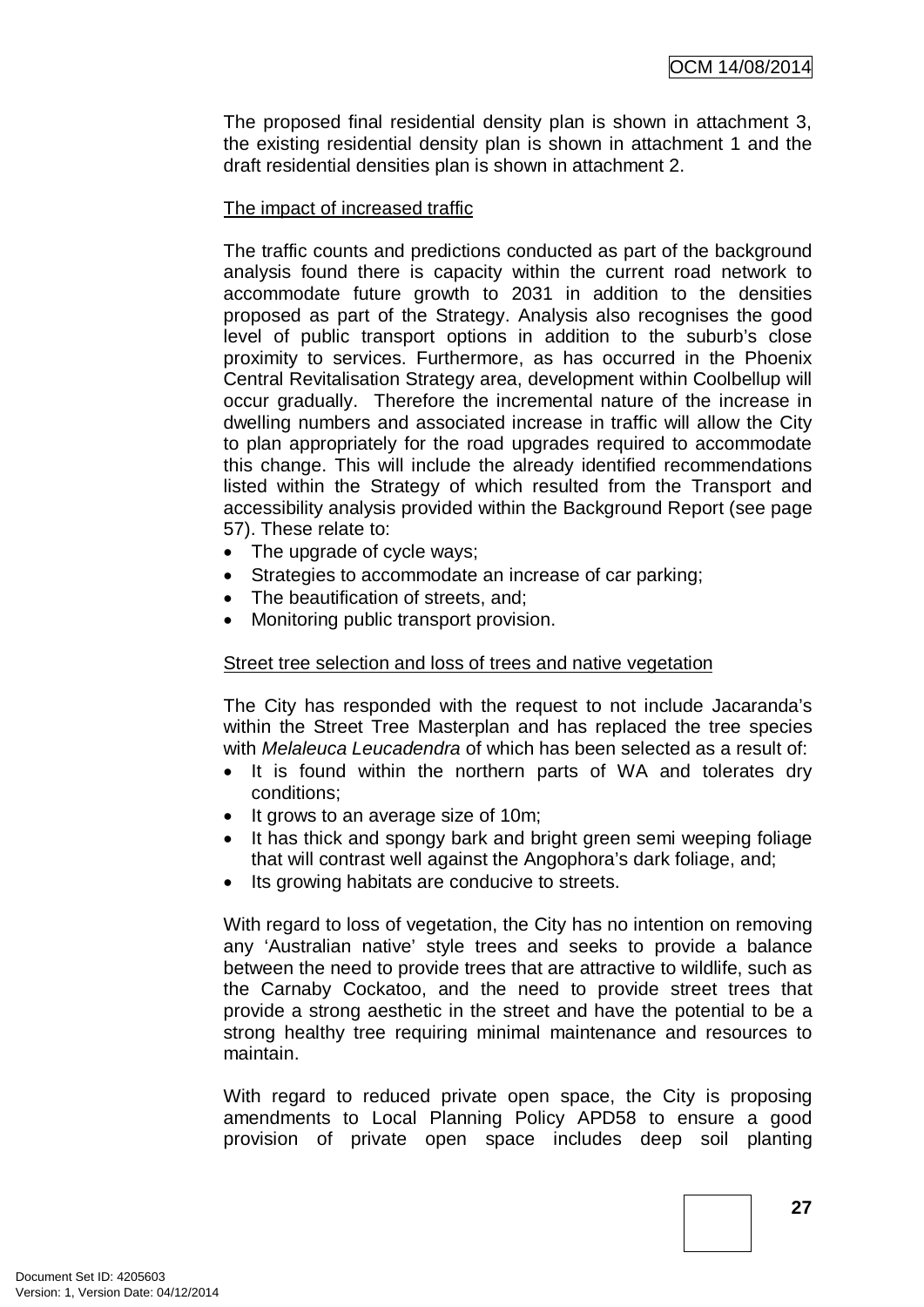opportunities and green areas. It is recognised the R-Codes currently does not promote this need as well as is required in areas like Coolbellup. Furthermore the suburb is provided with an excellent level and quality of POS.

#### An increase in noise

There will more activity occurring within the area as a result of construction associated with increased densities however it is unlikely this will result in an unacceptable level for a residential area, particularly beyond the short term.

Concern over poor built form outcomes relating to: Loss of privacy, aesthetics, local character, private open space and car parking and density being too high

Several recommendations within the Coolbellup Strategy focus on protecting and enhancing the character of Coolbellup. These include:

- The revitalisation of streets, promotion of tree retention and an increase in the number of street trees;
- The preparation of a medium density good design quide;
- Amendments to local planning Policy APD58 requiring development to submit a design quality statement.

The City believes local character and amenity can be protected through these initiatives while also accommodating increased densities.

Visual privacy, solar access, sight lines, and building heights are design elements addressed by the Residential Design Codes of WA at the development assessment stage. Further provision is made within the City's LPP APD58 of which now proposes the submission of a design quality statement with DA's for multiple dwellings. Privacy, amenity and consideration of adjoining uses will be a key consideration for any design quality statement.

In regard to resident and visitor parking, the Residential Design Codes of WA require the provision of adequate resident and visitor parking on site for all residential development regardless of the density of the development. Furthermore, the Strategy includes concept plans for car parking to be included within the deep verges in Coolbellup and for the upgrading of streetscapes to try and promote additional quality design outcomes.

A submission was received suggesting historical information and images of the traditional Homeswest cottages in Coolbellup be incorporated into and inform the medium density good design guidelines. The City's approach to being cognisant of the character of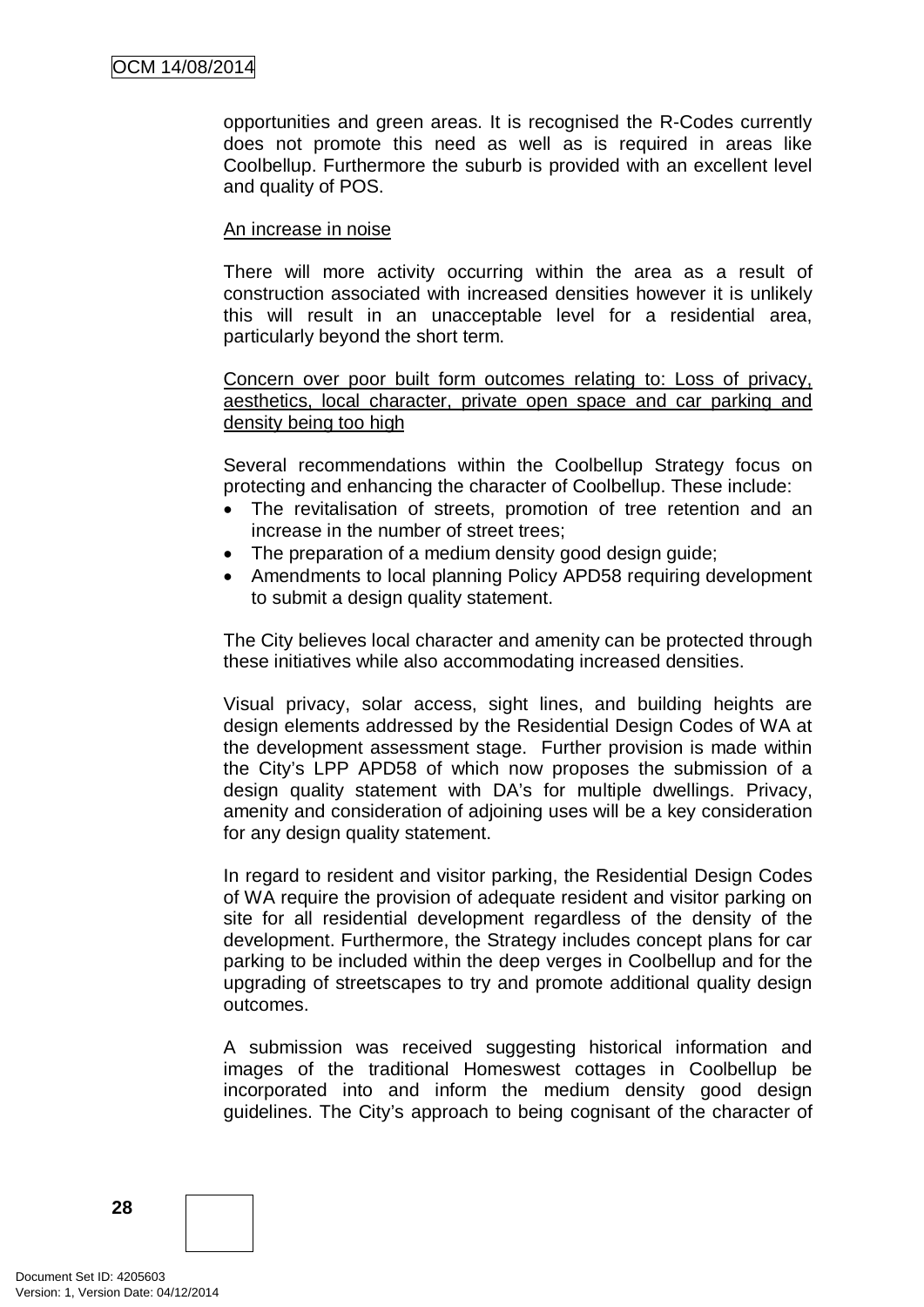Coolbellup and ensuring good design helps to address this point particularly.

#### The potential for increased densities to attract undesirable behaviour

It is not supported that medium density development will reduce the quality of the housing in Coolbellup. There are many examples of high quality medium and high density housing throughout Cockburn and wider Perth.

Furthermore, the concentration of low socio economic households in Coolbellup is changing towards a more diverse range of households and therefore the issues experienced in the past through the concentration of Homeswest developments are unlikely to occur again. The resident population and the housing market in Coolbellup are now very different.

#### **Conclusion**

It is recommended that Council endorse the draft Coolbellup Revitalisation Strategy for final approval. The Strategy presents the latest urban renewal project within the City of Cockburn of which has evolved out of a balanced process of community engagement, local contextual research and the need to plan for the Coolbellup community future needs. The Strategy is well aligned with both community views and desires for the future, in addition to metropolitan level aspirations for the future of Perth.

## **Strategic Plan/Policy Implications**

#### **Growing City**

- To grow our City in a sustainable way by: using land efficiently, protecting the natural environment and conserving biodiversity.
- Diversity of housing to respond to changing needs and expectations.

#### **Infrastructure**

• Community facilities that meet the diverse needs of the community now and into the future.

## **Environment & Sustainability**

• A community that uses resources in a sustainable manner.

#### **Moving Around**

• Infrastructure that supports the uptake of public transport and pedestrian movement.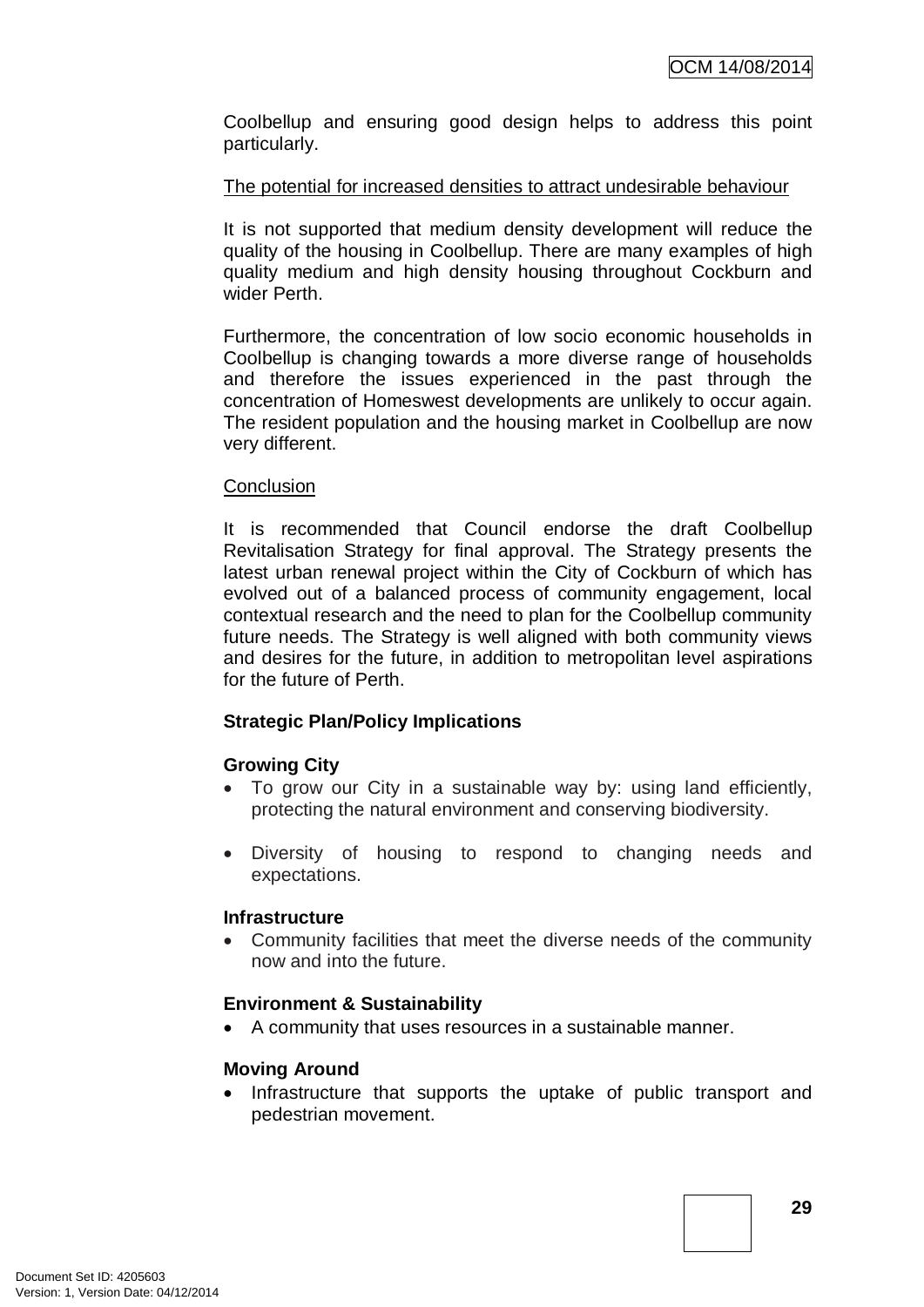## **Budget/Financial Implications**

Upon implementation of the Strategy several actions will be implemented as part of the City's normal processes using existing resources and allocations. However the cost of implementing the works identified within the Works Plan and an estimate of Costs, mostly relating to streetscape and public space upgrades, will need to be funded and planned for within the City's budgeting framework.

## **Legal Implications**

N/A

# **Community Consultation**

Consultation with the Coolbellup community has been an important aspect to the draft Strategy. This has seen a detailed community visioning process undertaken, which was further expanded through an initial visioning survey being sent to all landowners. The outcomes of this visioning revealed a great deal of important information which resulted in construction of the first version of the draft Strategy.

Upon Council adopting the draft Strategy for advertising, a further phase of community engagement took place including a direct letter to all landowners within the project area, as well as an information evening to enable individual landowners to talk with staff on specific questions they had. All feedback from residents has informed the recommendations and discussions contained within this report.

# **Attachment(s)**

- 1 Existing residential density plan
- 2 Draft Residential densities plan
- 3 Proposed final residential density plan
- 4. Schedule of submissions

# **Advice to Proponent(s)/Submissioners**

The Proponent(s) and those who lodged a submission on the proposal have been advised that this matter is to be considered at the 14 August 2014 Council Meeting.

## **Implications of Section 3.18(3) Local Government Act, 1995**

Nil.

AT THIS POINT, CLR S PRATT AND CLR S PORTELLI RETURNED TO THE MEETING, THE TIME BEING 7.46 PM.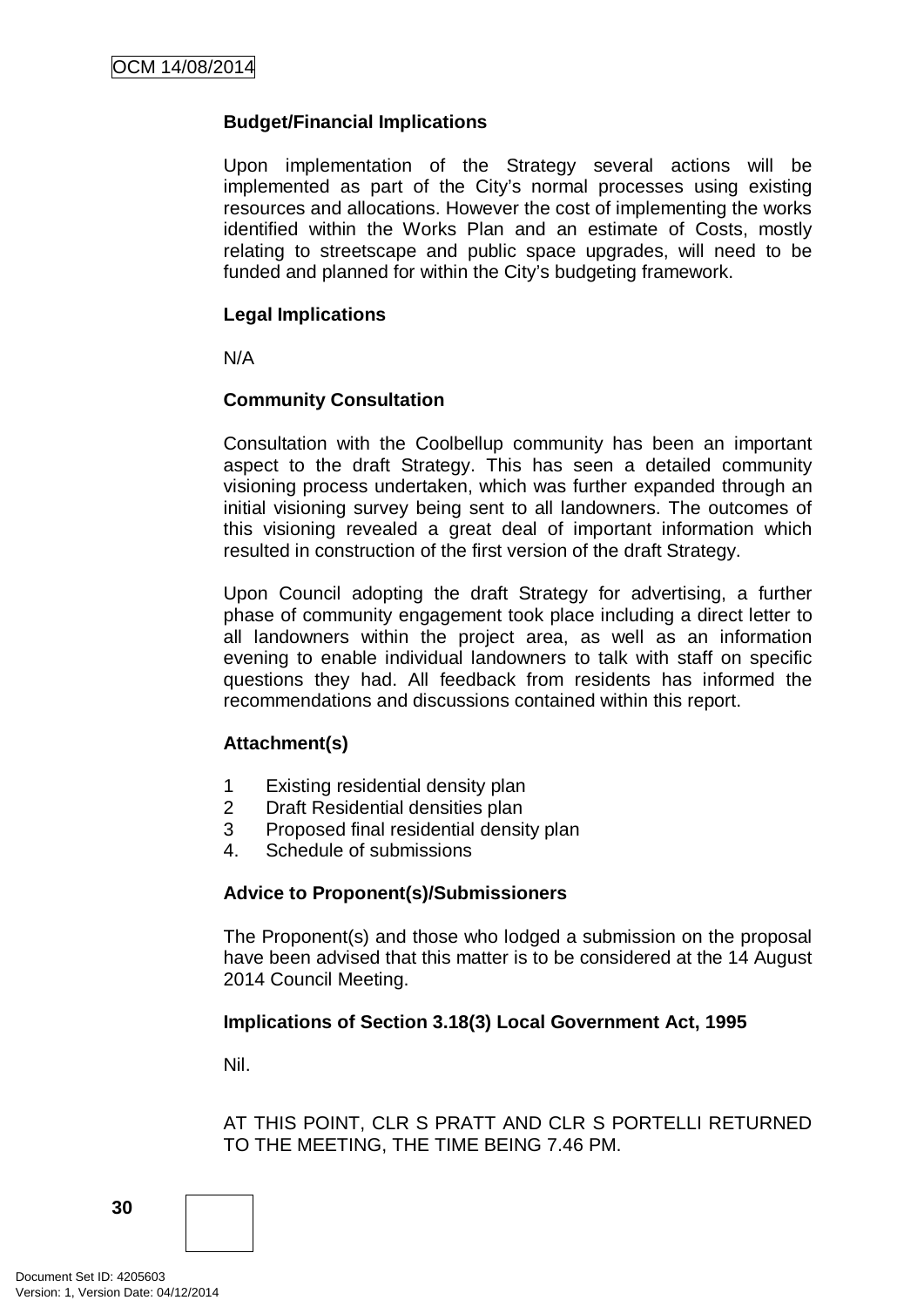THE PRESIDING MEMBER ADVISED THEM OF THE DECISION OF COUNCIL THAT WAS MADE IN THEIR ABSENCE.

# **14.4 (MINUTE NO 5347) (OCM 14/8/2014) - OUTBUILDINGS PROPOSED ON VACANT RURAL, RURAL LIVING & RESOURCE ZONED LAND (052/011) (A LEFORT)**

#### **RECOMMENDATION** That Council

- (1) receive the report regarding the issues associated with the construction of sheds in Rural, Rural Living and Resource zoned areas in the absence of an existing dwelling or dwelling under construction; and
- (2) resolve not to pursue any modifications to the existing planning framework to allow the construction of sheds in Rural, Rural Living and Resource zoned areas in the absence of an existing dwelling or dwelling under construction.

# **COUNCIL DECISION**

MOVED Clr S Portelli SECONDED Deputy Mayor C Reeve-Fowkes that the recommendation be adopted.

**CARRIED 10/0**

# **Background**

At Council's Ordinary Meeting held on 13 March 2014, Cr Mubarakai requested that a report be prepared regarding the issues associated with the construction of sheds on vacant resource zoned properties and whether any opportunities exist to modify the existing planning framework to facilitate such development.

According to Cr Mubarakai a number of residents in the community (specifically the Banjup area) seek to construct sheds on their resource zoned properties prior to construction or in the absence of a dwelling site. This will enable those residents to store their domestic goods on the site prior to and during construction of a dwelling.

The City of Cockburn's planning framework regarding this issue includes the City's Town Planning Scheme No.3 (TPS 3) provisions, Local Planning Policy 'Outbuildings' (APD 18) and State Planning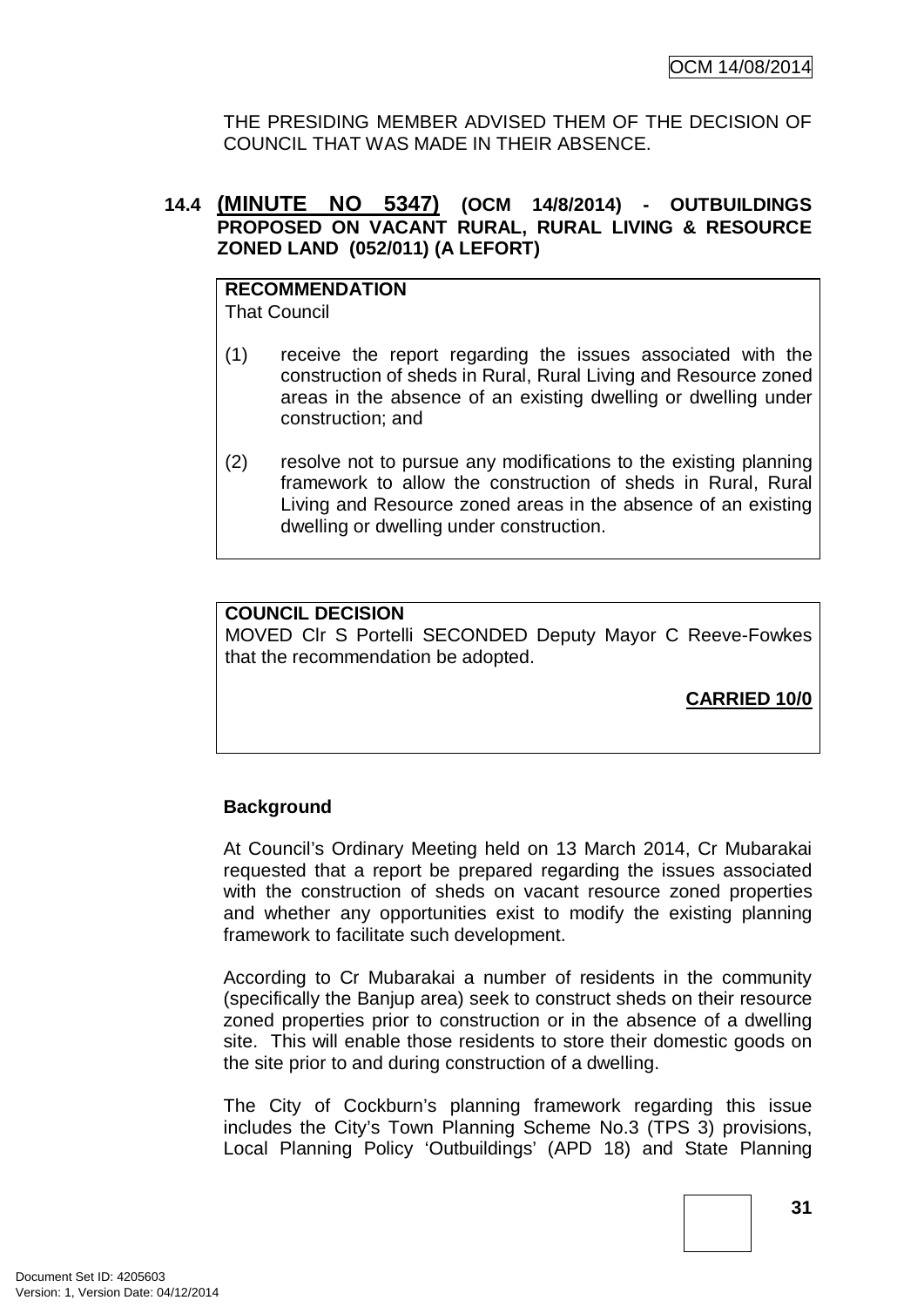Policy 2.3 (Jandakot Groundwater Protection Policy). Application of this framework results in the City generally not supporting such proposals. This report seeks to examine the current framework and discusses the various planning implications should the framework change.

## **Report**

Statutory Planning Framework

*Town Planning Scheme No.3 (TPS 3)*

TPS 3 does not include a specific land use for 'Outbuilding' as it is deemed to fall into the single house category if used for domestic purposes. The definitions of a 'single house' and 'outbuilding' would defer to the Residential Design Codes which state:

Single House – *'A dwelling standing wholly on its own green title or survey strata lot, together with any easement over adjoining land for support of a wall or for access or services and excludes dwellings on titles with areas held in common property'.*

Outbuilding – *'An enclosed non-habitable structure that is detached from any dwelling, but not a garage'.*

Based on the definition of Outbuilding, a shed without an associated dwelling cannot reasonably be defined as an outbuilding and simply becomes a building used for storage which the City's TPS 3 defines as either:

Storage - *'means premises used for the storage of goods, equipment, plant or materials'*; or

Warehouse - *'means premises used to display goods and may include sale by wholesale'*.

TPS 3 lists 'warehouse' under the storage heading in its Land Use Table (Table 1) which is an 'X' use and therefore not permitted. It would be open to Council to consider that a domestic storage shed as an unlisted use in accordance with clause 4.4.2 of TPS 3 and therefore could be advertised in accordance with clause 9.4 and determined. To do this, due regard would have to be given to LPP APD 18 (discussed below). Alternatively it would be open to Council to pursue an amendment to TPS 3 to introduce a specific provision to allow for the practice. Obviously there are time and resource implications to this course of action (particularly in the lead up to Local Government reform) and the potential requirement for a new Town Planning Scheme.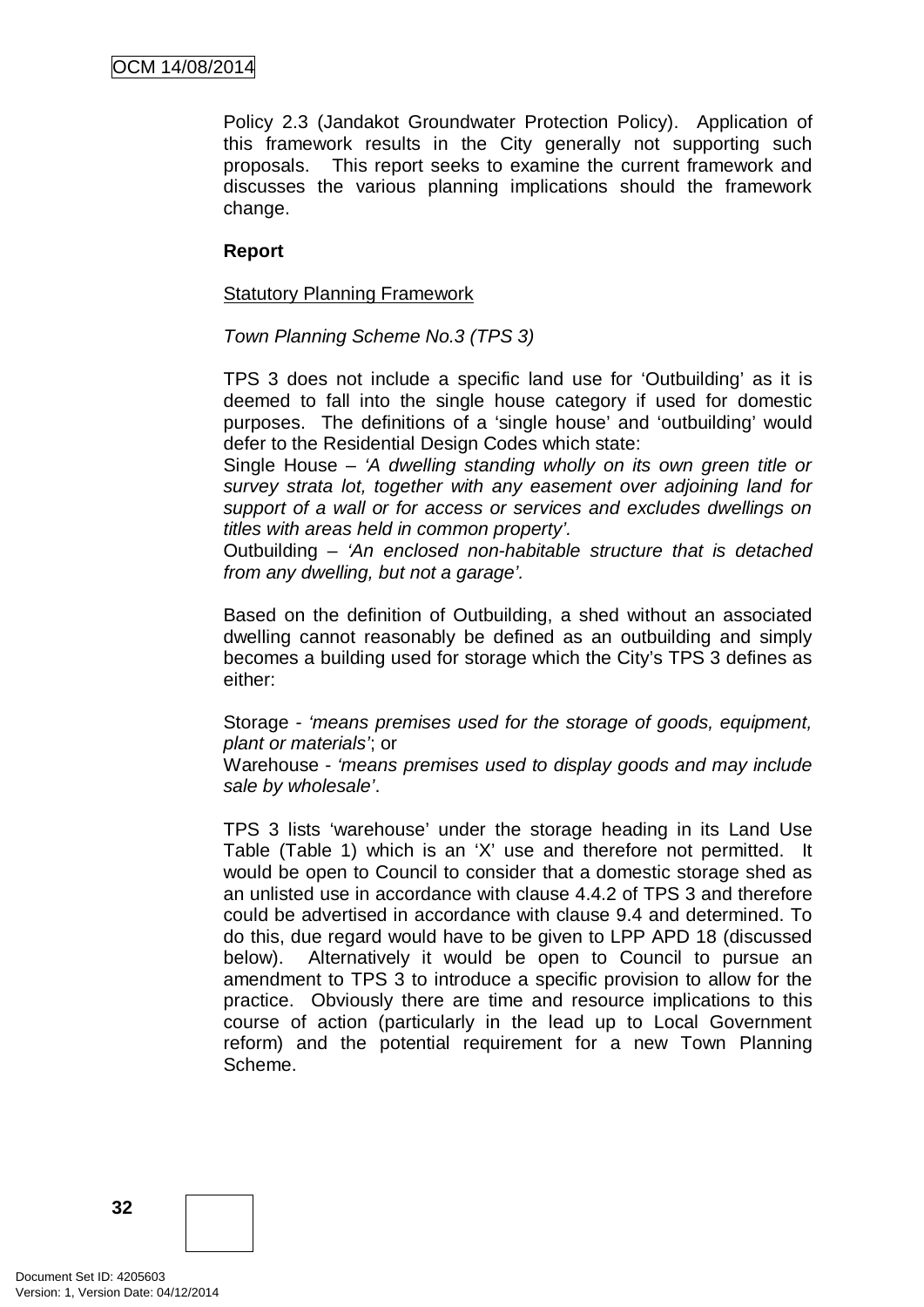## *Local Planning Policy APD18 – Outbuildings*

Policy APD 18 includes a number of provisions relating to the development of outbuildings in Rural, Rural Living and Resource zoned lots. Clause 8 of the policy specifically restricts support for the development of outbuildings in the absence of an existing dwelling or dwelling under construction:

*'Planning applications for Outbuildings will not be supported in the absence of a dwelling on site. Applications may be supported where a dwelling is constructed to at least plate height level.'*

This provision was incorporated into the policy in 2012 to formalise the City's position on the matter. Should Council wish to change the planning framework, then this provision would need to be substituted with a new provision specifying that outbuilding could be supported in the absence of a dwelling.

#### *State Planning Policy 2.3 – Jandakot Groundwater Protection*

SPP 2.3 guides land use planning and development in the City's Resource zone which covers the area zoned 'Rural – Water Protection' under the Metropolitan Scheme (MRS) which is much of Jandakot and Banjup. The area is typically developed with rural-residential style housing. SPP 2.3 provides a land use table, similar to TPS 3 which lists the suitability of each land use in the zone. The policy states that uses not listed in the Table are considered to be not permitted. Neither warehouse nor storage uses are listed it the table so it is clear that the intention of the SPP is not to support this type of development. The State Government are in the process of reviewing this policy so any move to allow such storage in the resource zone would ideally be captured in this policy review. It would then be the decision of the State Government as to whether they wish to include a provision in this policy to allow for sheds constructed in the absence of a dwelling in this zone.

#### **Issues**

This section of the report shall examine the issues arising from the existing planning framework and those which are likely to arise from a change to the framework in relation to Outbuildings.

#### *Convenience*

The main reason for landowners wishing to construct a shed on their property prior to a dwelling being constructed is to store their own possessions. It may be more affordable to construct a shed which will then be used an outbuilding than to pay for storage whilst renting a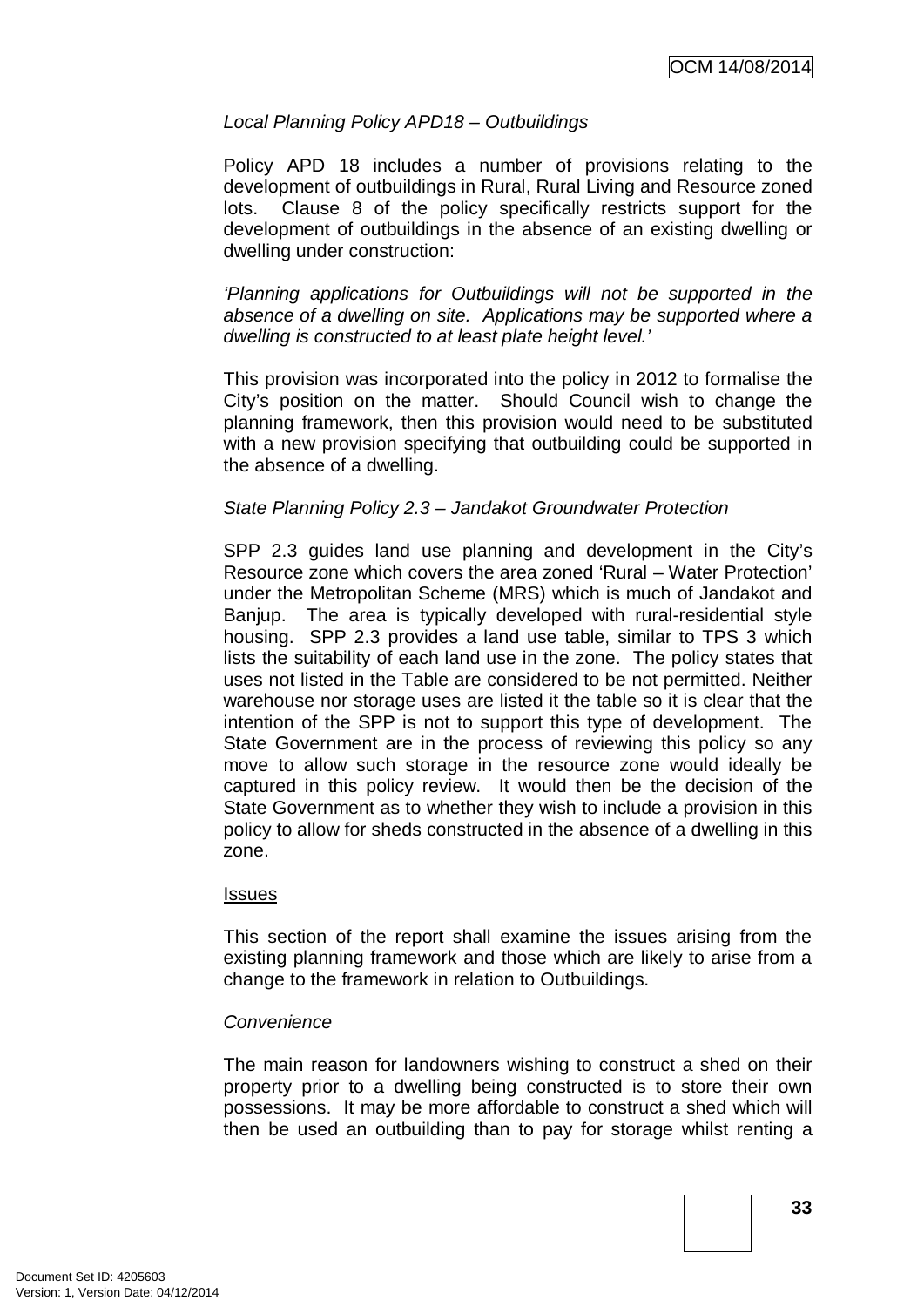dwelling during construction. The current framework which doesn't support this can obviously cause some level of inconvenience to landowners wishing to do this. Should Council wish to modify the framework to allow for this, then legal agreements could be relied upon which would impose a timeframe and other obligations which the landowner would have to commit to. It should be noted however that following up on legal agreements and/or prosecution against noncompliance with legal agreements is undesirable as it would be costly and resource intensive.

## *Use of Shed for Non-domestic/Commercial Purposes*

The development of rural sheds for genuine rural purposes causes no issue and can be approved under TPS 3. However in many instances, where a rural shed is no longer required for its intended rural purposes, landowners have allowed the sheds to be used for warehousing/storage purposes which are not permitted by TPS 3 and can cause negative impacts on the amenity of neighbours and the area. These types of former rural sheds can be sought out by warehouse operators looking for large storage capacity which is far cheaper than land in serviced industrial or commercial areas intended for genuine warehousing and storage.

For example the use of a shed/warehouse involving truck movements for deliveries can cause unwanted traffic and noise to an otherwise peaceful area. This would then become a compliance matter which takes valuable time and resourcing to resolve. There is a major concern that approving new sheds on land not being used for rural purposes and where there is no dwelling will unnecessarily perpetuate this situation causing planning compliance issues and legal costs which would not normally arise if construction of the shed did not occur in the first instance.

## *Use of Sheds for Habitable Purposes*

The City has encountered many instances of people residing in sheds which is illegal. A common scenario that may occur is that landowners would seek approval for a shed with the intention of constructing a dwelling on site at a later date. The City would then find that the shed has been illegally retrofitted for human habitation to provide a convenient and affordable housing option. These retrofits would rarely meet the requirements of the Building Code of Australia for construction of a dwelling, particularly with regard to energy efficiency, effluent disposal and so forth. This situation, similar to that mentioned above merely results in planning, building and health compliance resourcing which would generally not have been necessary if the shed was not constructed. Instances where sheds have been illegally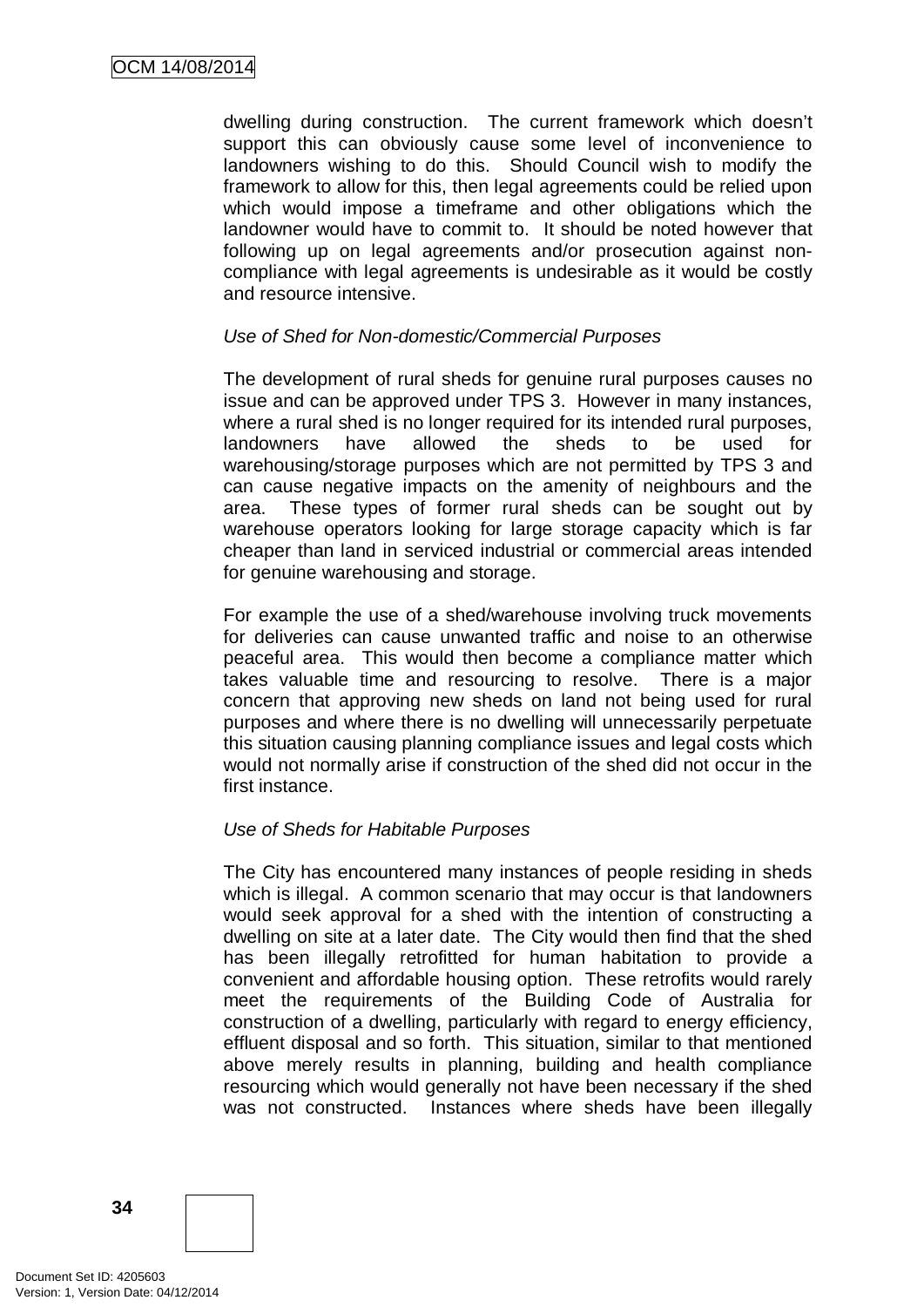retrofitted into dwellings have increased as housing affordability decreases.

# *Other Local Government Authorities*

The City has undertaken research amongst several other Local Government Authorities (LGAs) in the Metropolitan area to ascertain whether they can consider approving a shed for domestic purposes in the absence of a dwelling. The findings are:

- The City of Swan can permit a 'temporary building' for no longer than 6 months if it is necessary for the construction of a current approved development on the same site as the temporary building. This does not allow storage of domestic possessions;
- The City of Armadale's scheme listed storage as a discretionary use which could be considered however the City is currently progressing a scheme amendment to change storage to an 'X' use in rural zones;
- The City of Kwinana has suggested that they do not support the construction of a shed without a dwelling on site or under construction.
- The City of Gosnells Local Planning Policy related to outbuildings indicates that outbuildings are to be associated with the residential use of the land which suggests that a dwelling must be present.

It is clear from the sample of LGAs above that the practice of approving sheds in rural zones in the absence of a dwelling is uncommon and most LGAs have a planning framework to underpin this.

## **Conclusion**

It is understood that landowners not being able to construct a shed on their Rural, Rural living or Resource zoned properties prior to construction of a dwelling may cause some inconvenience and may have a cost implication for storage of personal possessions in an approved storage facility. It is possible for Council to modify its planning framework accordingly to provide for this practice.

However, modifying the planning framework with the objective of allowing this practice is problematic. The outcome is likely to result in:

- Negative impacts on the amenity of Rural, Rural Living and Resource zoned areas if sheds are used inappropriately for commercial purposes.
- People living illegally in sheds as an affordable housing option which is undesirable from an Environmental Health perspective.
- An increased requirement for Planning, Building and Environmental Health compliance resourcing.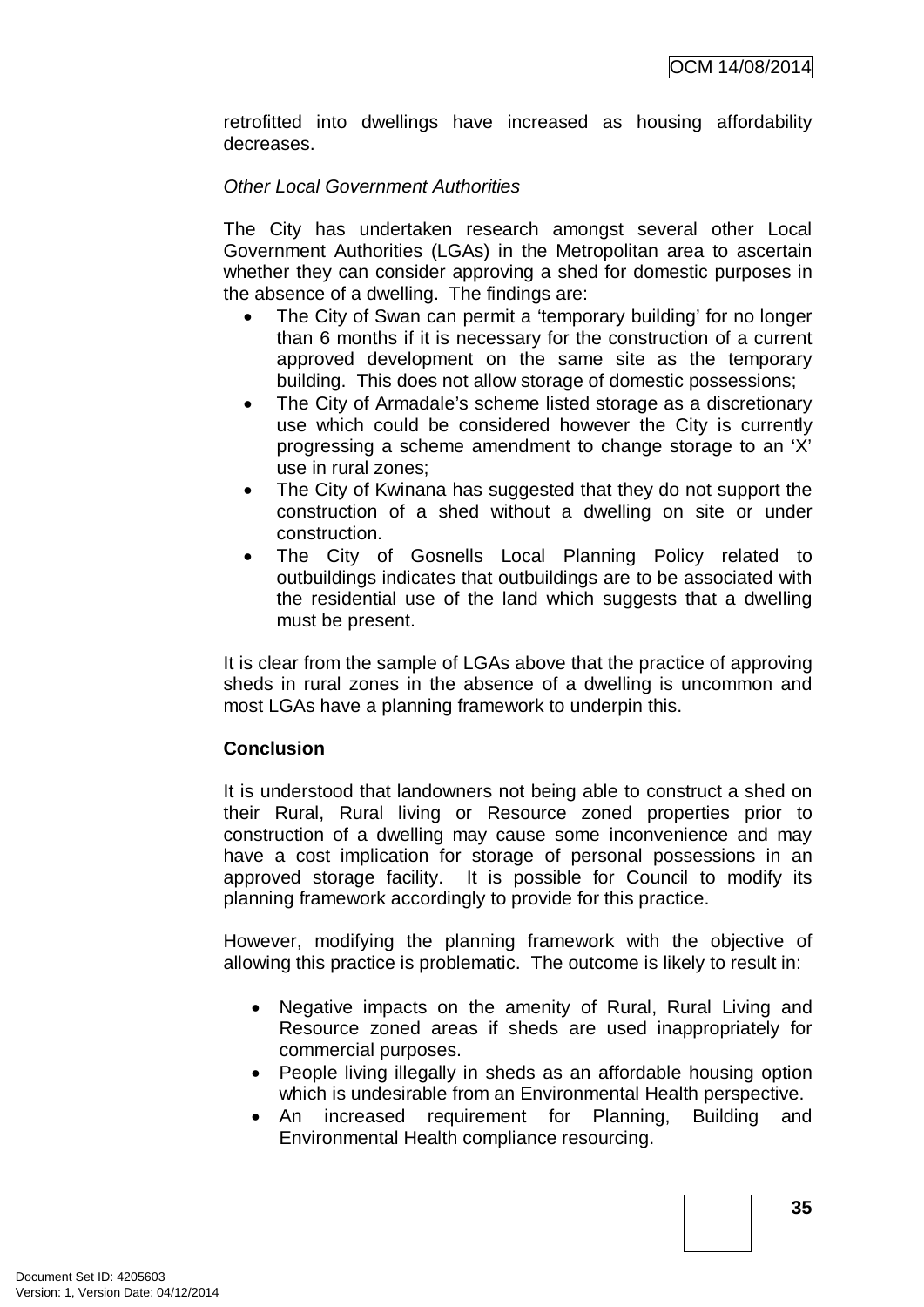• An increased cost to the City in legal costs required to prosecute the illegal use of sheds in the subject areas.

Based on the above reasons, it is recommended that Council resolve not to pursue modifications to the planning framework to allow sheds to be constructed in Rural, Rural Living and Resource zones in the absence of an existing dwelling or one that is under construction.

## **Strategic Plan/Policy Implications**

## **Growing City**

• Development that is soundly balanced between new and existing areas.

# **Leading & Listening**

- Effective and constructive dialogue with all City stakeholders.
- Effective advocacy that builds and manages relationships with all stakeholders.

# **Budget/Financial Implications**

N/A

# **Legal Implications**

N/A

# **Community Consultation**

N/A

# **Attachment(s)**

N/A

# **Advice to Proponent(s)/Submitters**

The Proponent(s) and those who lodged a submission on the proposal have been advised that this matter is to be considered at the 14 August 2014 Council Meeting.

Implications of Section 3.18(3) Local Government Act, 1995

Nil.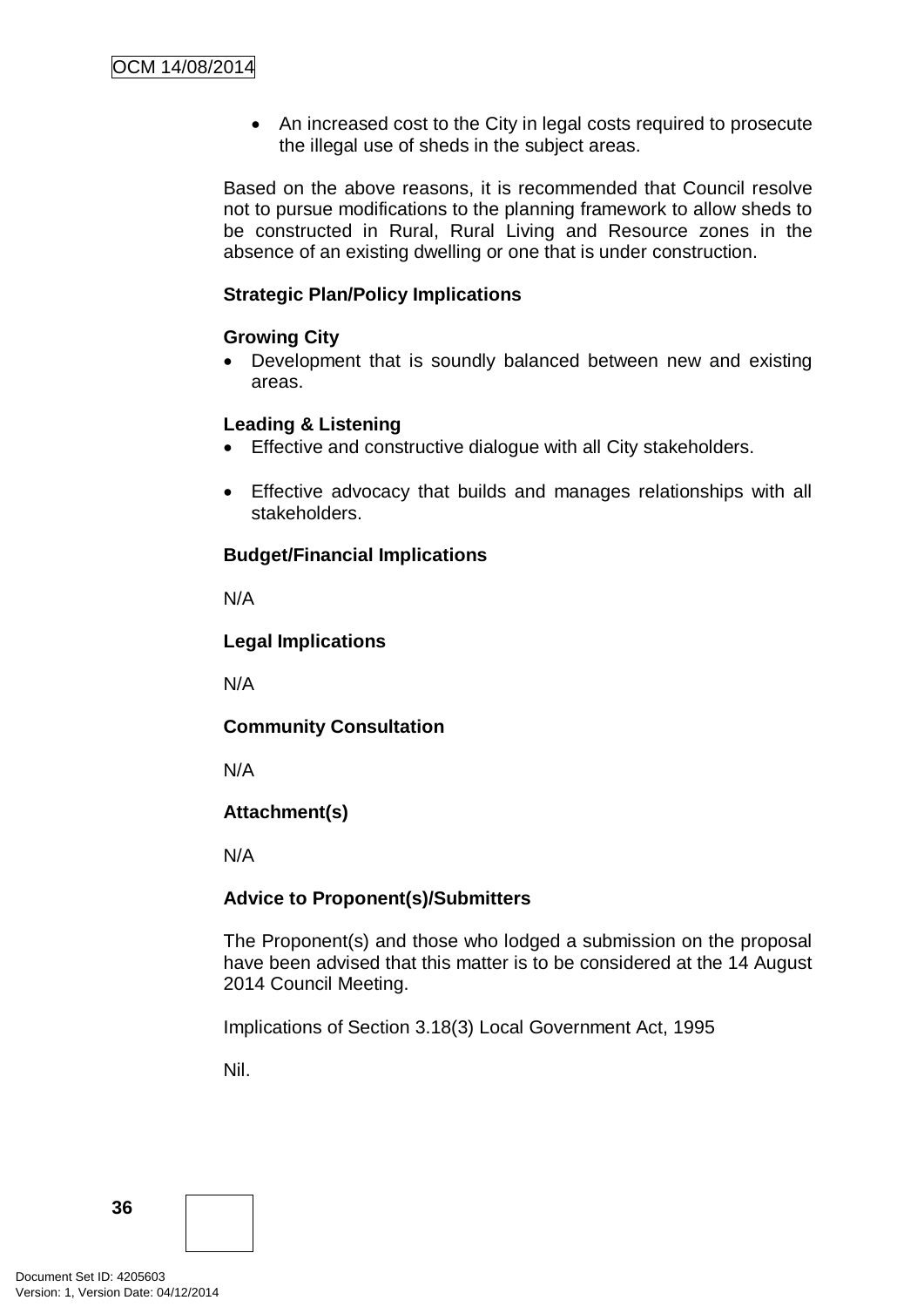**14.5 (MINUTE NO 5348) (OCM 14/8/2014) - ADDITIONAL OUTBUILDING, ANCILLARY DWELLING AND TWO (2) WATER TANKS - LOCATION: NO. 79 (LOT 113) PEARSE ROAD, WATTLEUP - OWNER: DA & ML ELLEMENT - APPLICANT: SCRIBE DESIGN GROUP (4412112) (T CAPPELLUCCI) (ATTACH)**

## **RECOMMENDATION**

That Council refuse to grant planning approval for an outbuilding, ancillary dwelling and two (2) water tanks at No. 79 (Lot 113) Pearse Road, Wattleup, subject to the following reasons:

- 1. The proposed ancillary dwelling is considered to be a separate dwelling that does not provide an ancillary purpose to the existing dwelling on site and is therefore considered to constitute a grouped dwelling which is a use that is not permitted in the rural zone under Town Planning Scheme No. 3.
- 2. The internal floor area of the proposed dwelling is inconsistent with Clause 10.2.1 (f) in that the maximum floor area provisions contained in Council's Local Planning Policy APD18 'Outbuildings' are exceeded.
- 3. Approval of the proposed ancillary dwelling does not contribute towards the requirements of orderly and proper planning.

## **COUNCIL DECISION**

MOVED Mayor L Howlett SECONDED Deputy Mayor C Reeve-Fowkes that Council grant Planning Approval for an additional outbuilding, ancillary accommodation and two (2) water tanks at No.79 (Lot 113) Pearse Road, Wattleup, in accordance with the attached plans and subject to the following conditions and advice notes:

**Conditions** 

- 1. All stormwater being contained and disposed of on-site to the satisfaction of the City.
- 2. No activities causing noise and/or inconvenience to neighbours being carried out after 6.00pm or before 7.00am, Monday to Saturday, and not at all on Sunday or Public Holidays during construction.
- 3. The proposed crossover must be located and constructed in accordance with the City's requirements.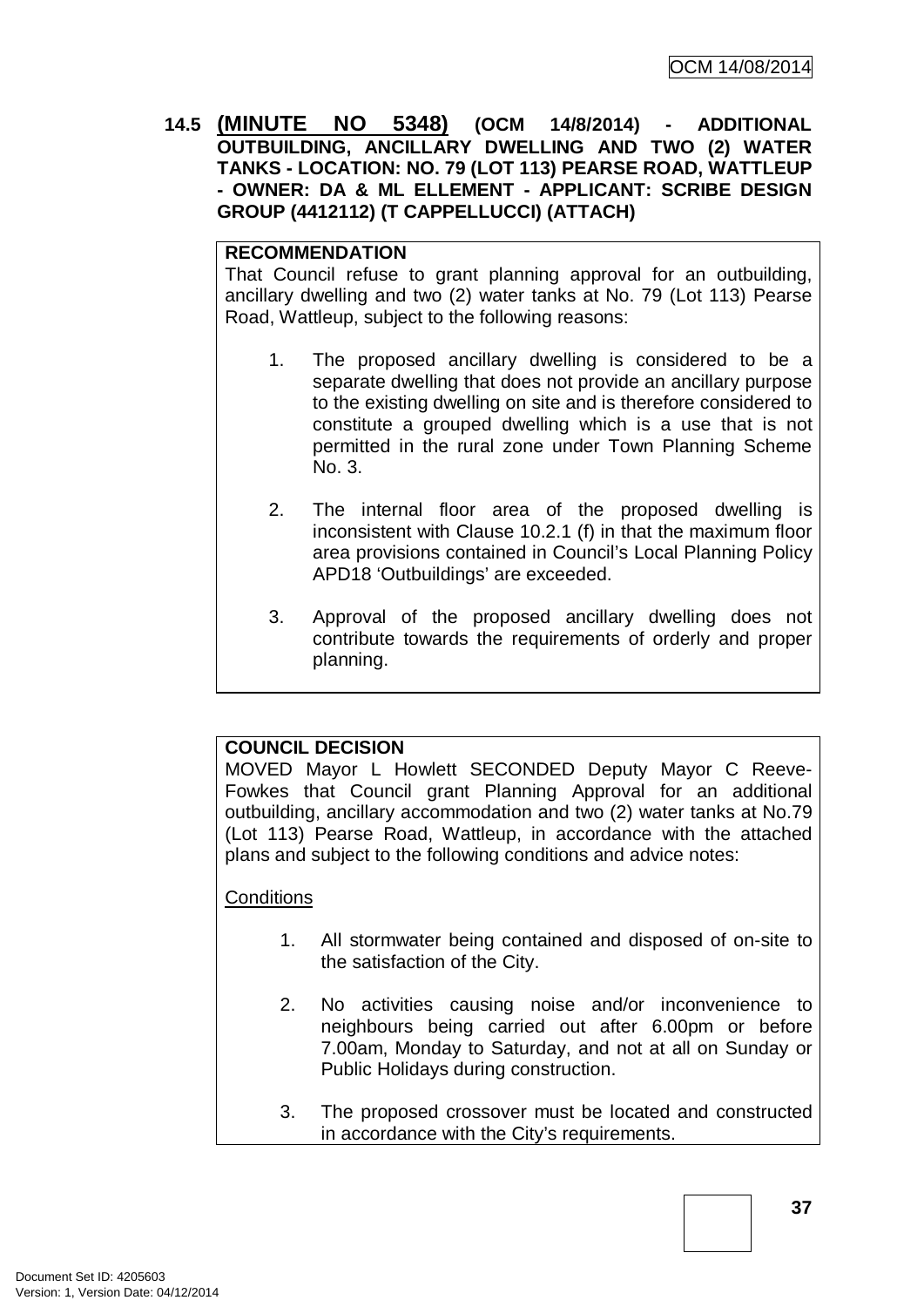- 4. The ancillary dwelling must provide a separate on-site effluent disposal system.
- 5. The outbuilding (Shed) shall be used for domestic purposes only, ancillary to the residential use of the property, and not for the purposes of human habitation.

# Advice Notes

- 1. This is a Planning Approval only and does not remove the responsibility of the applicant/owner to comply with all relevant building, health and engineering requirements of the City, with any requirements of the City of Cockburn Town Planning Scheme No. 3, or the requirements of any other external agency.
- 2. In regard to Condition 1, the City requires the on-site storage capacity be designed to contain a 1 in 20 year storm of a 5 minute duration. This is based on the requirements to contain surface water by Building Codes of Australia.
- 3. Nothing in the approval or these conditions shall excuse compliance with all other relevant written laws in the commencement and carrying out of the development.
- 4. As per the City's Local Planning Policy APD7 'Rural Subdivision', the subject site is currently zoned Rural, and the approval of this ancillary dwelling should not be construed as support for the further subdivision of the subject property.
- 5. No existing vegetation on the lot shall be cleared except for the purposes of complying with the subject development proposed as part of this development.

**CARRIED 9/1**

## **Reason for Decision**

This Alternative Recommendation provides an avenue to address the family health needs identified by the proponent in their Planning Application. The proposed Planning Approval, subject to the Conditions and Advice Notes outlined in this Alternative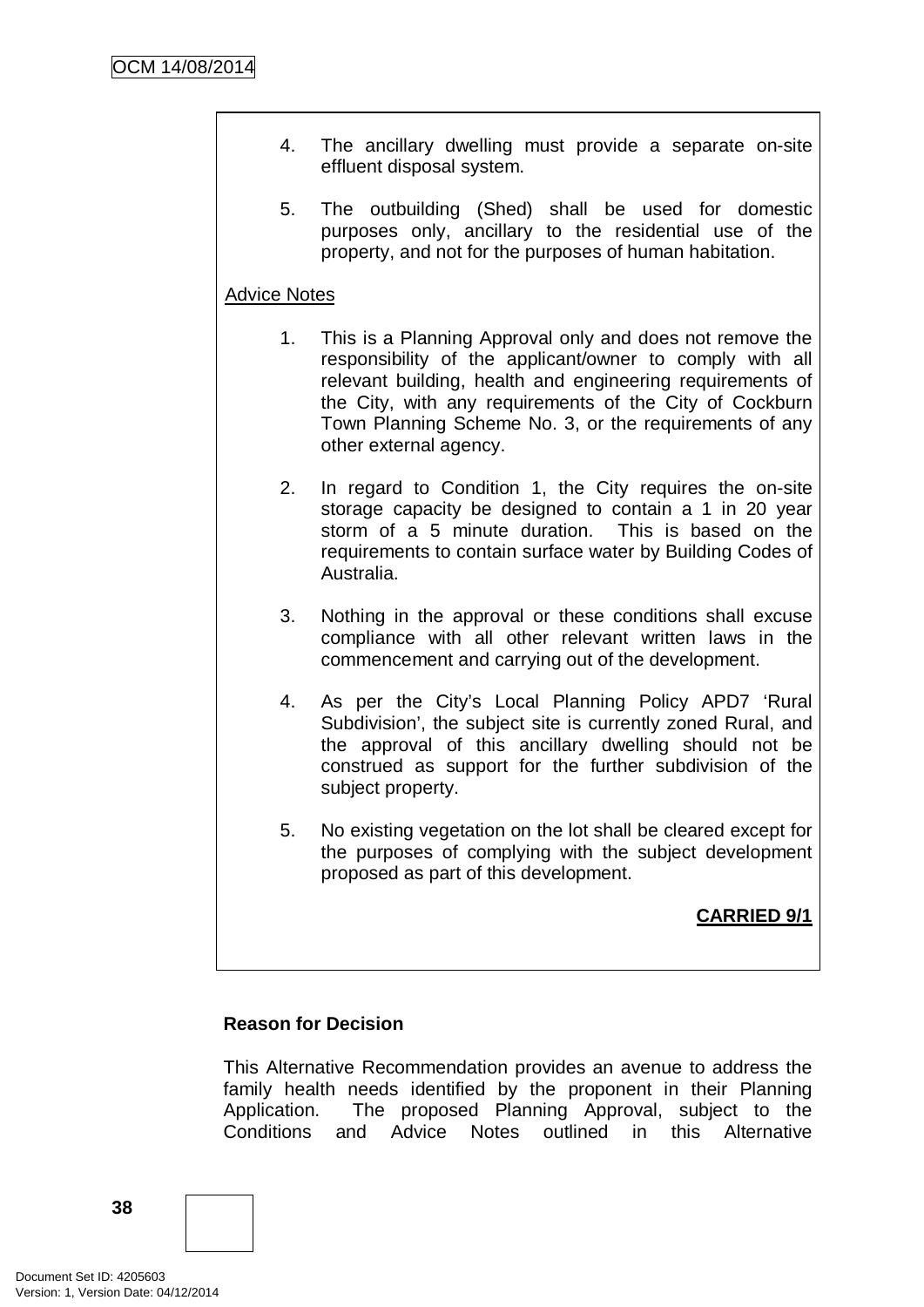Recommendation, will ensure that the proponent knows precisely what has been approved and importantly their obligations in respect to the now, tomorrow and the future.

The applicants have requested Council's consideration of the special circumstances that relate to their family (ill health of their son and daughter) in requesting a variation to the maximum internal floor area of the proposed dwelling.

## **Background**

The subject site contains an existing single house (363m²) and associated outbuilding. The proposal does not comply with the City's Local Planning Policy APD11 'Ancillary Dwellings on Rural Living, Rural and Resource Zoned Lots' with regard to the maximum internal floor area of the ancillary dwelling. It is for this reason that the proposal is presented to Council for determination.

#### **Submission**

The applicant seeks approval to construct an ancillary dwelling and an additional outbuilding (containing a shed and workshop) and two (2) water tanks on the existing site.

#### *Outbuilding*

The proposed outbuilding is 140m² in area and has a maximum wall height of 3.6m and a maximum ridge height of 5m. The proposed outbuilding, in conjunction with the existing shed on site of 150m² results in a total maximum outbuilding area of 290m² which complies with maximum floor space and wall height requirements of Council Policy APD18 'Outbuildings'. The proposed outbuilding is in close proximity to the ancillary dwelling in the north-west corner of the site.

## *Ancillary Dwelling*

The proposed ancillary dwelling is to be located in the north-west corner of the site and has an internal floor area of 160.86m² consisting of two double bedrooms, walk-in-robe, study room, one bathroom, two toilets, open plan kitchen/living/dining, separate scullery and laundry. In addition to the internal floor area is a double garage, alfresco area (with an outdoor kitchen) and verandah under the main roof of the dwelling and a swimming pool. The ancillary dwelling is proposed to be served by a separate drive way off Pearse Road along the northern boundary of the lot and is some 90m from the existing dwelling. The area between the existing dwelling and shed and the proposed ancillary dwelling is heavily vegetated.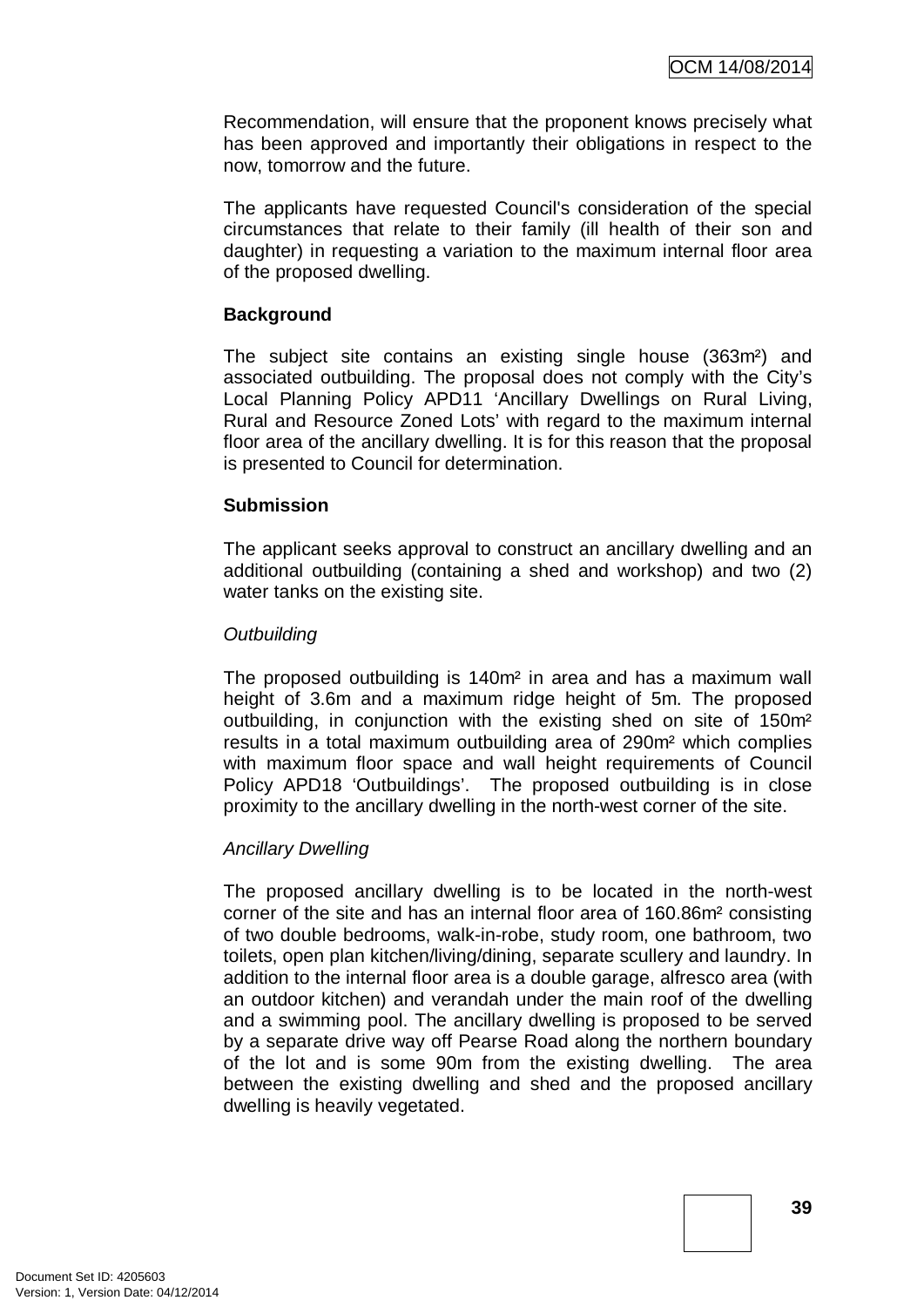The applicant has provided justification for a variation to the maximum internal floor area contained in APD11 (see attachments). In the submission, the applicants state that the additional internal floor area is necessary for them, as parents, to live on the same property as their son and his family, in order to assist in caring for their son who suffers from ill health. The applicants also have a daughter, also suffering from ill health and who requires care and will reside from the ancillary dwelling from time to time when required and it is her needs that require the larger dwelling size. Is should be noted that the subject site is not suitable for subdivision as per Council's Local Planning Policy APD7 'Rural Subdivision'.

The applicants are therefore requesting that Council consider their special circumstances outlined in order to support a variation to the maximum internal floor area of the proposed ancillary dwelling.

Council is also made aware that the applicant has been involved in prelodgement discussions with the City at which time they were advised that any submission for such a variation may be considered by Council but would have to be accompanied by sound justification. The applicants have advised previously that they are not prepared at this time to consider a reduction of the internal floor area proposed.

## **Report**

#### Statutory Planning Framework

## *Town Planning Scheme No. 3 (TPS 3)*

The site is zoned 'Rural' under TPS 3. A single house (and the associated outbuilding) is 'P' uses which means they are permitted. Ancillary Accommodation (as referred to in the scheme) is a 'D' discretionary use which means that Council may exercise its discretion and issue planning approval.

In addition to the above, TPS 3 clause 5.10.2 (d) for rural uses identifies that *'where no building envelope is shown on a lot, no building shall be erected within 10 metres of any boundary of the lot or 20 metres from any road reserve'*. The proposed additional outbuilding and ancillary dwelling are setback 11 metres and 10 metres respectively from the northern boundary, and 10 metres from the western boundary, therefore complying with the setback requirements of TPS 3.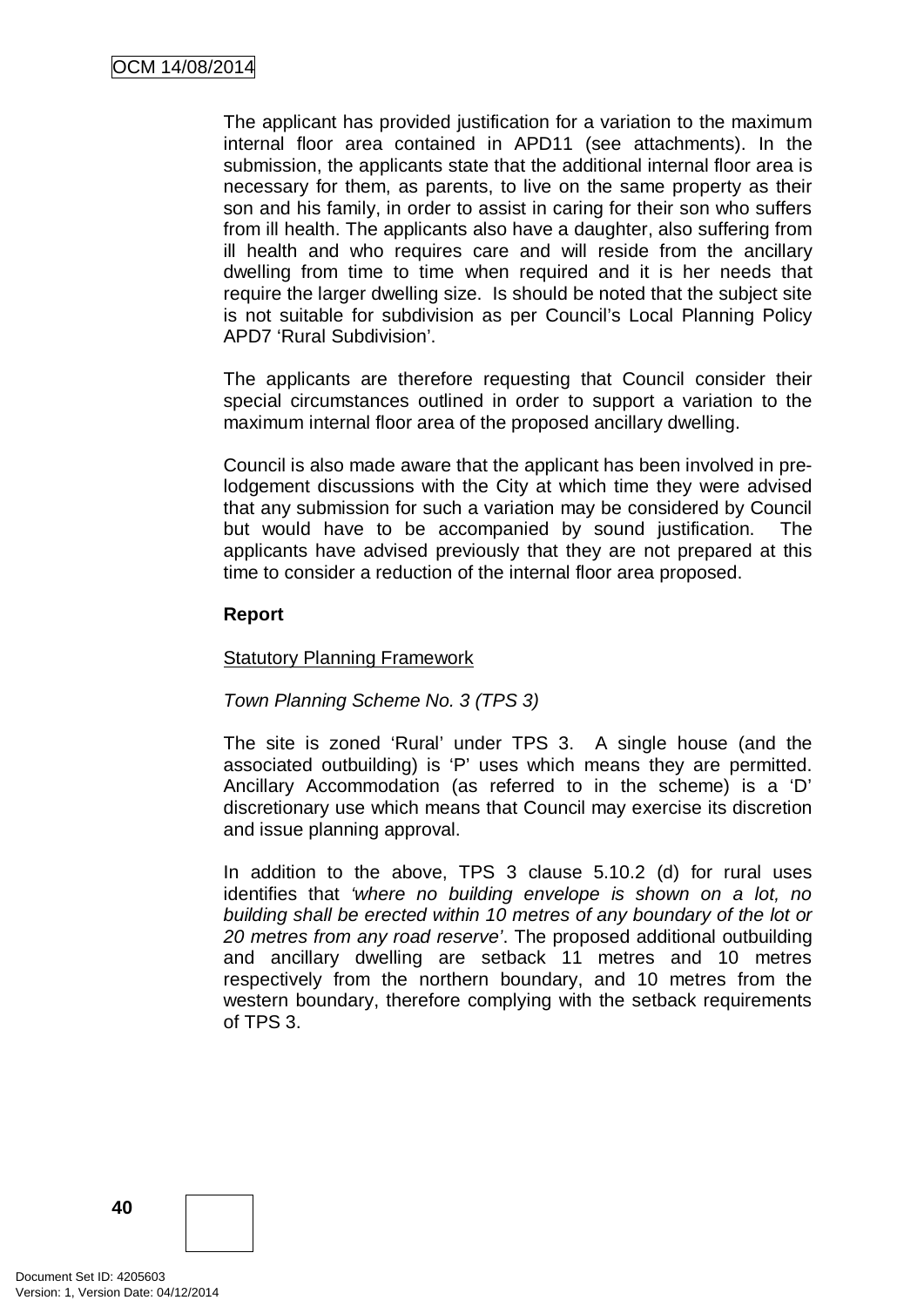#### *Government Sewerage Policy*

The State Governments Sewerage Policy requires that large lots must be a minimum R5 zoning, i.e. 2000m², before any density development with on-site effluent disposal is allowed. The subject lot size of 20,000m² complies with the policy and if approved, the applicant will be required to provide a separate on-site effluent disposal system for the proposed ancillary accommodation at the rear of the property. As such, should Council consider approval of the proposal, a condition should be imposed regarding the need for the ancillary dwelling to provide an on-site effluent disposal system.

*Local Planning Policy APD11 'Ancillary Dwellings on Rural, Rural Living and Resource Zoned Lots'*

The internal floor area of the proposed ancillary dwelling of 160m² is significantly more than the maximum internal floor area allowed under APD11 which is 100m². An ancillary dwelling is defined in APD11 as being:

*'self-contained dwelling on the same lot as a single house which may be attached to, or integrated with or detached from the single house.'* 

APD11 states that ancillary dwellings within rural areas, such as the subject site, are required to meet the following requirements:

- *'Not more than one (1) ancillary dwelling shall be approved on the lot;*
- *The proposed ancillary dwelling must comply with the definitions outlined in Section (1) of the APD 11 policy;*
- *The maximum internal floor area of the ancillary dwelling shall not generally exceed 100m². The 100m² is the total living area only and does not include verandahs, patios, pergolas, alfresco areas or carports/garages;*
- *The ancillary dwelling should be located behind the main dwelling line unless otherwise approved by the City; and*
- The design, materials and colours of the ancillary dwelling shall *match or complement those of the existing single house. Nonreflective materials shall be used and the use of second hand materials is not permitted.'*

In regards to the above requirements, the proposed ancillary dwelling complies with all requirements with the exception of the maximum internal floor area. Should Council consider approval of the proposal, it would constitute a significant variation to this policy.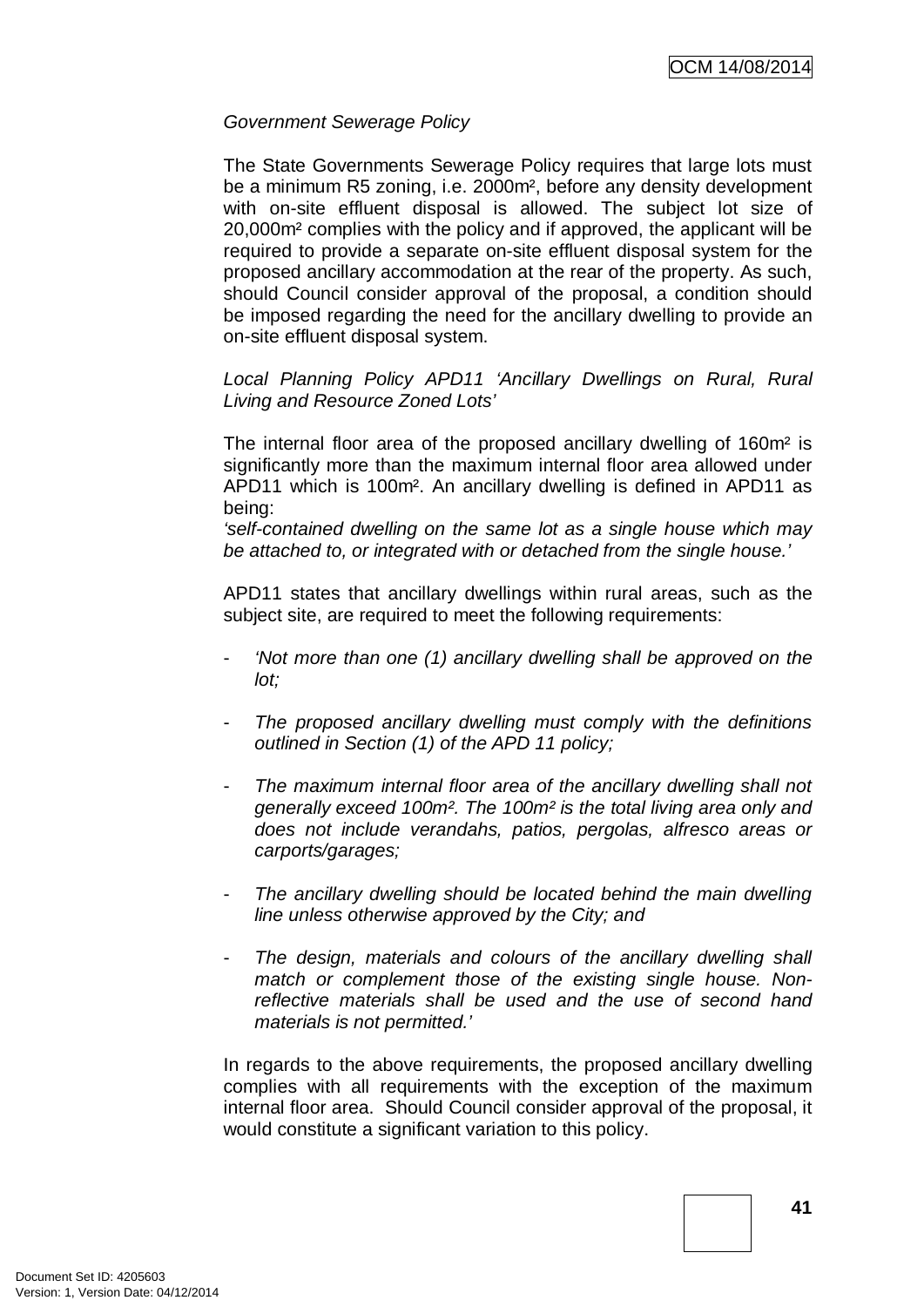#### *Land Use*

The proposed variation to the maximum floor area provided for in Policy APD11 is significant. It is very difficult to consider that the dwelling is in fact 'ancillary' to the main dwelling and not simply a separate stand-alone dwelling. To provide context, the Residential Design Codes of Western Australia (R-Codes) (which do not apply to this area) restrict the size of an ancillary dwelling to 70m² in order for the dwelling to remain ancillary and not simply a separate dwelling. The City considers 100m² as provided for in APD 11 to be suitable in rural areas given the size of the lots in comparison to those in residential areas.

However, the proposed 160m² floor area is considered large enough to operate completely independently to the main dwelling on the site with little or no relationship to it. In addition, the two dwellings are proposed to be approximately 90m apart separated by vegetation and accessed from a separate driveway. The proposed dwelling is not considered to meet the intent of the provision of an ancillary dwelling and could not be reasonably distinguished from a separate dwelling except that it is on the same lot as the main dwelling. If the proposal is not considered to be an ancillary dwelling, then it would constitute a 'grouped dwelling,' which is an 'X' use (not permitted) in the rural zone. The definition of 'grouped dwelling' is not contained in TPS 3 but defers to the R-Codes which is:

*'A dwelling that is one of a group of two or more dwellings on the same lot such that no dwelling is placed wholly or partly vertically above another, except where special conditions of landscape or topography dictate otherwise, and includes a dwelling on a survey strata with common property.'*

#### *Amenity*

It is acknowledged that the 60% variation to the proposed dwelling size in APD 11 may not unduly impact adjoining neighbours due to the residential nature of the dwelling and compliant setbacks. However, the reason that the ancillary dwelling floor area restriction is in place is to ensure that only one dwelling is constructed on each lot in Rural zoned areas and why grouped dwellings are prohibited by TPS 3 in this zone. Approval of two dwellings on each lot if approved across the zone would effectively double the density of such an area which would be undesirable and would not accord with the objectives of the zone. There would also be other amenity impacts including increased traffic, noise, more clearing etc. which may detract from the rural amenity of the area.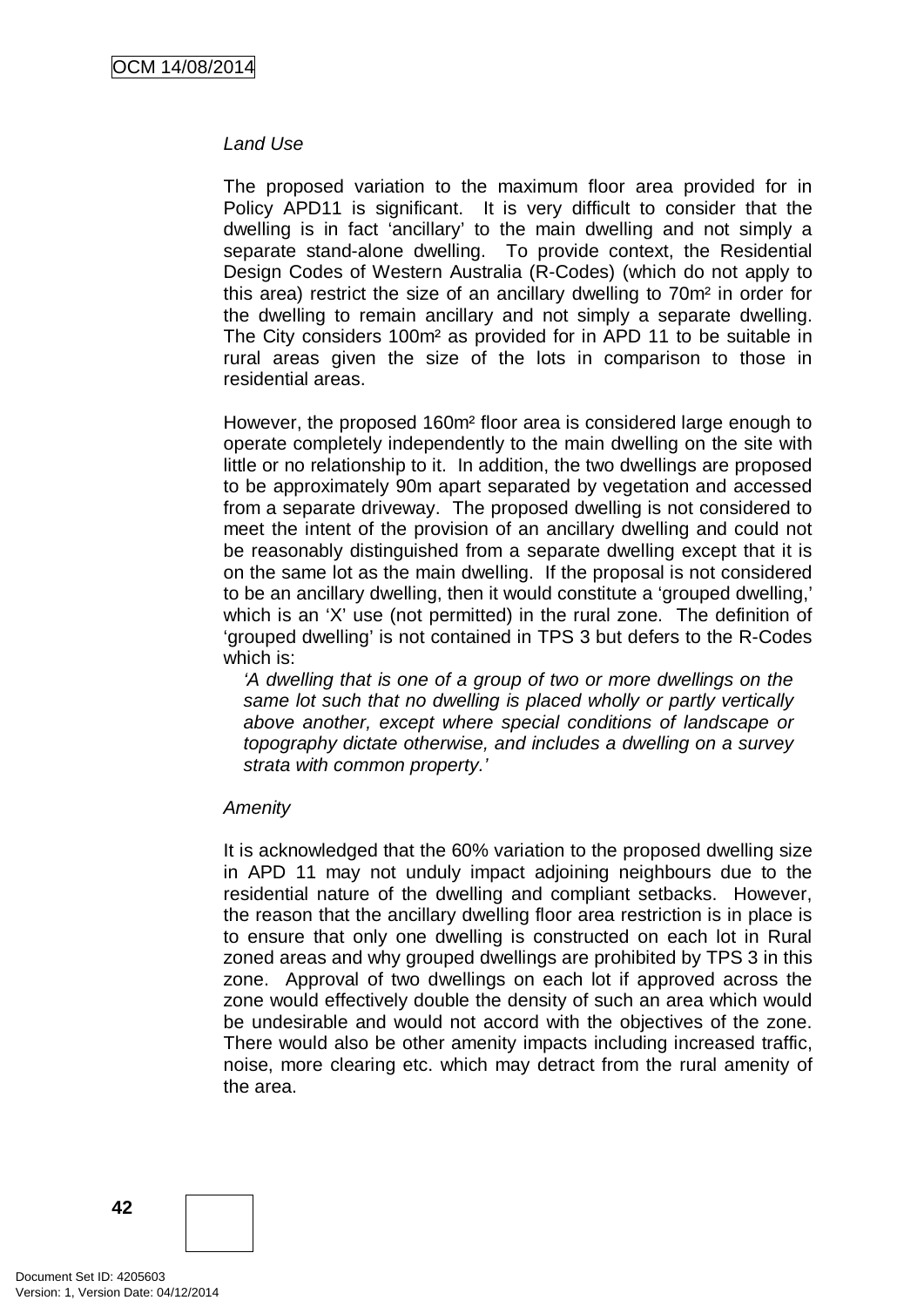## *Valid Planning Justification*

It is undisputed that the owner's preference for a larger dwelling due to the care requirements of their children is legitimate. However, there appears to be no valid planning reason for Council to support the variation to the dwelling size as proposed. If Council resolves to approve this proposal based on the submission, it would be on compassionate grounds only which cannot be supported by or justified through the statutory planning framework. Council should then be prepared to consider other similar proposals which also seek planning approval on compassionate grounds which may be difficult to differentiate if there is no sound planning base for such a decision.

## *Bushfire Management*

Should Council consider approval of the proposal, bushfire protection would need to be considered in relation to the new dwelling given the amount of existing vegetation on the site and its proximity to the new dwelling. A condition could be imposed requiring the applicant to undertake a Bushfire Management Plan which could have implications.

# **Conclusion**

The City is very sympathetic to the applicant's situation and their desire to construct a dwelling that will enable on-site care for their son and daughter who both suffer from ill health. However, there are no valid planning reasons to support a variation to Council's Local Planning Policy APD 11 'Ancillary Dwellings in Rural, Rural Living and Resource zoned areas' in relation to the 60% increase in internal floor area provided for in the policy which raises concern that the proposal actually constitutes a 'grouped dwelling'. Approval of this proposal is likely to lead to an undesirable precedent resulting in the construction of a separate dwelling on the site (rather than ancillary accommodation) for compassionate reasons rather than sound planning justification. It is therefore recommended that Council refuse the application as contained in the recommendation.

## **Strategic Plan/Policy Implications**

## **Growing City**

- To grow our City in a sustainable way by: using land efficiently, protecting the natural environment and conserving biodiversity.
- Development that is soundly balanced between new and existing areas.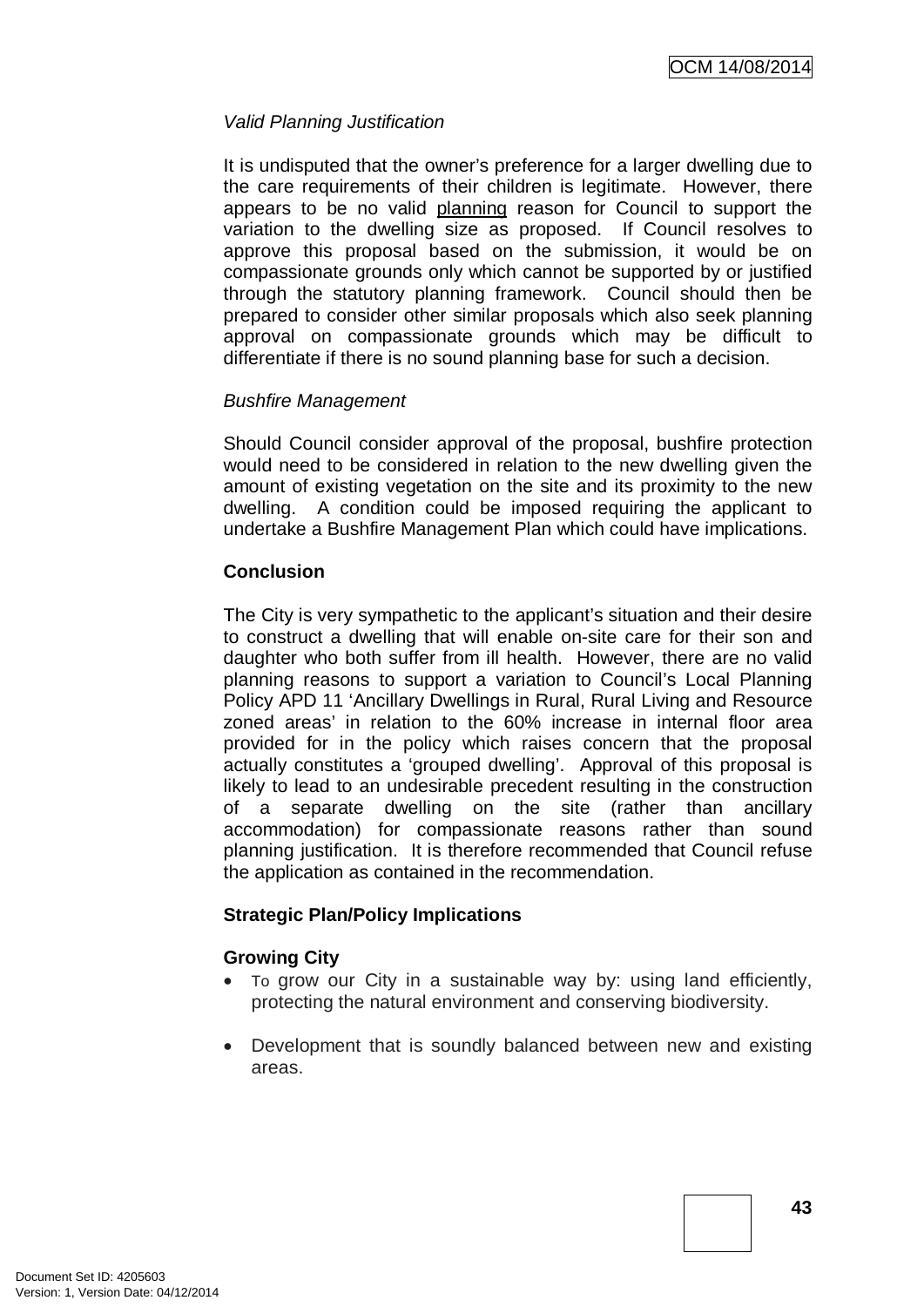# **Leading & Listening**

• A culture of risk management and compliance with relevant legislation, policy and guidelines.

## **Budget/Financial Implications**

N/A

#### **Legal Implications**

Town Planning Scheme No. 3 Planning and Development Act 2005 State Administrative Tribunal Regulations

#### **Community Consultation**

No community consultation took place to adjoining properties as the setbacks proposed for the additional outbuilding and ancillary dwelling on-site comply with requirements and the proposed development is not deemed to compromise the amenity of surrounding properties even though the internal floor area for the ancillary dwelling exceeds the maximum area allowed of 100m², proposed 160m².

#### **Attachment(s)**

- 1. Proposed Location Plan
- 2. Part Site Plans
- 3. Floor plan for Ancillary Dwelling
- 4. Elevations for Ancillary Dwelling
- 5. Floor and elevation plan for Outbuilding (Shed)
- 6. Justification submission from applicant

## **Advice to Proponent(s)/Submissioners**

The Proponent(s) have been advised that this matter is to be considered at the 14 August 2014 Council Meeting.

## **Implications of Section 3.18(3) Local Government Act, 1995**

Nil.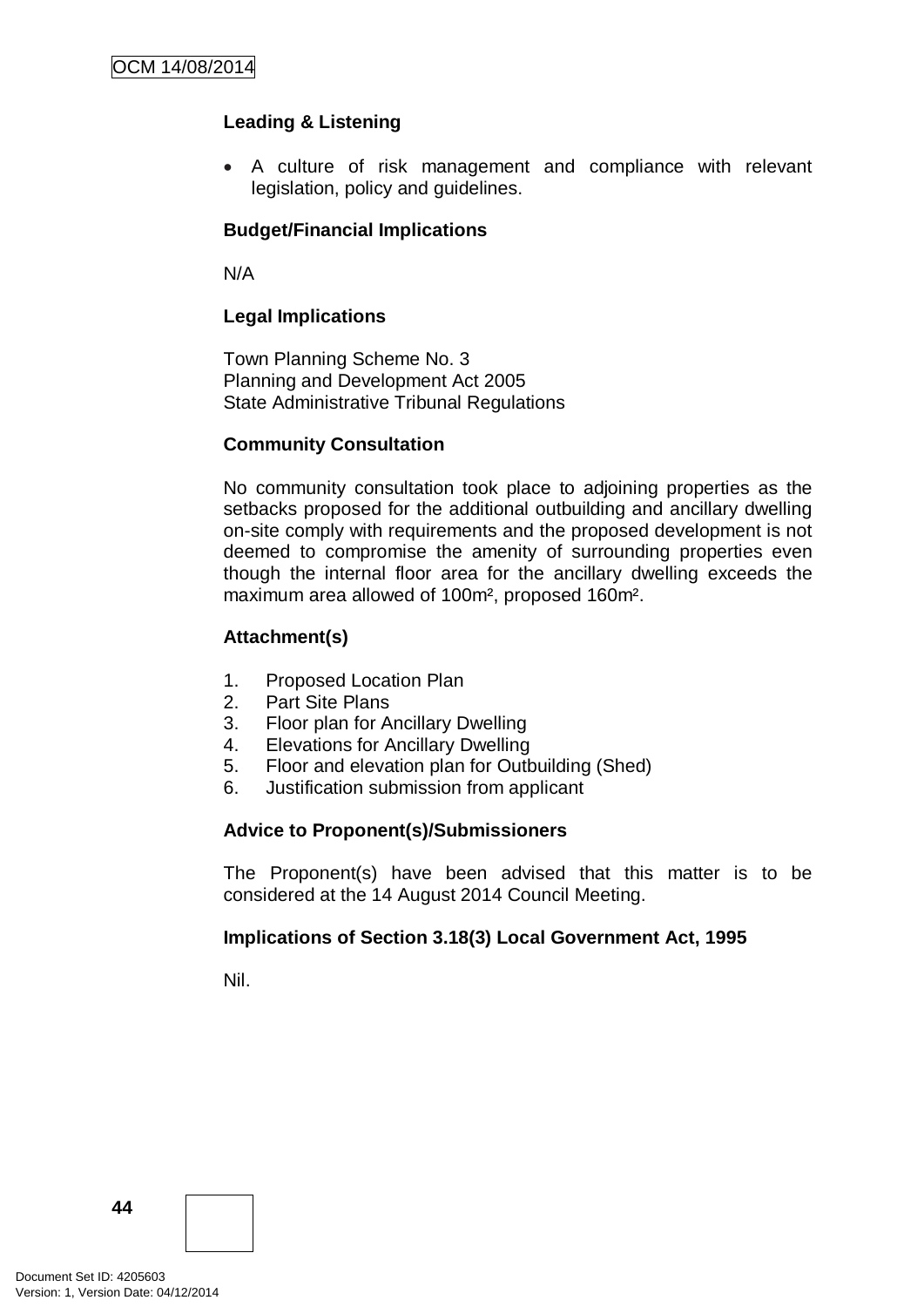**14.6 (MINUTE NO 5349) (OCM 14/8/2014) - HIGH IMPACT TELECOMMUNICATIONS TOWER (TELOMAST AND ANTENNA) - LOCATION: 234 (LOT 197) BERRIGAN DRIVE, JANDAKOT - OWNER: SPORTLINE HOLDINGS PTY LTD - APPLICANT: D GROOM (5518291) (T CAPPELLUCCI) (ATTACH)**

**RECOMMENDATION**

That Council :

- 1. refuse to grant approval to commence development for a high impact telecommunications facility (Telomast and Antenna) at 234 (Lot 197) Berrigan Drive Jandakot for the following reasons:
	- 1. The proposal is inconsistent with Clause 10.2.1 (i) of the City of Cockburn Town Planning Scheme No.3 in that it is incompatible within its setting.
	- 2. The proposal is inconsistent with clause 10.2.1 (n) of the City of Cockburn Town Planning Scheme No. 3 in that it is likely to have a negative impact on the amenity of the locality.
	- 3. The proposal is contrary to Western Australian Planning Commission Statement of Planning Policy 5.2 'Telecommunications Infrastructure' as the facilities are not designed to meet the needs of the community nor designed to minimise adverse impacts on the amenity of residential areas.
	- 4. The proposal is inconsistent with City's Local Planning Policy APD13 'Telecommunications – High Impact Facilities' Clause (2) 4 in that the mast does not minimise visual impact on the locality.
- 2. notify the applicant and those who made a submission of Council's decision.

## **COUNCIL DECISION**

MOVED Clr S Portelli SECONDED Deputy Mayor C Reeve-Fowkes that the recommendation be adopted.

**CARRIED 10/0**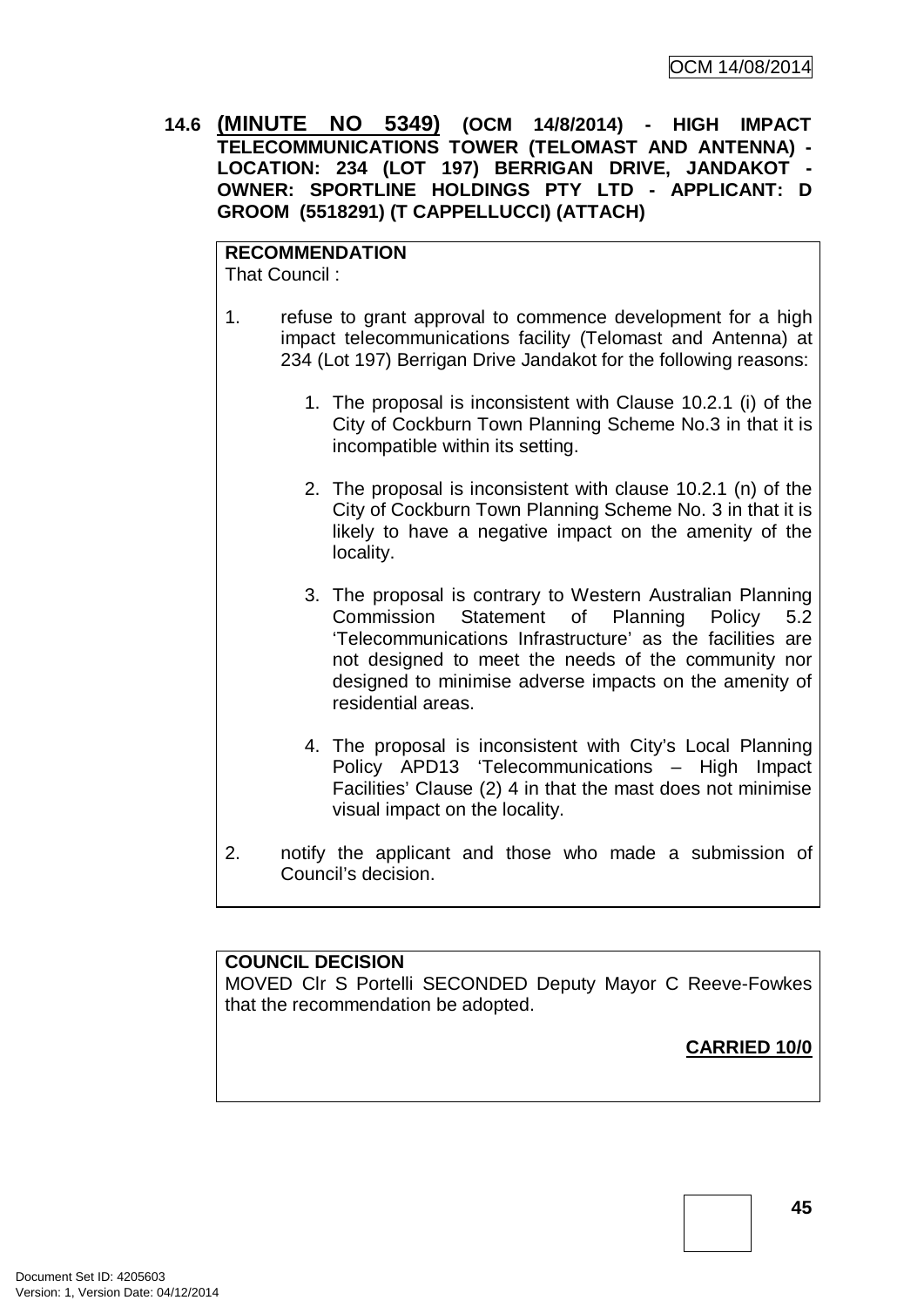# **Background**

The subject site is occupied by commercial tenancies and is zoned RU6 (Local Centre), which restricts the permissible uses in this zoning to Office, Restaurant and Fast Food Outlet, Veterinary Consulting Rooms, Reception Centre, Health Studio, Medical Centre, Shop and Showroom. The tenancy to which this proposal relates within the building is currently used as an Office.

This proposal has been referred to Council for determination as the proposal is inconsistent with the City of Cockburn's Local Planning Policy APD 13 'Telecommunications Policy – High Impact Facilities'.

#### **Submission**

The applicant seeks approval to install a 12m high mast on the roof of the existing two storey commercial building to provide a wireless internet network service to Unit 1 at the subject site. The proposal includes a dish antenna (RD-5G-30) at the top of the mast which has a diameter of 0.648m. The facility will provide backup wireless internet to Unit 1 only.

The maximum height above the natural ground level will be 18m as the proposal to be installed on the roof of the existing 6m high commercial building. The mast will have support cables attached to the mast at a height of 3m, 6m, 9m and 12m respectively. These cables will attach to wired turnbuckles 3m away from the base of the mast (running from 3m and 6m high) and 6m away from the base of the mast (running from 9m and 12m high). The mast and antenna are coloured white.

## **Consultation**

As per the City of Cockburn's Local Planning Policy APD 13 'Telecommunications Policy – High Impact Facilities', notice of the proposed development was sent to landowners within a 200 metre radius of the proposed location. Twelve (12) submissions were received with two (2) supporting the application and ten (10) objections received (Attachment 5). The majority of the objections cited visual impact as the main cause for concern.

## **Report**

The following section provides a discussion of the various issues affecting the proposal.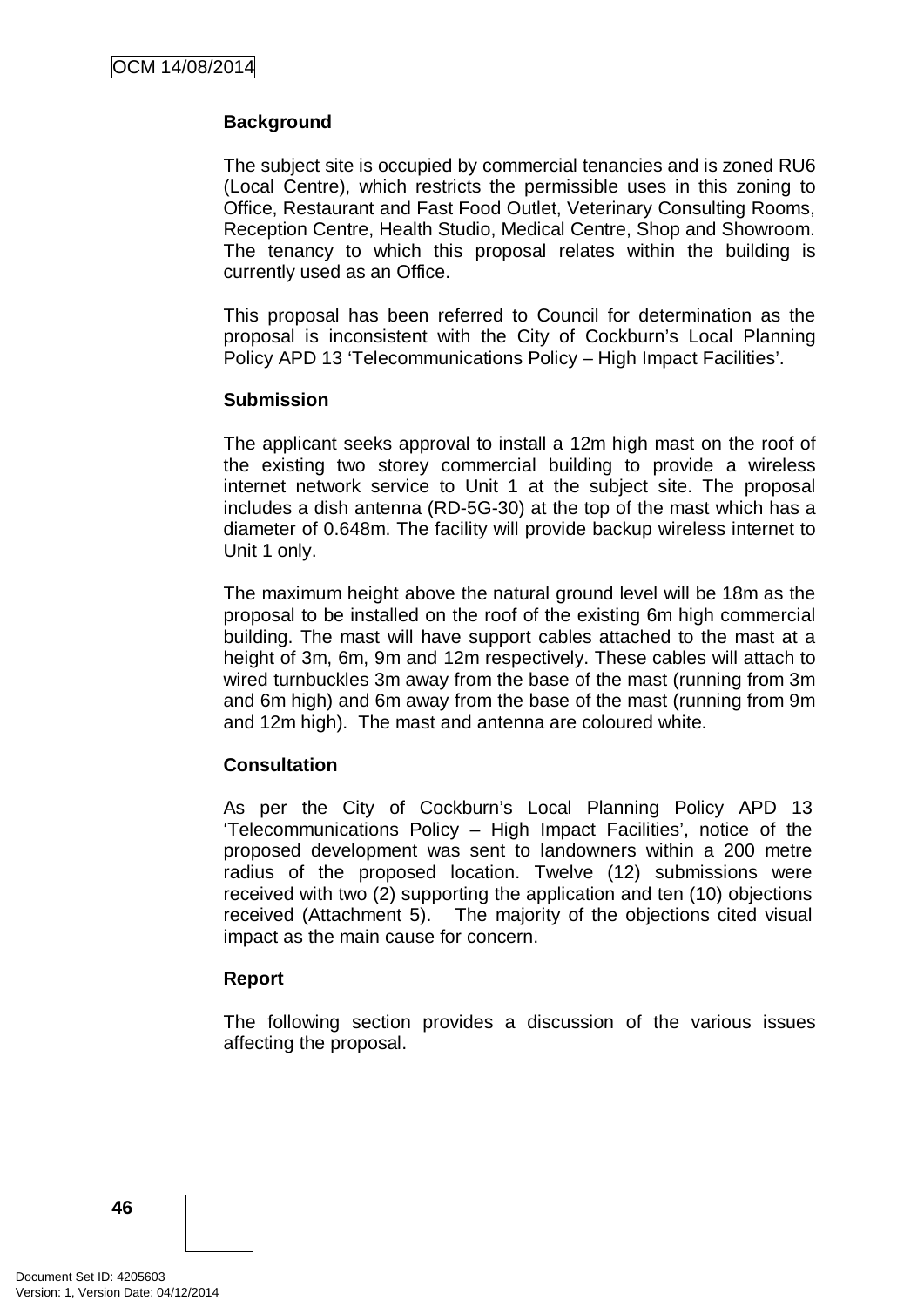#### Jandakot Airport

The subject site is located in the Jandakot Airport 'Airport Control Area' and the 06L/24R Aircraft Circuit Area. Due to this, comment was sought from Jandakot Airport in regards to this proposal. Jandakot Airport confirmed that a maximum height of 48m Australian Height Datum (AHD) is allowed, therefore, the proposed height of the mast (18m) will not affect flight operations from Jandakot Airport and therefore there was no objection to the proposal.

#### Local Planning Policy APD 13 Telecommunications Policy – High Impact Facilities

APD 13 was prepared to deal with non-low impact (high impact) facilities that obtain planning approval. The following policy measures apply to this proposal:-

- 1. The location and appearance of facilities should be chosen to minimise the visual impact on the locality. In particular, the amenity of residential inhabitants should not be affected.
- 2. The preferred location for telecommunication infrastructure is in Local Centres, Industrial zones, Commercial Zones and Local/Regional Reserves away from sensitive uses.

In relation to point 1, the location of the mast will have an impact upon the locality due to the height and scale of the proposal. This is evident in the photomontage (attachment 3) supplied by the applicant showing its perspective from Berrigan Drive (opposite side of the road of the of the subject lot) which demonstrates the scale of the proposal where it is double the height of the existing building.

In relation to point 2, there are existing residential properties 80m to the north west of the lot along Par Court and Dean Road as well as there being three (3) residential lots located 190m to the south of the proposal along Prinsep Road and another residence 125m to the east on Jandakot Road. This is therefore not consistent with the provisions of this policy and ultimately not consistent with the objective of preserving the amenity of residents.

Based on the points above, should Council approve the proposal, it could create an undesirable precedent if replicated on other nearby properties when there are other alternatives for high speed internet available which do not cause an undue amenity impact on adjoining properties.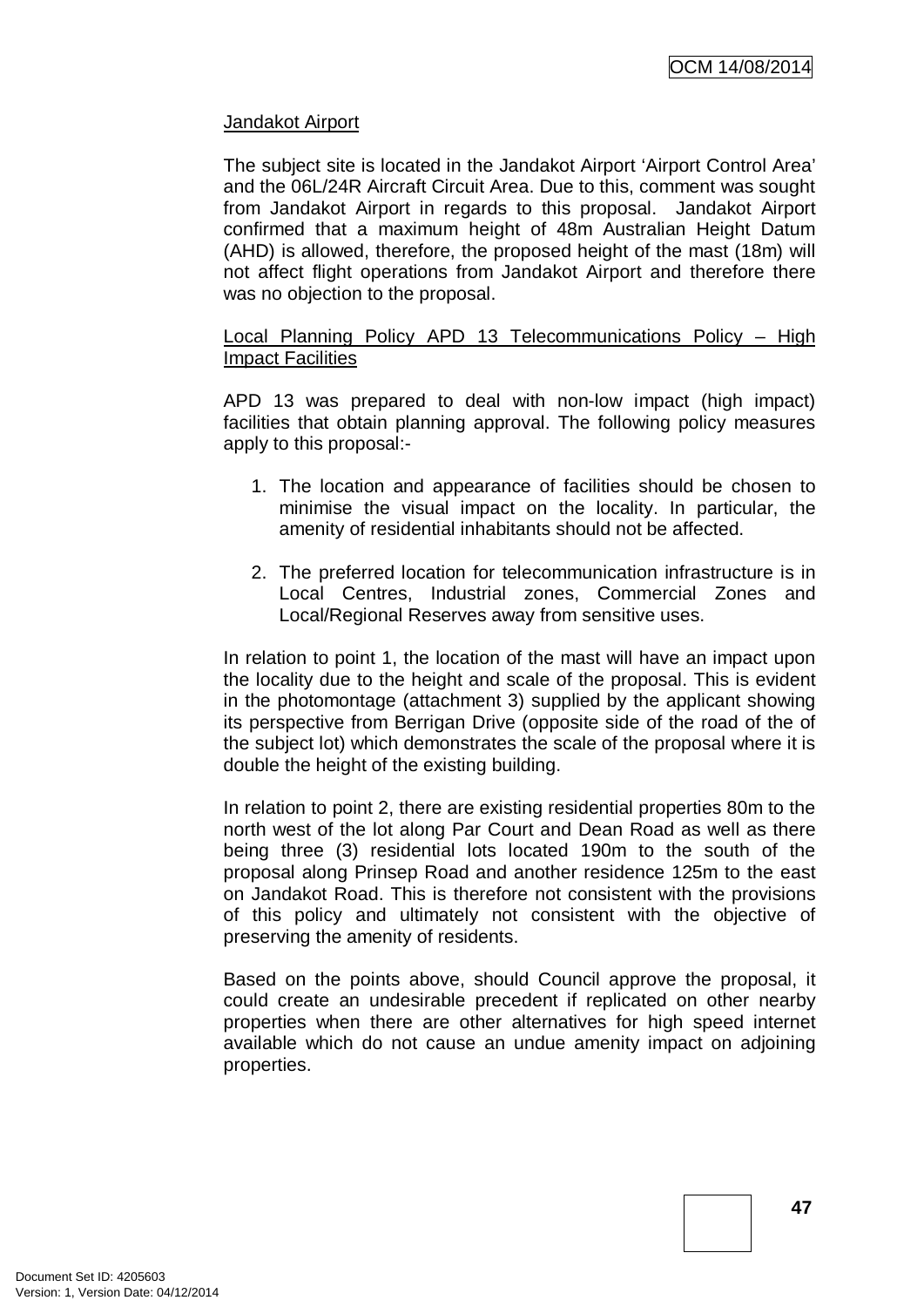#### Statement of Planning Policy 5.2 – Telecommunications Infrastructure

Statement of Planning Policy 5.2– Telecommunications Infrastructure (SPP5.2) is a state wide planning policy which aims to facilitate the provision and development of effective state-wide telecommunications in a consistent manner which is considerate of the economic, environmental and social objectives of planning in Western Australia.

SPP 5.2 is supported by the *Guiding Principles for the Location, Siting and Design of Telecommunications Infrastructure*. Of key concern to this application are the following guidelines regarding the location and siting of Telecommunications infrastructure:

- Telecommunications facilities should be located and designed to meet the communication needs of the community;
- Telecommunications facilities should be designed and sited to minimise and potential adverse visual impact on the character and amenity of the local environment, in particular, impacts on prominent landscape features, general views in the locality and individual significant views;
- Telecommunication facilities should be designed and sited to minimise adverse impacts on areas of natural conversation value and places of heritage significance or where declared rare flora are located; and
- Telecommunications facilities should be designed and sited to minimise adverse impacts on the visual character and amenity of residential areas.

The guidelines go on to state that when determining an application for telecommunications infrastructure the local government shall consider and have regard to the following;

- Extent to which the proposal contributes to the social and economic benefits of affordable and convenient access to modern telecommunications services for people and businesses throughout the state;
- Need to continuity of supply of telecommunications services to people and businesses in the local area or region;
- Effect of the proposal on the environment and natural landscape and the extent to which the proposal affords protection of these elements;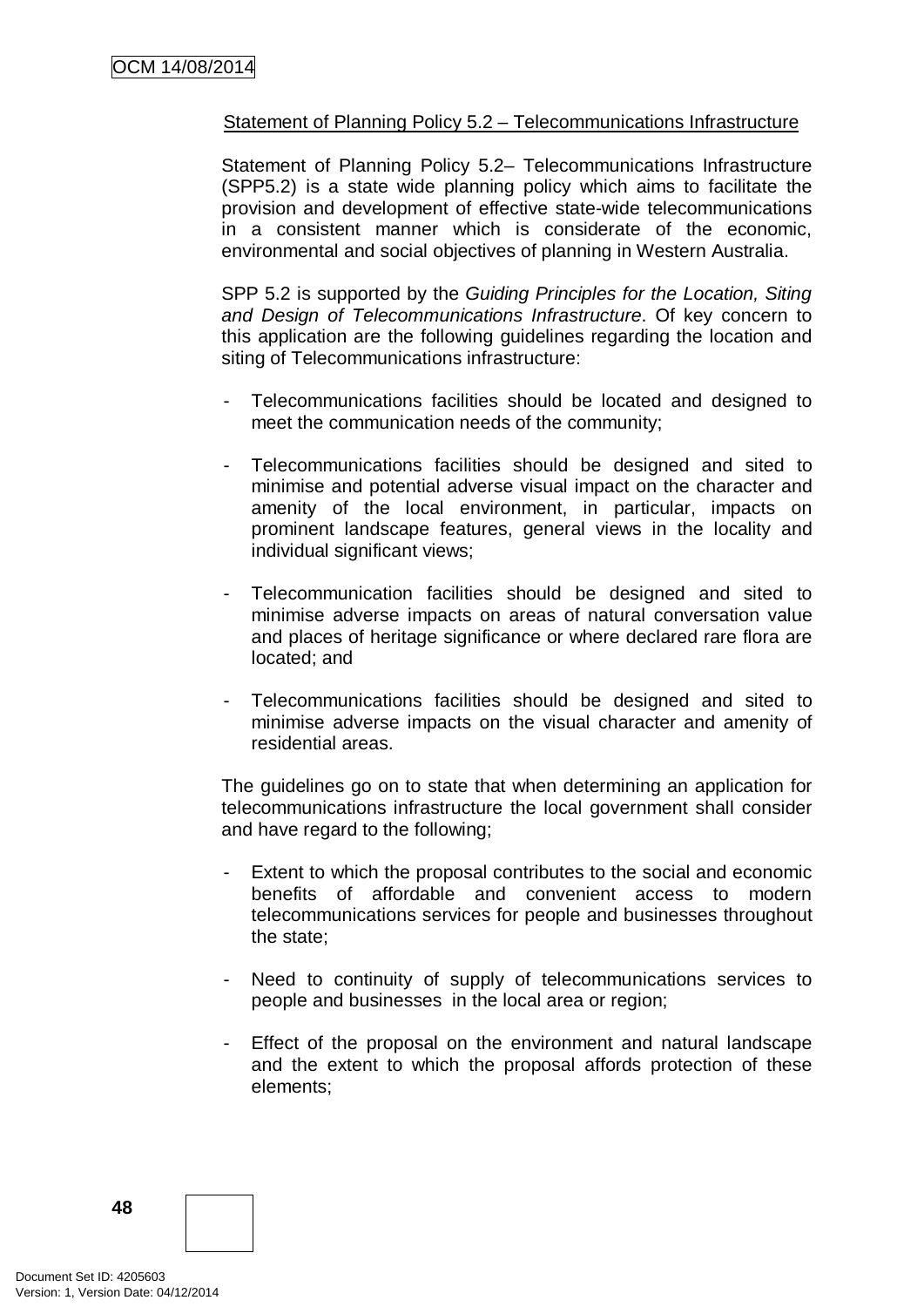- Effect of the proposal on any place of cultural heritage significance on or near the land;
- Extent to which the proposal enhances or maintains visual amenity including streetscape and minimises adverse visual impacts; and
- Degree to which the proposal is co-ordinated with other services.

In summary, given the proposed 12m high wireless mast, attached to the roof above the subject tenancy is for the sole use of that unit only to provide wireless network connectivity as a backup to their existing cable data network, it is not considered to be of benefit to any other business or person in the surrounding community and that there are concerns regarding the impact of the structure on the visual amenity of nearby residents, the proposal is clearly inconsistent with SPP 5.2.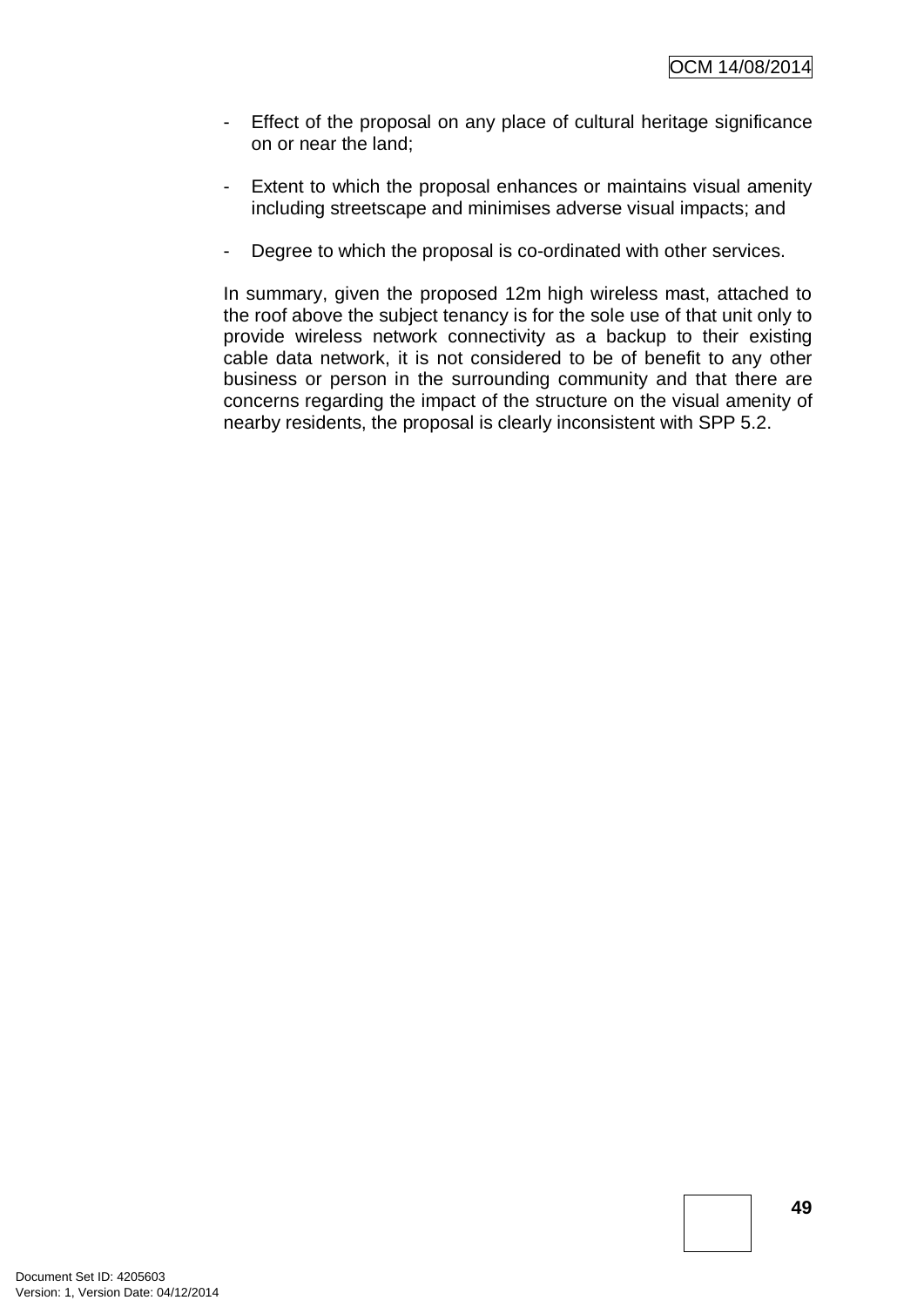# **Conclusion**

The siting of the proposed telecommunications facility does not meet the requirements of APD 13 or SPP 5.2 and is inconsistent with provisions of the TPS 3 with regards to compatibility and amenity. The proposal is to facilitate wireless network connectivity solely for the use of the subject tenancy providing no community benefit. It is clearly different to other high impact facilities such as mobile phone towers which do provide some community benefit. The proposal if approved will detract unnecessarily from the visual amenity of nearby residents and the streetscape surrounding the site. The application is therefore not supported and is recommended for refusal.

## **Strategic Plan/Policy Implications**

#### **Growing City**

- To grow our City in a sustainable way by: using land efficiently, protecting the natural environment and conserving biodiversity.
- Development that is soundly balanced between new and existing areas.
- Reduction in energy dependency and greenhouse gas emissions within our City.
- Investment in industrial and commercial areas, provide employment, careers and increase economic capacity in the City.

## **Leading & Listening**

- Effective and constructive dialogue with all City stakeholders.
- A culture of risk management and compliance with relevant legislation, policy and guidelines.

## **Budget/Financial Implications**

N/A

## **Legal Implications**

Town Planning Scheme No 3 Planning and Development Act 2005 State Administrative Tribunal Regulations Telecommunications Act 1997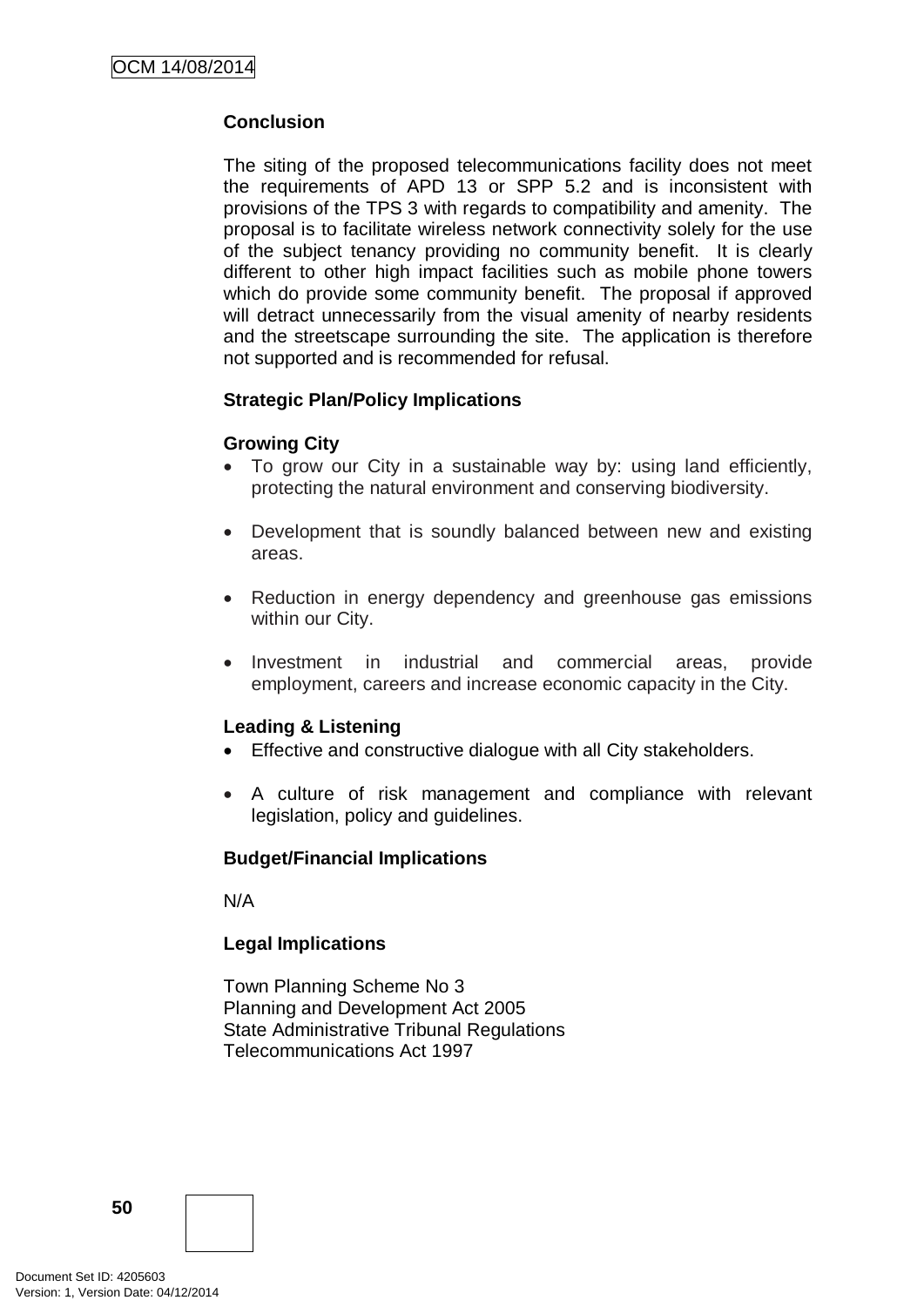# **Community Consultation**

See Consultation section of the report above. A copy of the schedule of submissions is detailed in Attachment 5.

# **Attachment(s)**

- (1) Location Plan & Site Plan
- (2) Elevation
- (3) Photomontages
- (4) EME Report
- (5) Schedule of Submissions

# **Advice to Proponent(s)/Submissioners**

The Proponent(s) and those who lodged a submission on the proposal have been advised that this matter is to be considered at the 14 August 2014 Council Meeting.

# **Implications of Section 3.18(3) Local Government Act, 1995**

Nil.

**14.7 (MINUTE NO 5350) (OCM 14/8/2014) - DEMOLITION OF HERITAGE DWELLING AND CONSTRUCTION OF 19 MULTIPLE DWELLINGS - REQUEST FROM THE STATE ADMINISTRATIVE TRIBUNAL (SAT) TO RECONSIDER DECISION - REVIEW MATTER NOS. DR 417 OF 2013 - LOCATION: 10 (LOT 4) EDELINE STREET, SPEARWOOD - OWNER: RED BEETLE INVESTMENTS PTY LTD - APPLICANT: PROPERTY WIZARDS (2201373) (T CAPPELLUCCI) (ATTACH)**

# **RECOMMENDATION**

That Council

(1) reconsider the application and approve the proposal for the partial demolition of a heritage dwelling and construction of nineteen (19) multiple dwellings, at No. 10 (Lot 4) Edeline Street, Spearwood, in accordance with the plans stamp-dated 23 June 2014, subject to the following conditions and footnotes:

# **Conditions**

1. An archival record shall be submitted to and approved by the City for the place in accordance with the Heritage Council of Western Australia's 'Archival Recording of Heritage Places: Standard Brief and Standard Form (nonregistered places)', prior to the lodgement of a Demolition Permit.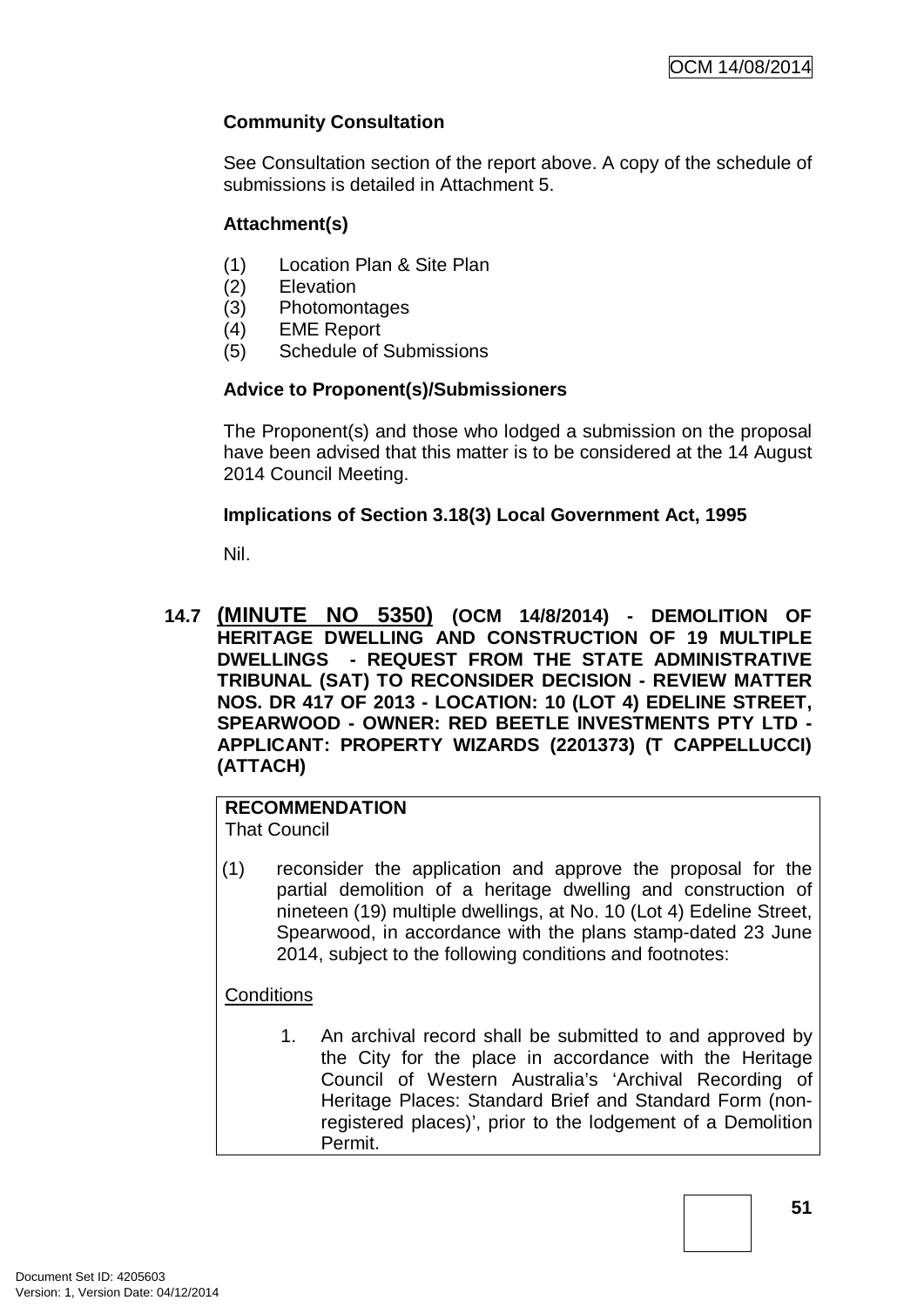- 2. Prior to the lodgement of a Building Permit application for the development, the submission of a detailed material, colour and finish schedule for the development, to be provided to the City's satisfaction. The details as agreed by the City are to be implemented in the development.
- 3. Prior to the lodgement of a Building Permit application for the development, a revised landscaping plan and lighting details shall be submitted to the City's satisfaction. The plan agreed to by the City shall be implemented in the development.
- 4. Landscaping shall be established and reticulated in accordance with an approved detailed landscape plan prior to the occupation of the dwellings. Landscaped areas shall be maintained thereafter in good order to the satisfaction of the City.
- 5. All service areas and service related hardware, including antennae, satellite dishes and air-conditioning units, being suitably located away from public view and/or screened, the details of which are to be provided to the City's satisfaction prior to the lodgement of a Building Permit application for the development.
- 6. Prior to the issue of a Building Permit, arrangements being made to the satisfaction of the Chief Executive Officer for the pro-rata development contributions towards those items listed in the City of Cockburn Town Planning Scheme No. 3 for Community Infrastructure (DCA 13).
- 7. Provisions identified in the Waste Management Plan approved by the City, dated received 26 June 2014, which include recycling measures and management of commercial and residential waste, shall be implemented and maintained thereafter to the satisfaction of the City.
- 8. Bicycle parking bays shall be designed to comply with Australian Standard 2890.3 within the designated bicycle parking area marked on the site plan. The development requires a total of 9 bicycle bays (7 for residents and 2 for visitors). Details of the bicycle parking shall be submitted to the City for assessment and approval prior to lodgement of a Building Permit.
- 9. Prior to the initial occupation of the dwellings hereby approved, the parking bays, driveways and points of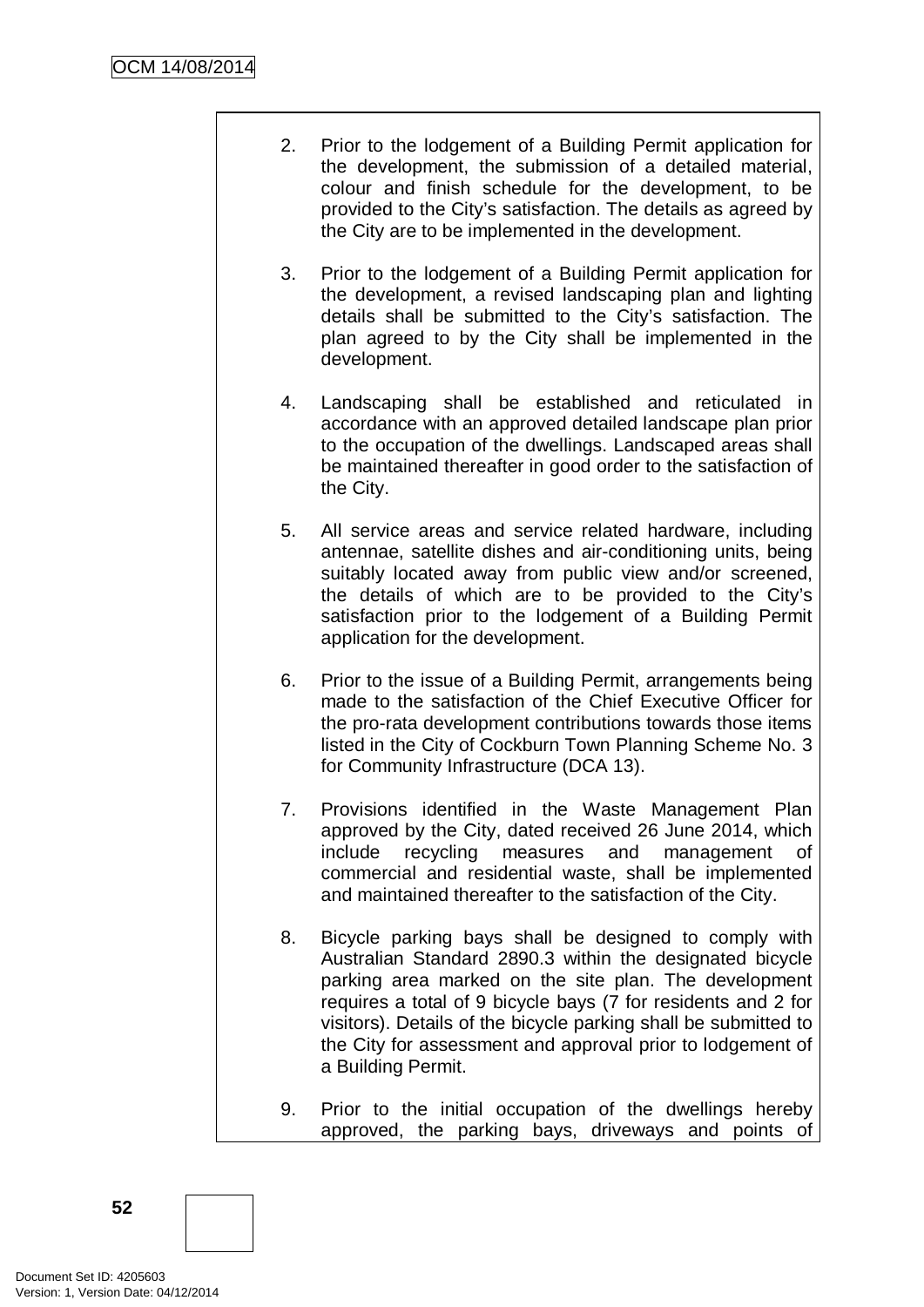ingress and egress shall be sealed, kerbed, drained and line marked in accordance with the approved plans to the satisfaction of the City.

- 10. The approved residential visitor car parking bays shall be clearly delineated (marked/signed), available for use free of cost to the bone fide visitors of the occupants of the dwellings the subject of this approval, in perpetuity and reflected as such on the strata plan for the development. No by-law pursuant to the Strata Titles Act 1985 shall be made that assigns any exclusive use of the visitor car parking bays to any strata lot. Parking within such bays may be time restricted.
- 11. Walls, fences and landscape shall be truncated within 1.5 metres of where they adjoin vehicle access points, where a driveway and/or parking bay meets a public street or limited in height to 0.75.
- 12. All stormwater being contained and disposed of on-site to the satisfaction of the City.
- 13. The development site must be connected to the reticulated sewerage system of the Water Corporation before commencement of any use.
- 14. The approved development must clearly display the street number/s.
- 15. Car parking and access driveways shall be designed and constructed to comply AS2890.1 and provide for safe pedestrian movement, to the City's satisfaction.
- 16. A Construction Management Plan is to be submitted to and approved by the City prior to the lodgement of a building permit and all measures identified in the plan are to be implemented during the construction phase to the satisfaction of the City.
- 17. No building or construction related activities associated with this approval causing noise and/or inconvenience between the hours of 7.00pm to 7.00am, Monday to Saturday, and not at all on Sunday or Public Holidays (unless written approval of the City is issued).
- 18. The four (4) vehicle parking spaces identified within the Edeline Street verge area shall be sealed, kerbed, drained and line marked in accordance with the approved plans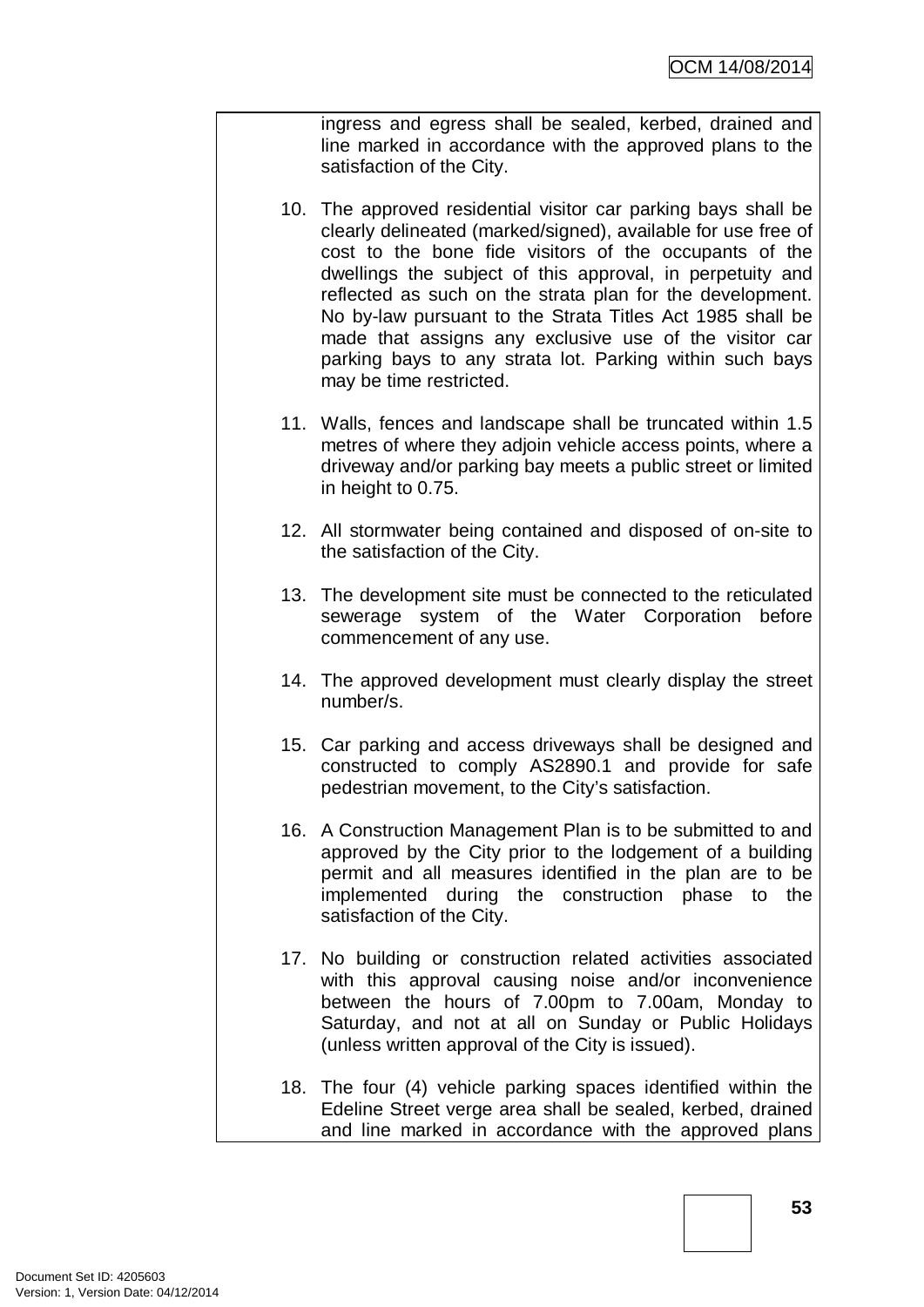and specifications certified by a suitably qualified practicing Engineer to the satisfaction of the City.

- 19. The surface finish of the boundary walls abutting adjoining lots is to be either face brick or rendered the same colour as the external appearance of the respective dwellings unless otherwise agreed with the adjoining property owner/s. In all instances, the standard of work is to be of a high standard.
- 20. The existing tower associated with the heritage dwelling shall be maintained as per the plans submitted. Prior to the lodgement of the Building Permit, plans shall be submitted to and approved by the City showing details of the existing tower including the existing windows and red brick feature of the current tower being maintained along with the tower being roofed and used as part of the development.

# Advice notes

- 1. This is a Planning Approval only and does not remove the responsibility of the applicant/owner to comply with all relevant building, health and engineering requirements of the City, or with any requirements of the City of Cockburn Town Planning Scheme No. 3. Prior to commencement of any works associated with the development, a building permit is required.
- 2. In relation to Condition 2, the schedule of materials, finishes and colours must be directly related to the information and details shown in the approved elevations. Consideration shall be given to the material, finishes and colours of the street elevation of the dwellings and front fence to relate to the tower element of the heritage dwelling being retained.
- 3. In regards to Condition 3, please liaise with the City's Parks Services regarding any queries you may have with developing the landscaped area of the verge as per the approved plans endorsed as part of this application.
- 4. Where the obligation for payment of developer contributions has been met by a previous approval, such as subdivision, condition 6 will be deemed to have been complied with.

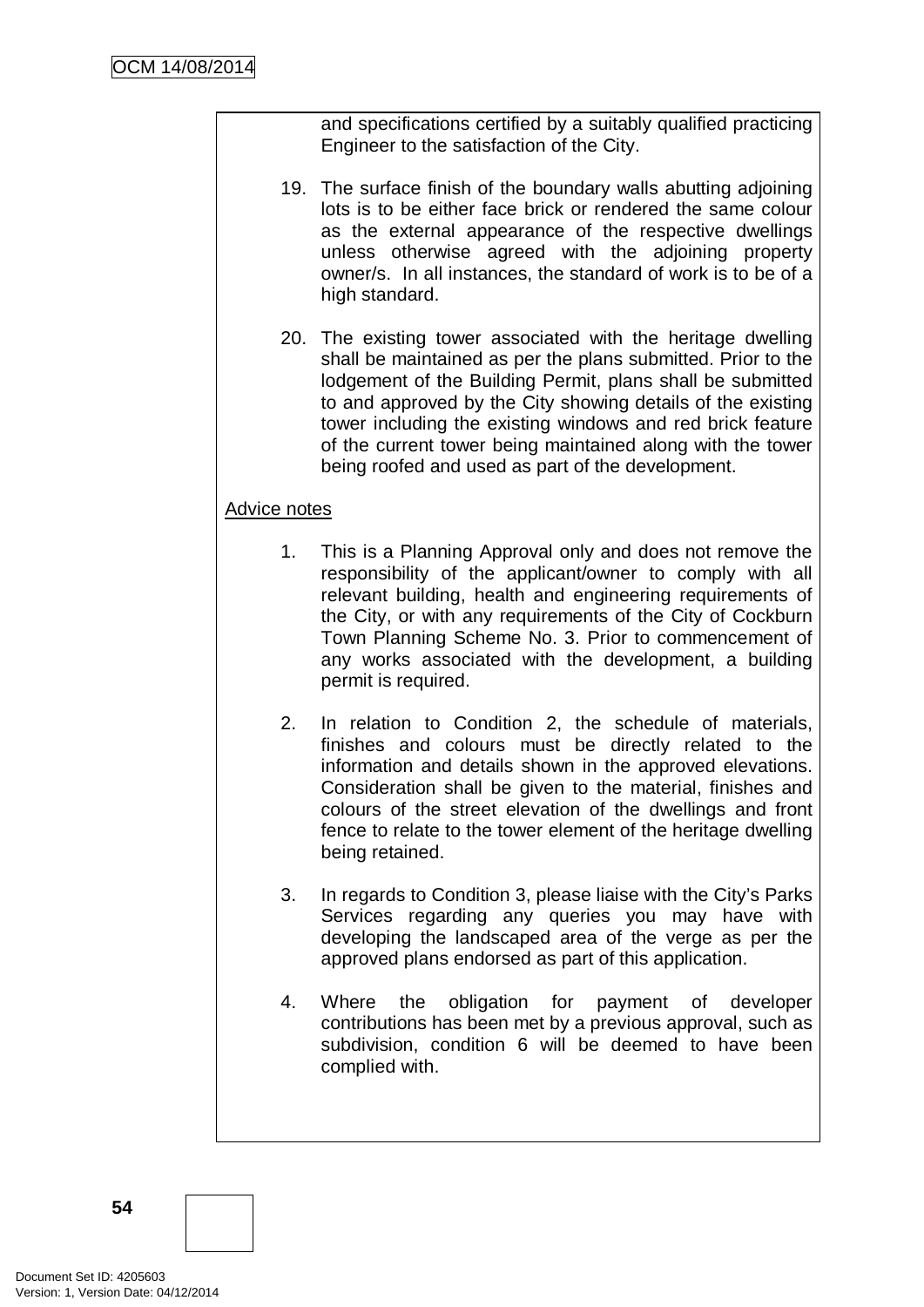- 5. With regard to Condition 9, the parking bay/s, driveway/s and points of ingress and egress are to be designed in accordance with the Australian Standard for Offstreet Carparking (AS2890.1) and are to be constructed, drained and marked in accordance with the design and specifications certified by a suitably qualified practicing Engineer and are to be completed prior to the development being occupied and thereafter maintained to the satisfaction of the City.
	- 6. With regards to condition 12, all stormwater drainage shall be designed in accordance with Australian Standard AS3500. In addition, it may be necessary for temporary drainage solutions to be provided in the interim until drainage areas are provided in public open space areas. It may be necessary for suitable arrangements to be provided which allow for the temporary solutions to be decommissioned in the future and connected to the ultimate drainage design.
	- 7. In regards to Condition No. 19, the surface finish of the boundary wall of the adjoining lot should be to the satisfaction of the adjoining landowner and to be completed as part of the building licence. In the event of a dispute the boundary wall must be constructed with a clean or rendered finish to the satisfaction of the City.
	- 8. Outdoor lighting if required, particularly illuminating ground floor entries must be in accordance with the requirements of Australian Standard AS 4282-1997: 'Control of the Obtrusive of Outdoor Lighting'.
	- 9. All toilets, ensuites and kitchen facilities in the development are to be provided with mechanical ventilation flued to the outside air, in accordance with the requirements of the Building Code of Australia, the Sewerage (Lighting, Ventilation and Construction) Regulations 1971, Australian Standard S1668.2-1991 "The use of mechanical ventilation for acceptable indoor air quality" and the City of Cockburn Health Local Laws 2000.
	- 10. If the development the subject of this approval is not substantially commenced within a period of two (2) years, the approval shall lapse and be of no further effect.
- (2) notify the applicant, the State Administrative Tribunal and those who made submissions on the proposal of the Council's decision.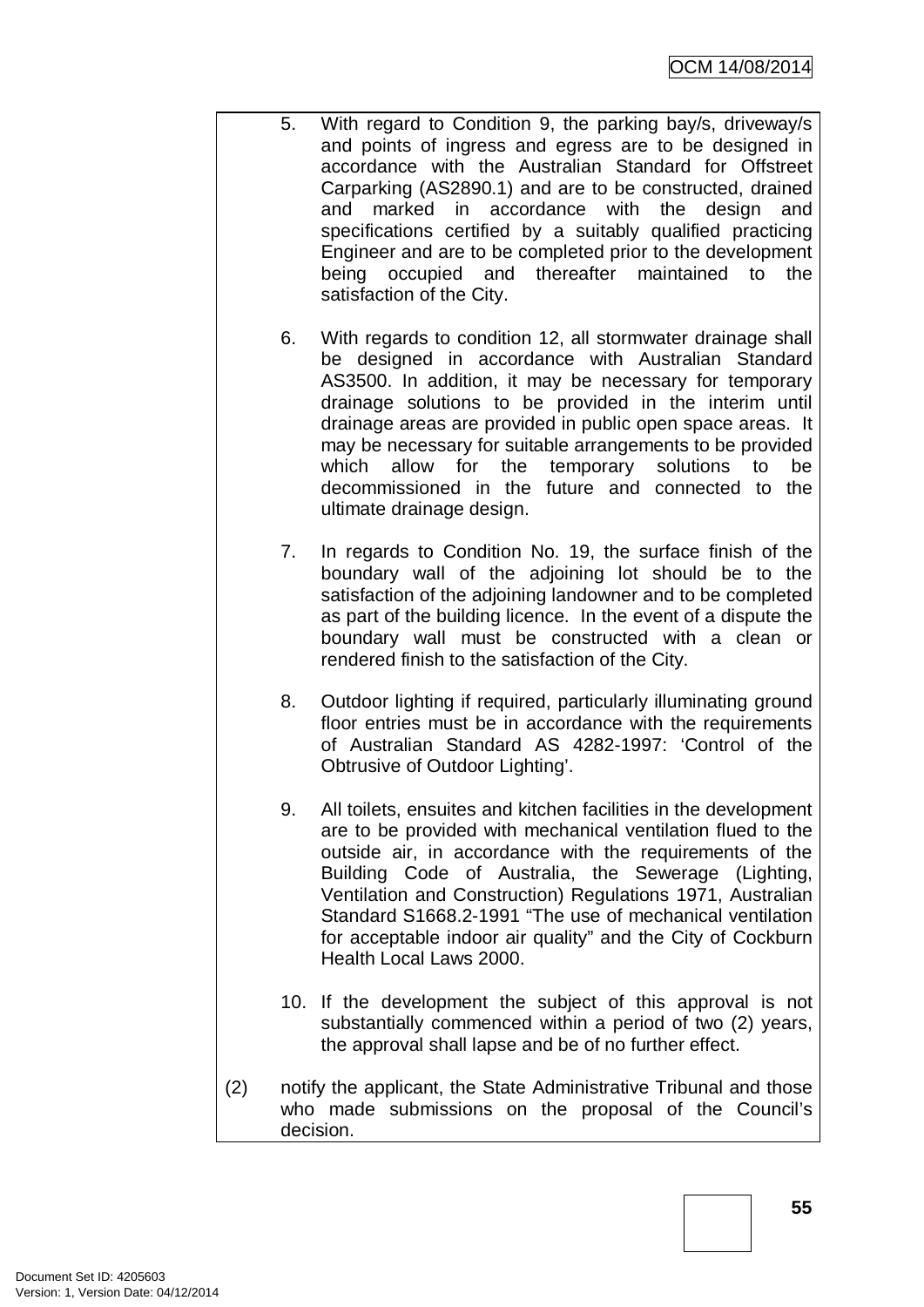# **COUNCIL DECISION**

MOVED Clr L Wetton SECONDED Deputy Mayor C Reeve-Fowkes that Council:

- (1) reconsider the application and refuse the proposal for the partial demolition of a heritage dwelling and construction of nineteen (19) multiple dwellings at No. 10 (Lot 4) Edeline Street Spearwood for the following reasons:
	- 1. The existing dwelling has heritage significance and approval of the proposed partial demolition would result in a significant loss for the community and would be inconsistent with the provisions of Council's Local Planning Policy APD64 Heritage Conservation Design Guidelines.
	- 2. Approval of the proposal including retention of the tower structure is tokenistic and does not deliver an acceptable heritage outcome.
	- 3. The bulk and scale of the proposed building is inconsistent with the existing or future desired built form in the area and therefore fails to comply with Clause 6.1.1 (Building Size) of the Residential Design Codes.
	- 4. The open space proposed as part of the development does not respect the existing or preferred neighbourhood character and therefore fails to comply with Clause 6.1.5 (Open Space) of the Residential Design Codes of Western Australia.
- (2) notify the applicant, the State Administrative Tribunal and those who made submissions on the proposal of the Council's decision.

# **CARRIED 8/2**

# **Reason for Decision**

The significant social, cultural and historic value of this more than 100 year old dwelling is well established. Of sound structural quality and still being used as a residence today, this well-loved landmark is a rare remnant of Cockburn's unique foundation and history. As there is very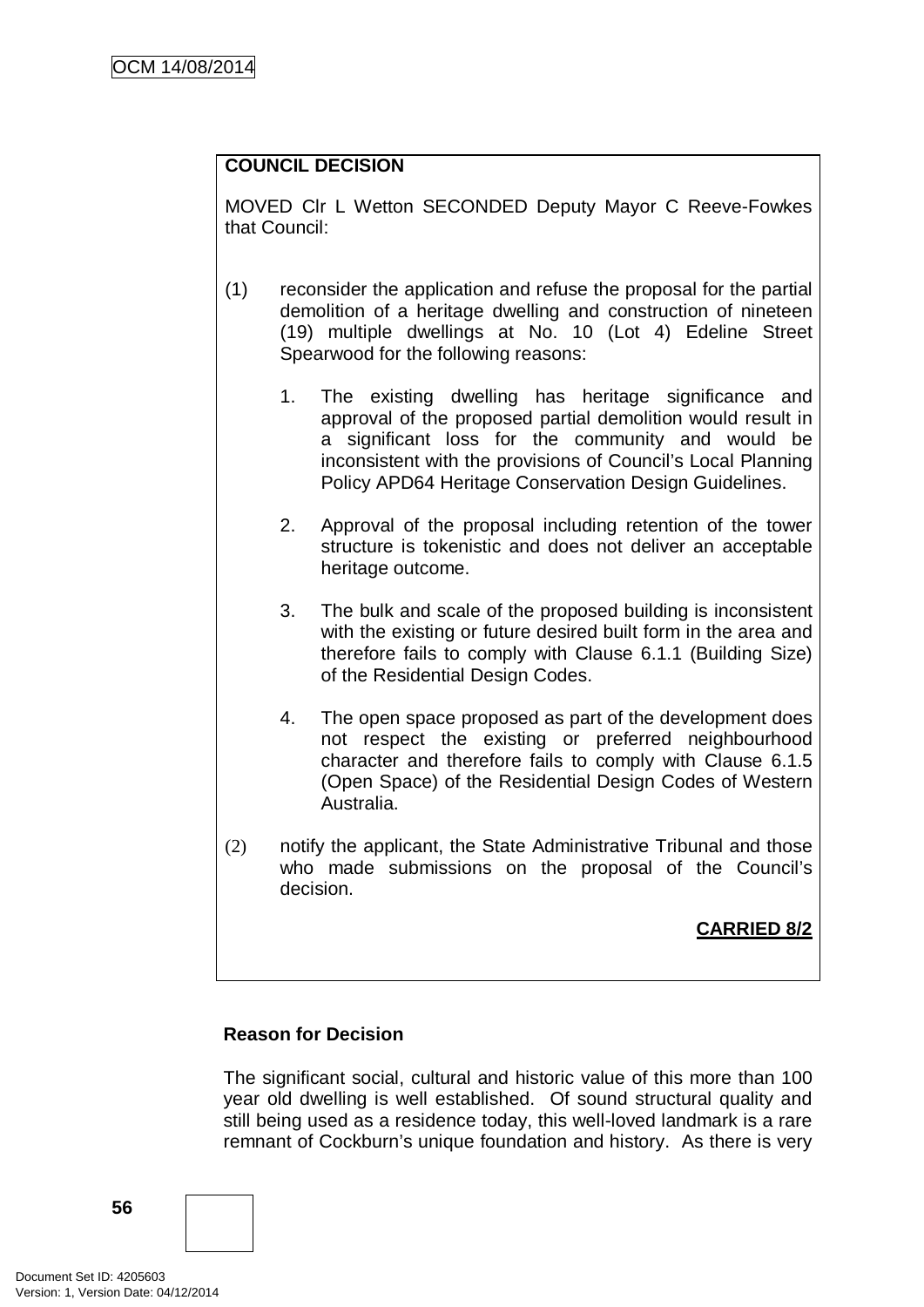little physical history left in Cockburn, the loss of this architecturally unique home would signal a huge loss for the Cockburn community and is at odds with the City's focus on preserving our heritage and history wherever possible.

The property is intrinsically tied to both the original St Jerome's Catholic Church just a few metres away, as it was its original Presbytery, and is also linked to the original Spearwood Primary school, now Spearwood Alternative School, as the dwelling's original owner Angus McLeod was instrumental in securing funding for the school.

The City's independent architect considers retention of solely the tower, as proposed in the application, is not an ideal heritage outcome.

To allow demolition of the dwelling without exhausting all avenues of retention is at odds with the classification 'C' of the property within the City's own Heritage Inventory, which states that it is desirable for the dwelling to be retained. Approving the demolition would seriously call into question the integrity of Council's own policy of classifying heritage buildings.

Council believes the attempt to preserve the history of the building by retaining the 'tower' structure in the middle of the proposed development is tokenistic and that an outcome showing more respect to the dwelling's historical and heritage values can be reached.

Furthermore, the development application exceeds the plot ratio requirement of 60%, at 66%, and does not reach the open space ratio of 45%, at 43%.

# **Background**

The subject site is located in Edeline Street Spearwood, is 1879m² in area and contains an existing single storey limestone dwelling. The dwelling has a tiled roof and is located towards the rear of the lot (set back approximately 40m from the street). The property is included in the City's Local Government Inventory (LGI) due to its heritage significance. According to the LGI, the dwelling, known as Spearwood Presbytery (FMR) or Sumich House, was constructed circa 1912 and has aesthetic value through its distinctive architectural features and is associated with the Catholic Church in the district and with some wellknown local families.

The dwelling floor plan is typical of the period and includes four rooms on each side of a central hallway surrounded by a wide verandah which has been partially enclosed to accommodate a kitchen, bathroom and laundry. The internal and external aspects of the dwelling appear to be in fair, mostly original, condition. The distinctive front tower on the front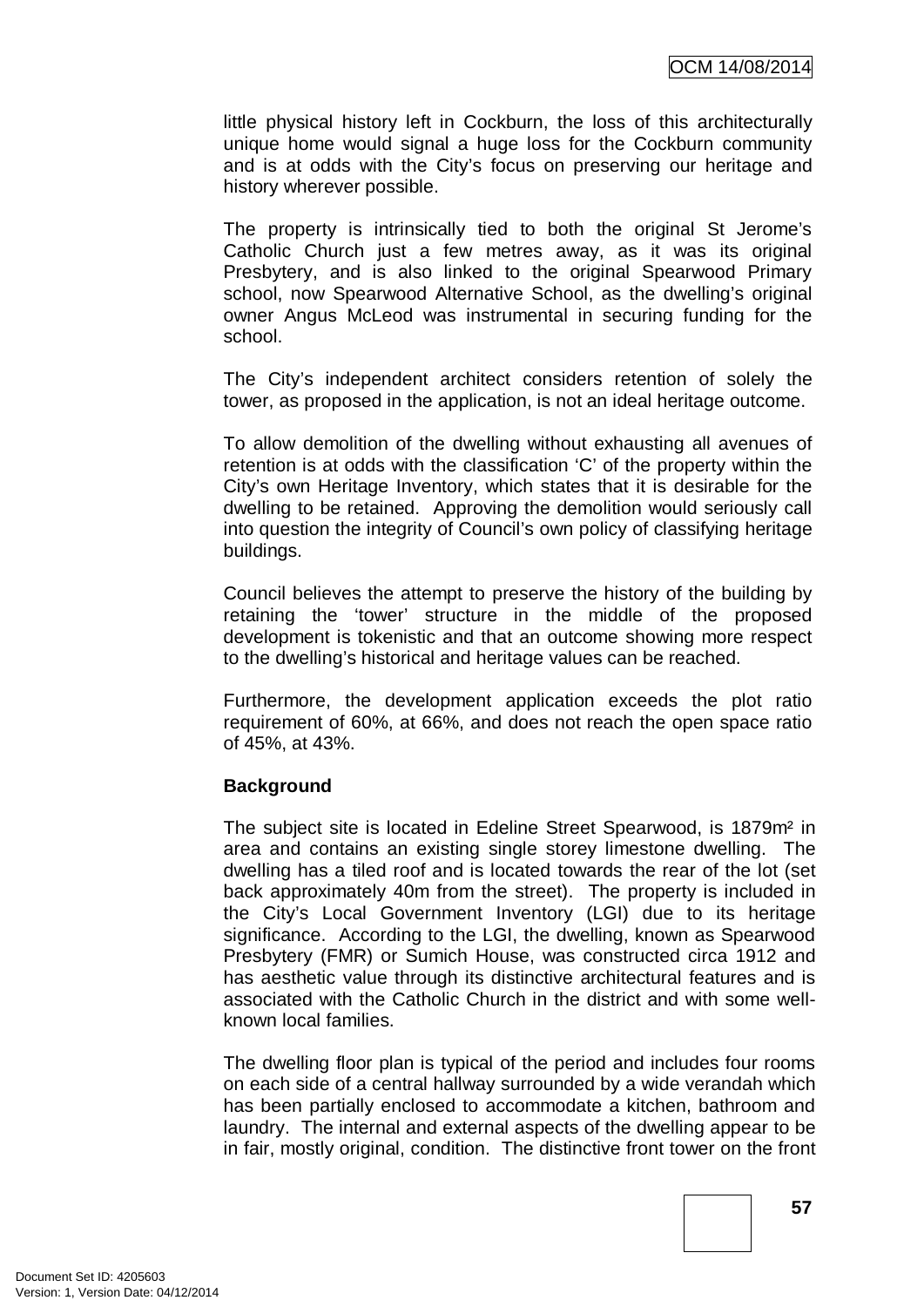elevation includes a façade only and is in effect part of the front verandah. Gardens surrounding the dwelling have generally not been maintained.

The section of Edeline Street where the dwelling is located contains a variety of dwelling types constructed during different eras. These include original pre-and post-war cottages, single detached houses constructed in the 1960s, 70s and 80s, older-style grouped dwelling developments constructed in the 1970s and 80s (including a 20 unit site at No. 6 Edeline Street), older style apartment buildings (including a two storey block of 16 apartments at No.16) and new, more recently constructed grouped dwelling developments constructed as a result of the Phoenix Revitalisation strategy and associating recoding of the land. Besides the nearby old St Jeromes Church on the corner of Edeline Street and Rockingham Road and a dwelling on nearby Denham Street, there are no other buildings on the LGI surrounding or in close proximity to the subject site.

A proposal for demolition of the existing heritage dwelling was referred to Council for determination at its ordinary meeting held on 10 October 2013 which was refused based on the following reasons:

- *'1. The dwelling has significant social, cultural and historic value heritage to the local community.*
- *2. The dwelling has distinctive architectural features which set it apart from other typical dwellings or similar style constructed in the area.*
- *3. The dwelling contributes to the character of the streetscape and is a landmark building to the local community.'*

The applicants subsequently lodged an application to the State Administrative Tribunal (SAT) for review of the above decision. A series of mediation sessions took place between the applicant, the City's Officers, the City's legal representatives, a heritage architect engaged by the City and an elected member. It became evident during the mediation process that retention of the dwelling in a redevelopment scenario was problematic. During mediation, retention of the existing dwelling and conversion into two separate apartment-type dwellings was investigated as were other options to construct dwellings around the existing dwelling which were all dismissed as unviable by the applicant. Approval of a multiple dwelling proposal incorporating the retention of the tower element of the heritage dwelling represents a negotiated outcome between the applicant and the City.

During the mediation process, the applicant also lodged a separate application for the development of 19 Multiple Dwellings on the site which included demolition of the heritage dwelling. The application was deferred until the demolition application was under review by SAT.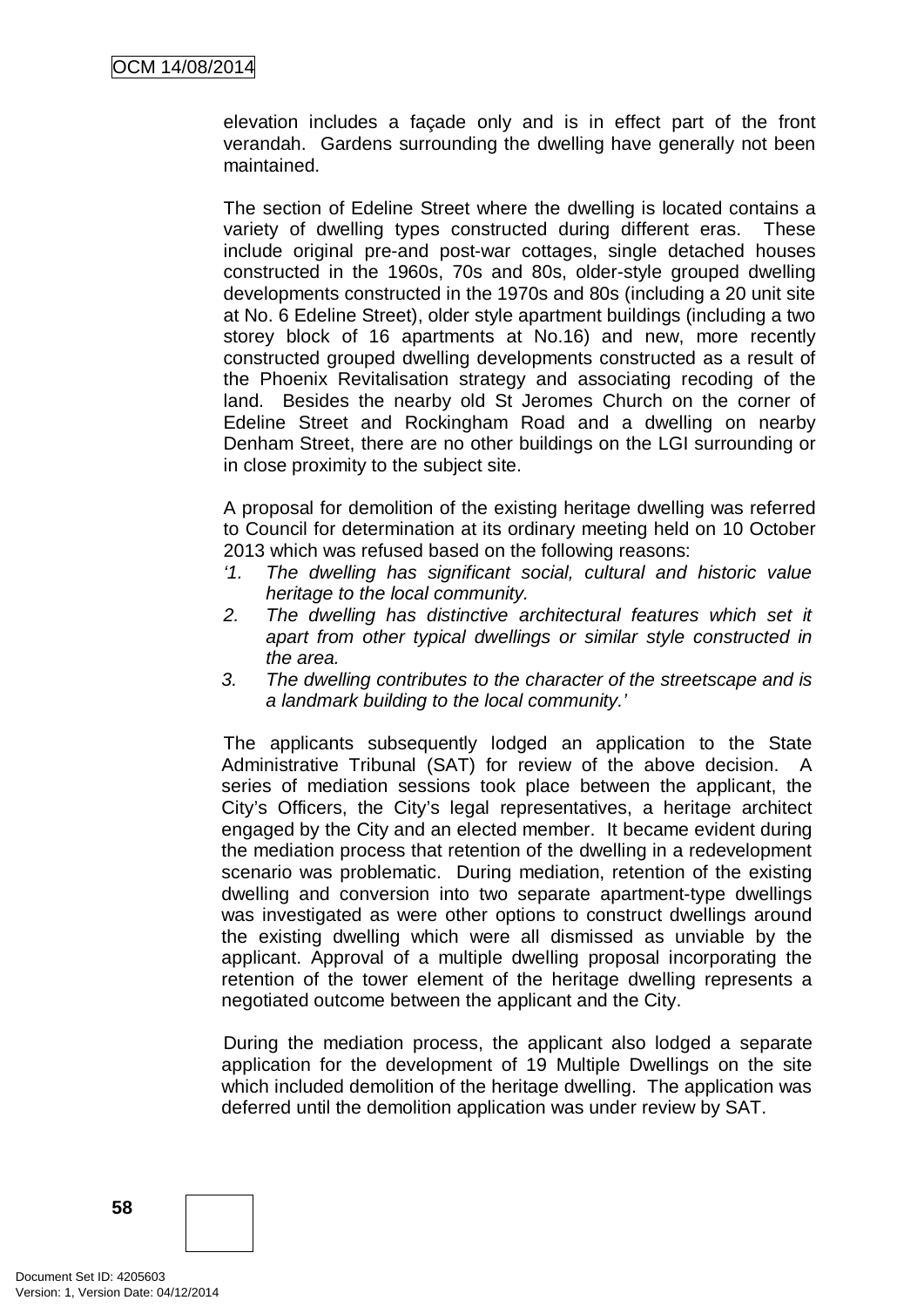The final Mediation session held at SAT resulted in the following orders:

- *'1. By close of business 31 May 2014 the applicant shall provide to the Tribunal and copy to the respondent a revised development application for the site which includes the retention of the tower on the south west corner of the existing residence.*
- *2. Pursuant to s 31(1) of the State Administrative Tribunal Act 2004 (WA) the respondent is invited to reconsider its decision on the application for the demolition of the existing dwelling in light of the revised development application which includes the retention of the existing tower at its meeting on 14 August 2014.*
- *3. The matter is referred to a directions hearing on Friday 22 August 2014.'*

The proposal which now includes partial demolition of the heritage building and the construction of 19 multiple dwellings is therefore being referred to Council for determination.

# **Submission**

The proposal is for a partial demolition of the heritage dwelling (retaining the tower on the south west corner of the existing residence), and the construction of 19 multiple dwellings comprising two levels of residential apartments, with parking on the ground level. The proposal specifically consists of:

- 14 x two bedroom dwellings
- 5 x one bedroom dwellings

The dwellings range in size between 50m² and 89m² in area.

The proposed development has been designed to comply with the State Administrative Tribunal order in relation to the demolition of the existing dwelling to retain the tower on the south west corner of the existing residence. Therefore, the application for demolition and construction of 19 multiple dwellings now forms part of the same application.

## **Report**

The following section provides discussion on the various issues affecting the proposal.

## State Administrative Tribunal Act 2004

Under Section 31 of the *State Administrative Tribunal Act 2004*, the City has been invited to reconsider its previous decision on the subject application; that is, to (a) affirm the decision; (b) vary the decision; or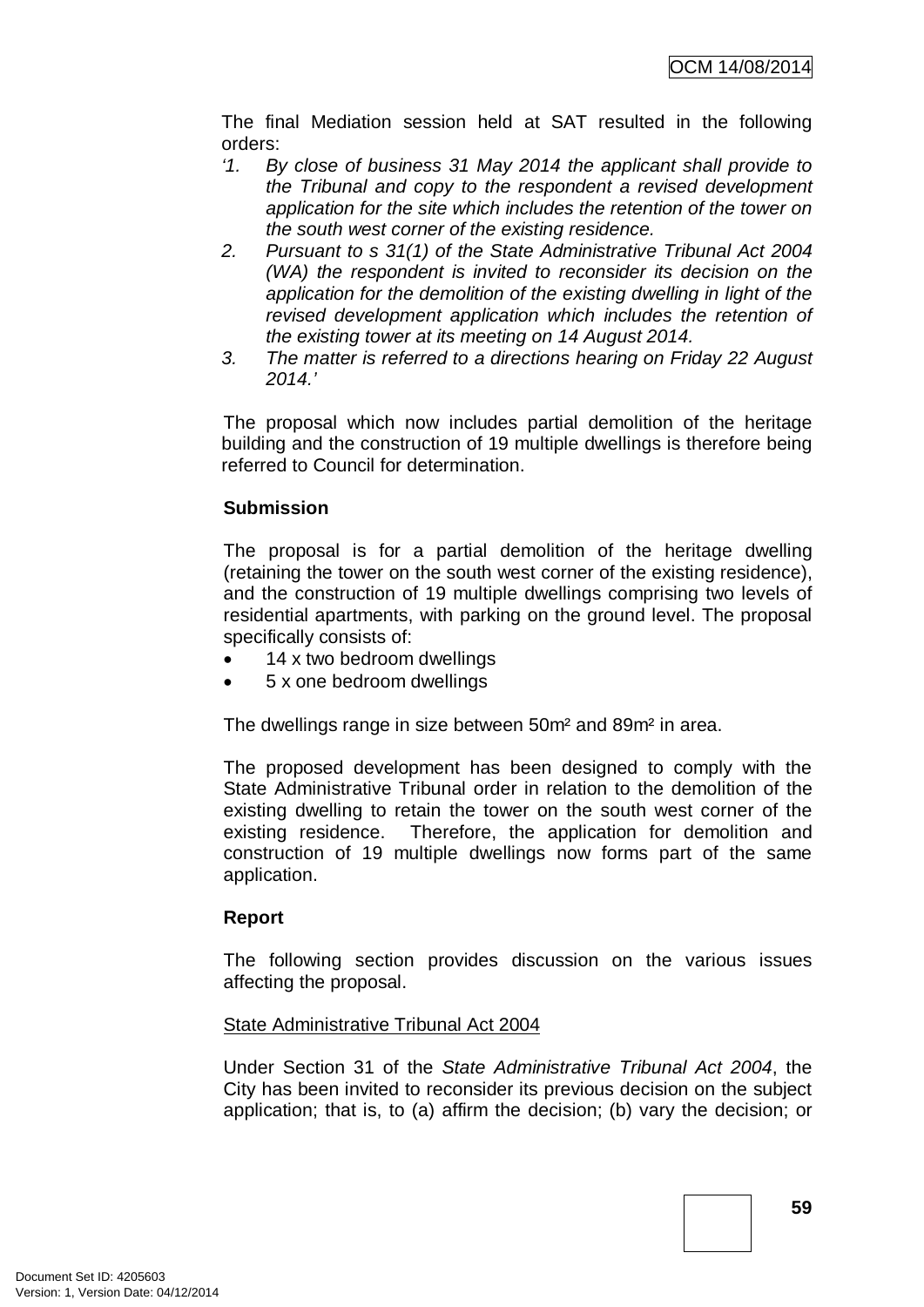(c) set aside the decision and substitute it for a new decision. Once a decision is made by Council, it will be conveyed to SAT.

Section 31 states as follows:

*"31. Tribunal may invite decision maker to reconsider*

- *(1) At any stage of a proceeding for the review of a reviewable decision, the Tribunal may invite the decision-maker to reconsider the decision.*
- *(2) Upon being invited by the Tribunal to reconsider the reviewable decision, the decision maker may:*
	- *(a) affirm the decision;*
	- *(b) vary the decision; or*
	- *(c) set aside the decision and substitute its new decision.*
- *(3) If the decision-maker varies the decision or sets it aside and substitutes a new decision, unless the proceeding for a review is withdrawn it is taken to be for the review of the decision as varied or the substituted decision."*

#### Planning Framework

#### *Zoning*

The subject site is zoned 'Urban' under the Metropolitan Region Scheme (MRS) and Residential R40 under the City's Town Planning Scheme No.3 (TPS 3). Multiple dwellings are a 'D' use which means that *"the use is not permitted unless the local government has exercised its discretion and has granted planning approval."* Council therefore has the discretion to issue planning approval for the proposed development.

## *Residential Design Codes of Western Australia*

The proposal has been assessed against the relevant provisions (part 6) of the Residential Design Codes of Western Australia (R-Codes). The proposed development complies with the 'deemed to comply provisions' with the exception of the following:

- maximum plot ratio of 0.66 in lieu of the maximum deemed-tocomply plot ratio of 0.6 as per Part 6.1.1 'Building Size'; and
- maximum of 60% hard surface within the street setback area in lieu of the maximum deemed-to-comply hard surface of 50% as per Part 6.3.2 'Landscaping'.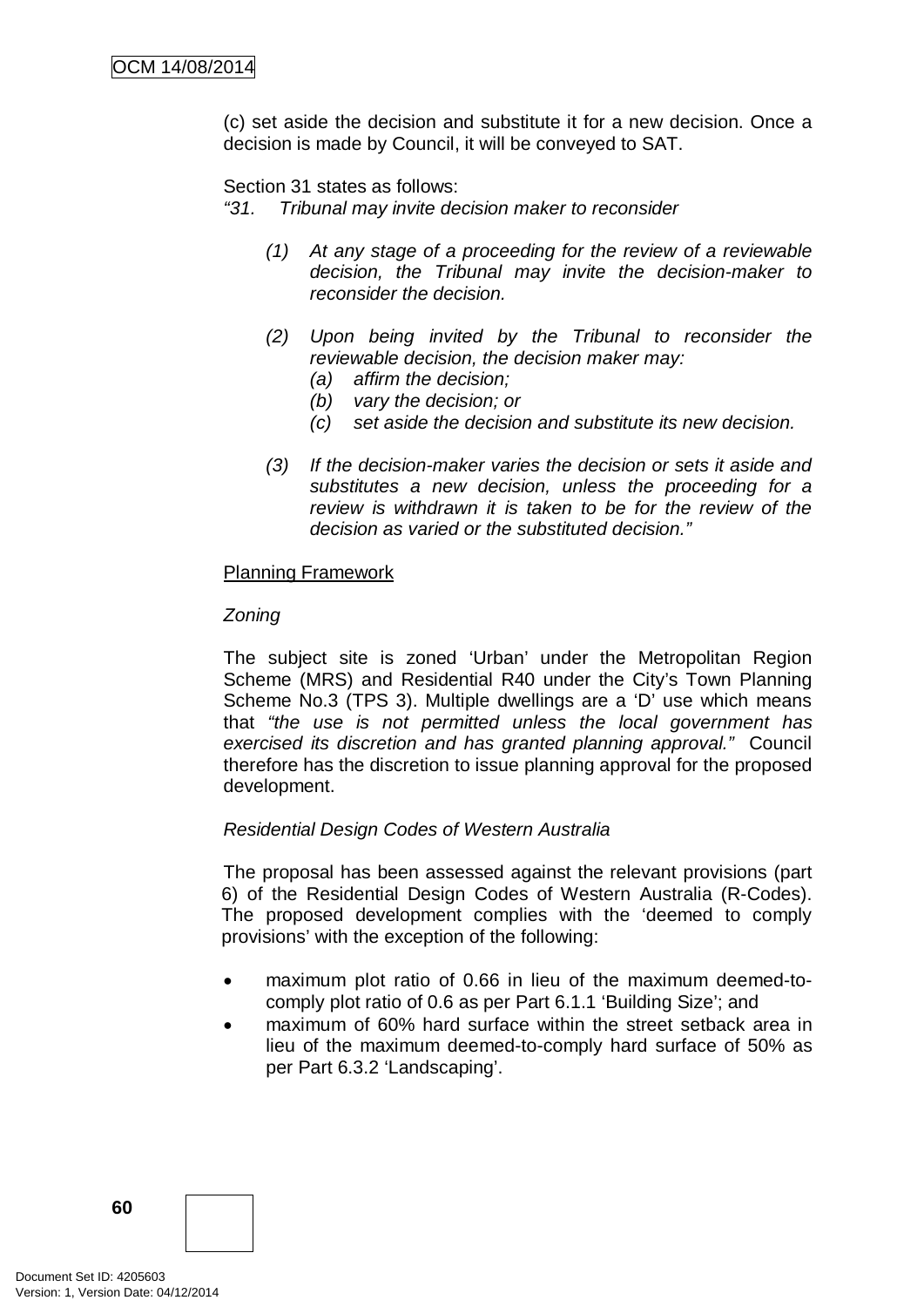## Building Size

The building size is required to be assessed against the relevant design principle which is:

*'Development of the building is at a bulk and scale indicated in the local planning framework and is consistent with the existing or future desired built form of the locality'*.

As discussed above, Edeline Street provides an eclectic mix of dwellings including single houses, grouped dwellings and multiple dwellings built over the last century. The recoding that occurred as part of the Phoenix Revitalisation Strategy to a medium density R40 code anticipated replacement of older-style single detached residences with medium density infill development which is close to established infrastructure, services and amenities. The proposed development of two levels is consistent with other dwellings in the vicinity and accords with Council's planning framework. The street includes many other examples of existing grouped dwellings and some multiple dwellings. Given the relatively large lot sizes in the street is there have been recent approvals for other multiple dwelling developments in the street of a similar bulk and scale to what is being proposed on this site. As such, the proposed plot ratio is considered to meet the design principle in relation to Building Size.

It should be noted that as a result of the SAT proceedings, the applicants have incorporated the retention of the tower element of the existing heritage dwelling into their design. This obviously creates a minor reduction to the overall development potential of the site and may suggest why the building size may not meet the deemed-tocomply criteria.

#### Landscaping

The relevant landscape provision regarding hard surfaces it the street setback area is required to be assessed against the relevant design principle which is:

*'The space around the building is designed to allow for planting. Landscaping of the site is to be undertaken with appropriate planting, paving and other landscaping that:*

- *meets the needs of the residents;*
- *enhances security and safety for residents; and*
- *contributes to the streetscape.'*

The design incorporates a balance between landscaping, a 6m wide vehicular access way, meter reading area, the entrance way of unit 3 and two (2) visitor parking bays. The following design aspects are proposed to mitigate the amount of hard surface in the setback: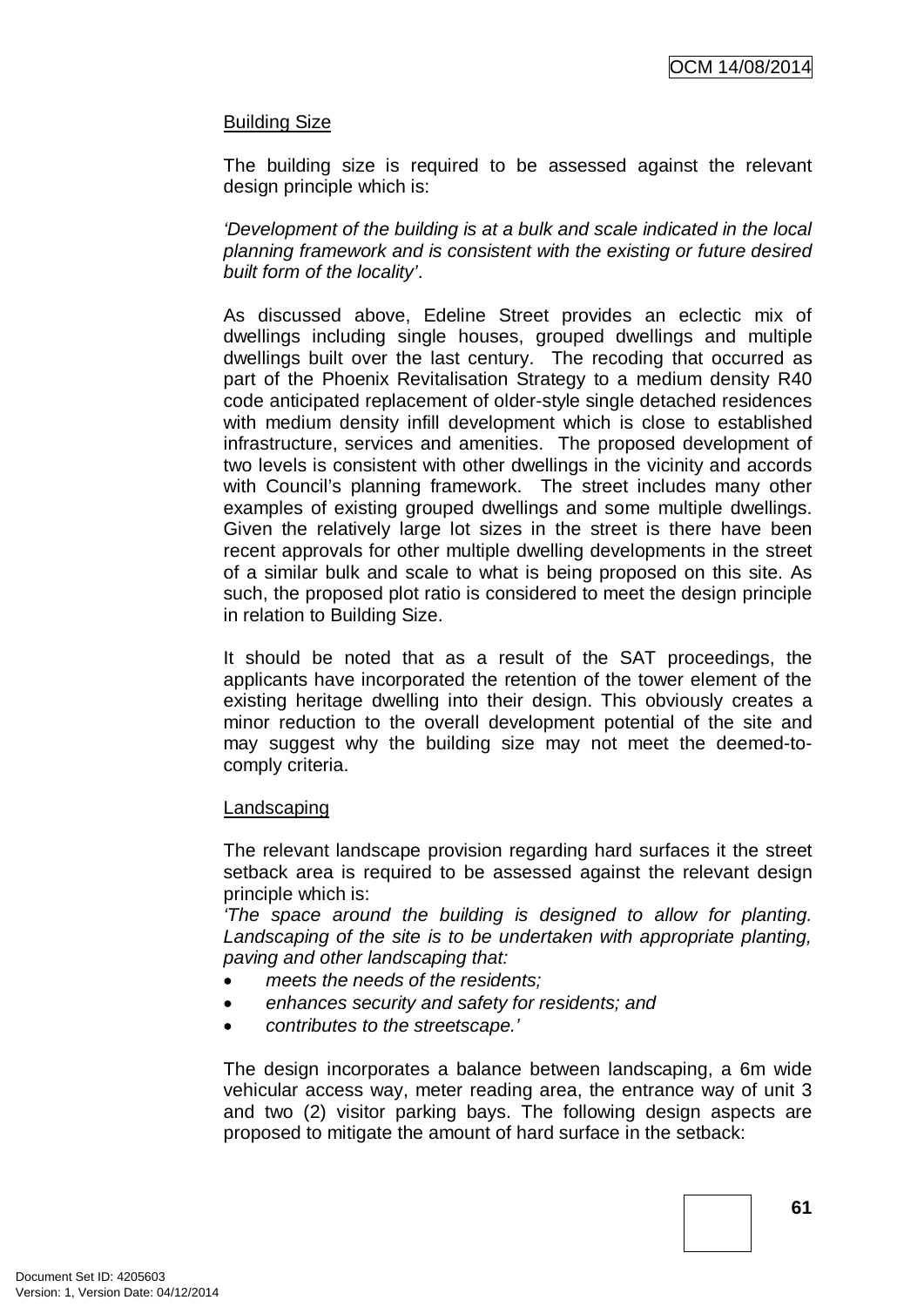- increasing the landscaped strip between the edge of the visitors parking bay and the boundary; and
- using concrete grass planting tiles under the two car parking bays.

The amount of hard surface area in the street setback area is not considered significant when considering the overall landscaping plan proposed for the site. There is sufficient planted landscaped areas provided within the street setback area and verge, the landscaping proposed is deemed to comply with the above design principle.

## *City of Cockburn Inventory (LGI)*

The City of Cockburn Local Government Inventory (LGI) identifies places within the City that have cultural heritage significance. The compilation of an LGI is a requirement of Clause 45 of the *Heritage of Western Australia Act 1990*. The subject building is place no. 57 and has a 'C – Significant management category which states that the place:

*'Contributes to the heritage of the locality. Conservation of the place is desirable.*

*Any alterations or extensions should be sympathetic to the heritage values of the place, and original fabric should be retained wherever feasible'.* 

The LGI states that the place is in 'good' condition and has 'high' authenticity and integrity. The LGI was updated and adopted in November 2012 and an annual review of the LGI commenced earlier this year and advertising concluded on 3 September 2013. It should be noted that on both occasions there was no submissions or recommendations to elevate the management category of the subject place.

*Local Planning Policy APD64 'Heritage Conservation Design Guidelines'*

The City's Local Planning Policy APD 64 applies to all places on the heritage list pursuant to TPS 3 and places on the LGI. Part 2 (Clause 2) of the policy states that the retention of a building is encouraged, however demolition may be supported, subject to the consideration of heritage significance together with other relevant planning issues. The policy also states that if demolition does occur then an archival record shall be prepared.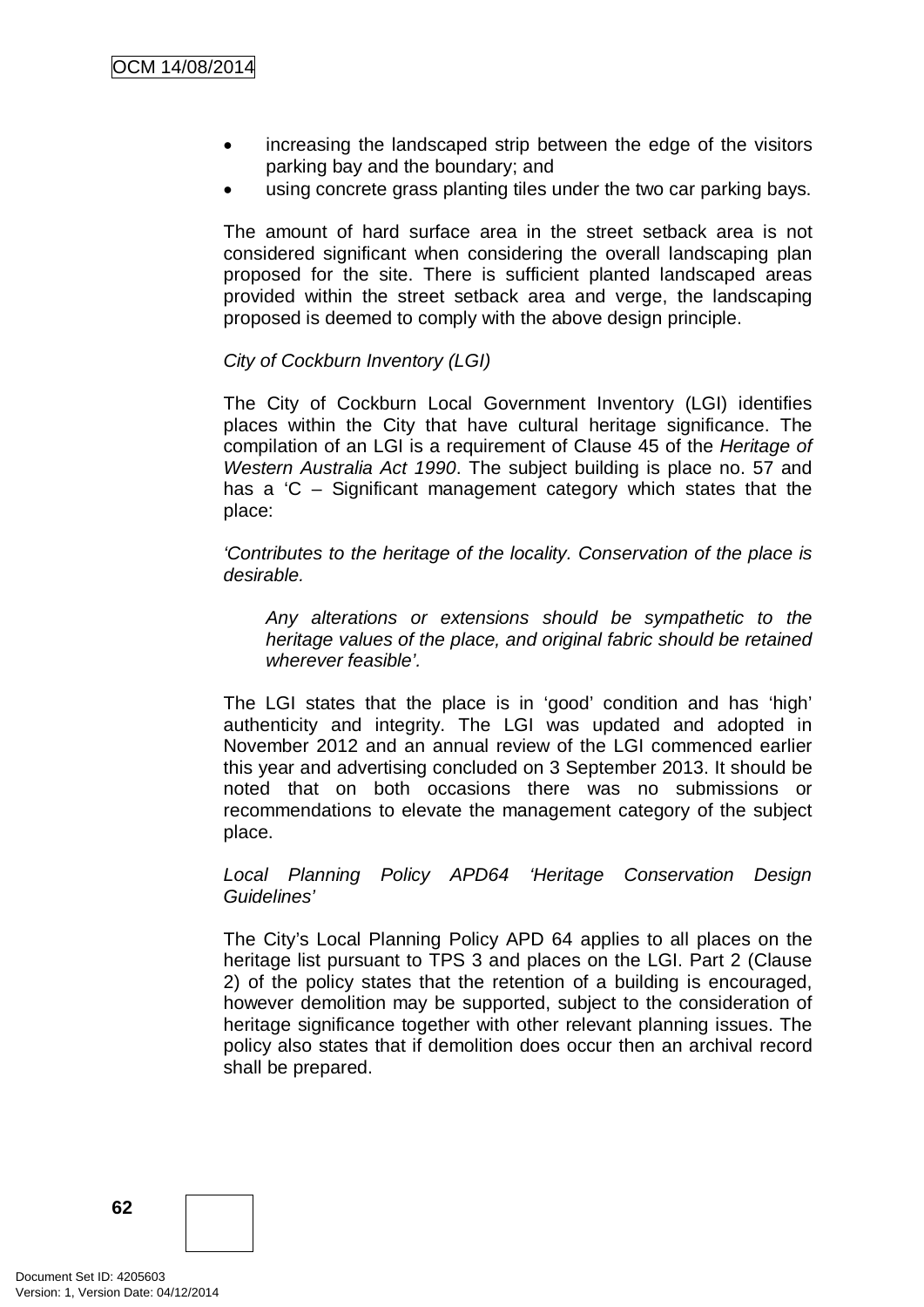#### Issues

#### *Heritage Significance*

The heritage significance of the existing dwelling was discussed in depth in the 10 October 2013 Council report and this included comment from Heritage experts engaged by the applicant and the City. Both experts indicated that demolition can be contemplated based on the Category C attached to the building. Palassis Architects who were engaged by the City during SAT proceedings are of the opinion that retention of the tower element is better than complete demolition however that retention of just the tower is not an ideal heritage outcome but may be an acceptable compromise given the site's R40 coding making it suitable for medium density development.

The applicant does not propose to alter the structure of the existing tower except for removal of foreign additions including the wall that fills the arch on the north side. The tower element is proposed to be used as a sunroom without a roof and free from wall and door additions with information and pictures on the wall of the tower about the history of the area, the heritage house and the reason for retaining this portion of the building. The information frames will be weather proofed and the visitors and residents that will be able to access the tower can sit on the benches that will be added inside the small space of the old tower.

It was suggested to the applicant by the City that the tower element becomes a more usable part of the development including a roof and secure door which could then have some function such as a bicycle store. However the applicants are opposed to any addition of any kind to the structure because they believe this will ruin the character of the old tower as a landmark of the local community.

While the City's officers are generally supportive of using the tower for the purposes outlined above, the existing windows and red brick feature of the tower, which are strong elements, should remain along with provision of a roof. It is also suggested that the street elevation of the dwellings should be more sensitive and relate better to the tower element. This could be through the use of colours, finishes or materials. For example, the front fence or perhaps a front feature wall could be constructed of red brick or limestone which would complement the tower element and provide a visual link between the new buildings and the heritage tower.

Should Council consider approval of the proposal, a condition can be imposed requiring revised plans to ensure the aspects mentioned above are implemented into the final design.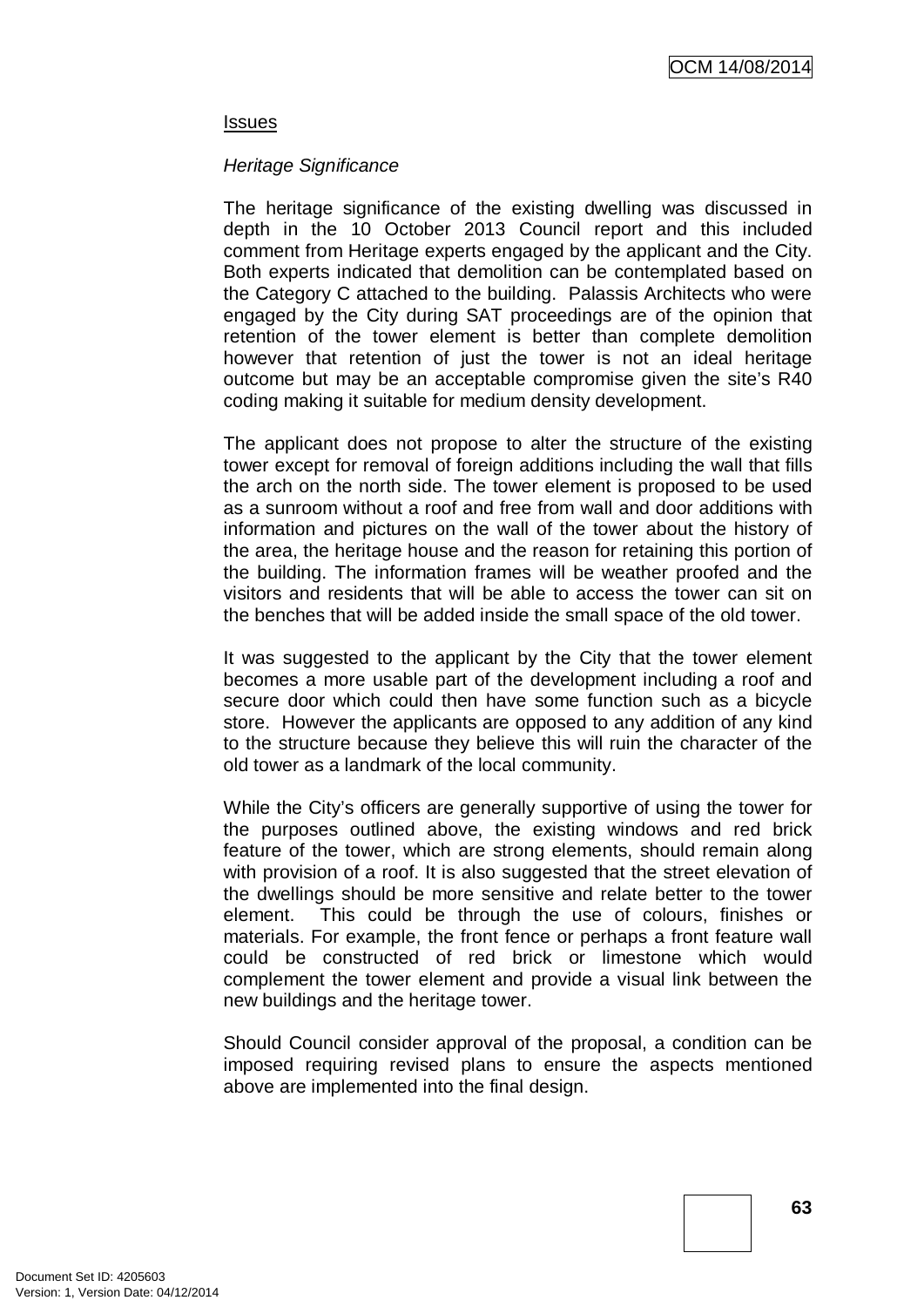# **Community Consultation**

In accordance with Council's Town Planning Scheme No. 3, Clause 9.4, the application was advertised directly to those nearby landowners who were also consulted on the original demolition application for the heritage dwelling on-site. During the consultation period, eight (8) submissions were received including seven (7) objections. In summary, the objections raised the following comments:

#### **Objections**

- 1. Proposal is totally against previous submission to retain the historic home and not have it demolished.
- 2. Car parking is a concern as limited car bays provided and extra cars will be forced to park out on the street or other properties verges.
- 3. Overcrowded development which does not retain the heritage listed home.
- 4. Heritage Dwelling is icon of Spearwood and site should be retained to be dedicated to the pioneers of the area.
- 5. Does not comply with plot ratio and as a result does not complement the current streetscape.
- 6. A grouped dwelling would be more in keeping in the area than a multiple dwelling development.

While the objections from the adjoining landowners are noted, the key issues for consideration from their comments are on the plot ratio variation and the comments on retaining the existing heritage dwelling. In regards to plot ratio, as noted earlier in the report, the proposal is of a reasonable height, bulk and scale in an infill area which is in transition from low to medium density development.

With regards to the objections regarding the demolition of the heritage dwelling, the main issues were discussed in detail in the 10 October Council meeting minutes. Through the SAT mediation process, it was discussed that Council may be prepared to give favourable consideration to a re-submission which incorporates a development proposal as well as the demolition proposal, but where the development proposal incorporates the tower from the existing dwelling, as a reasonable gesture towards the interest of heritage protection.

## **Conclusion**

The proposal for demolition of the existing heritage dwelling and the construction of a two-storey multiple dwelling development consisting of a nineteen (19) dwellings is considered to provide additional dwellings within close proximity to the Phoenix Shopping Centre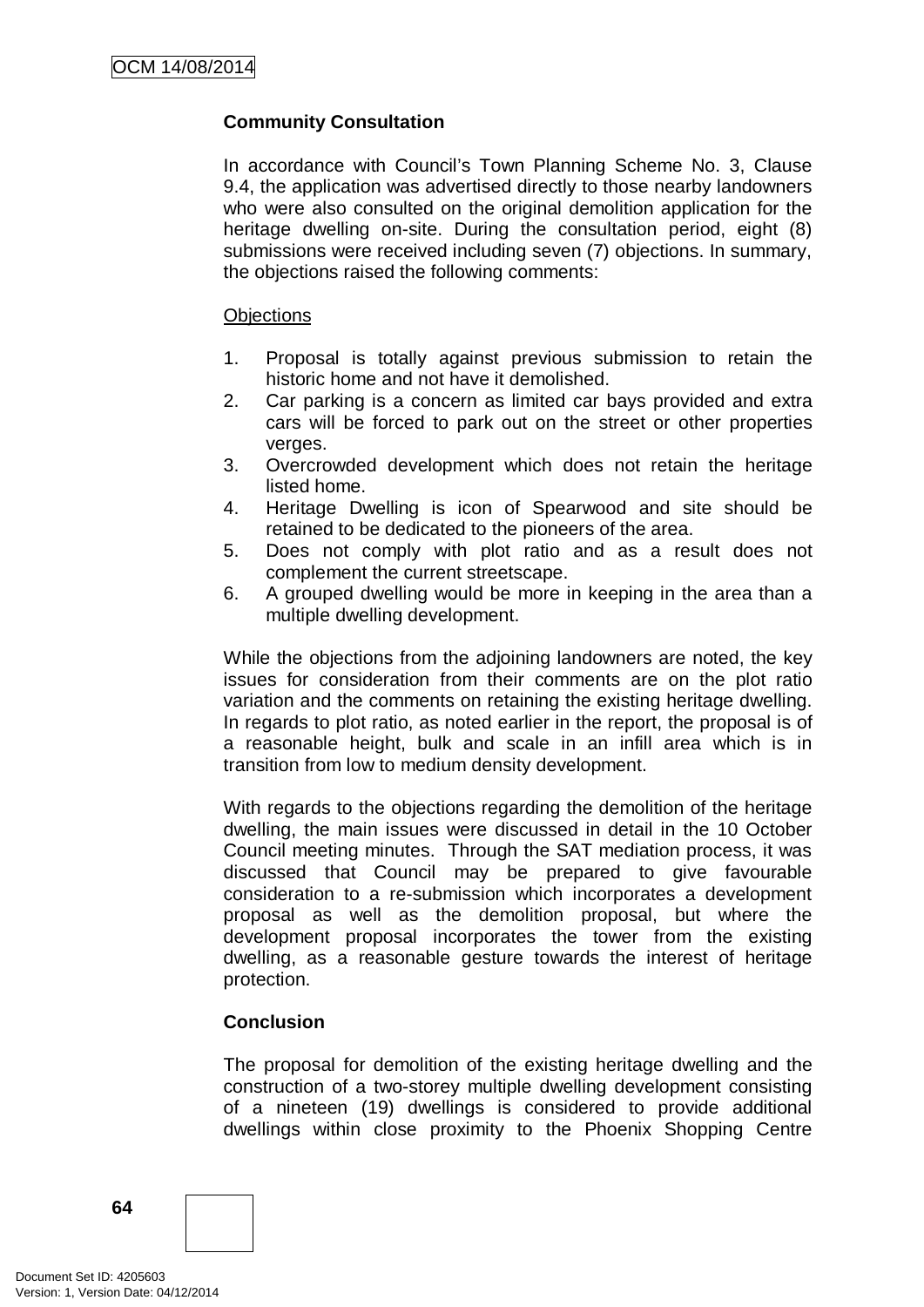Precinct. The proposal has been assessed on its merits and is supported for the following reasons:

- 1. Full retention of the heritage dwelling is problematic due to the dwelling being located 40m from the front boundary, Council's rezoning of the lot to R40 to accommodate medium density development, the heritage management category which does not offer a high level of protection under the City's TPS 3.
- 2. Retention of the tower element of the existing dwelling is visible from the street and will reinforce the heritage significance of the former dwelling.
- 3. The proposal complies with the requirements of the Residential Design Codes.
- 4. The proposal is consistent with the State Government's Directions 2031 document which promotes density nearby designated activity centres.
- 5. The proposal is considered to increase vibrancy and activity to the site.
- 6. The proposal will provide a housing type (apartments) which will add to a diversity of housing and residents in the area.
- 7. The proposal is considered to enhance surveillance of street.
- 8. No visual privacy issues are prevalent.
- 9. The bulk and scale of the building is consistent with other existing and recently approved developments along the street.
- 10. Traffic generated by the development is not considered excessive and shall be adequately accommodated within the existing road network and the car parking provided within the site which complies with the R-Codes requirements.

In light of the above, it is recommended that Council approve the application, subject to the conditions confirmed in the officer's recommendation.

# **Strategic Plan/Policy Implications**

## **Growing City**

- Development that is soundly balanced between new and existing areas.
- Diversity of housing to respond to changing needs and expectations.

## **Leading & Listening**

• Effective and constructive dialogue with all City stakeholders.

# **Budget/Financial Implications**

N/A.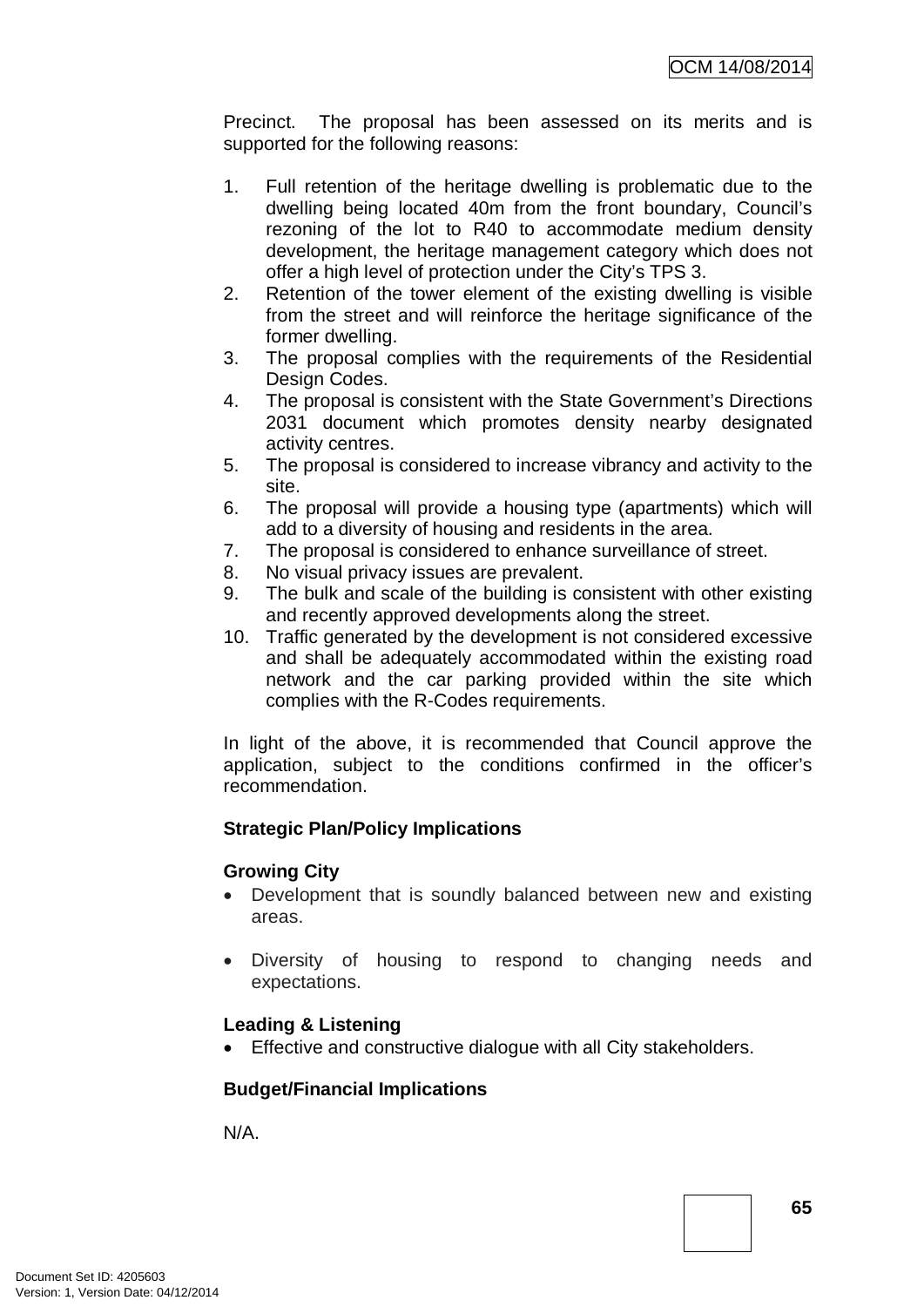# **Legal Implications**

Town Planning Scheme No. 3 Planning and Development Act 2005 State Administrative Tribunal Regulations

## **Attachment(s)**

- 1. Title page
- 2. Survey plan
- 3. Landscaping plan
- 4. Floor plans
- 5. Ground floor plans
- 6. Upper floor plans
- 7. Elevations
- 8. Inside elevations
- 9. Street elevation perspective
- 10. Verge parking plan
- 11. Location Plan
- 12. Schedule of Submissions

# **Advice to Proponent(s)/Submissioners**

The Proponent(s) and those that submitted objections to the proposed development have been advsied that this matter is to be considered at the 14 August 2014 Council Meeting.

## **Implications of Section 3.18(3) Local Government Act, 1995**

Nil.

# **14.8 (MINUTE NO 5351) (OCM 14/8/2014) - ADOPTION OF VARIATION TO LOCAL STRUCTURE PLAN - LOTS 50 AND 802 MAYOR ROAD, MUNSTER (D. DI RENZO) (110/102) (ATTACH)**

#### **RECOMMENDATION** That Council

- (1) pursuant to Clause 6.2.14.1 of City of Cockburn Town Planning Scheme No. 3 ("Scheme"), adopts the variation to the Munster Phase 3 Structure Plan for Lots 50 and 802 Mayor Road, Munster, subject to:
	- 1. Inclusion of the following clauses in Part 1 of the Structure Plan report under 'Subdivision / Development' regarding fire management: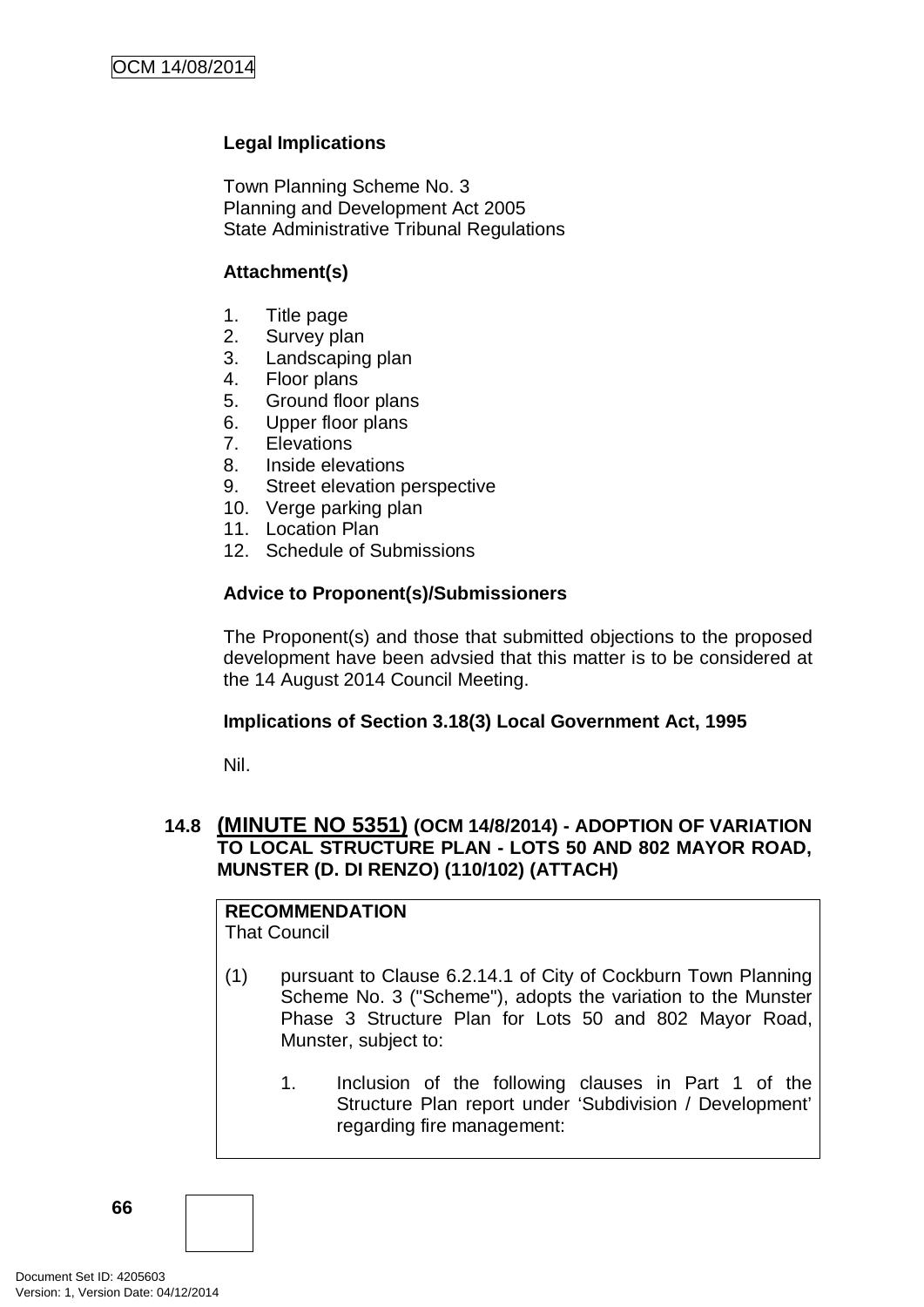#### Notifications of Title

In respect of applications for the subdivision of land the Council shall recommend to the Western Australian Planning Commission that a condition be imposed on the grant of subdivision approval for a notification to be placed on the Certificate(s) of Title(s) of all lots to advise of the following: -

*All land or lots are deemed to be affected by a Bush Fire Hazard as identified in the Bushfire Management, and building setbacks and construction standards are required to achieve appropriate Bushfire Attack Level ratings in accordance with Australian Standards (AS3959-2009): Construction of buildings in bushfire prone areas*

#### Detailed Area Plans

Detailed Area Plans (DAP's) are required to be prepared and implemented pursuant to Clause 6.2.15 of the City of Cockburn Town Planning Scheme No. 3 for lots comprising one or more of the following site attributes:

- 1. Lots with rear-loaded vehicle access.
- 2. Lots deemed to be affected by a recognised Bush Fire Hazard as identified in the accompanying Bushfire Management Plan, which is all lots within the Structure Plan area;

#### Other provisions / standards / requirements

Designated Bushfire Prone Areas - Construction Standards

This Structure Plan is supported by a Bushfire Management Plan (BMP). Any land falling within 100 metres of a bushfire hazard identified in the BMP is designated as a Bushfire Prone Area for the purpose of the Building Code of Australia.

- 1. The legend of the Local Structure Plan being modified to reflect the R30 coding (not R20/30).
- (2) in pursuance of Clause 6.2.14.2 of the Scheme, send the variation to the Structure Plan once modified to the Western Australian Planning Commission for their information; and
- (3) advise the proponent of the Council's decision.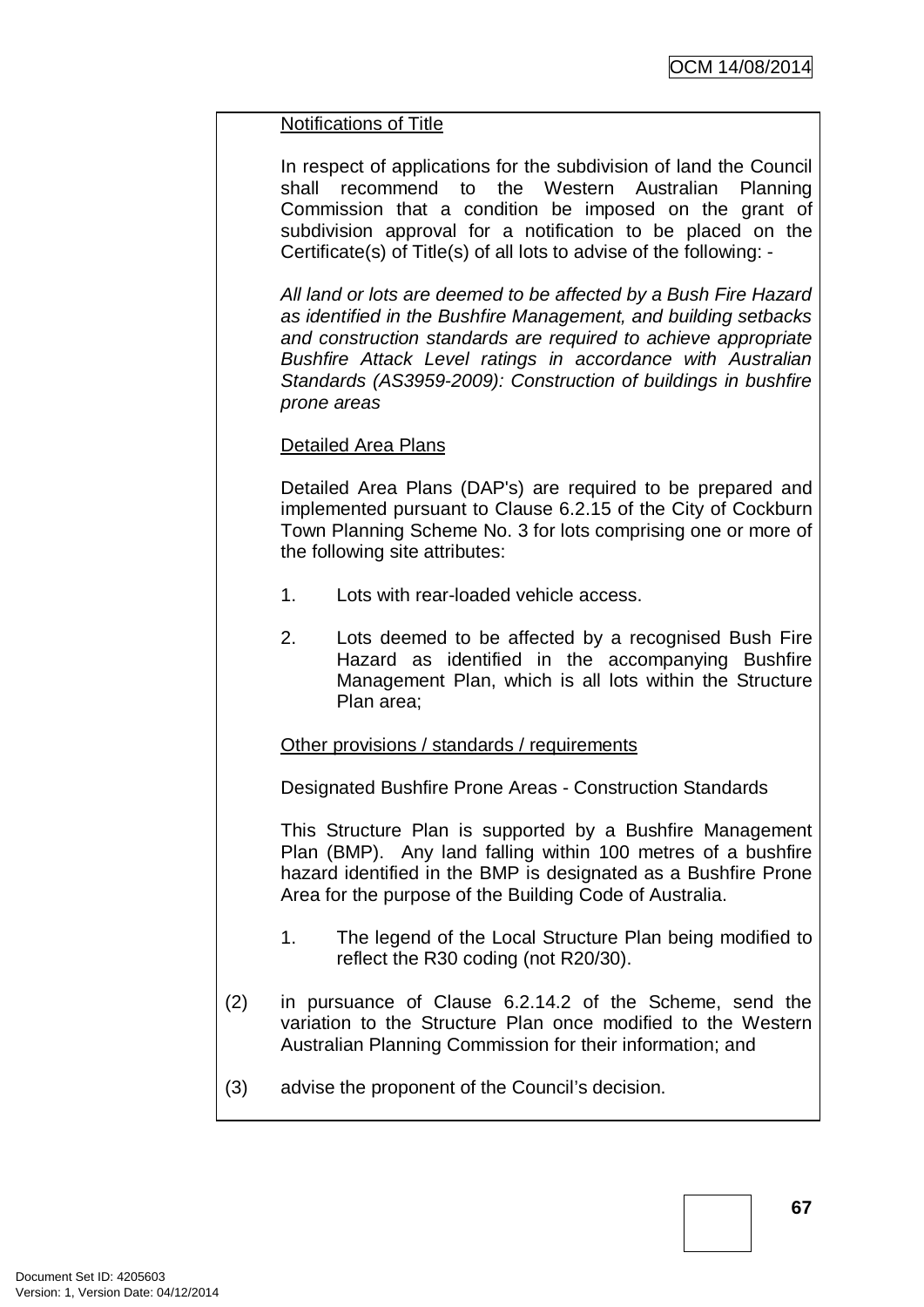#### **COUNCIL DECISION**

MOVED Clr S Portelli SECONDED Deputy Mayor C Reeve-Fowkes that the recommendation be adopted.

# **CARRIED 10/0**

## **Background**

The purpose of this report is for Council to consider adopting a variation to the Munster Phase 3 Local Structure Plan for Lots 50 and 802 Mayor Road, Munster ("subject land").

The subject land is zoned "Urban" under the Metropolitan Region Scheme ("MRS") and "Development Zone" within "Development Area No. 5" ("DA 5") and within Development Contribution Areas No. 6 and No. 13 under the City of Cockburn Town Planning Scheme No. 3 ("Scheme").

The subject land is 2.84ha, and is located to the south of Mayor Road in Munster. The land is vacant and undeveloped, with little vegetation. It is located immediately to the north of Bush Forever Site 429, which encompasses and surrounds a Resource Enhancement Wetland.

The Structure Plan variation seeks to modify the residential coding from predominately R20 (with a portion of R40) under the Munster Phase 3 Local Structure Plan to an R30 density code with an extended area of R40 (see Attachment 2).

The variation to the Structure Plan has been advertised for public comment and also referred to authorities for comment. The purpose of this report is to consider the variation to the Local Structure Plan for the subject land for final adoption in light of the advertising process having taken place.

#### **Submission**

The proposed variation to the Local Structure Plan has been lodged by the landowners of the subject land.

## **Report**

The currently endorsed Munster Phase 3 Local Structure Plan includes the subject land as predominately 'Residential R20', with an 'R40' grouped housing site. There is an area of proposed Public Open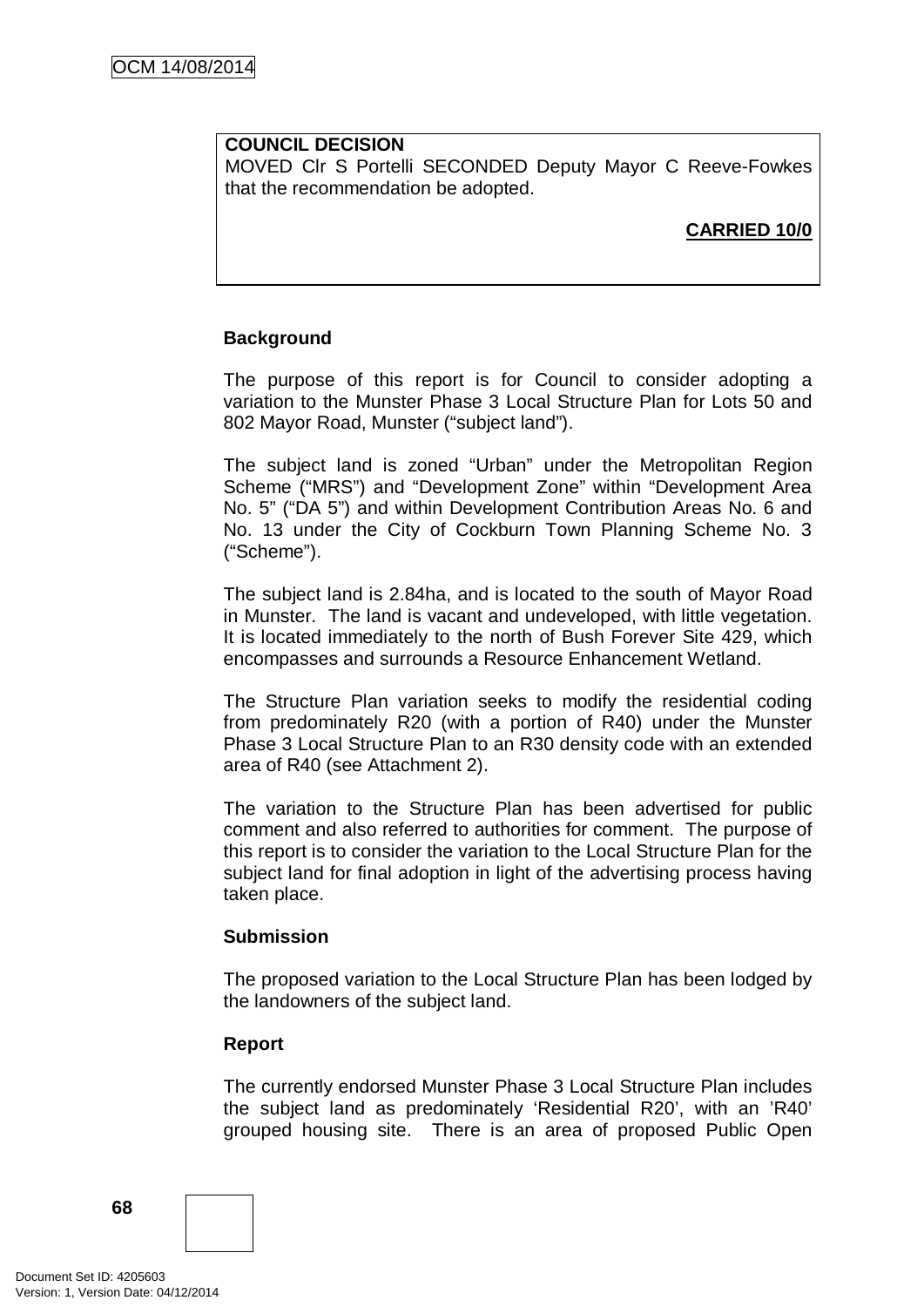Space ("POS") in the south-eastern corner of Lot 50 Mayor Road adjacent to an existing parcel of POS (Reserve 50736) that functions as a wetland buffer to the Resource Enhancement Wetland located to the south, which is also a Bush Forever site (No. 429).

The proposed road network includes an extension of existing Preston Drive running east west to the north of the wetland buffer, with two short culs-de-sac running north south off Preston Drive.

The revised Structure Plan maintains this proposed road network (with a slight change to the alignment of the eastern road), and proposes modification to the residential density from predominately R20 to an R30 density code with an extended area of R40 on the eastern side (see Attachment 2). There is no proposed change to the location or size of the POS.

The variation to the Structure Plan will facilitate approximately 57 lots on the subject land, in comparison to the 42 lots that would be potentially facilitated under the current Structure Plan. It is considered that this increase can be accommodated without any unacceptable impacts on the road network in this area.

The Munster Phase 3 Local Structure Plan is predominately coded R20, with a large number of these lots having already been created, mostly around 500m<sup>2</sup>. Traditional single residential housing blocks are currently well provided within Munster and the wider Cockburn local government area.

The proposed modification to the Structure Plan for the subject site from a residential coding of predominately R20 to R30 and R40 is intended to provide medium density housing to cater for the growing number of smaller households in the City of Cockburn. It will contribute to dwelling diversity, given that this area is predominately coded R20.

A Bushfire Management Plan was submitted in support of the Structure Plan, and this demonstrates that adequate separation can be achieved between future dwellings and the vegetated Reserve. However given that future lots are within 100m of a bushfire hazard dwellings will need to be built to Australian Standard (AS3956): Construction of buildings in bushfire prone areas. Accordingly, it is recommended that the Structure Plan report be amended to reflect this requirement which should be stated in the 'Subdivision /Development' Section of Part 1 of the Structure Plan report. There is also a requirement for notifications to be put on titles advising of this issue, in addition to the requirement for a Detailed Area Plan(s).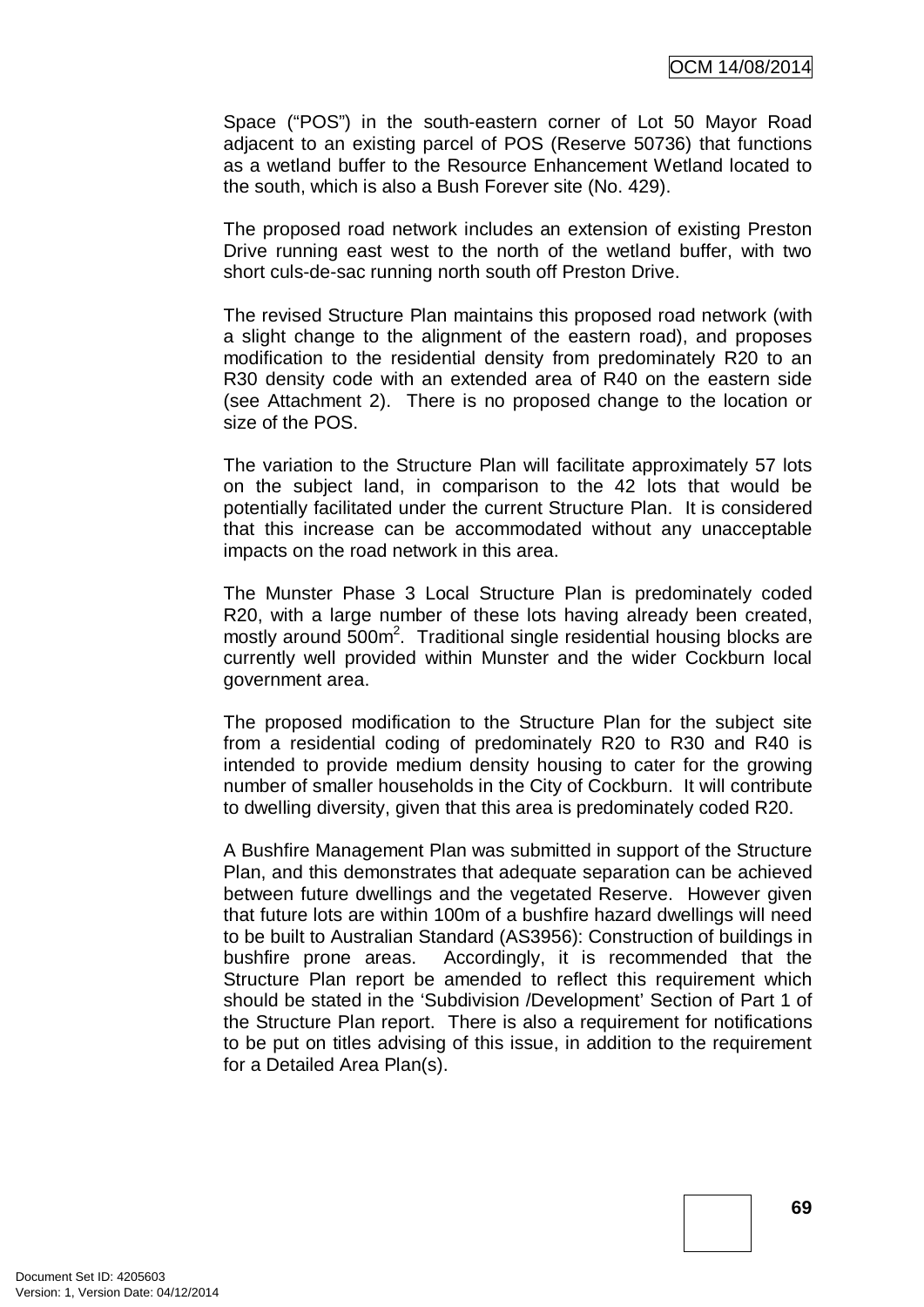Given that the variation does not alter the general road layout of the endorsed Structure Plan or POS it is considered to constitute a variation to the Structure Plan pursuant to clause 6.2.14.2 that does not require the endorsement of the Western Australian Planning Commission ("WAPC"). It is therefore proposed that if Council adopt the variation to the Structure Plan for final approval a copy will be sent to the WAPC for their information pursuant to clause 6.2.14.2 of the Scheme.

#### Community Consultation

The proposed variation to the Structure Plan was advertised in the Cockburn Gazette for public comment for 21 days from 27 May until 17 June 2014 in accordance with the requirements of the Scheme. It was referred to nearby and affected landowners and also to relevant government authorities. No submissions were received from adjoining landowners or servicing/government authorities.

#### Minor Modification

The legend of the local structure plan annotates the R30 coding as "R20/R30", and it is recommended that this be modified to state "R30" to avoid ambiguity.

#### **Conclusion**

It is recommended that Council in pursuance to Clause 6.2.9 of the Scheme adopt for final approval the proposed modification to the Munster Phase 3 Local Structure Plan, subject to the modifications as discussed in this report and shown at Attachment 2.

### **Strategic Plan/Policy Implications**

### **Growing City**

- Diversity of housing to respond to changing needs and expectations.
- Investment in industrial and commercial areas, provide employment, careers and increase economic capacity in the City.

### **Environment & Sustainability**

• To protect, manage and enhance our natural environment, open spaces and coastal landscapes.

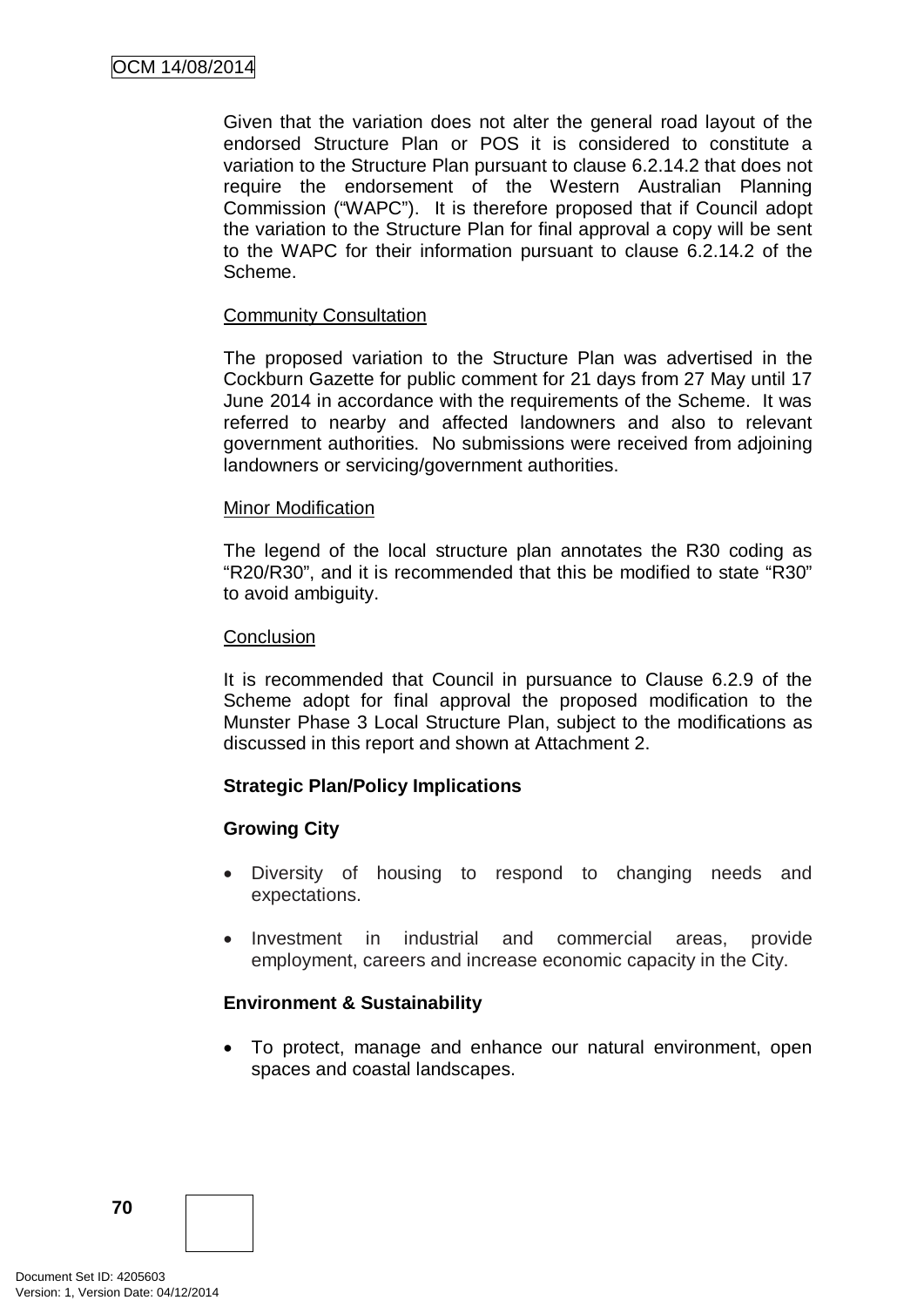## **Budget/Financial Implications**

The required fee was calculated on receipt of the proposed Structure Plan and has been paid by the proponent.

### **Legal Implications**

Nil.

### **Community Consultation**

The proposed modification to the Local Structure Plan for Lots 50 and 802 Mayor Road, Munster was advertised for public comment for 21 days from 27 May until 17 June 2014 in accordance with the requirements of the Scheme.

#### **Attachment(s)**

- 1. Current endorsed Munster Phase 3 Local Structure Plan.
- 2. Proposed variation to Lots 50 and 802 Coogee Road.

### **Advice to Proponent(s)/Submissioners**

The Proponent(s) have been advised that this matter is to be considered at the 14 August 2014 Council Meeting.

### **Implications of Section 3.18(3) Local Government Act, 1995**

Nil.

### **14.9 (MINUTE NO 5352) (OCM 14/8/2014) - VARIATION OF POLICY SPD7 TO ALLOW BULK EARTHWORKS ON LOTS 1, 53 & 55 NORTH LAKE ROAD, LOT 54 POLETTI ROAD AND LOTS 804 & 9504 BEELIAR DRIVE, COCKBURN CENTRAL (6006139) N JONES (ATTACH)**

### **RECOMMENDATION**

That Council approves an exemption to Policy SPD7 "Prevention of Sand Drift from Subdivisions and Development Sites" to allow bulk earthworks during the moratorium period on Lots 1, 53 and 55 North Lake Road, Lot 54 Poletti Road and Lots 804 and 9504 Beeliar Drive, Cockburn Central subject to compliance with a Dust Management Plan to be submitted and approved by the City's Manager Health Services.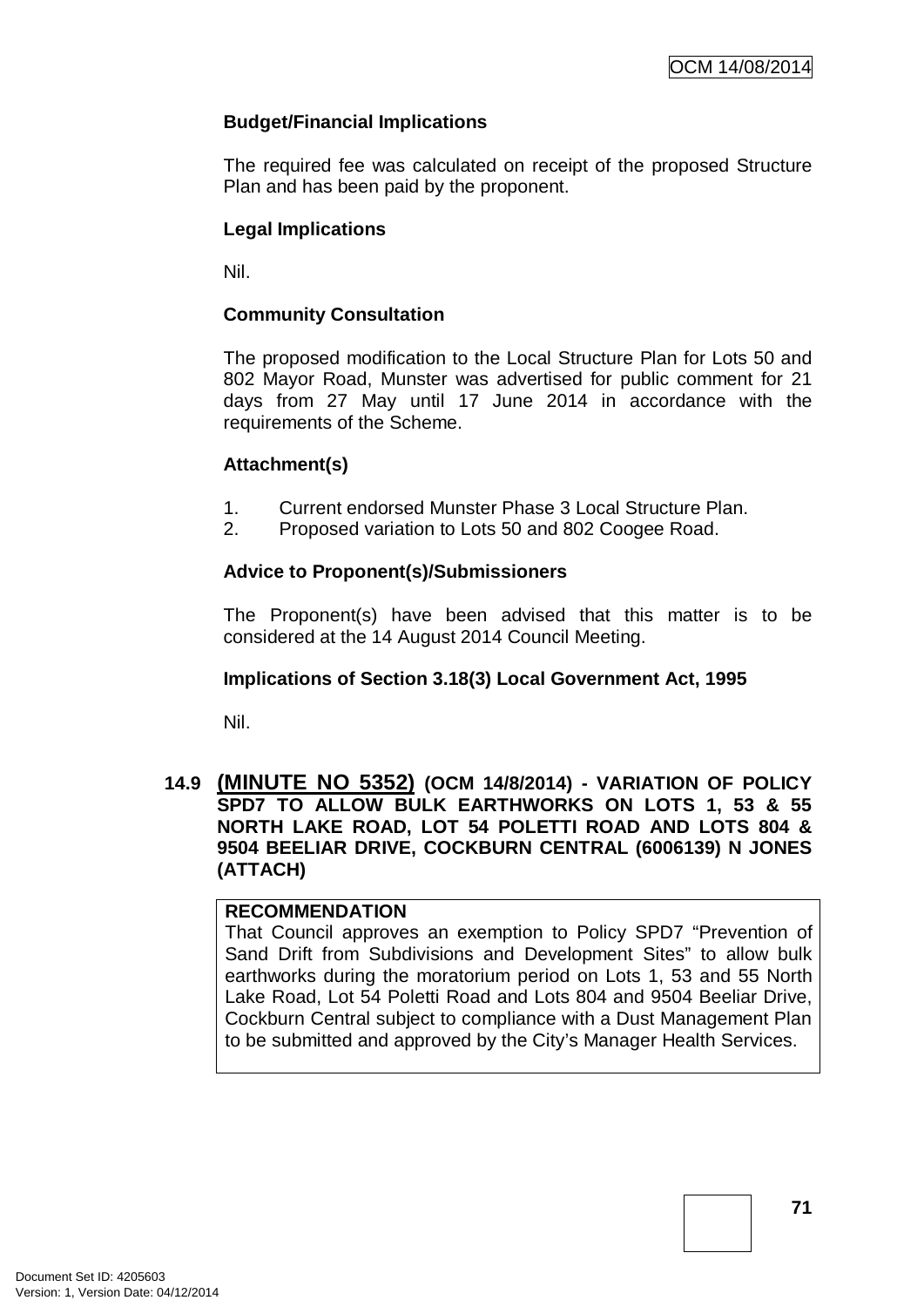#### **COUNCIL DECISION**

MOVED Clr S Portelli SECONDED Deputy Mayor C Reeve-Fowkes that the recommendation be adopted.

# **CARRIED 10/0**

# **Background**

In response to significant dust problems from development sites, the City adopted a Policy SPD7 "Prevention of Sand Drift from Subdivisions and Development Sites" on 21 October 2003, prohibiting bulk earthworks during the commonly warm, dry and/or windy period from 1 October to 31 March in line with guidance from the Department of Environment. The moratorium is especially necessary in Cockburn due to the presence of fine black sands and high levels of land clearing, and it continues to provide an effective method of reducing dust nuisance in the City. The policy does allow bulk earthworks to occur during the moratorium period but only with prior approval of Council.

#### **Submission**

Engineers representing Landcorp have requested Council approval to carry out bulk earthworks from September until December 2014 to meet their development deadlines, based upon a commitment to implement the highest standard of dust control measures.

### **Report**

This land is the site of the proposed Cockburn Central West Regional Physical Activity and Education Centre (RPAEC). Engineers representing Landcorp have advised that they are prepared to implement the highest standard dust control measures in order to meet their development deadlines. The site is surrounded by busy roads and the nearest residence to the works area is at least 100m distant. The proposed bulk earthworks and the details of the project are described by the engineers as follows:-

*The site is approximately 35 hectares in size and consists of Lots 1, 53 and 55 North Lake Road, Lot 54 Poletti Road and Lots 804 and 9504 Beeliar Drive, Cockburn.* 

*We have been commissioned by LandCorp to design and oversee the Construction of this forward works package. The earthworks package will facilitate the construction of both the RPAEC site, which includes* 

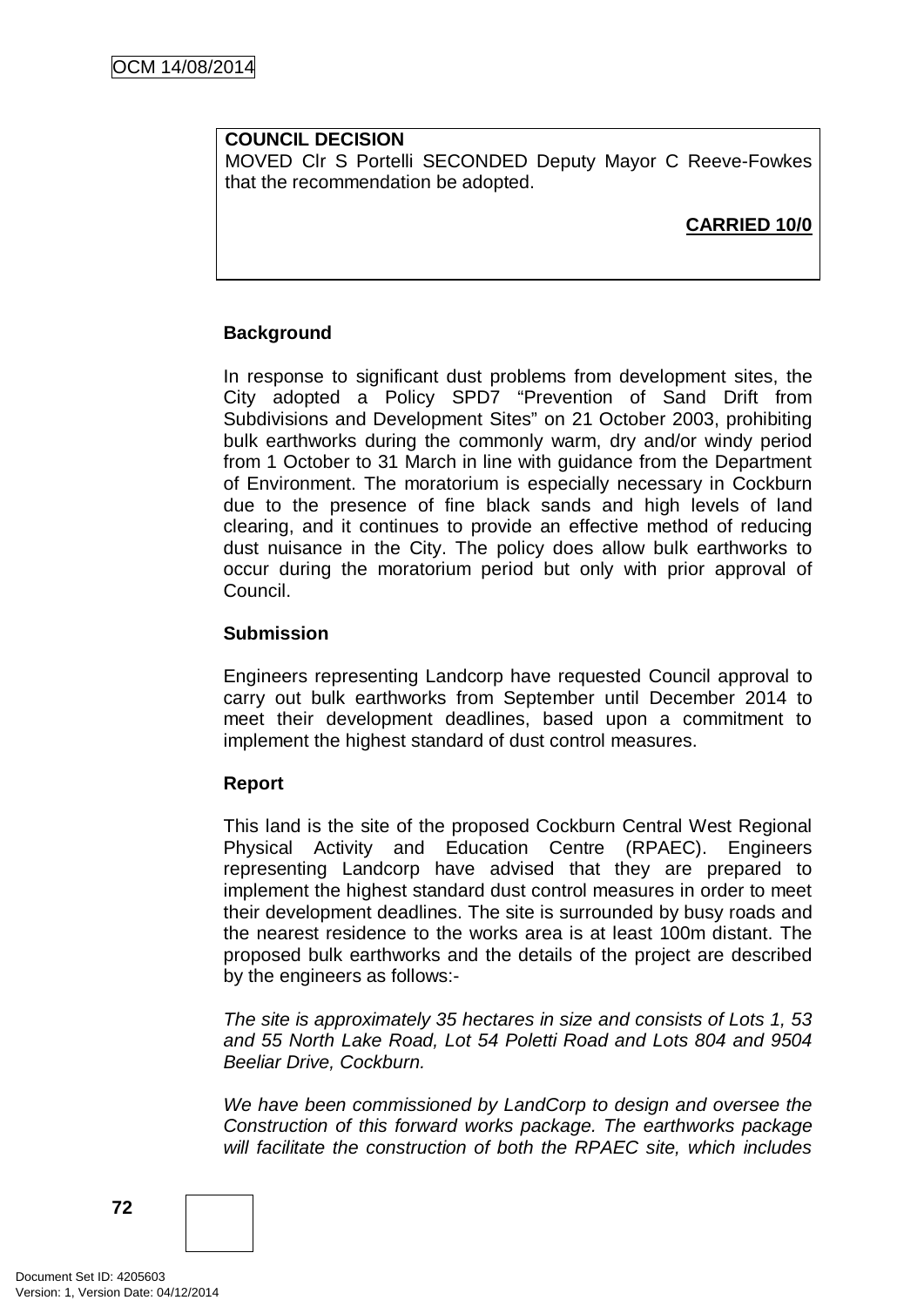*an oval and a structured recreation facility and aquatic centre, as well as the urban development infrastructure such as roads and services which are adjacent to and service this site. The earthworks operation is largely a cut to fill operation for the RPAEC site as well as the future proposed public playing fields, in order to achieve an oval level as set out by the architects of the RPAEC site, Sandover Pinder, which has subsequently been approved by the City of Cockburn (CoC).*

*The agreement between our client; LandCorp, and CoC is that this RPAEC site will be created as soon as possible, in order to facilitate the CoC construction programme for the RPAEC structure, which is set to commence January 2015.*

*As such, we are currently preparing to appoint a Contractor to proceed with construction works, with the following planned start / end dates and milestones:*

- *1. Date of appointment – approximately 1st September 2014 subject to approvals and suitable tender offers).*
- *2. Projected Start date on site – 15th September 2014.*
- *3. Target date for completion of RPEAC site earthworks and retaining walls (separable portion 1) – 31st October 2014 (9 weeks after appointment of Contractor).*
- *4. Target date for completion of balance of earthworks (separable portion 2) – end December 2014 with a possible remobilisation onto site in January 2015 to complete any final earthmoving operations or restabilising of stockpiles, etc.*

*Please note that all dates above are subject to changes. The intent is to expedite the works as quickly as possible; however, unknown factors may lead to some minor slippages in these target dates.*

*Due to the major cut/fill operations required, and the target hand-over date for the RPAEC site, these works will fall within the dust moratorium period. As such it has been deemed necessary to request this approval to carry out these works subject to conditions or requirements that might be set out by the CoC to ensure that dust nuisance does not occur during the construction phase.*

*We have already requested that the Tenderers commit to undertake the works with all measured deemed necessary by the CoC. The tender documents clearly state a 'zero dust' policy as endorsed by LandCorp, and will also require the Contractor to provide an application to CoC, with a Dust Management Plan to carry out the bulk earthworks. It will include the following:-*

*1. A Site Description (of the existing site and the proposed development)*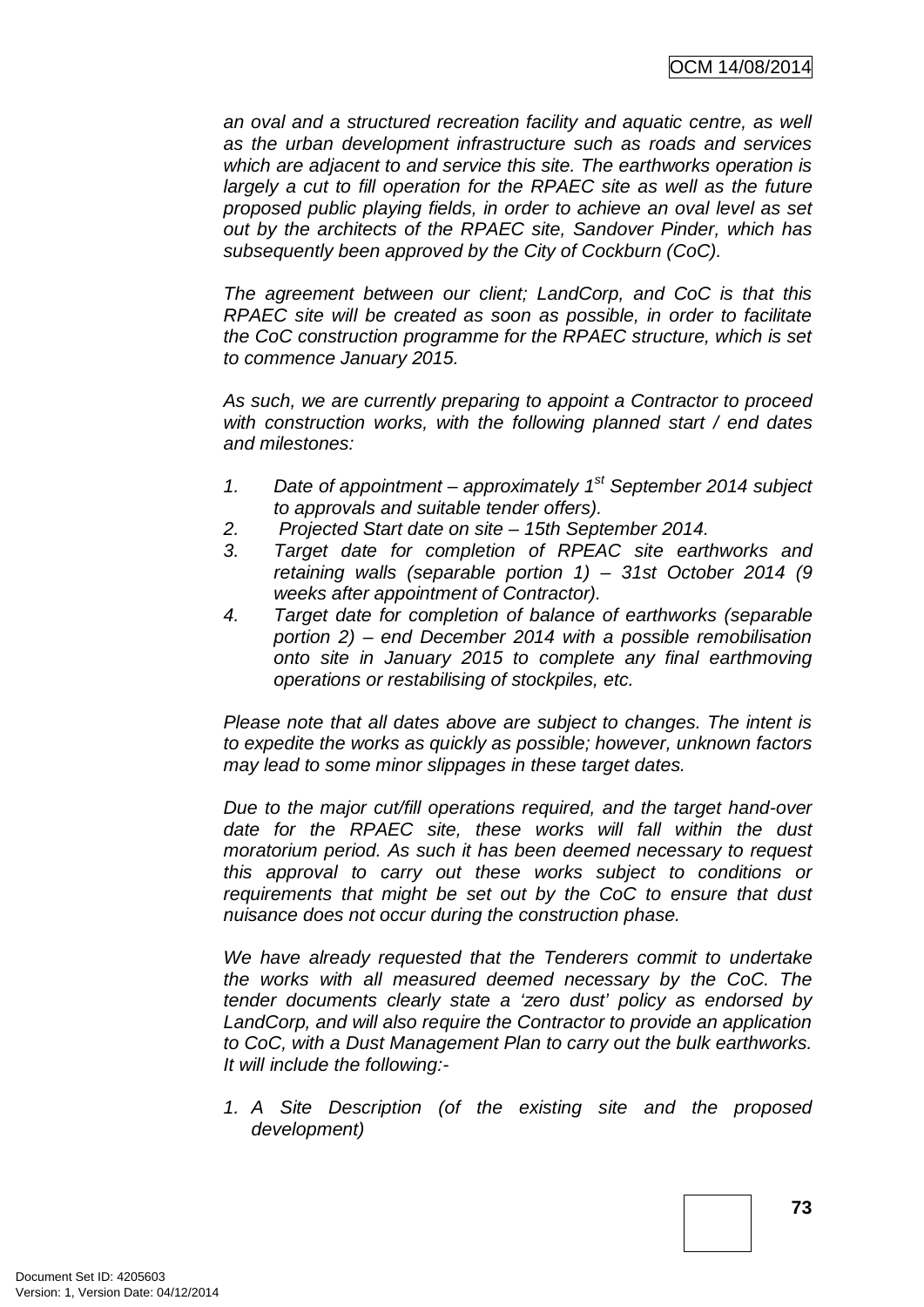- *2. A report and map demonstrating:*
	- *a. property boundary, contours, compass points, existing landforms, prevailing wind directions and adjacent features*
	- *b. all areas and vegetation to be retained or left undisturbed*
	- *c. all areas and vegetation that will be disturbed*
	- *d. location of the proposed development*
	- *e. location of physical barriers especially wind fencing*
	- *f. location of stockpiles and storage areas*
	- *g. traffic routes and stabilised site access/exit point/s*
- *3. Detailed Dust Control Measures which will outline:*
	- *a. how dust will be managed on-site*
	- *b. water availability*
	- *c. source of water*
	- *d. number of tankers*
	- *e. emergency stabilisation agents*
	- *f. dust monitors, etc.*

*Further to the above, the following conditions have been included in the Tenderers' contract documents, which the Contractor will need to comply with:*

- *1. The occupier shall ensure that advisory notices are distributed to all adjoining land occupiers. The notices shall contain the name and contact details (including the Site Manager's mobile number) of the person responsible for the works on the approved site and to whom any dust complaints are to be addressed. These details shall also be displayed on the works notice at the site entrance.*
- *2. All parties will meet on-site prior to start-up to ensure that all dust management requirements are in place.*
- *3. Adequate water supply is available on-site at all times to provide a maximum 10 minute refill to water tankers.*
- *4. Material which has been stockpiled as a result of trenching, excavation work or any other activity shall be stabilised if the stockpile is to be left exposed for longer than 48 hours.*
- *5. The occupier shall satisfy the Manager, Environmental Health that adequate procedures will be employed to minimise escape of dust and sand via vehicle transport from "the Land" onto surrounding access roads, and shall ensure that any accumulated material is removed on a regular basis, or at a minimum of once per week.*
- *6. Any activity that generates, or is likely to generate, dust or sand drift from "the Land", shall cease where the wind is in excess of 25 knots, and the site sufficiently stabilised until such time as the wind conditions are appropriate to resume works. Where the wind is forecast by the WA Bureau of Meteorology to be in excess of 25 knots on any day, including non-working days, the site supervisor shall stabilize the site in anticipation of those conditions.*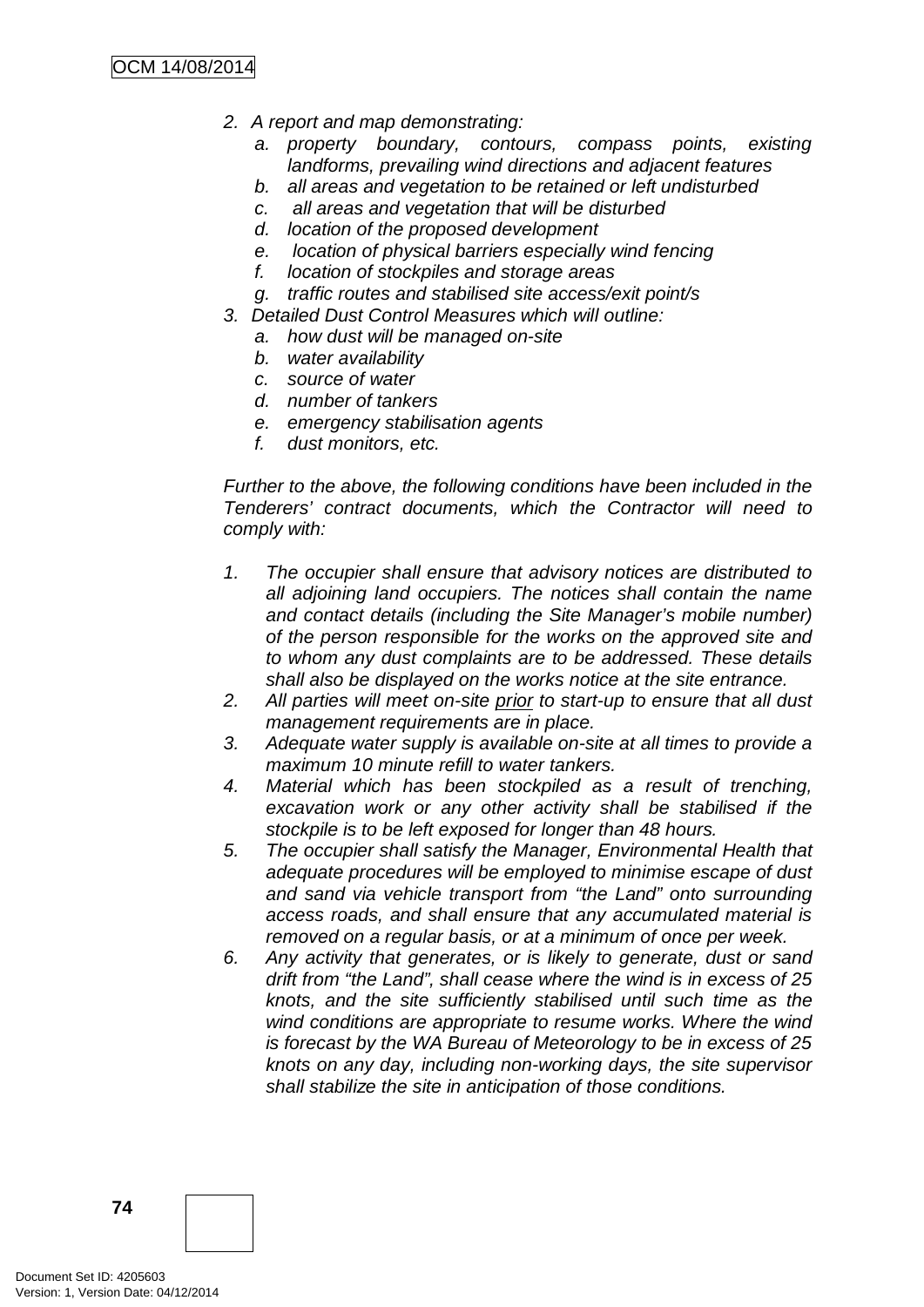*7. Should dust visibly cross the site boundary at any time, operations must be modified and dust suppression measures increased immediately. Should dust continue to be generated, all operations must cease immediately and the site sufficiently stabilized or water carts operated until management controls are effective for works to continue.*

*We also recognise that other conditions may arise from this application, and should this be the case, these conditions will be issued to the Contractor as an addendum to the contract documentation, and we will work with the Contractor and the City to ensure that these conditions are adhered to.*

Council Officers have carried out a screening assessment of the site to confirm that dust can be controlled and that the site is unlikely to be the source of nuisance complaints because the site is remote from residents and/or sensitive land uses. Officers have concluded that dust and sand from the proposed bulk earthworks can be effectively controlled during the moratorium period subject to a series of strict conditions contained in a Dust Management Notice under clause 5.11 of the Local Government Act Local Law served by the Manager of Health Services. Non-compliance with the notice would result in significant penalties.

#### **Strategic Plan/Policy Implications**

#### **Growing City**

• Development that is soundly balanced between new and existing areas.

### **Infrastructure**

• Community facilities that meet the diverse needs of the community now and into the future.

### **Environment & Sustainability**

• Identification and minimisation of impacts to human health risk.

### **Budget/Financial Implications**

N/A

### **Legal Implications**

N/A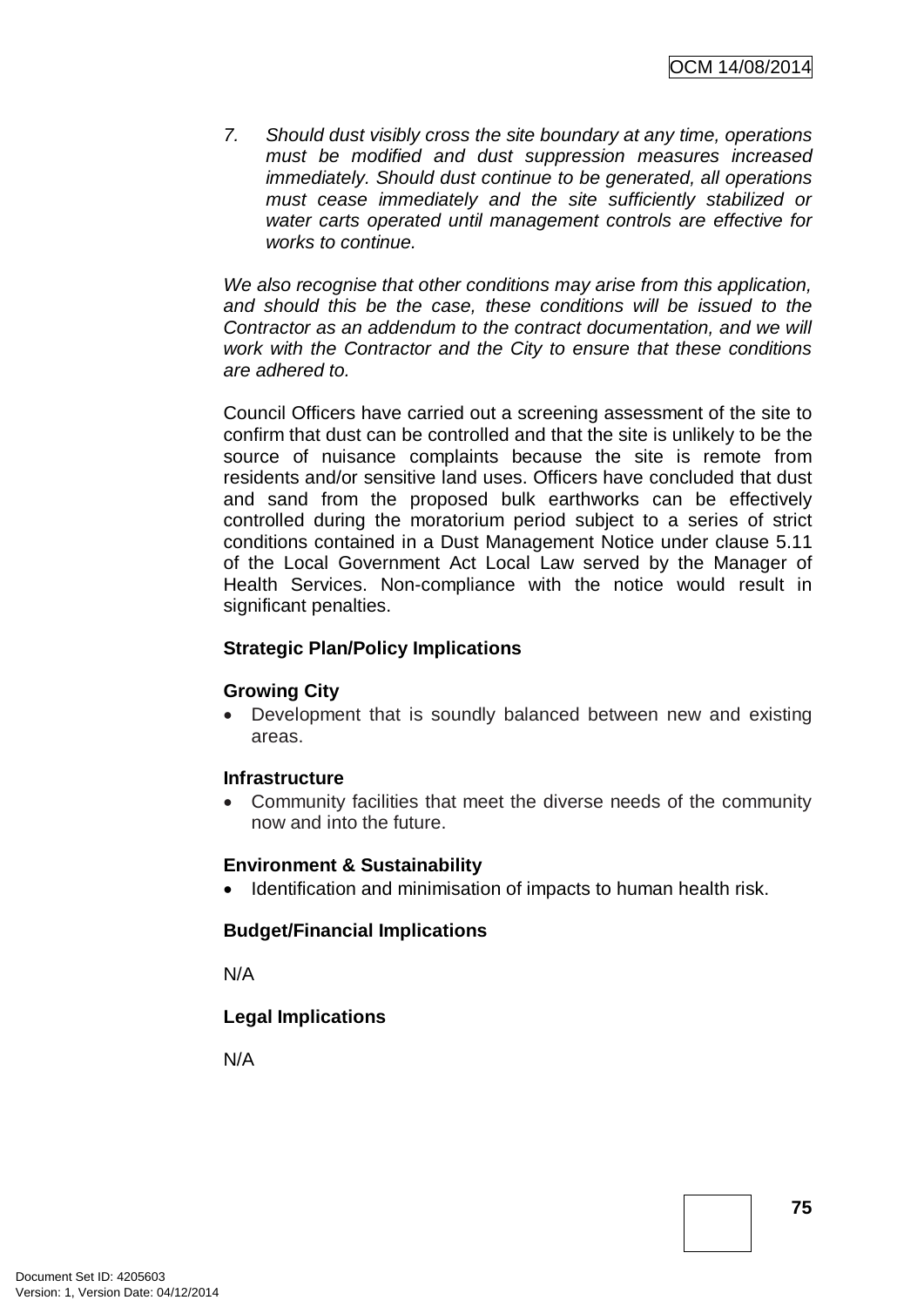# **Community Consultation**

Nil to date; however, advisory notices will be distributed to all adjoining land owners/occupiers as per item 1 above.

### **Attachment(s)**

Site plan

### **Advice to Proponent(s)/Submissioners**

N/A

**Implications of Section 3.18(3) Local Government Act, 1995**

Nil.

## **15. FINANCE AND CORPORATE SERVICES DIVISION ISSUES**

### **15.1 (MINUTE NO 5353) (OCM 14/8/2014) - LIST OF CREDITORS PAID - JUNE 2014 (076/001) (N MAURICIO) (ATTACH)**

### **RECOMMENDATION**

That Council adopt the List of Creditors Paid for June 2014, as shown in the attachments to the Agenda.

### **COUNCIL DECISION**

MOVED Clr S Portelli SECONDED Deputy Mayor C Reeve-Fowkes that the recommendation be adopted.

**CARRIED 10/0**

### **Background**

It is a requirement of the Local Government (Financial Management) Regulations 1996, that a List of Creditors be compiled each month and provided to Council.

### **Submission**

N/A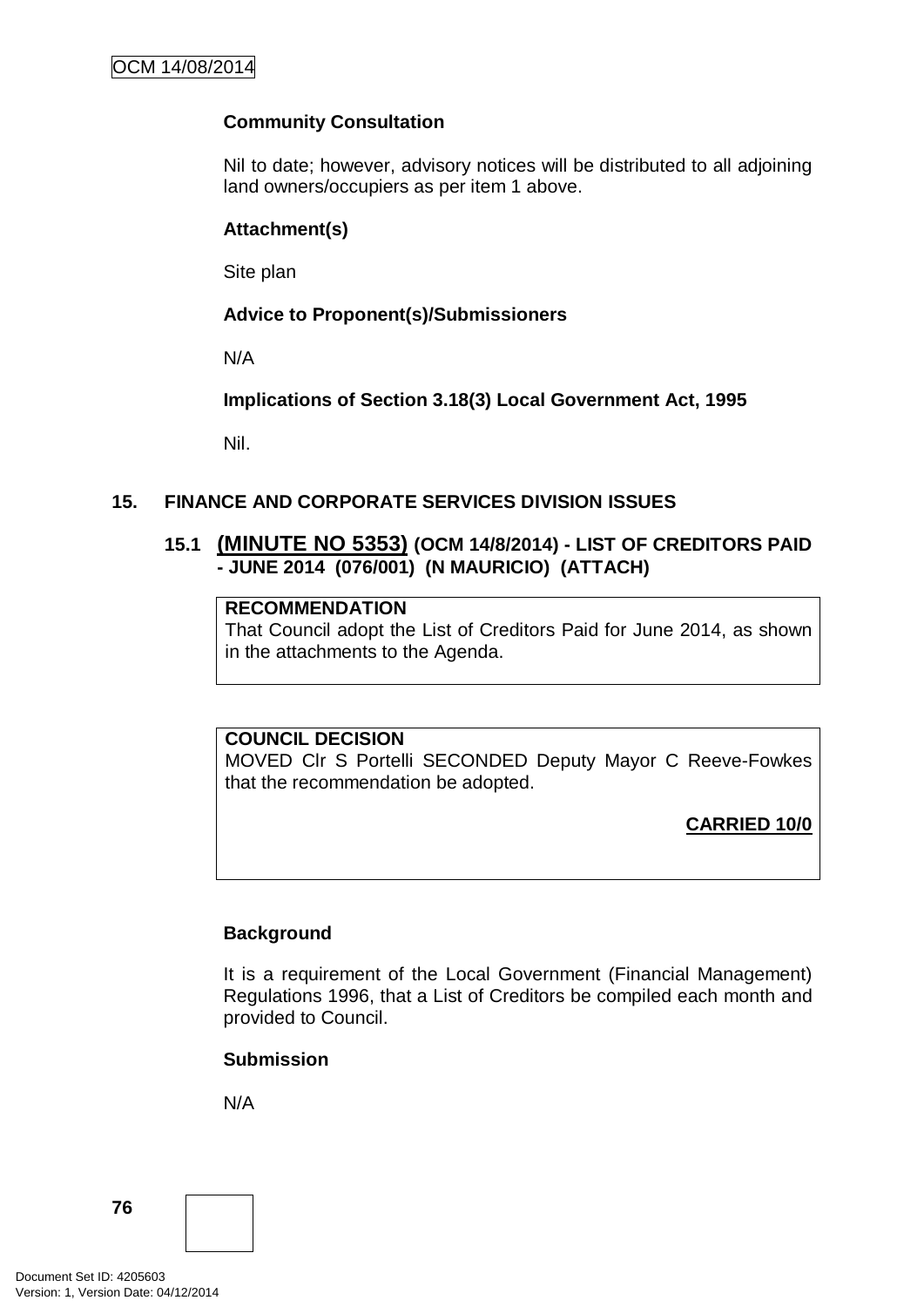# **Report**

The List of Accounts for June 2014 is attached to the Agenda for consideration. The list contains details of payments made by the City in relation to goods and services received by the City.

## **Strategic Plan/Policy Implications**

### **Leading & Listening**

- Effective and constructive dialogue with all City stakeholders.
- A responsive, accountable and sustainable organisation.

### **Budget/Financial Implications**

N/A

**Legal Implications**

N/A

### **Community Consultation**

N/A

## **Attachment(s)**

List of Creditors Paid – June 2014.

### **Advice to Proponent(s)/Submissioners**

N/A

**Implications of Section 3.18(3) Local Government Act, 1995**

Nil.

## **15.2 (MINUTE NO 5354) (OCM 14/8/2014) - STATEMENT OF FINANCIAL ACTIVITY AND ASSOCIATED REPORTS - JUNE 2014 (071/001) (N MAURICIO) (ATTACH)**

# **RECOMMENDATION**

That Council :

(1) adopt the interim Statement of Financial Activity and associated reports for June 2014, as attached to the Agenda;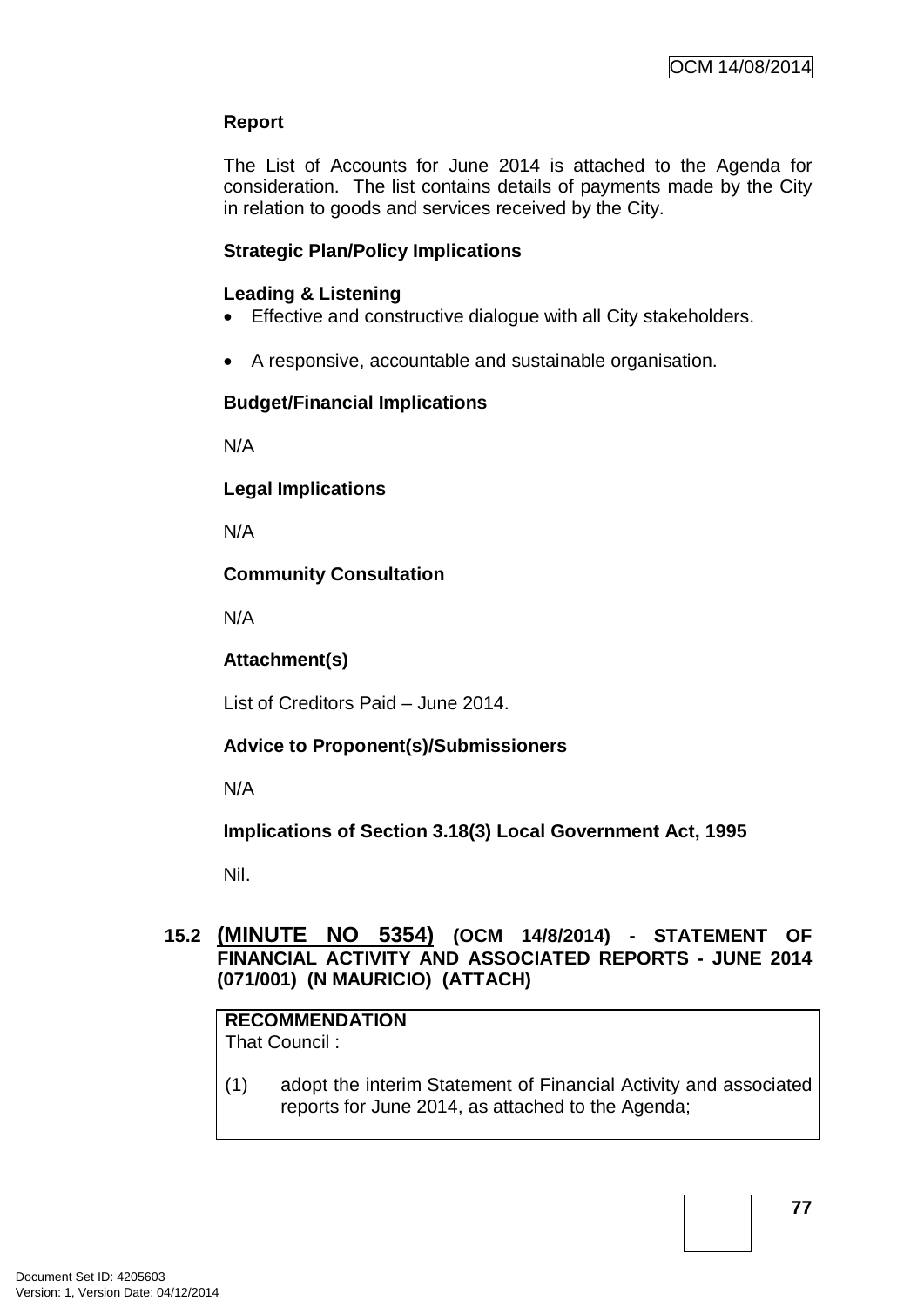- (2) amend the materiality threshold from \$100,000 to \$200,000 for 2014/15 financial year in accordance with Local Government (Financial Management) Regulations 1996 as amended – Regulation 34 (5);
- (3) amend the 2013/14 Municipal Budget by:
	- 1. Increase LG Reform OP 9710 from \$288,000 to \$428,000 (+exp \$140,000)
	- 2. Reduce Community Consultation OP 9761 from \$40,000 to \$0 (-exp \$40,000)
	- 3. Increase LG Reform OP 9710 Grant income from \$0 to \$50,000 (+inc \$50,000)
	- 4. Reduce EA Provision OP 8245 from \$98,000 to \$48,000 ( exp \$50,000)
	- 5. Add new OP project for \$11,000 to fund the design of a standby generator (+exp \$11,000)
	- 6. Reduce Business Plan Exp OP 9714 from \$20,000 to \$9,000 (-exp \$11,000); and
- (4) advertise the use of the following monies in the identified Reserve for another purpose as provided for in section 6.11 (2)(b) of the Local Government Act 1995:
	- 1. Use of \$4.6m in the Land Development Reserve for the construction of the CCW Project
	- 2. Use of \$5.4m in the Major Buildings Reserve for the construction of the CCW Project
	- 3. Use of \$9.6m in the DCA 13 Reserve for the construction of the CCW Project
	- 4. Use of \$8.3m in the Waste and Recycling Reserve for the construction of the CCW Project
	- 5. Use of \$7.0m in the Community Infrastructure Reserve for the construction of the CCW Project
	- 6. Use of \$2,518,882 in the Contaminated Sites Reserve for the Waste & Recycling Reserve

# **TO BE CARRIED BY AN ABSOLUTE MAJORITY OF COUNCIL**

# **COUNCIL DECISION**

MOVED Deputy Mayor C Reeve-Fowkes SECONDED Clr S Pratt that the recommendation be adopted.

# **CARRIED BY ABSOLUTE MAJORITY OF COUNCIL 10/0**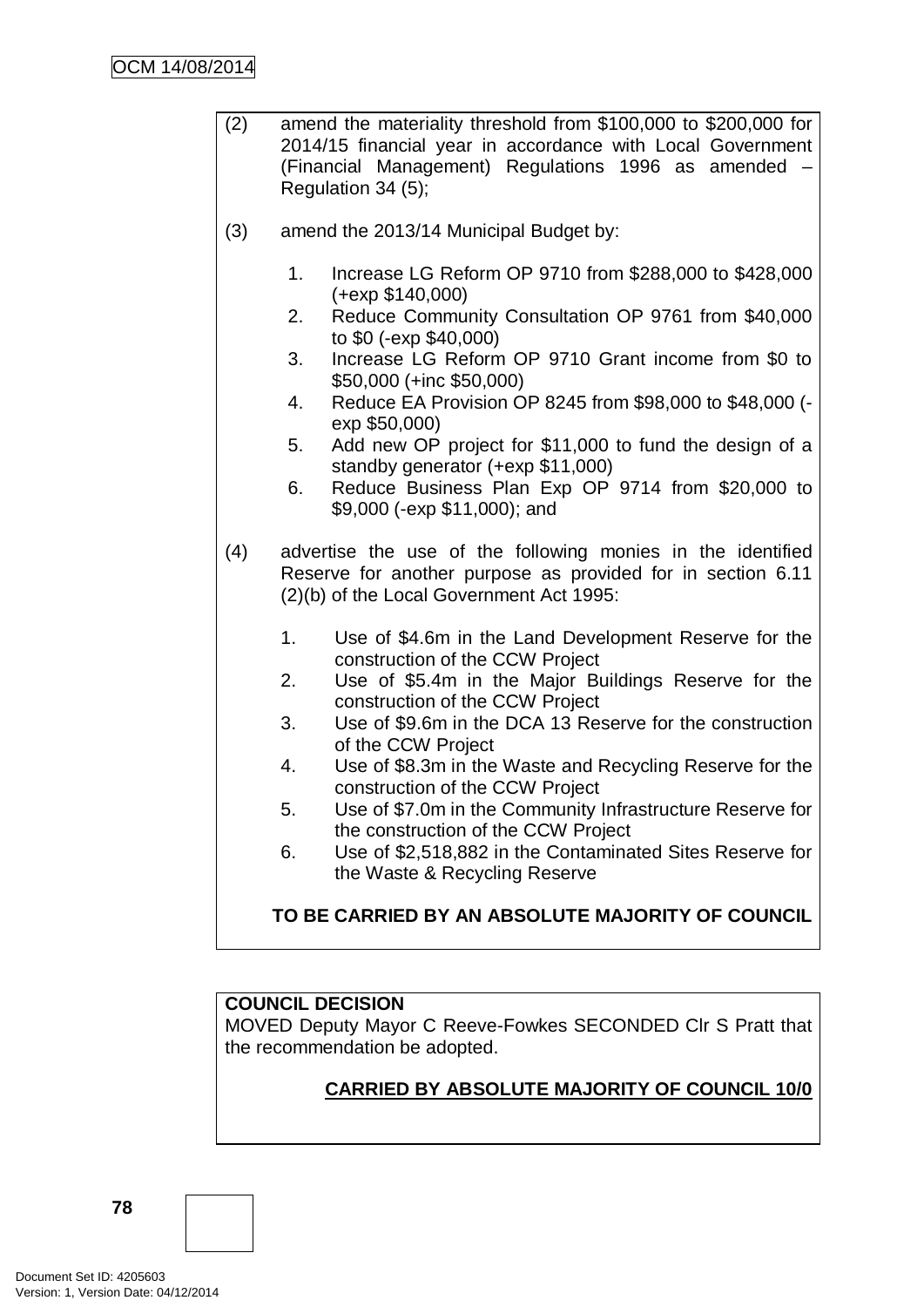### **Background**

Regulations 1996 prescribes that a local government is to prepare each month a Statement of Financial Activity.

Regulations 1996 prescribes that a local government is to prepare each month a Statement of Financial Activity.

Regulation 34(2) requires the Statement of Financial Activity to be accompanied by documents containing:–

- (a) details of the composition of the closing net current assets (less restricted and committed assets);
- (b) explanation for each material variance identified between YTD budgets and actuals; and
- (c) any other supporting information considered relevant by the local government.

Regulation 34(4)(a) prescribes that the Statement of Financial Activity and accompanying documents be presented to Council within 2 months after the end of the month to which the statement relates.

The regulations require the information reported in the statement to be shown either by nature and type, statutory program or business unit. The City chooses to report the information according to its organisational business structure, as well as by nature and type.

Local Government (Financial Management) Regulations - Regulation 34 (5) states:

*(5) Each financial year, a local government is to adopt a percentage or value, calculated in accordance with the AAS, to be used in statements of financial activity for reporting material variances.*

This Regulation requires Council to annually set a materiality threshold for the purpose of disclosing budget variance details. Council adopted a materiality threshold of \$100,000 five years ago. After due consideration, it is thought appropriate to review the threshold level given the growth of the council over the last five years. The new recommended level is \$200,000. The accounting standard does refer to a guide of 5% to 10% as the base for establishing a threshold level. This would mean for the City a figure from \$50 to \$2.2m (the size of relative budgets at 5%). It is open for Council to adopt a flat figure which is the recommendation of the this report. Monthly budget reviews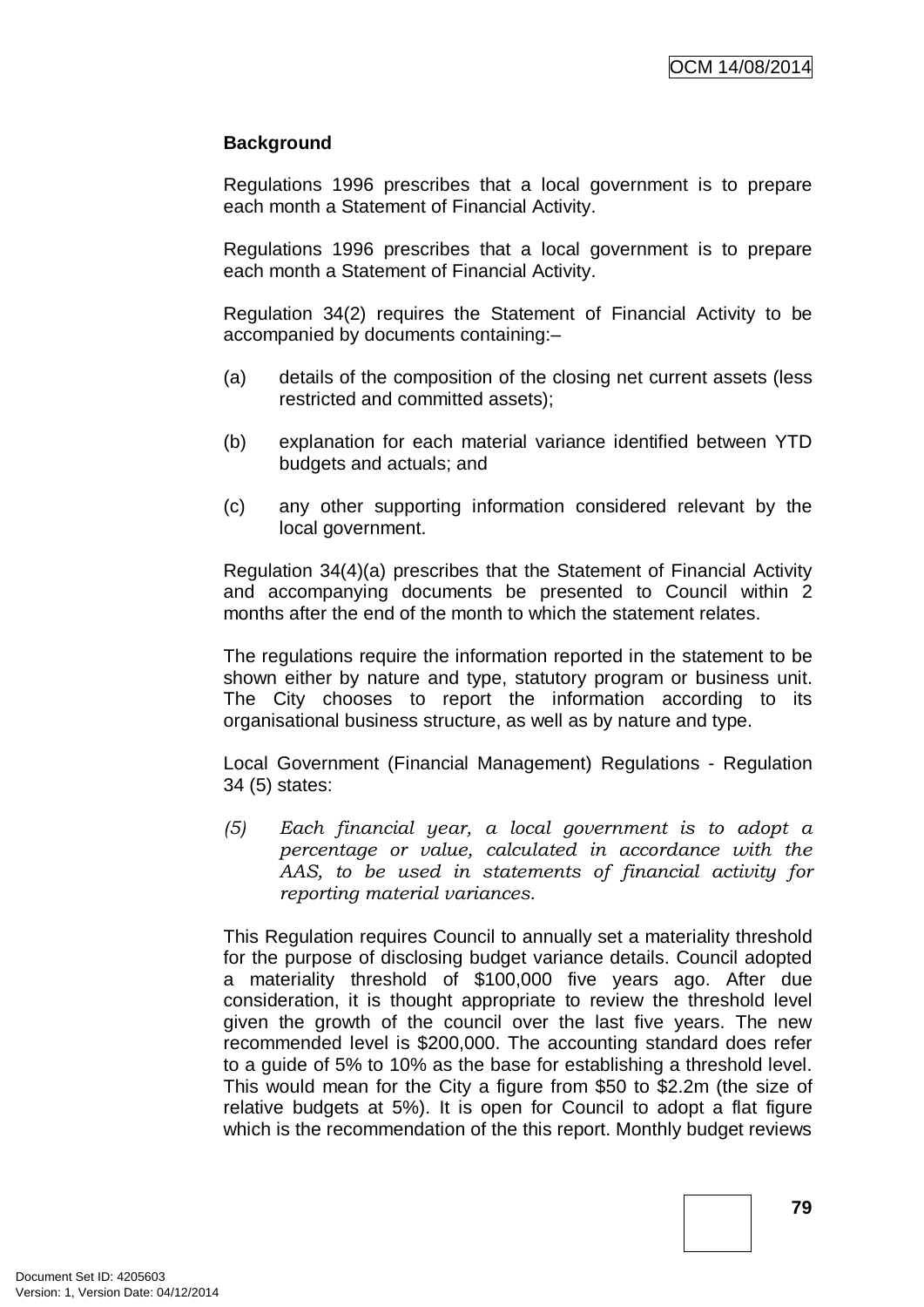as instigated during 2013/14 and the mid-year budget review will report all variances. This threshold only applies to the monthly reporting contained in the detailed attachments provided in this report.

#### **Submission**

N/A

### **Report**

Due to ongoing end of financial year (EOFY) processing, the June financial statement being presented to Council is an interim one and subject to final audit. Whilst the current closing budget position is showing a surplus of \$14.1M, this includes the municipal funded portion for carried forward projects (currently estimated at \$8.7M) and will be further impacted by EOFY processing.

The final budget position for 2013/14 is expected to be reported to the October Council meeting, along with the associated list of carried forward projects and a final June statement of financial activity.

#### Closing Funds

The City's closing funds of \$14.1M are \$13.3M higher than the budget forecast. This comprises net favourable cash flow variances across the operating and capital programs as detailed later in this report.

The revised budget shows end of year closing funds of \$0.80M. This has predominantly resulted from several upwards adjustments to revenue throughout the year and a \$0.16M balancing item in the midyear review.

The budgeted closing funds fluctuate throughout the year, due to the impact of Council decisions and budget recognition of additional revenue. Details on the composition of the budgeted closing funds are outlined in Note 3 to the financial summaries attached to this report

#### Operating Revenue

Consolidated operating revenue of \$119.39M is ahead of the full year budget forecast by \$1.22M. Several significant variances fall within this amount:

- Revenue from property rates is \$0.60M higher than the budget target.
- Underground power charges collected are \$0.13M ahead of budget.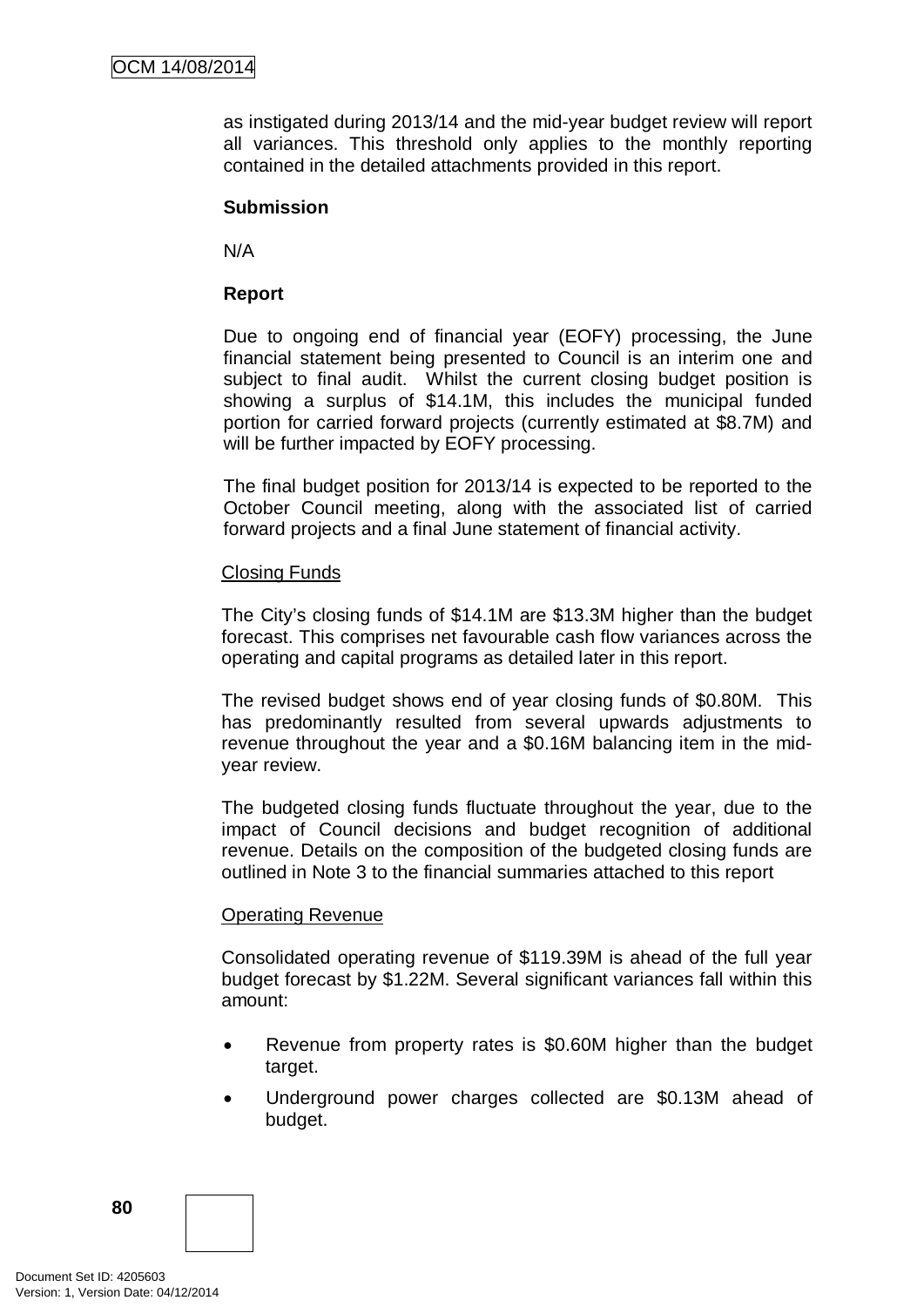- Interest on investments exceed budget by \$0.80M.
- Grants and subsidies for the Human Services business unit are \$0.30M higher than budget.
- Received unbudgeted liveable cities grant for CCW of \$0.19M unbudgeted (\$87k unspent at year end).
- Fees & charges across the Human Services business unit are 0.17M behind budget, mainly due to the out of school care and family day care programs.
- Workers compensation reimbursements are \$0.15M greater than the budget setting.
- Development application fees are up by \$0.27M against budget, however building permits revenue is short \$0.14M.
- Revenue from HWRP waste disposal operations is down \$1.75M against the budget due to continuing low tonnages through the gate.
- Income for the SLLC is down \$0.18M compared to budget with lower membership fees a prime contributor to this result.
- Revenue from dog registration fees is \$0.17M greater than the full year budget due to the impact of changes made to the Dog Act.

Further details of material variances are disclosed in the Agenda attachment.

#### Operating Expenditure

Operating expenditure (including asset depreciation) of \$108.31M was under the YTD budget by \$2.2M and comprised the following significant items:

- Material and Contracts (\$1.04M under budget)
- Other Expenses (\$0.82M under budget)
- Salaries & Direct On Costs (\$0.38M over budget)
- Indirect Employee On Costs (\$0.26M under budget)
- Utilities (\$0.22M under budget)
- Depreciation (\$0.32M under budget)

A more detailed explanation of the variances within each business unit is included in the attached financial report.

The following table shows the operating expenditure budget performance at the consolidated nature and type level: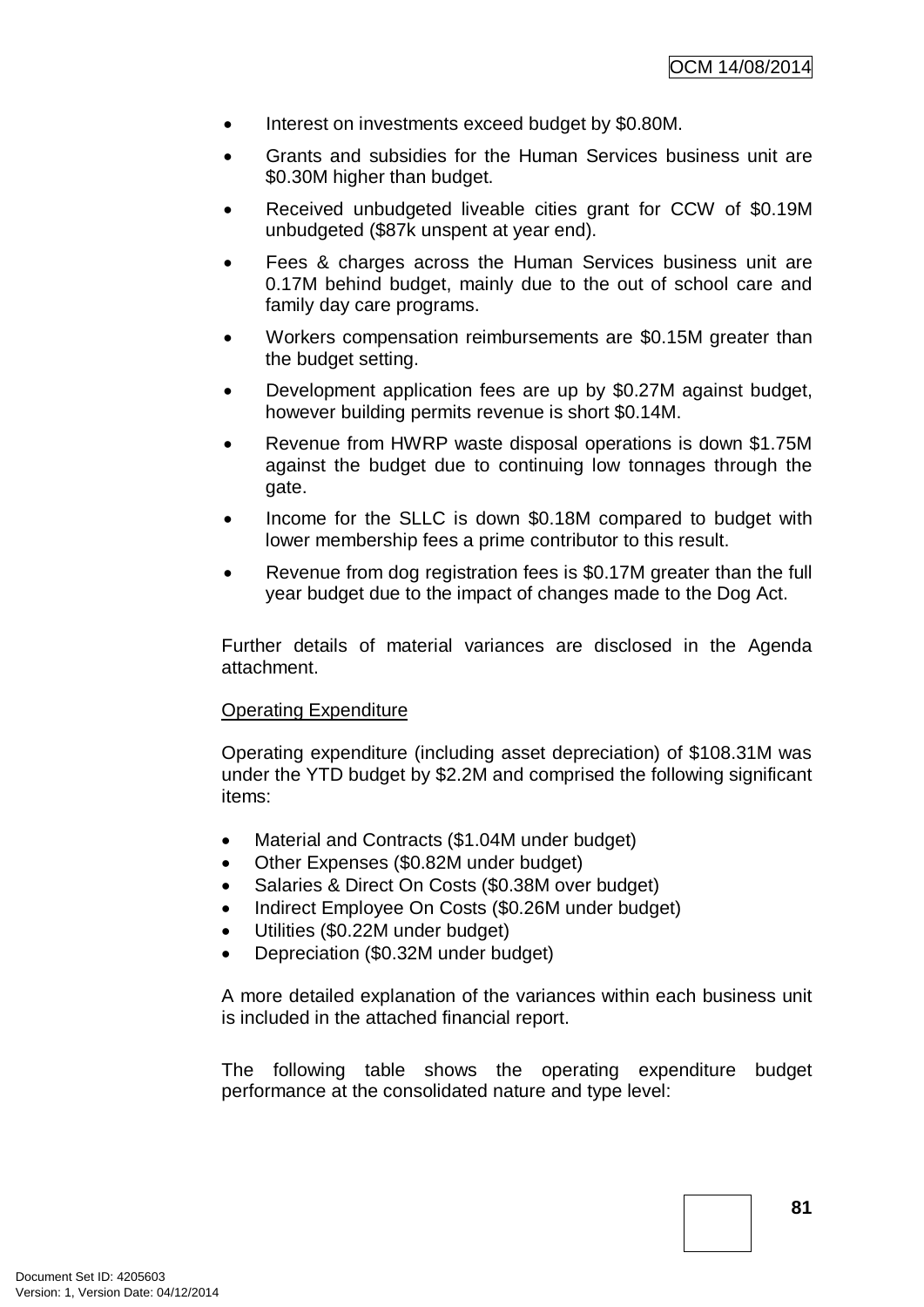| <b>Nature or Type Classification</b> | Actual<br><b>SM</b> | Amended<br><b>Budget</b> | Variance to<br><b>Budget</b> |
|--------------------------------------|---------------------|--------------------------|------------------------------|
| <b>Employee Costs - Direct</b>       | 40.95               | 40.56                    |                              |
| <b>Employee Costs - Indirect</b>     | 0.69                | በ ዓና                     |                              |
| <b>Materials and Contracts</b>       | 34.87               | 35.91                    |                              |
| Utilities                            | 4.18                | 4 40                     |                              |
| <b>Interest Expenses</b>             | በ 1ጸ                | በ 17                     |                              |
| Insurances                           | 225                 | 2 2 4                    |                              |
| <b>Other Expenses</b>                | 6 34                | 717                      |                              |
| Depreciation (non-cash)              | 21.88               | 22 21                    |                              |

### Capital Expenditure

The City's actual capital spend to the end of June was \$43.31M, representing an underspend of \$25.78M against the full year budget of \$69.08M.

The following table shows the budget variance analysis by asset class:

| <b>Asset Class</b>        | YTD<br><b>Actuals</b><br>\$Μ | YTD<br><b>Budget</b><br>\$M | YTD<br>Variance<br>\$M | Annual<br><b>Budget</b><br>SM. | Commit<br><b>Orders</b><br>\$M |
|---------------------------|------------------------------|-----------------------------|------------------------|--------------------------------|--------------------------------|
| Roads Infrastructure      | 6.84                         | 15.28                       | 8.44                   | 8.84                           | 1.04                           |
| Drainage                  | 0.82                         | 1.29                        | 0.47                   | 1.01                           | 0.02                           |
| Footpaths                 | 1.46                         | 2.10                        | 0.64                   | 1.31                           | 0.17                           |
| Parks Hard Infrastructure | 2.17                         | 5.29                        | 3.11                   | 4.38                           | 0.66                           |
| Parks Soft Infrastructure | 1.08                         | 1.20                        | 0.12                   | 0.76                           | 0.15                           |
| Landfill Infrastructure   | 0.30                         | 1.70                        | 1.40                   | 1.31                           | 0.05                           |
| Freehold Land             | 0.59                         | 2.13                        | 1.54                   | 0.40                           | 0.01                           |
| <b>Buildings</b>          | 26.77                        | 34.04                       | 7.27                   | 25.11                          | 3.67                           |
| Furniture & Equipment     | 0.02                         | 0.14                        | 0.12                   | 0.14                           | 0.00                           |
| Computers                 | 0.73                         | 1.52                        | 0.79                   | 0.54                           | 0.30                           |
| Plant & Machinery         | 2.51                         | 4.39                        | 1.88                   | 3.90                           | 1.37                           |
| Total                     | 43.31                        | 69.08                       | 25.78                  | 47.68                          | 7.44                           |

Further details on significant spending variances by project are disclosed in the attached CW Variance analysis report.

### Capital Funding

Capital funding sources are generally highly correlated to capital spending, the sale of assets and the rate of development within the City (for developer contributions).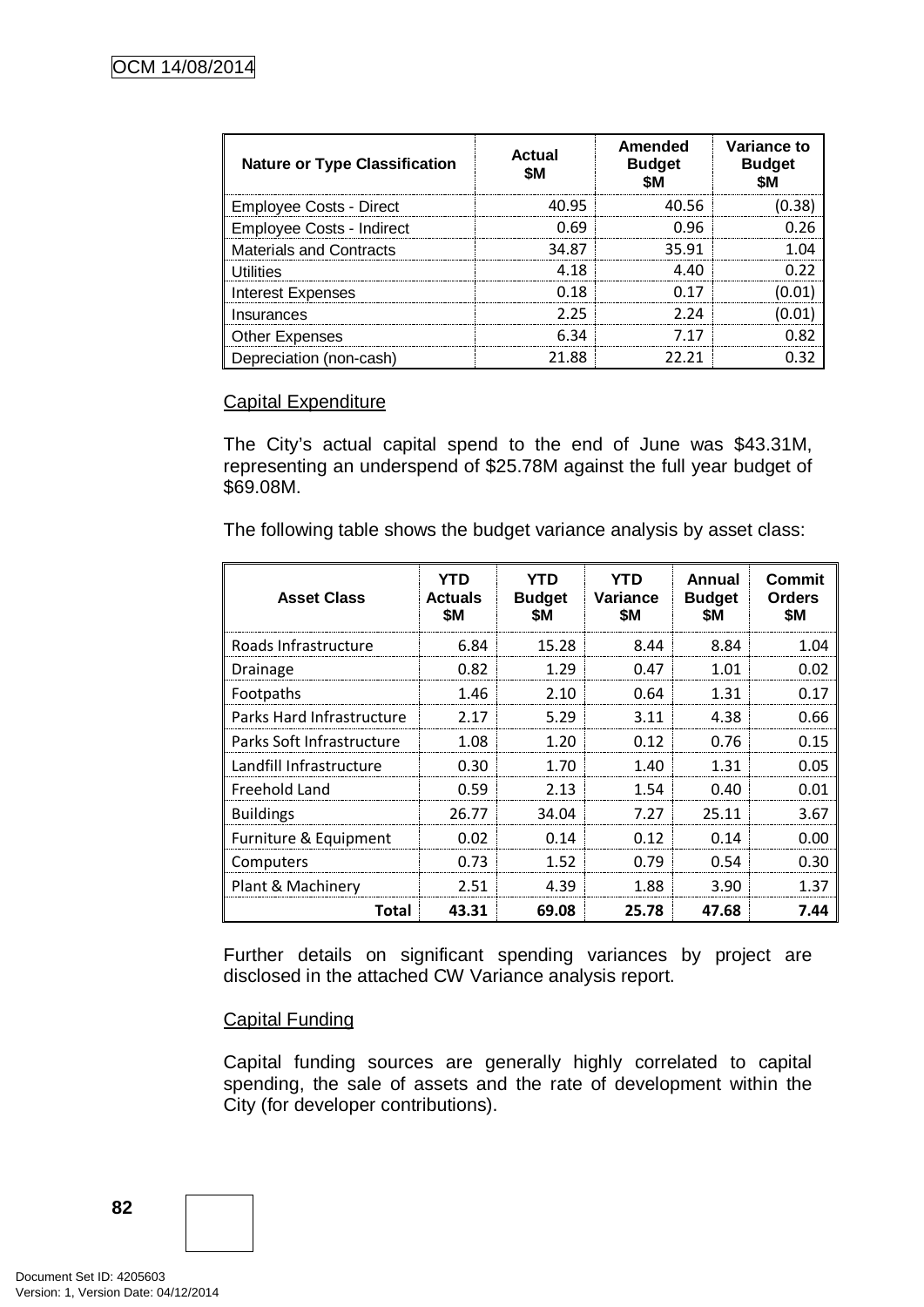Significant variances for June include:

- Transfers from financial reserves were \$13.80M behind budget.
- Road grants received were \$0.55M below the budget.
- Balance of GP Super Clinic grant funding for \$0.33M not yet received
- Developer contributions received under the Community Infrastructure plan are \$4.67M ahead of the YTD budget.
- Developer contributions for roads infrastructure was collectively \$0.75M ahead of the full year budget forecast across all DCP areas.
- Unbudgeted POS cash in lieu contribution received of \$0.69M (restricted funds).
- Proceeds from the sale of plant were \$0.35M behind YTD budget targets, mainly due to outstanding trades on waste and other trucks.
- Proceeds from the sale of various land holdings are collectively \$4.0M below full year budget. These include the Quarimor Road industrial land development, lot 40 Cervantes Loop, lot 23 Russell Road and the development of lot 702 Bellier Pl & lot 65 Erpingham Rd.

### Cash & Investments

Council's cash and financial investments holding at June month end totalled \$109.2M down from \$117.0M the previous month.

\$85.4M represents the balance held in the cash backed reserves, up from \$64.2M the previous month due to EOFY reserve transfers. Another \$2.8M represents funds held for other restricted purposes such as deposit and bond liabilities. The remaining \$21.0M represents the cash and financial investment component of the City's working capital, available to fund current operations, liabilities and commitments.

The City's investment portfolio made a weighted annualised return of 3.97% in June, unchanged from the previous month. Whilst this compares favourably against the BBSW 6 month annualised rate of 2.66%, the return is trending downwards due to the low official cash rate of 2.50% impacting renegotiated terms on investment.

The majority of investments are held in term deposit (TD) products placed with highly rated APRA (Australian Prudential Regulation Authority) regulated Australian banks. These are invested for terms ranging between three and twelve months in order to lock in the most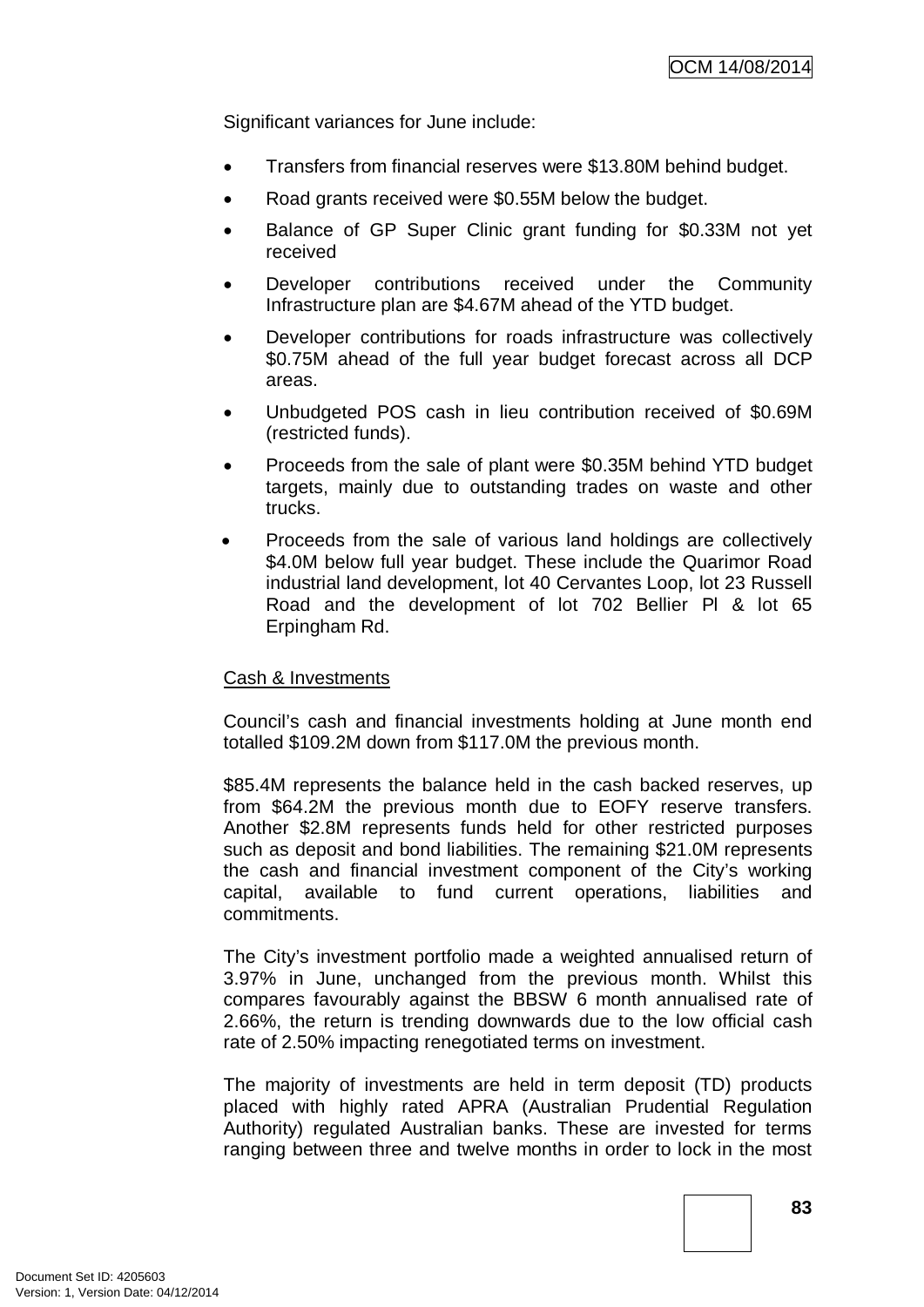beneficial rate and meet the City's cash flow requirements. Factors considered when investing include maximising the value offered within the current interest rate yield curve and mitigating cash flow liquidity risks.

The RBA has reduced rates over the current round of quantitative easing by a total of 2.25%. However, the City's recent investment strategy of investing in terms nearer to the extent of statutory limits (12 months) has served to temper the negative impact on the City's total interest earnings.

Given we are now at the bottom of the current interest rate cutting cycle (consensus view of the market) the strategy is now to shorten the average duration for the investment portfolio. TD investments offering value over the shorter terms (3 to 6 months) are now preferred, subject to cash flow planning requirements. This will reduce risks associated with a potential increase in interest rates over the medium term. The City's investment portfolio currently has an average duration of 91 days.

#### Budget Revisions

Self-funding budget revisions have been made to several operational projects, resulting in increased funding of \$140k for LG reform activities undertaken during 2013/14. Legal Fees associated with LG Reform were increased by \$40k, whilst the State Government Grant for LG Reform of \$50k was matched by a City allocation of equal amount. The resultant \$100k was allocated to undertake a range of reports for the Local Implementation Committee on Finance, Human Resource and Information Technology issues. These reports have now been completed and will be presented to the next LIC meeting. \$11k has also been found to fund initial design work for a standby generator for the administration centre, due to the high frequency of power outages experienced recently.

#### Reserves

The adoption of the 2014/15 Municipal Budget provided for the establishment of the Reserve Fund to undertake the construction of the Regional Aquatic and Community Recreation Facility at Cockburn Central West, (CCW Project).

Now that the Reserve has been established funds need to be allocated to the reserve to ensure sufficient funds present to provide assurance to prospective Tenderers. In addition to the \$40m required from the Municipal Fund (Reserves), the Council has authorised the raising of loans directly and indirectly to fund the project.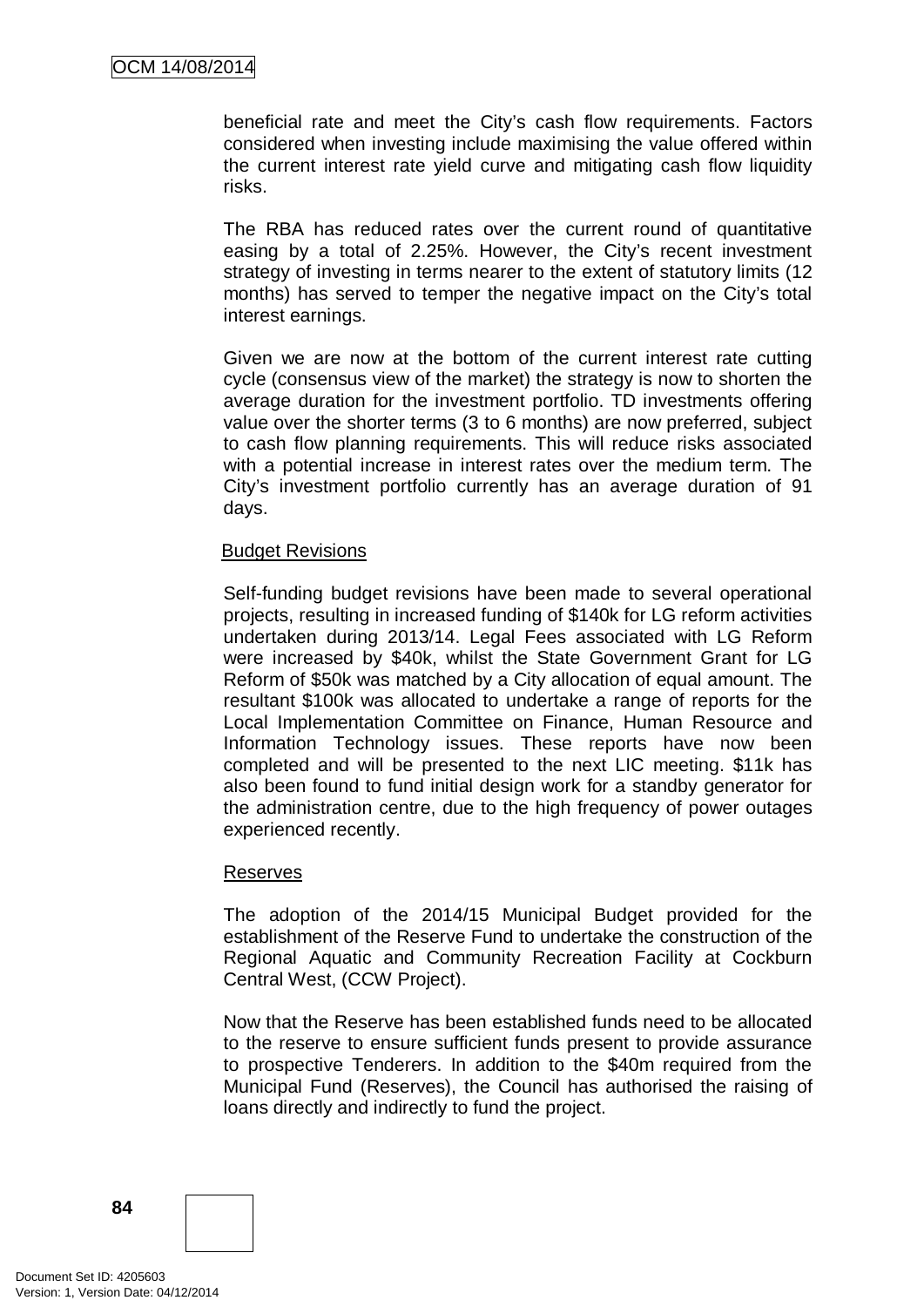As funds have been disbursed across a number of current reserves, the City will have to advertise the re-allocation of reserves to the new reserve as required by section 6.11 (2) of the Local Government Act.

#### *6.11. Reserve accounts*

- *(1) Subject to subsection (5), where a local government wishes to set aside money for use for a purpose in a future financial year, it is to establish and maintain a reserve account for each such purpose.*
- *(2 Subject to subsection (3), before a local government —*
	- *(a) changes\* the purpose of a reserve account; or*
	- *(b uses\* the money in a reserve account for another purpose,*

*it must give one month's local public notice of the proposed change of purpose or proposed use.*

The following funds will be used for another purpose:

| <b>From Reserve</b>             | <b>To Reserve</b>  | <b>Amount</b> |
|---------------------------------|--------------------|---------------|
| <b>Land Development Reserve</b> | <b>CCW Reserve</b> | \$4,600,000   |
| <b>Major Buildings Reserve</b>  | <b>CCW Reserve</b> | \$5,400,000   |
| DCA 13 Reserve                  | <b>CCW Reserve</b> | \$9,600,000   |
| Waste & Recycling Reserve       | <b>CCW Reserve</b> | \$8,300,000   |
| Infrastructure<br>Community     |                    |               |
| Reserve                         | <b>CCW Reserve</b> | \$7,000,000   |
|                                 |                    | \$Ο           |
| Contaminated<br><b>Sites</b>    | Waste & Recycling  |               |
| Reserve                         | Reserve            | \$2,518,882   |

The first five, identified above will be used to build the CCW Project with the sixth reserve being transferred back to the origination of the funds, being the Waste and Recycling Reserve

As such the CCW funds will be as follows: CCW Reserve......................... \$34.90m Loan funds.............................. \$25.00m Municipal Fund 2014/15.......... \$ 2.90m Funds already spent ............... \$ 2.20m **Total COC funds.................... \$65.00m**

Description of Graphs and Charts

There is a bar graph tracking Business Unit operating expenditure against budget. This provides a very quick view of how the different units are tracking and the comparative size of their budgets.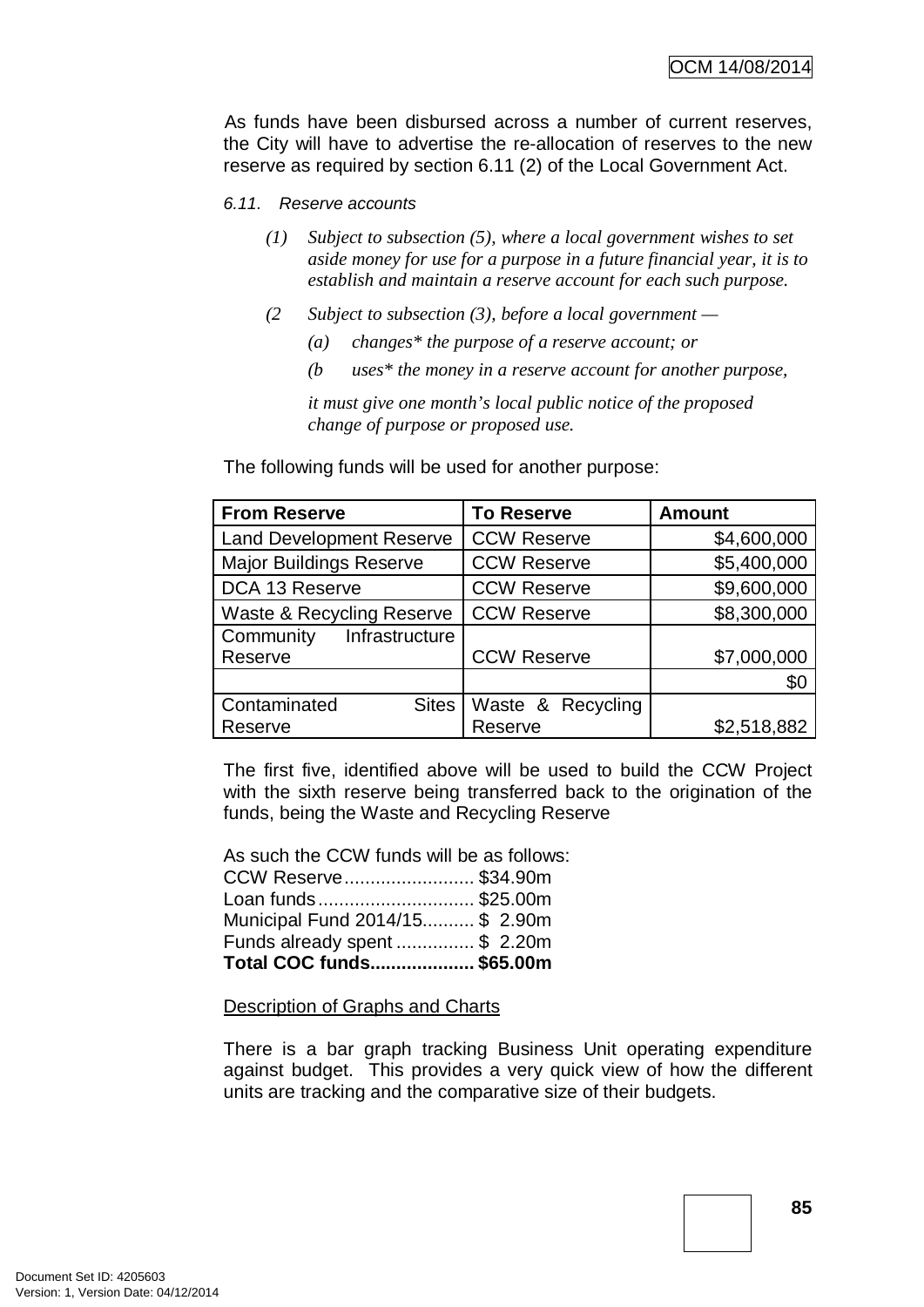The Capital Expenditure graph tracks the YTD capital spends against the budget. It also includes an additional trend line for the total of YTD actual expenditure and committed orders. This gives a better indication of how the capital budget is being exhausted, rather than just purely actual cost alone.

A liquidity graph shows the level of Council's net current position (adjusted for restricted assets) and trends this against previous years. This gives a good indication of Council's capacity to meet its financial commitments over the course of the year.

Council's overall cash and investments position is provided in a line graph with a comparison against the YTD budget and the previous year's position at the same time.

Pie charts included show the break-up of actual operating income and expenditure by nature and type and the make-up of Council's current assets and liabilities (comprising the net current position)

### **Strategic Plan/Policy Implications**

#### **Leading & Listening**

- A responsive, accountable and sustainable organisation.
- Manage our financial and infrastructure assets to provide a sustainable future.
- A culture of risk management and compliance with relevant legislation, policy and guidelines

### **Budget/Financial Implications**

Budget amendment included in the recommendation has no net impact on the City's closing Municipal budget position.

### **Legal Implications**

N/A

### **Community Consultation**

N/A

# **Attachment(s)**

Statement of Financial Activity and associated reports – June 2014.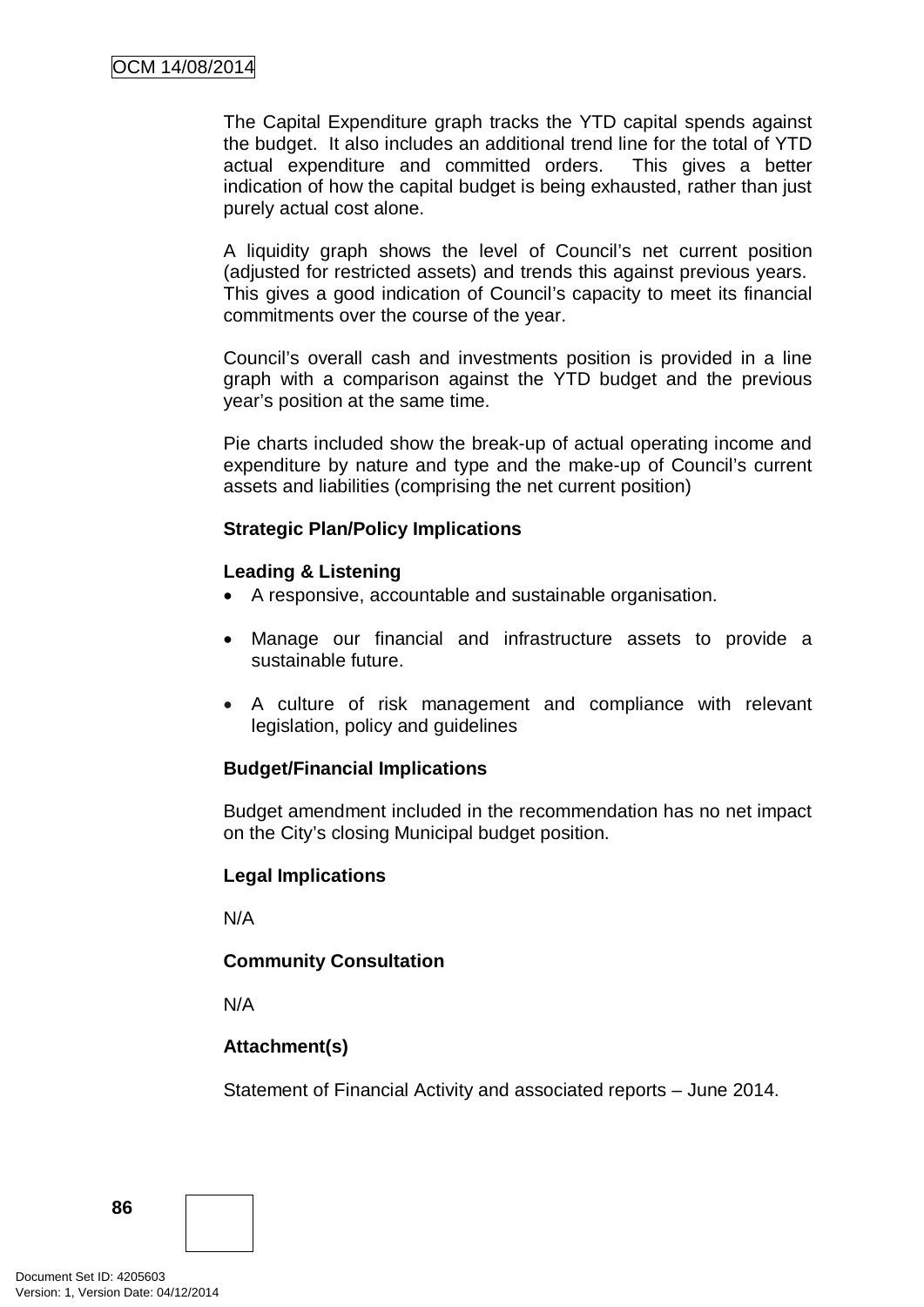## **Advice to Proponent(s)/Submissioners**

N/A

**Implications of Section 3.18(3) Local Government Act, 1995**

Nil.

# **16. ENGINEERING AND WORKS DIVISION ISSUES**

Nil

# **17. COMMUNITY SERVICES DIVISION ISSUES**

## **17.1 (MINUTE NO 5355) (OCM 14/8/2014) - CITY OF COCKBURN DRAFT BUSHFIRE RISK MANAGEMENT PLAN 2014-2019 (027/007; 028/027) (R AVARD) (ATTACH)**

### **RECOMMENDATION**

That Council seek public comment as part of the public consultation process on the Draft Bushfire Risk Management Plan 2014-2019, as shown in the attachment to the Agenda.

### **COUNCIL DECISION**

MOVED Clr S Portelli SECONDED Clr Y Mubarakai that Council defer the release of the Draft Bush Fire Risk Management Plan for community engagement until the draft is refined and made more accessible / understandable to ratepayers, with the revised draft document being brought back to the October 2014 Ordinary Council Meeting.

**CARRIED 10/0**

# **Reason for Decision**

Council needs more time to consider the implications of the Draft Bush Fire Risk Management Plan before it is released to the public for comment.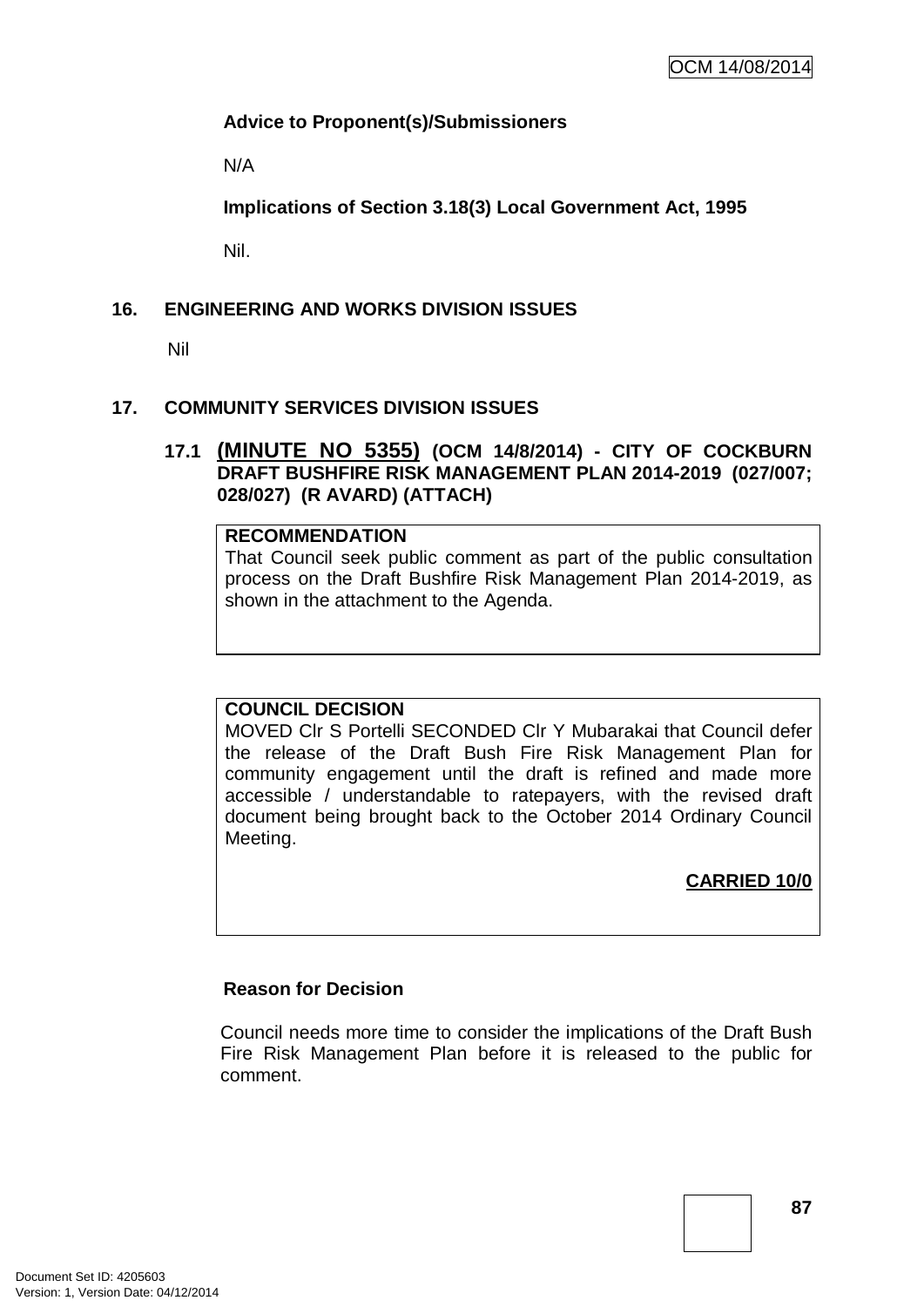## **Background**

Under the State Emergency Management Plan for bushfire (*Westplan - Fire*), Local Government have responsibility for the prevention, preparedness and response to bushfire, within their district.

As part the prevention and mitigation component of *section 2.1.1 Westplan – Fire,* it is a requirement on Local Government to facilitate the commencement of a Bushfire Risk Management Plan (BRMP) (attachment 1) using the AS/NZS ISO 3100:2009 risk management framework outlined by SEMP 2.9 – Management of Risk.

#### **Submission**

N/A

### **Report**

As part of the City's obligations under the *Emergency Management Act 2005* and *Westplan – Fire* it is a requirement for the City to have a comprehensive risk management plan in place covering all land tenures including unmanaged reserves (UMR) and unallocated crown land (UCL).

Under *Westplan – Fire* it is a requirement to use the templates and methodology supplied by the Department of Fire and Emergency Services – Office of Bushfire Risk Management.

Risk assessments were carried out on number of different land tenures to determine the risk of bushfire, consequence and likelihood for individual assets. All assets identified during this process were categorised into four groups:

- Human Assets (property and homes);
- Economic Assets (rail lines, gas pipelines etc);
- Environmental Assets (Council managed reserves and DPaW regional parks); and
- Cultural assets (registered aboriginal sites and assets from the Local Government Inventory as adopted by Council on 14 July 2011).

During the consultation phase of the draft BRMP the City's officers sought extensive collaboration from the following agencies;

- Department of Fire and Emergency Services (DFES);
- Office of Bushfire Risk Management (OBRM);
- Department of Parks and Wildlife (DPaW);
- Department of Lands;
- WA Planning Commission;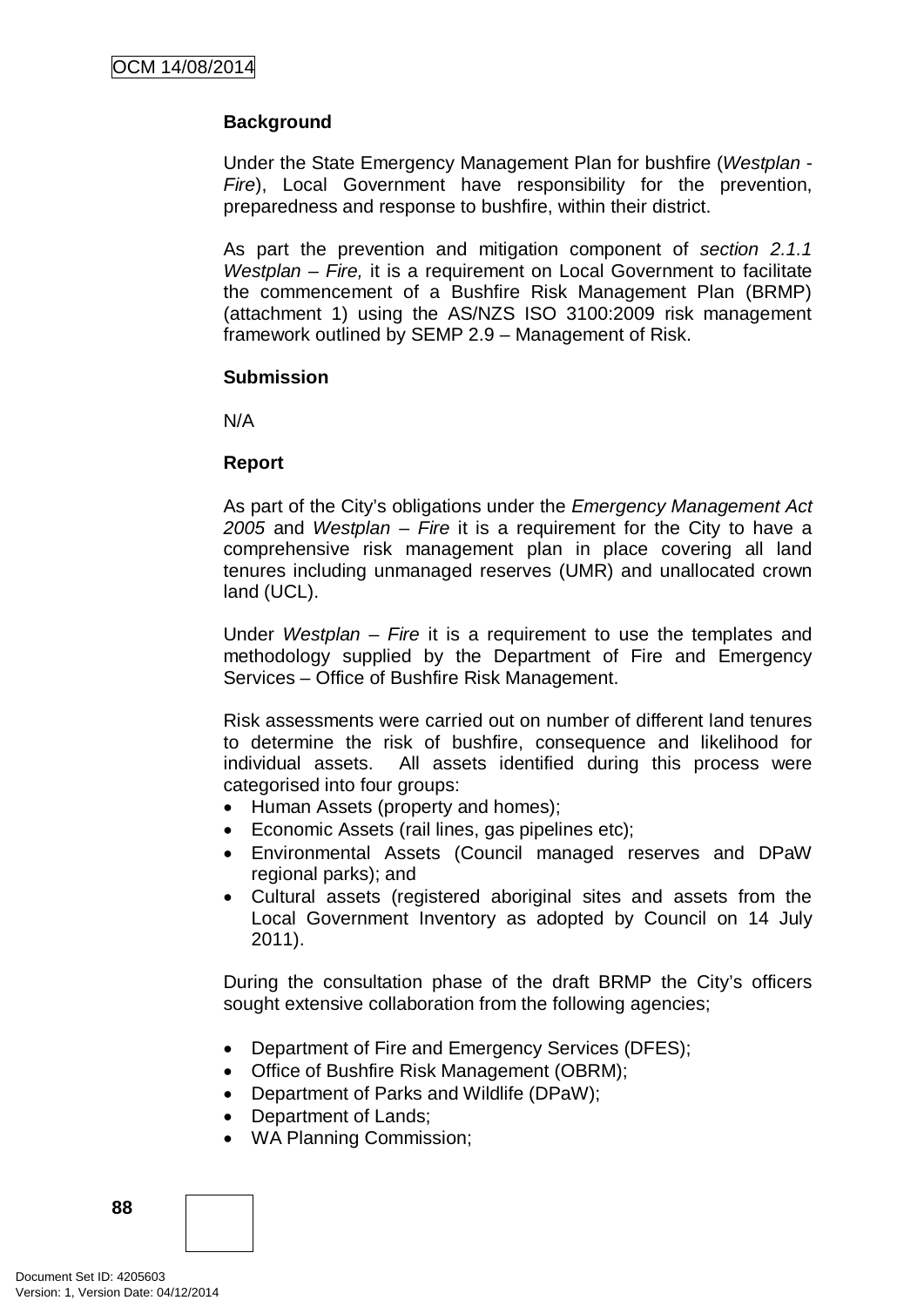- LandCorp;
- Main Roads WA;
- Jandakot Airport Holdings;
- Western Power; and
- Department of Education.

Mitigation strategies assigned within the *Treatment Schedule* of the draft BRMP are currently restricted to a recommendation on all crown land due to the limitations of *Section 33* of the *Bush Fires Act 1954 (as amended).*

It is anticipated that the new Emergency Services Act will require Government Agencies to proactively reduce fire risk on land manage by them. The City of Cockburn BRMP will in the first instance be a voluntary guide on what the City sees as required to reduce fire risk on crown and other government land.

Should the BFMP be adopted there are some mitigation strategies that may be difficult to achieve such as hazard reduction burns. The experience from DPAW for example has been that it is difficult to get suitable experienced personnel to carry out the work when the weather conditions are suitable.

## **Strategic Plan/Policy Implications**

### **Growing City**

• To grow our City in a sustainable way by: using land efficiently, protecting the natural environment and conserving biodiversity.

# **Community & Lifestyle**

Safe communities and to improve the community's sense of safety.

### **Leading & Listening**

- Effective and constructive dialogue with all City stakeholders.
- A culture of risk management and compliance with relevant legislation, policy and guidelines

### **Environment & Sustainability**

• To protect, manage and enhance our natural environment, open spaces and coastal landscapes.

# **Budget/Financial Implications**

Endorsement of a BRMP by Council will require additional bushfire mitigation works be carried out on lands managed by the City. The cost of these works will be identified on the completion of the Community Consultation period for consideration by Council.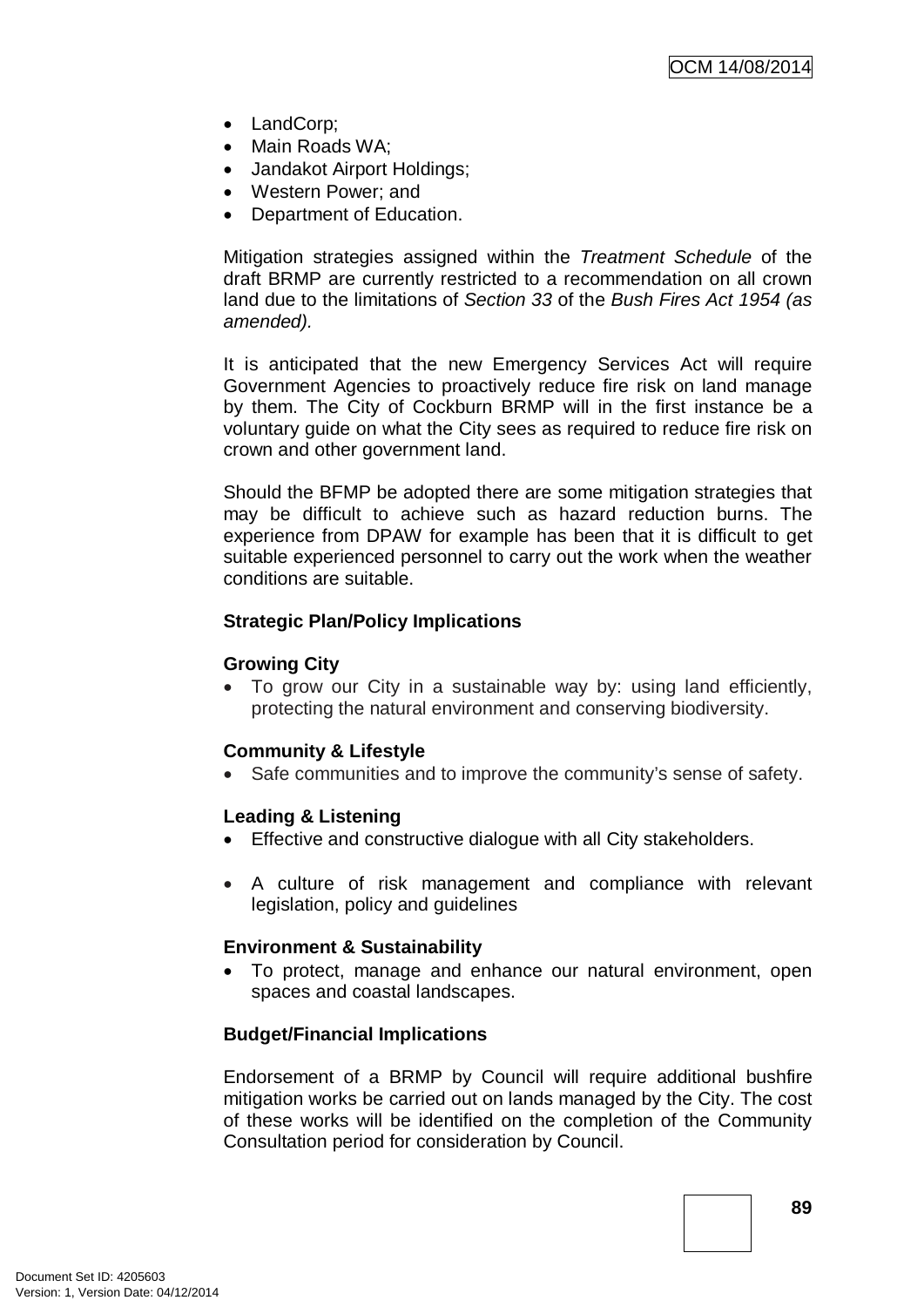### **Legal Implications**

Bush Fires Act 1954 (as amended) Emergency Management Act 2005

#### **Community Consultation**

Community engagement was conducted during the consultation phase of the draft BRMP. This engagement was carried out through two workshops to gain the residents views, on a range of topics relating to bushfire risk and gauging the resident's level of acceptance of risk associated with mitigation strategies. The workshops were extensively promoted within the community to ensure a diverse group of residents attended.

Residents that attended the workshops showed a strong desire to have a BRMP incorporated into the City's management of reserves and other land owned by the State. Salient findings of the community engagement workshops were added as appendix 6 within the draft **BRMP** 

The draft BRMP adopted by Council will be advertised for public comment in the Local newspaper, website and social media for comment.

Those groups who participated in the initial consultation process will be advised that the draft is available for review and public comment.

#### **Attachment(s)**

Draft Bushfire Risk Management Plan (BRMP)

#### **Advice to Proponent(s)/Submissioners**

The Proponent(s) have been advised that this matter is to be considered at the 14 August 2014 Council Meeting.

### **Implications of Section 3.18(3) Local Government Act, 1995**

Nil.

### **18. EXECUTIVE DIVISION ISSUES**

Nil

### **19. MOTIONS OF WHICH PREVIOUS NOTICE HAS BEEN GIVEN**

Nil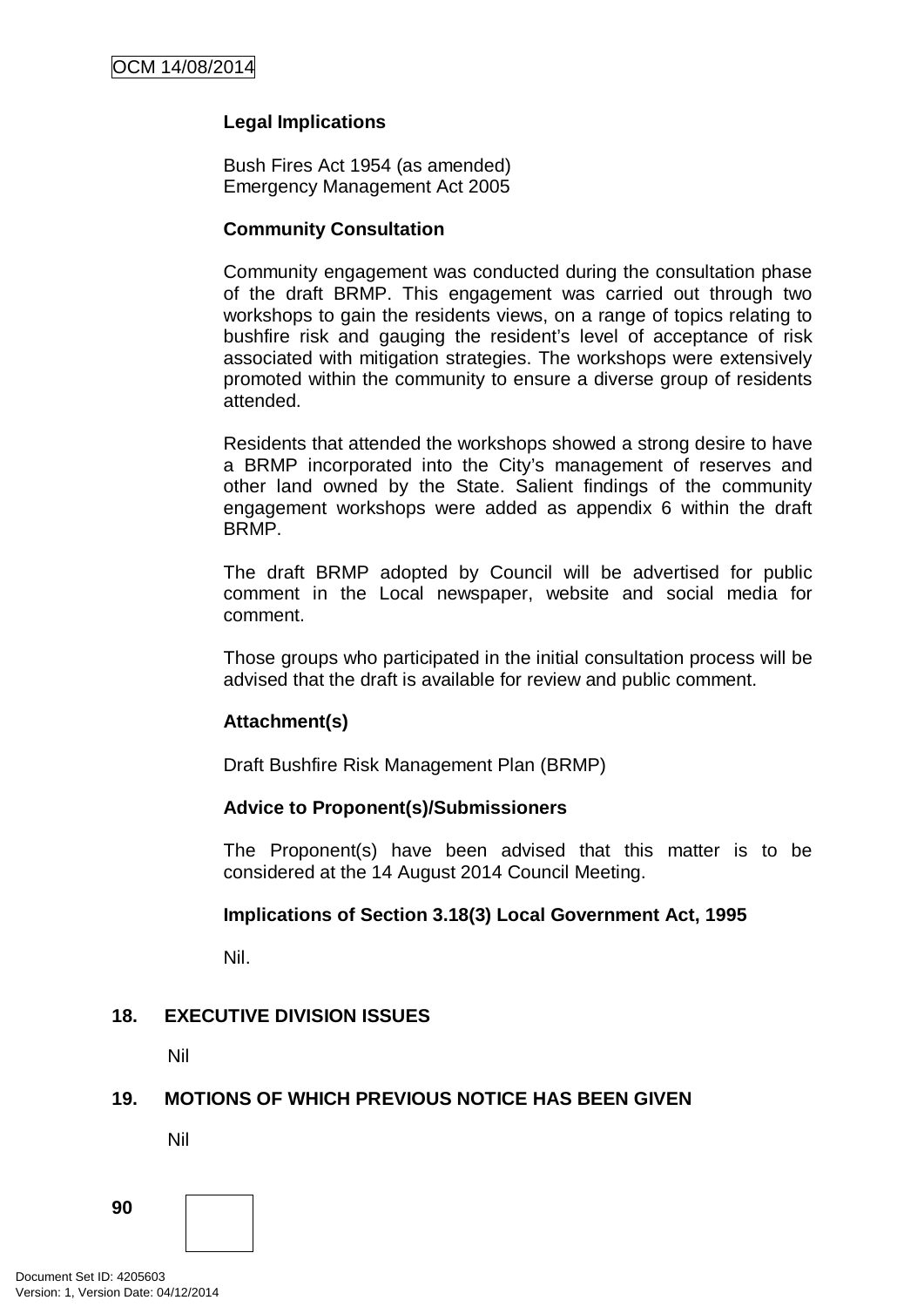#### **20. NOTICES OF MOTION GIVEN AT THE MEETING FOR CONSIDERATION AT NEXT MEETING**

Nil

#### **21. NEW BUSINESS OF AN URGENT NATURE INTRODUCED BY COUNCILLORS OR OFFICERS**

Nil

#### **22 (OCM 14/8/2014) - MATTERS TO BE NOTED FOR INVESTIGATION, WITHOUT DEBATE**

**Deputy Mayor Carol Reeve-Fowkes –** requested that a report be prepared on potential traffic calming for Barrington Street (west) to identify opportunities to improve the safety for residents, wildlife and motorists. There have been several accidents along this road in the last few years and the traffic on Barrington Street has increased as motorists seek to avoid congestion at Rockingham Road/Mayor Road/ Stock Road intersections. A traffic count and review for potential safety improvements would be appropriate now, with the report to be brought back to Council for the October 2014 OCM.

**Mayor Logan Howlett –** requested that a report be prepared and presented to the September 2014 Ordinary Council Meeting detailing car parking options for businesses, residents and visitors within the Cockburn Central Town Centre.

### **23. CONFIDENTIAL BUSINESS**

Nil

## **24 (MINUTE NO 5356) (OCM 14/8/2014) - 24 RESOLUTION OF COMPLIANCE (SECTION 3.18(3), LOCAL GOVERNMENT ACT 1995)**

#### **RECOMMENDATION**

That Council is satisfied that resolutions carried at this Meeting and applicable to items concerning Council provided services and facilities, are:-

- (1) integrated and co-ordinated, so far as practicable, with any provided by the Commonwealth, the State or any public body;
- (2) not duplicated, to an extent Council considers inappropriate, services or facilities as provided by the Commonwealth, the State or any other body or person, whether public or private; and
- (3) managed efficiently and effectively.